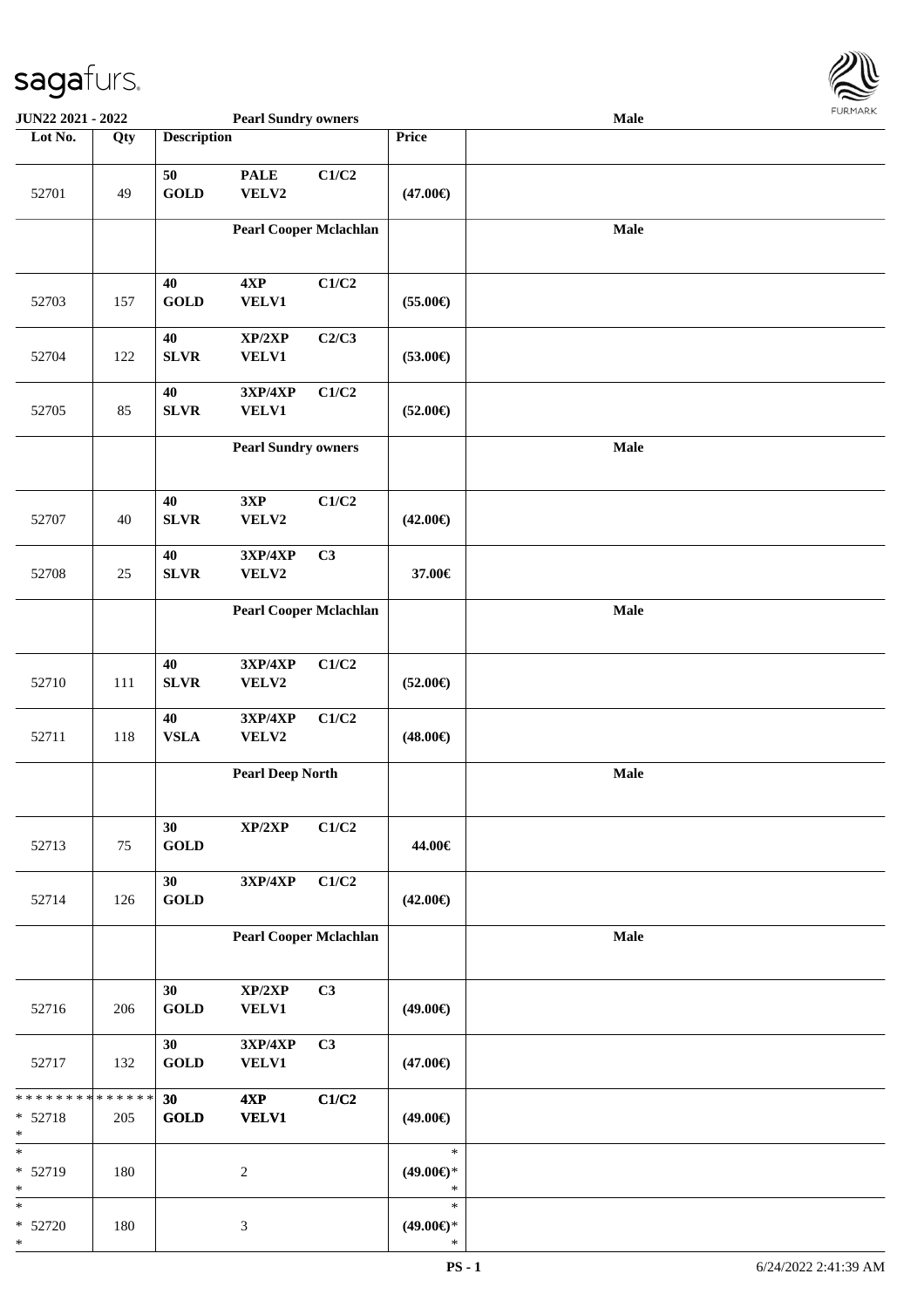

| <b>JUN22 2021 - 2022</b>                   |     |                       | <b>Pearl Cooper Mclachlan</b> |                |                     | Male |  |
|--------------------------------------------|-----|-----------------------|-------------------------------|----------------|---------------------|------|--|
| Lot No.                                    | Qty | <b>Description</b>    |                               |                | Price               |      |  |
|                                            |     |                       |                               |                |                     |      |  |
| $\ast$                                     |     | 30                    | 4XP                           | C1/C2          | $\ast$              |      |  |
| $* 52721$                                  | 150 | <b>GOLD</b>           | VELV1                         |                | $(49.00\epsilon)$ * |      |  |
| * * * * * * * * <mark>* * * * * * *</mark> |     |                       |                               |                | * * * * * * *       |      |  |
|                                            |     | 30                    | XP/2XP                        | C1/C2          |                     |      |  |
| 52722                                      | 115 | <b>SLVR</b>           | VELV1                         |                | $(48.00\epsilon)$   |      |  |
|                                            |     |                       |                               |                |                     |      |  |
|                                            |     | 30                    | XP/2XP                        | C3             |                     |      |  |
| 52723                                      | 120 | <b>SLVR</b>           | VELV1                         |                | $(46.00\epsilon)$   |      |  |
|                                            |     |                       |                               |                |                     |      |  |
|                                            |     | 30                    | 3XP                           | C1/C2          |                     |      |  |
| 52724                                      | 116 | <b>SLVR</b>           | VELV1                         |                | $(48.00\epsilon)$   |      |  |
|                                            |     |                       |                               |                |                     |      |  |
|                                            |     | 30                    | 4XP                           | C1/C2          |                     |      |  |
|                                            |     |                       |                               |                |                     |      |  |
| 52725                                      | 151 | <b>SLVR</b>           | VELV1                         |                | $(46.00\epsilon)$   |      |  |
| * * * * * * * * <mark>* * * * * *</mark>   |     |                       |                               |                |                     |      |  |
|                                            |     | 30                    | XP/2XP                        | C2/C3          |                     |      |  |
| $* 52726$                                  | 205 | <b>VSLA</b>           | <b>VELV1</b>                  |                | $(44.00\epsilon)$   |      |  |
| *<br>*                                     |     |                       |                               |                |                     |      |  |
|                                            |     |                       |                               |                | $\ast$              |      |  |
| * 52727                                    | 59  |                       | 264 Skins                     |                | $(44.00\epsilon)$ * |      |  |
| * * * * * * * * * * * * * * *              |     |                       |                               |                | * * * * * * *       |      |  |
|                                            |     | 30                    | 3XP                           | C1/C2          |                     |      |  |
| 52728                                      | 103 | <b>VSLA</b>           | <b>VELV1</b>                  |                | $(43.00\epsilon)$   |      |  |
|                                            |     |                       |                               |                |                     |      |  |
|                                            |     | 30                    | 4XP                           | C1/C2          |                     |      |  |
| 52729                                      | 163 | <b>VSLA</b>           | VELV1                         |                | $(41.00\epsilon)$   |      |  |
|                                            |     |                       |                               |                |                     |      |  |
|                                            |     | 30                    | 3XP/4XP                       | C3             |                     |      |  |
| 52730                                      | 169 | <b>VSLA</b>           | <b>VELV1</b>                  |                | $(39.00\epsilon)$   |      |  |
|                                            |     |                       |                               |                |                     |      |  |
|                                            |     |                       | <b>Pearl Sundry owners</b>    |                |                     | Male |  |
|                                            |     |                       |                               |                |                     |      |  |
|                                            |     |                       |                               |                |                     |      |  |
|                                            |     | 30                    | XP/2XP                        | C3             |                     |      |  |
| 52732                                      | 67  | ${\bf SLVR}$          | VELV2                         |                | $(36.00\epsilon)$   |      |  |
|                                            |     |                       |                               |                |                     |      |  |
|                                            |     | 30                    | 3XP/4XP                       | C3             |                     |      |  |
| 52733                                      | 99  | ${\bf SLVR}$          | VELV2                         |                | $(34.00\epsilon)$   |      |  |
|                                            |     |                       |                               |                |                     |      |  |
|                                            |     |                       | <b>Pearl Cooper Mclachlan</b> |                |                     | Male |  |
|                                            |     |                       |                               |                |                     |      |  |
|                                            |     |                       |                               |                |                     |      |  |
|                                            |     | 30                    | PAL/XP                        | C1/C2          |                     |      |  |
| 52735                                      | 91  | GOLD                  | VELV2                         |                | $50.00 \in$         |      |  |
|                                            |     |                       |                               |                |                     |      |  |
|                                            |     | 30                    | PAL/XP                        | C <sub>3</sub> |                     |      |  |
| 52736                                      | 90  | $\operatorname{GOLD}$ | VELV2                         |                | $(47.00\epsilon)$   |      |  |
|                                            |     |                       |                               |                |                     |      |  |
|                                            |     | 30                    | 2XP                           | C1/C2          |                     |      |  |
| 52737                                      | 143 | <b>GOLD</b>           | VELV2                         |                | 52.00€              |      |  |
|                                            |     |                       |                               |                |                     |      |  |
|                                            |     | 30                    | 2XP                           | C3             |                     |      |  |
| 52738                                      | 131 | <b>GOLD</b>           | VELV2                         |                | $(49.00\epsilon)$   |      |  |
|                                            |     |                       |                               |                |                     |      |  |
|                                            |     | 30                    | 3XP                           | C3             |                     |      |  |
| 52739                                      |     | <b>GOLD</b>           | VELV2                         |                |                     |      |  |
|                                            | 147 |                       |                               |                | $(47.00\epsilon)$   |      |  |
|                                            |     |                       |                               |                |                     |      |  |
|                                            |     | 30                    | 4XP                           | C3             |                     |      |  |
| 52740                                      | 176 | GOLD                  | VELV2                         |                | $(45.00\epsilon)$   |      |  |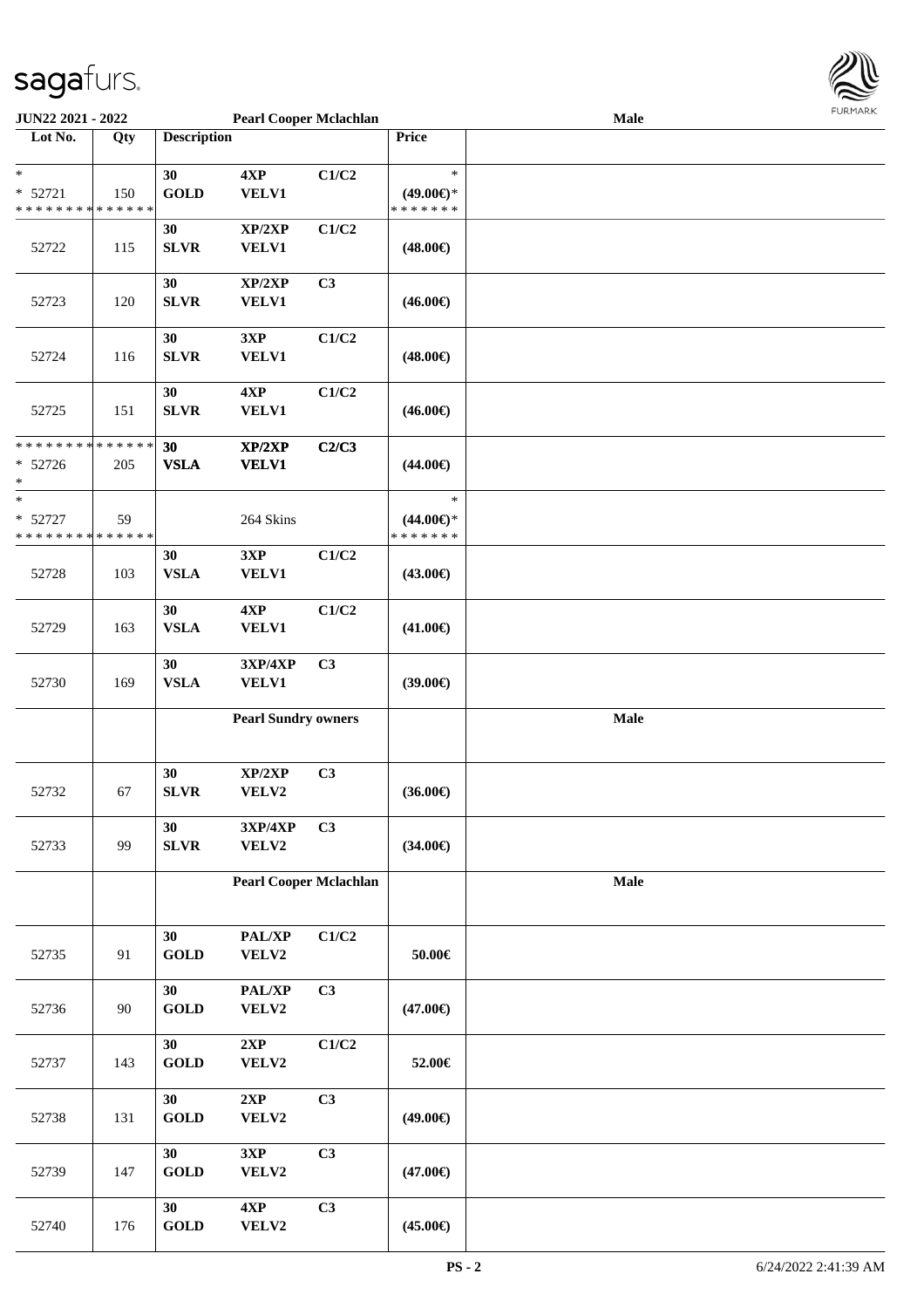

| <b>JUN22 2021 - 2022</b>                              |             |                    | <b>Pearl Cooper Mclachlan</b> |       |                                      | Male |  |
|-------------------------------------------------------|-------------|--------------------|-------------------------------|-------|--------------------------------------|------|--|
| Lot No.                                               | Qty         | <b>Description</b> |                               |       | Price                                |      |  |
|                                                       |             |                    |                               |       |                                      |      |  |
| 52741                                                 | 162         | 30<br><b>SLVR</b>  | 3XP<br>VELV2                  | C1/C2 | $(48.00\epsilon)$                    |      |  |
|                                                       |             |                    |                               |       |                                      |      |  |
| 52742                                                 | 255         | 30<br><b>SLVR</b>  | 4XP<br>VELV2                  | C1/C2 | $(46.00\epsilon)$                    |      |  |
| * * * * * * * * * * * * * *                           |             | 30                 | 3XP                           | C1/C2 |                                      |      |  |
| $* 52743$<br>$\ast$                                   | 205         | <b>VSLA</b>        | VELV2                         |       | $(43.00\epsilon)$                    |      |  |
| $\ast$                                                |             |                    |                               |       | $\ast$                               |      |  |
| $* 52744$<br>* * * * * * * * * * * * * *              | 90          |                    | 295 Skins                     |       | $(43.00\epsilon)$ *<br>* * * * * * * |      |  |
|                                                       |             | 30                 | 4XP                           | C1/C2 |                                      |      |  |
| 52745                                                 | 164         | <b>VSLA</b>        | VELV2                         |       | $(41.00\epsilon)$                    |      |  |
|                                                       |             |                    | <b>Pearl Deep North</b>       |       |                                      | Male |  |
| 52747                                                 | 63          | 20<br><b>GOLD</b>  | XP/2XP                        | C1/C2 | 40.00€                               |      |  |
|                                                       |             |                    |                               |       |                                      |      |  |
| 52748                                                 | 105         | 20<br><b>GOLD</b>  | 3XP/4XP                       | C1/C2 | $(38.00\epsilon)$                    |      |  |
|                                                       |             | 20                 | 3XP/4XP                       | C2/C3 |                                      |      |  |
| 52749                                                 | 196         | <b>VSLA</b>        |                               |       | $(32.00\epsilon)$                    |      |  |
|                                                       |             |                    | <b>Pearl Sundry owners</b>    |       |                                      | Male |  |
|                                                       |             |                    |                               |       |                                      |      |  |
| 52751                                                 | 86          | 20<br><b>GOLD</b>  | XP/2XP<br><b>VELV1</b>        | C3    | $(32.00\epsilon)$                    |      |  |
|                                                       |             |                    |                               |       |                                      |      |  |
|                                                       |             |                    | <b>Pearl Cooper Mclachlan</b> |       |                                      | Male |  |
|                                                       |             | 20                 | XP/2XP                        | C1/C2 |                                      |      |  |
| 52753                                                 | 160         | <b>GOLD</b>        | <b>VELV1</b>                  |       | 47.00€                               |      |  |
| 52754                                                 | 215         | 20<br><b>GOLD</b>  | XP/2XP<br><b>VELV1</b>        | C3    | $(44.00\epsilon)$                    |      |  |
| * * * * * * * *                                       | * * * * * * | <b>20</b>          | 3XP                           | C1/C2 |                                      |      |  |
| $* 52755$<br>$\ast$                                   | 245         | <b>GOLD</b>        | <b>VELV1</b>                  |       | $(46.00\epsilon)$                    |      |  |
| $*$                                                   |             |                    |                               |       | $\ast$                               |      |  |
| * 52756<br>$*$                                        | 220         |                    | 2                             |       | $(46.00\epsilon)$ *<br>$\ast$        |      |  |
| $*$ $-$                                               |             |                    |                               |       | $\ast$                               |      |  |
| $* 52757$<br>* * * * * * * * <mark>* * * * * *</mark> | 73          |                    | 538 Skins                     |       | $(46.00€)$ *<br>* * * * * * *        |      |  |
| * * * * * * * * * * * * * * <mark>*</mark>            |             | <b>20</b>          | 4XP                           | C1/C2 |                                      |      |  |
| $* 52758$<br>$*$                                      | 245         | <b>GOLD</b>        | <b>VELV1</b>                  |       | $(44.00\epsilon)$                    |      |  |
| $*$                                                   |             |                    |                               |       | $\ast$                               |      |  |
| * 52759<br>$*$                                        | 220         |                    | 2                             |       | $(44.00\epsilon)$ *<br>∗             |      |  |
| $*$                                                   |             |                    |                               |       | $\ast$                               |      |  |
| * 52760<br>*                                          | 220         |                    | 3                             |       | $(44.00\epsilon)$ *<br>$\ast$        |      |  |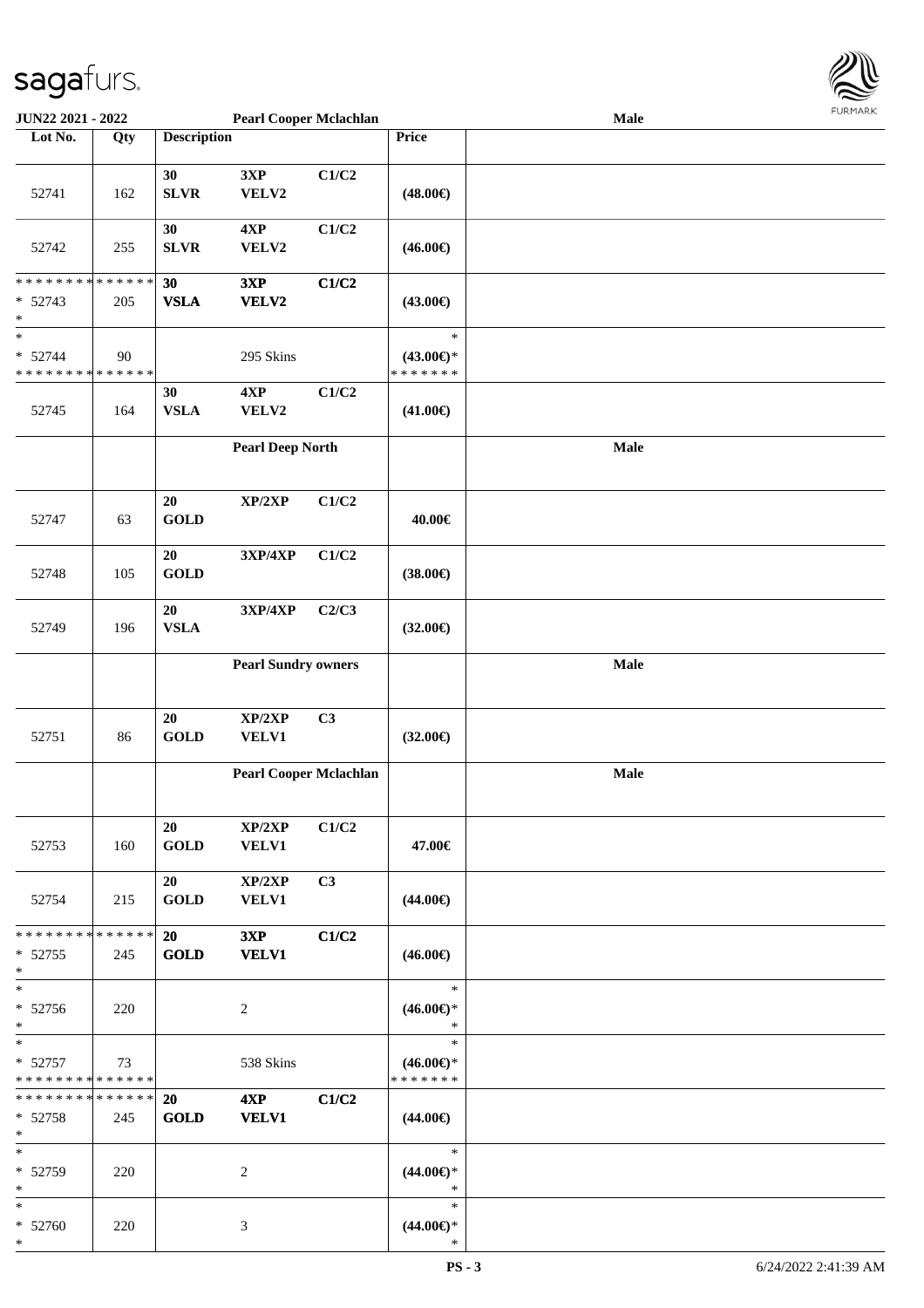

| <b>JUN22 2021 - 2022</b>                   |     |                    | <b>Pearl Cooper Mclachlan</b> |                |                     | <b>Male</b> |  |
|--------------------------------------------|-----|--------------------|-------------------------------|----------------|---------------------|-------------|--|
| Lot No.                                    | Qty | <b>Description</b> |                               |                | Price               |             |  |
|                                            |     |                    |                               |                |                     |             |  |
| $\ast$                                     |     | 20                 | 4XP                           | C1/C2          | $\ast$              |             |  |
| $* 52761$                                  | 106 | <b>GOLD</b>        | <b>VELV1</b>                  |                | $(44.00ε)$ *        |             |  |
| * * * * * * * * <mark>* * * * * * *</mark> |     |                    |                               |                | * * * * * * *       |             |  |
|                                            |     | 20                 | 3XP/4XP                       | C3             |                     |             |  |
|                                            |     | <b>GOLD</b>        |                               |                |                     |             |  |
| 52762                                      | 221 |                    | <b>VELV1</b>                  |                | $(41.00\epsilon)$   |             |  |
|                                            |     |                    |                               |                |                     |             |  |
|                                            |     | 20                 | XP/2XP                        | C1/C2          |                     |             |  |
| 52763                                      | 110 | <b>SLVR</b>        | VELV1                         |                | $(44.00\epsilon)$   |             |  |
|                                            |     |                    |                               |                |                     |             |  |
|                                            |     | 20                 | XP/2XP                        | C3             |                     |             |  |
| 52764                                      | 100 | SLVR               | VELV1                         |                | $(41.00\epsilon)$   |             |  |
|                                            |     |                    |                               |                |                     |             |  |
|                                            |     | 20                 | 3XP                           | C1/C2          |                     |             |  |
| 52765                                      | 153 | SLVR               | VELV1                         |                | $(43.00\epsilon)$   |             |  |
|                                            |     |                    |                               |                |                     |             |  |
|                                            |     | 20                 | 4XP                           | C1/C2          |                     |             |  |
| 52766                                      | 138 | SLVR               | <b>VELV1</b>                  |                | $(41.00\epsilon)$   |             |  |
|                                            |     |                    |                               |                |                     |             |  |
|                                            |     | 20                 | XP/2XP                        | C1/C2          |                     |             |  |
|                                            | 98  | <b>VSLA</b>        | <b>VELV1</b>                  |                | $(39.00\epsilon)$   |             |  |
| 52767                                      |     |                    |                               |                |                     |             |  |
|                                            |     |                    |                               |                |                     |             |  |
|                                            |     | 20                 | 3XP                           | C1/C2          |                     |             |  |
| 52768                                      | 144 | <b>VSLA</b>        | VELV1                         |                | $(38.00\epsilon)$   |             |  |
|                                            |     |                    |                               |                |                     |             |  |
|                                            |     | 20                 | 4XP                           | C1/C2          |                     |             |  |
| 52769                                      | 168 | <b>VSLA</b>        | <b>VELV1</b>                  |                | $(36.00\epsilon)$   |             |  |
|                                            |     |                    |                               |                |                     |             |  |
|                                            |     | 20                 | 3XP/4XP                       | C <sub>3</sub> |                     |             |  |
| 52770                                      | 175 | <b>VSLA</b>        | <b>VELV1</b>                  |                | $(34.00\epsilon)$   |             |  |
|                                            |     |                    |                               |                |                     |             |  |
|                                            |     |                    | <b>Pearl Sundry owners</b>    |                |                     | Male        |  |
|                                            |     |                    |                               |                |                     |             |  |
|                                            |     |                    |                               |                |                     |             |  |
|                                            |     | 20                 | 3XP/4XP                       | C3             |                     |             |  |
| 52772                                      | 44  | <b>GOLD</b>        | VELV2                         |                | $(34.00\epsilon)$   |             |  |
|                                            |     |                    |                               |                |                     |             |  |
|                                            |     | 20                 | 3XP                           | C1/C2          |                     |             |  |
| 52773                                      | 36  | SLVR               | VELV2                         |                | $(34.00\epsilon)$   |             |  |
|                                            |     |                    |                               |                |                     |             |  |
|                                            |     |                    |                               |                |                     |             |  |
|                                            |     | 20                 | 3XP/4XP                       | C3             |                     |             |  |
| 52774                                      | 40  | <b>SLVR</b>        | VELV2                         |                | $(31.00\epsilon)$   |             |  |
|                                            |     |                    |                               |                |                     |             |  |
|                                            |     |                    | <b>Pearl Cooper Mclachlan</b> |                |                     | Male        |  |
|                                            |     |                    |                               |                |                     |             |  |
|                                            |     |                    |                               |                |                     |             |  |
|                                            |     | 20                 | PAL/XP                        | C1/C2          |                     |             |  |
| 52776                                      | 125 | <b>GOLD</b>        | VELV2                         |                | $(46.00\epsilon)$   |             |  |
|                                            |     |                    |                               |                |                     |             |  |
|                                            |     | 20                 | PAL/XP                        | C <sub>3</sub> |                     |             |  |
| 52777                                      | 120 | <b>GOLD</b>        | VELV2                         |                | $(43.00\epsilon)$   |             |  |
|                                            |     |                    |                               |                |                     |             |  |
|                                            |     | 20                 | 2XP                           | C1/C2          |                     |             |  |
| 52778                                      | 131 | <b>GOLD</b>        | VELV2                         |                | $(48.00\epsilon)$   |             |  |
|                                            |     |                    |                               |                |                     |             |  |
| * * * * * * * * <mark>* * * * * *</mark>   |     |                    |                               |                |                     |             |  |
|                                            |     | 20                 | 3XP                           | C1/C2          |                     |             |  |
| * 52779                                    | 245 | <b>GOLD</b>        | VELV2                         |                | $(46.00\epsilon)$   |             |  |
| ∗                                          |     |                    |                               |                |                     |             |  |
| *                                          |     |                    |                               |                | $\ast$              |             |  |
| * 52780                                    | 220 |                    | $\sqrt{2}$                    |                | $(46.00\epsilon)$ * |             |  |
| *                                          |     |                    |                               |                | $\ast$              |             |  |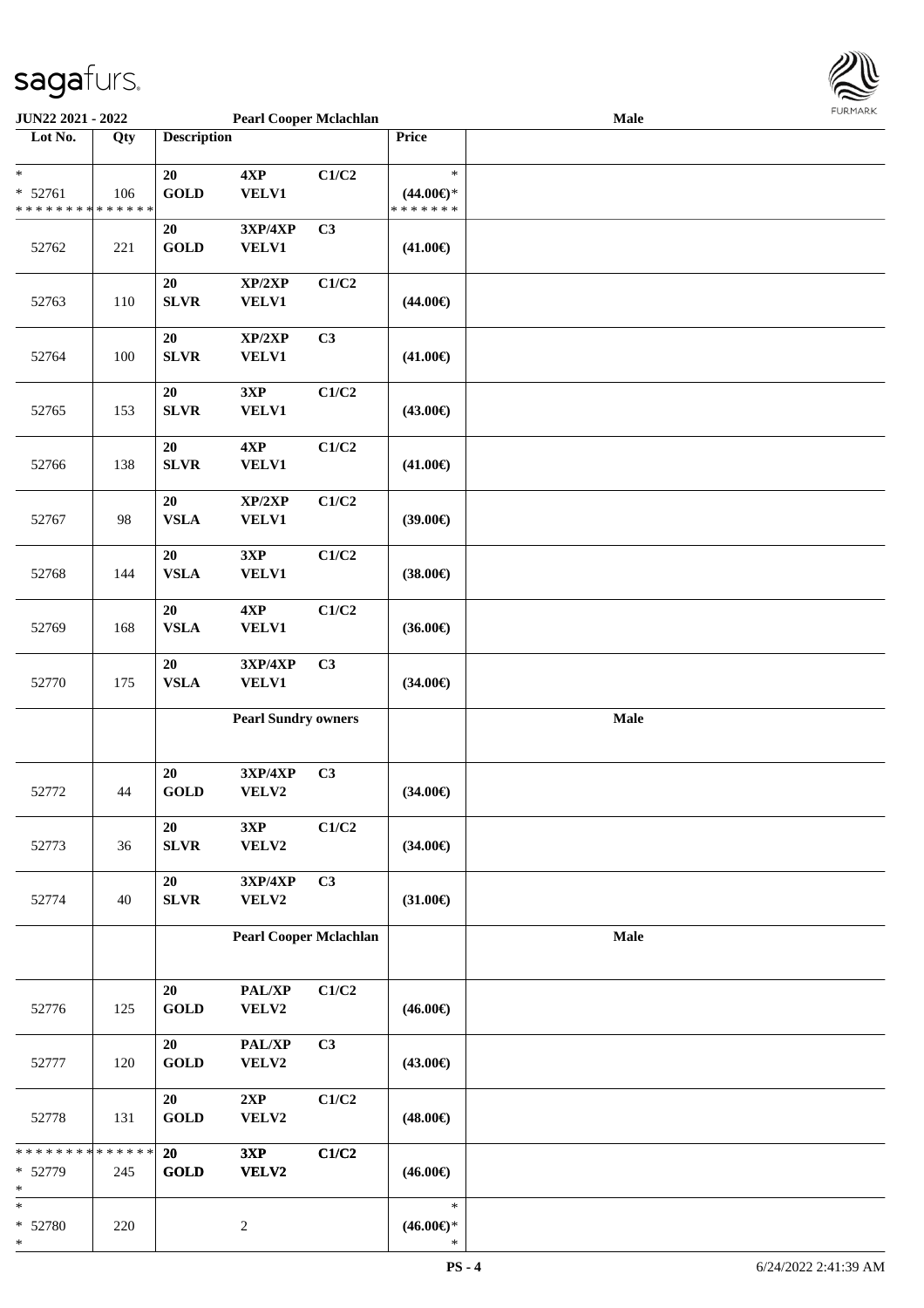

| <b>JUN22 2021 - 2022</b>                   |     |                    | <b>Pearl Cooper Mclachlan</b> |       |                     | Male        |  |
|--------------------------------------------|-----|--------------------|-------------------------------|-------|---------------------|-------------|--|
| Lot No.                                    | Qty | <b>Description</b> |                               |       | Price               |             |  |
|                                            |     |                    |                               |       |                     |             |  |
| $\ast$                                     |     | 20                 | 3XP                           | C1/C2 | $\ast$              |             |  |
| * 52781                                    | 225 | <b>GOLD</b>        | VELV2                         |       | $(46.00\epsilon)$ * |             |  |
| * * * * * * * * <mark>* * * * * * *</mark> |     |                    |                               |       | * * * * * * *       |             |  |
|                                            |     | 20                 | 2XP/3XP                       | C3    |                     |             |  |
| 52782                                      | 176 | <b>GOLD</b>        | VELV2                         |       | $(43.00\epsilon)$   |             |  |
|                                            |     |                    |                               |       |                     |             |  |
| * * * * * * * * <mark>* * * * * *</mark>   |     | 20                 | 4XP                           | C1/C2 |                     |             |  |
| * 52783                                    | 245 | <b>GOLD</b>        | VELV2                         |       | $(44.00\epsilon)$   |             |  |
| $\ast$                                     |     |                    |                               |       |                     |             |  |
| $\ast$                                     |     |                    |                               |       | $\ast$              |             |  |
|                                            |     |                    |                               |       |                     |             |  |
| * 52784                                    | 220 |                    | $\boldsymbol{2}$              |       | $(44.00ε)$ *        |             |  |
| $\ast$                                     |     |                    |                               |       | $\ast$              |             |  |
| $\ast$                                     |     |                    |                               |       | $\ast$              |             |  |
| * 52785                                    | 220 |                    | 3                             |       | $(44.00\epsilon)$ * |             |  |
| $\ast$                                     |     |                    |                               |       | $\ast$              |             |  |
| $\ast$                                     |     |                    |                               |       | $\ast$              |             |  |
| * 52786                                    | 220 |                    | 4                             |       | $(44.00\epsilon)$ * |             |  |
| *                                          |     |                    |                               |       | $\ast$              |             |  |
| $\ast$                                     |     |                    |                               |       | $\ast$              |             |  |
| * 52787                                    | 220 |                    | 5                             |       | $(44.00\epsilon)$ * |             |  |
| $\ast$                                     |     |                    |                               |       | $\ast$              |             |  |
| $\overline{\ast}$                          |     |                    |                               |       | $\ast$              |             |  |
| * 52788                                    | 238 |                    | 1363 Skins                    |       | $(44.00\epsilon)$ * |             |  |
| * * * * * * * * <mark>* * * * * * *</mark> |     |                    |                               |       | * * * * * * *       |             |  |
|                                            |     | 20                 | 4XP                           | C3    |                     |             |  |
| 52789                                      | 108 | <b>GOLD</b>        | VELV2                         |       | $(41.00\epsilon)$   |             |  |
|                                            |     |                    |                               |       |                     |             |  |
|                                            |     | 20                 | 3XP                           | C1/C2 |                     |             |  |
|                                            |     | <b>SLVR</b>        | VELV2                         |       |                     |             |  |
| 52790                                      | 133 |                    |                               |       | $(43.00\epsilon)$   |             |  |
|                                            |     |                    |                               |       |                     |             |  |
|                                            |     | 20                 | 4XP                           | C1/C2 |                     |             |  |
| 52791                                      | 174 | <b>SLVR</b>        | VELV2                         |       | $(41.00\epsilon)$   |             |  |
|                                            |     |                    |                               |       |                     |             |  |
|                                            |     | 20                 | 3XP                           | C1/C2 |                     |             |  |
| 52792                                      | 201 | <b>VSLA</b>        | VELV2                         |       | $(39.00\epsilon)$   |             |  |
|                                            |     |                    |                               |       |                     |             |  |
| * * * * * * * * <mark>* * * * * * *</mark> |     | 20                 | 4XP                           | C1/C2 |                     |             |  |
| * 52793                                    | 245 | <b>VSLA</b>        | VELV2                         |       | $(37.00\epsilon)$   |             |  |
| $\ast$                                     |     |                    |                               |       |                     |             |  |
| *                                          |     |                    |                               |       | $\ast$              |             |  |
| * 52794                                    | 82  |                    | 327 Skins                     |       | $(37.00\epsilon)$ * |             |  |
| * * * * * * * * * * * * * *                |     |                    |                               |       | * * * * * * *       |             |  |
|                                            |     |                    | <b>Pearl Deep North</b>       |       |                     | <b>Male</b> |  |
|                                            |     |                    |                               |       |                     |             |  |
|                                            |     |                    |                               |       |                     |             |  |
|                                            |     | $\pmb{0}$          | 2XP/3XP                       | C2/C3 |                     |             |  |
| 52796                                      | 83  | GOLD               |                               |       | $(32.00\epsilon)$   |             |  |
|                                            |     |                    |                               |       |                     |             |  |
|                                            |     |                    | <b>Pearl Cooper Mclachlan</b> |       |                     | Male        |  |
|                                            |     |                    |                               |       |                     |             |  |
|                                            |     |                    |                               |       |                     |             |  |
|                                            |     | $\bf{0}$           | XP/2XP                        | C1/C2 |                     |             |  |
| 52798                                      | 129 | <b>GOLD</b>        | VELV1                         |       | $(40.00\epsilon)$   |             |  |
|                                            |     |                    |                               |       |                     |             |  |
|                                            |     |                    |                               |       |                     |             |  |
|                                            |     | $\bf{0}$           | XP/2XP                        | C3    |                     |             |  |
| 52799                                      | 99  | <b>GOLD</b>        | <b>VELV1</b>                  |       | $(37.00\epsilon)$   |             |  |
|                                            |     |                    |                               |       |                     |             |  |
|                                            |     | $\bf{0}$           | 3XP                           | C1/C2 |                     |             |  |
| 52800                                      | 170 | GOLD               | VELV1                         |       | (39.00)             |             |  |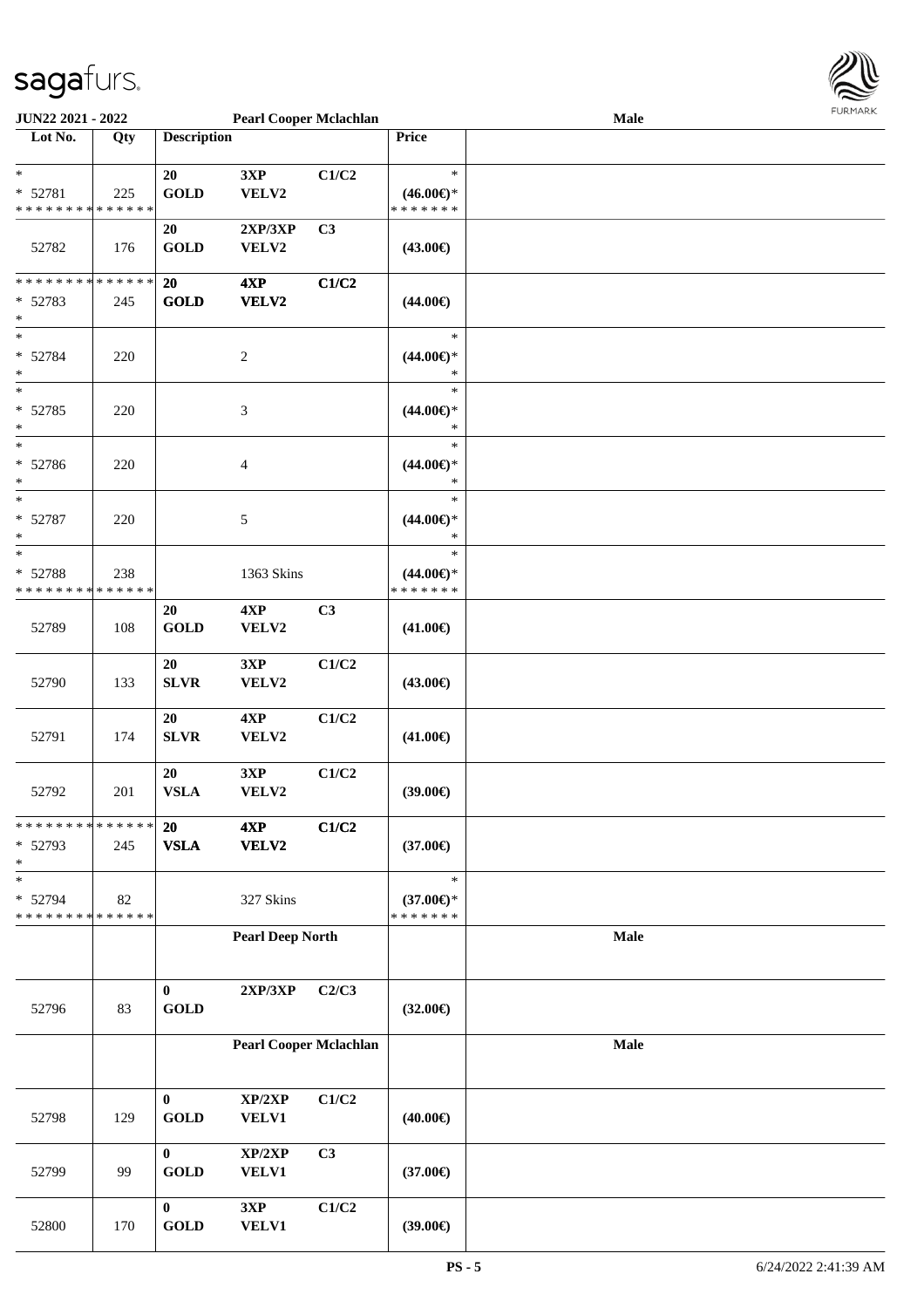

| <b>JUN22 2021 - 2022</b>                         |     |                             | <b>Pearl Cooper Mclachlan</b> |       |                                                | Male | <b>FURMARK</b> |
|--------------------------------------------------|-----|-----------------------------|-------------------------------|-------|------------------------------------------------|------|----------------|
| Lot No.                                          | Qty | <b>Description</b>          |                               |       | Price                                          |      |                |
| 52801                                            | 230 | $\bf{0}$<br><b>GOLD</b>     | 4XP<br><b>VELV1</b>           | C1/C2 | $(37.00\epsilon)$                              |      |                |
| 52802                                            | 76  | $\mathbf{0}$<br><b>GOLD</b> | 3XP/4XP<br><b>VELV1</b>       | C3    | $(35.00\epsilon)$                              |      |                |
| 52803                                            | 61  | $\mathbf{0}$<br><b>SLVR</b> | PAL/XP<br><b>VELV1</b>        | C2/C3 | $(34.00\epsilon)$                              |      |                |
| 52804                                            | 143 | $\bf{0}$<br><b>SLVR</b>     | 2XP/3XP<br>VELV1              | C2/C3 | $(35.00\epsilon)$                              |      |                |
| 52805                                            | 139 | $\bf{0}$<br><b>VSLA</b>     | 3XP/4XP<br><b>VELV1</b>       | C1/C2 | $(34.00\epsilon)$                              |      |                |
| 52806                                            | 167 | $\bf{0}$<br><b>VSLA</b>     | 3XP/4XP<br><b>VELV1</b>       | C3    | $(31.00\epsilon)$                              |      |                |
| 52807                                            | 208 | $\bf{0}$<br><b>GOLD</b>     | 3XP<br>VELV2                  | C1/C2 | $(39.00\epsilon)$                              |      |                |
| * * * * * * * * * * * * * *<br>* 52808<br>$\ast$ | 265 | $\mathbf{0}$<br><b>GOLD</b> | 4XP<br><b>VELV2</b>           | C1/C2 | $(37.00\epsilon)$                              |      |                |
| $\ast$<br>* 52809<br>* * * * * * * * * * * * * * | 97  |                             | 362 Skins                     |       | $\ast$<br>$(37.00\epsilon)$ *<br>* * * * * * * |      |                |
| 52810                                            | 127 | $\bf{0}$<br><b>SLVR</b>     | 2XP/3XP<br>VELV2              | C2/C3 | $(36.00\epsilon)$                              |      |                |
| 52811                                            | 103 | $\bf{0}$<br><b>VSLA</b>     | XP/2XP<br>VELV2               | C2/C3 | $(32.00\epsilon)$                              |      |                |
| 52812                                            | 193 | $\bf{0}$<br><b>VSLA</b>     | 3XP/4XP<br>VELV2              | C1/C2 | $(29.50\epsilon)$                              |      |                |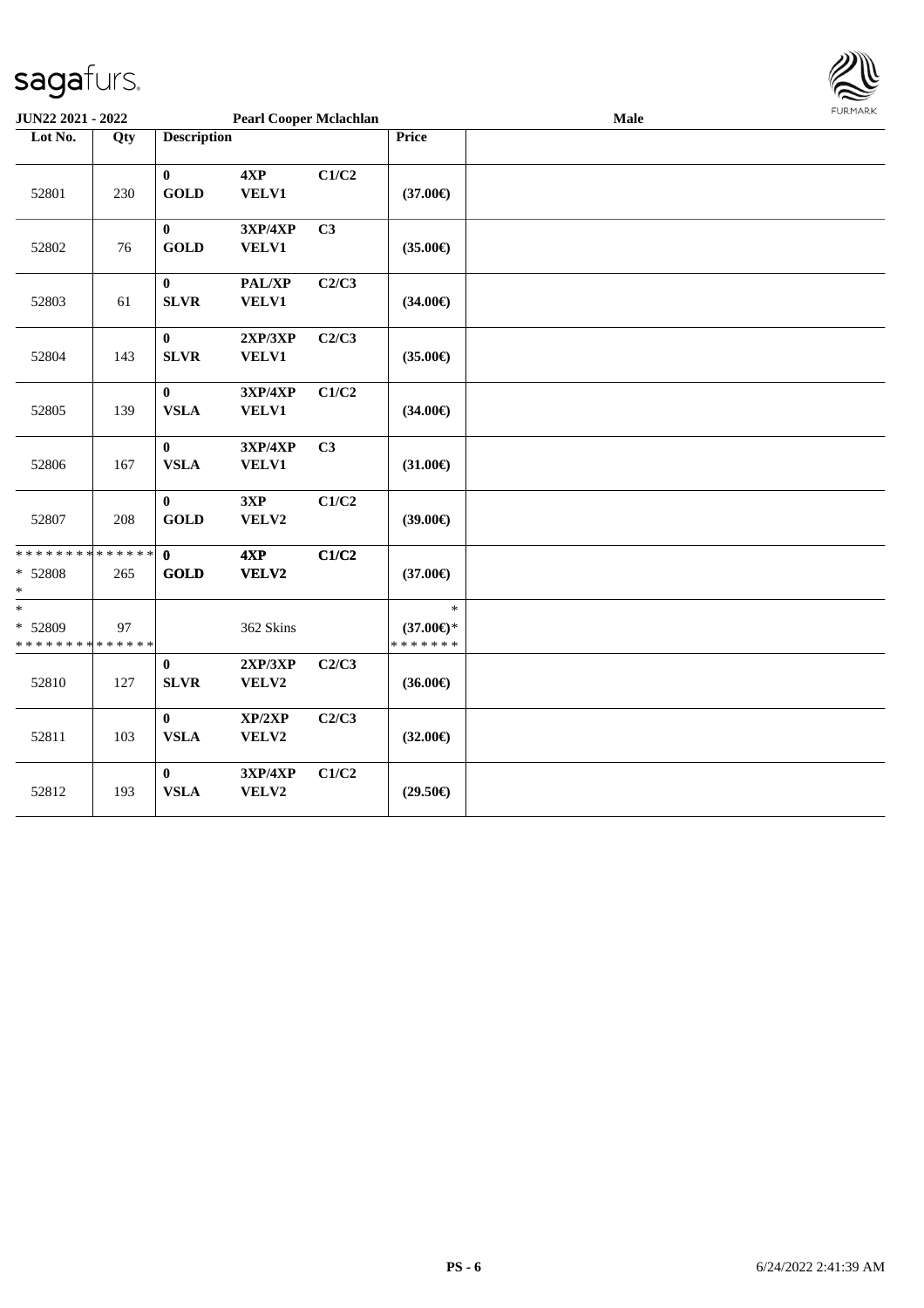

| <b>JUN22 2021 - 2022</b> |        |                                            | <b>Pearl Sundry owners</b>        |       |                   | Female                                      |  |
|--------------------------|--------|--------------------------------------------|-----------------------------------|-------|-------------------|---------------------------------------------|--|
| Lot No.                  | Qty    | <b>Description</b>                         |                                   |       | Price             |                                             |  |
| 62701                    | 69     | 20<br><b>GOLD</b>                          | 2XP<br>VELV1                      | C1/C2 | $(35.00\epsilon)$ |                                             |  |
| 62702                    | 170    | $\bf{0}$<br><b>GOLD</b>                    | 3XP<br><b>VELV1</b>               | C1/C2 | $(30.00\epsilon)$ |                                             |  |
| 62703                    | 71     | $\bf{0}$<br><b>VSLA</b>                    | MED/PAL C2/C3<br><b>VELV1</b>     |       | $(23.00\epsilon)$ |                                             |  |
| 62704                    | 122    | $\pmb{0}$<br><b>VSLA</b>                   | 3XP/4XP<br><b>VELV1</b>           | C2/C3 | $(25.00\epsilon)$ |                                             |  |
| 62705                    | $42\,$ | $\bf{0}$<br><b>VSLB</b>                    | XP/2XP<br><b>VELV1</b>            | C2/C3 | $(20.00\epsilon)$ |                                             |  |
|                          |        |                                            | <b>Pearl Cooper Mclachlan</b>     |       |                   | $\ensuremath{\textnormal{\textbf{Female}}}$ |  |
| 62707                    | 82     | $\bf{0}$<br><b>GOLD</b>                    | 3XP/4XP<br><b>VELV1</b>           | C2/C3 | $(38.00\epsilon)$ |                                             |  |
| 62708                    | 100    | $\boldsymbol{0}$<br><b>SLVR</b>            | XP/2XP<br><b>VELV1</b>            | C1/C2 | $(37.00\epsilon)$ |                                             |  |
| 62710                    | 176    | $\bf{0}$<br><b>GOLD</b>                    | 3XP<br>VELV2                      | C1/C2 | $(38.00\epsilon)$ |                                             |  |
| 62711                    | 234    | $\bf{0}$<br><b>GOLD</b>                    | 4XP<br>VELV2                      | C1/C2 | $(37.00\epsilon)$ |                                             |  |
| 62712                    | 109    | $\boldsymbol{0}$<br><b>SLVR</b>            | 3XP/4XP<br>VELV2                  | C1/C2 | $(35.00\epsilon)$ |                                             |  |
|                          |        |                                            | <b>Pearl Sundry owners</b>        |       |                   | Female                                      |  |
| 62714                    | 148    | $\bf{0}$<br>$\operatorname{\mathbf{GOLD}}$ | 3XP<br>VELV3                      | C1/C2 | $(24.00\epsilon)$ |                                             |  |
| 62715                    | 129    | $\bf{0}$<br>$\operatorname{GOLD}$          | 4XP<br>VELV3                      | C1/C2 | $(23.00\epsilon)$ |                                             |  |
| 62717                    | 26     | $\mathbf{1}$<br>${\bf VSLA}$               | $3{\bf X}{\bf P}/4{\bf X}{\bf P}$ | C2/C3 | $(18.00\epsilon)$ |                                             |  |
|                          |        |                                            | <b>Pearl Deep North</b>           |       |                   | Female                                      |  |
| 62719                    | 73     | 0/1<br><b>GOLD</b>                         | XP/2XP                            | C2/C3 | $(28.00\epsilon)$ |                                             |  |
| 62720                    | 98     | 0/1<br>$\operatorname{GOLD}$               | $3{\bf X}{\bf P}/4{\bf X}{\bf P}$ | C2/C3 | $(26.00\epsilon)$ |                                             |  |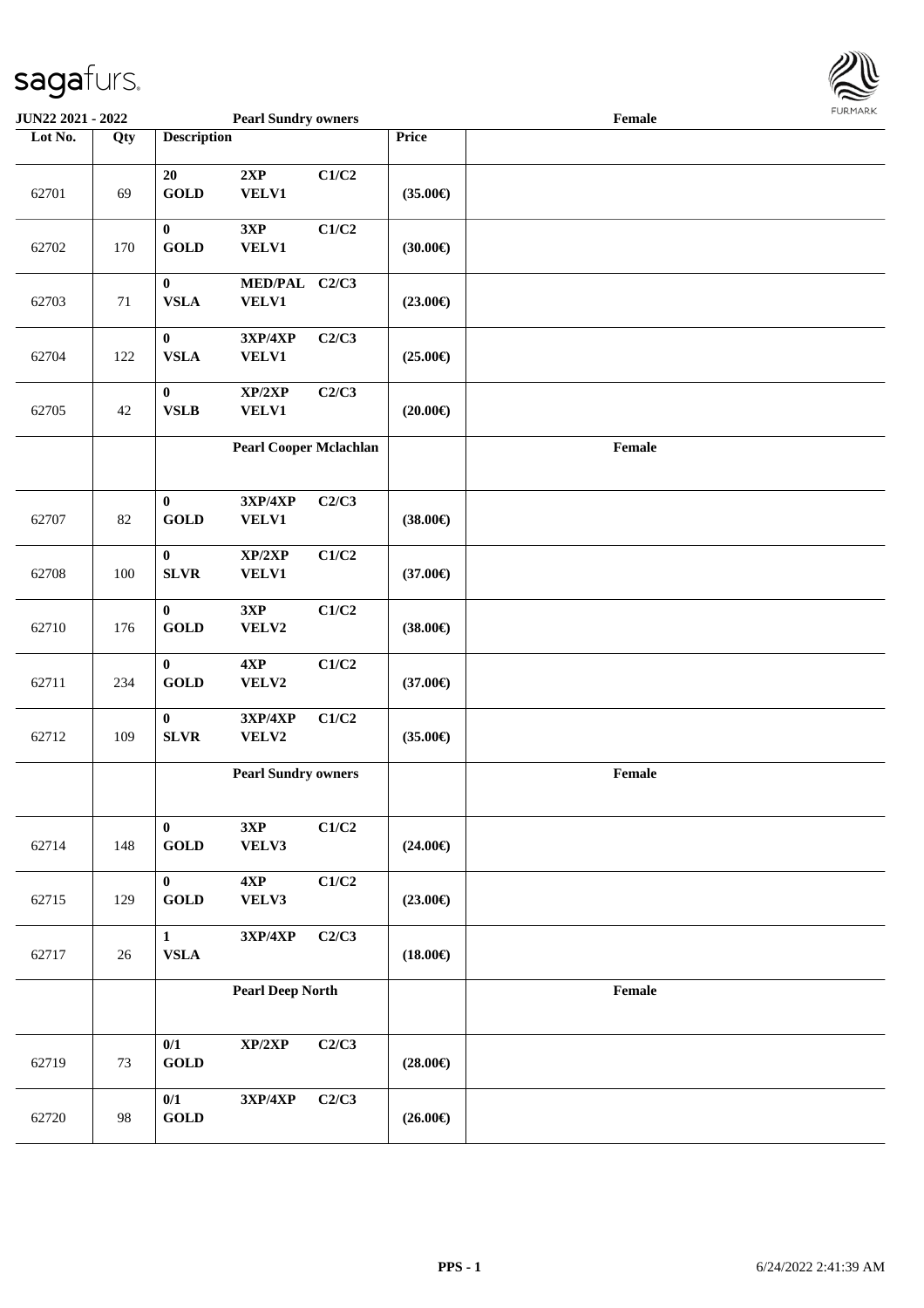

| <b>JUN22 2021 - 2022</b>                           |        |                             | <b>Pearl Deep North</b>       |       |                                                | Female |  |
|----------------------------------------------------|--------|-----------------------------|-------------------------------|-------|------------------------------------------------|--------|--|
| Lot No.                                            | Qty    | <b>Description</b>          |                               |       | Price                                          |        |  |
| 62721                                              | 136    | 0/1<br><b>VSLA</b>          | 2XP/3XP                       | C2/C3 | $(25.00\epsilon)$                              |        |  |
|                                                    |        |                             | <b>Pearl Cooper Mclachlan</b> |       |                                                | Female |  |
| 62723                                              | 195    | $\mathbf{1}$<br><b>GOLD</b> | 4XP<br><b>VELV1</b>           | C1/C2 | $(29.00\epsilon)$                              |        |  |
| 62724                                              | 69     | $\mathbf{1}$<br><b>SLVR</b> | $\bold{XP}$<br><b>VELV1</b>   | C2/C3 | $(28.00\epsilon)$                              |        |  |
| 62725                                              | 143    | $\mathbf{1}$<br><b>SLVR</b> | 2XP<br><b>VELV1</b>           | C2/C3 | $(29.00\epsilon)$                              |        |  |
| 62726                                              | 280    | $\mathbf{1}$<br><b>SLVR</b> | 3XP/4XP<br>VELV1              | C2/C3 | $(27.00\epsilon)$                              |        |  |
| 62727                                              | 137    | $\mathbf{1}$<br><b>VSLA</b> | XP/2XP<br><b>VELV1</b>        | C2/C3 | $(24.50\epsilon)$                              |        |  |
|                                                    |        |                             | <b>Pearl Sundry owners</b>    |       |                                                | Female |  |
| 62729                                              | 112    | $\mathbf{1}$<br><b>GOLD</b> | MED/PAL C3<br>VELV2           |       | $(21.00\epsilon)$                              |        |  |
| 62730                                              | 68     | $\mathbf 1$<br><b>SLVR</b>  | MED/PAL C1/C2<br>VELV2        |       | $(21.00\epsilon)$                              |        |  |
| 62731                                              | 33     | $\mathbf 1$<br><b>SLVR</b>  | $\bold{XP}$<br>VELV2          | C1/C2 | $(22.00\epsilon)$                              |        |  |
| 62732                                              | $21\,$ | $\mathbf 1$<br>${\bf SLVR}$ | 2XP<br>VELV2                  | C1/C2 | $(22.50\epsilon)$                              |        |  |
| 62733                                              | 200    | $\mathbf{1}$<br><b>VSLA</b> | 3XP/4XP<br>VELV2              | C2/C3 | $(22.00\epsilon)$                              |        |  |
|                                                    |        |                             | <b>Pearl Cooper Mclachlan</b> |       |                                                | Female |  |
| * * * * * * * * * * * * * *<br>$* 62735$<br>$\ast$ | 465    | 1<br><b>GOLD</b>            | 3XP<br>VELV2                  | C1/C2 | $(30.00\epsilon)$                              |        |  |
| $_{*}$<br>$* 62736$<br>* * * * * * * * * * * * * * | 156    |                             | 621 Skins                     |       | $\ast$<br>$(30.00\epsilon)$ *<br>* * * * * * * |        |  |
| 62737                                              | 183    | $\mathbf{1}$<br><b>SLVR</b> | 3XP<br>VELV2                  | C1/C2 | $(28.00\epsilon)$                              |        |  |
| 62738                                              | 141    | $\mathbf{1}$<br><b>SLVR</b> | 4XP<br>VELV2                  | C1/C2 | $(27.00\epsilon)$                              |        |  |
|                                                    |        |                             | <b>Pearl Sundry owners</b>    |       |                                                | Female |  |
| 62740                                              | 20     | $\mathbf{1}$<br><b>GOLD</b> | 4XP<br>VELV3                  | C1/C2 | $(20.00\epsilon)$                              |        |  |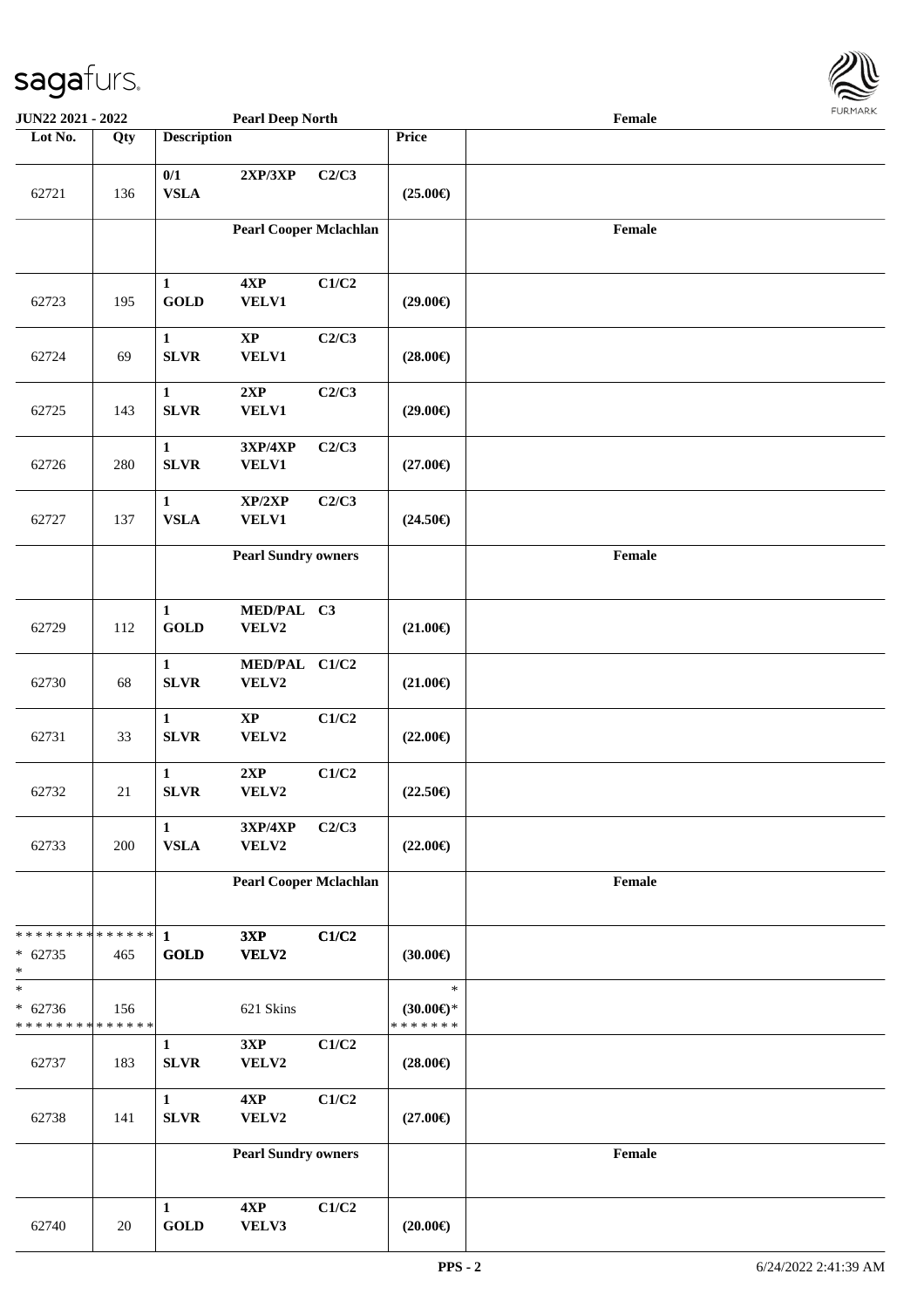

| <b>JUN22 2021 - 2022</b>                           |                    |                                           | <b>Pearl Deep North</b>                           |                |                                                | Female                                      |  |
|----------------------------------------------------|--------------------|-------------------------------------------|---------------------------------------------------|----------------|------------------------------------------------|---------------------------------------------|--|
| Lot No.                                            | $\overline{Q}$ ty  | <b>Description</b>                        |                                                   |                | Price                                          |                                             |  |
| 62741                                              | 124                | $\boldsymbol{2}$<br><b>VSLA</b>           | 2XP/3XP                                           | C2/C3          | $(18.00\epsilon)$                              |                                             |  |
|                                                    |                    |                                           | <b>Pearl Sundry owners</b>                        |                |                                                | Female                                      |  |
| 62743                                              | 115                | $\boldsymbol{2}$<br><b>GOLD</b>           | 3XP/4XP<br>VELV1                                  | C1/C2          | $(19.00\epsilon)$                              |                                             |  |
| 62744                                              | $28\,$             | $\boldsymbol{2}$<br><b>SLVR</b>           | 3XP/4XP<br>VELV1                                  | C2/C3          | $(17.00\epsilon)$                              |                                             |  |
|                                                    |                    |                                           | <b>Pearl Cooper Mclachlan</b>                     |                |                                                | $\ensuremath{\textnormal{\textbf{Female}}}$ |  |
| 62746                                              | 74                 | $\overline{2}$<br><b>GOLD</b>             | XP/2XP<br>VELV1                                   | C3             | $(23.50\epsilon)$                              |                                             |  |
| 62747                                              | 412                | $\boldsymbol{2}$<br><b>GOLD</b>           | 3XP<br>VELV1                                      | C1/C2          | $(25.50\epsilon)$                              |                                             |  |
| 62748                                              | 191                | $\mathbf 2$<br><b>VSLA</b>                | $3{\bf X}{\bf P}/4{\bf X}{\bf P}$<br><b>VELV1</b> | C2/C3          | $(20.00\epsilon)$                              |                                             |  |
|                                                    |                    |                                           | <b>Pearl Sundry owners</b>                        |                |                                                | Female                                      |  |
| 62750                                              | 168                | $\overline{2}$<br>$\operatorname{GOLD}$   | 4XP<br>VELV2                                      | C1/C2          | $(18.50\epsilon)$                              |                                             |  |
|                                                    |                    |                                           | <b>Pearl Rees Fur Farm</b>                        |                |                                                | Female                                      |  |
| 62752                                              | 68                 | $\overline{2}$<br><b>GOLD</b>             | 2XP/3XP<br>VELV2                                  | C1/C2          | $(23.00\epsilon)$                              |                                             |  |
|                                                    |                    |                                           | <b>Pearl Cooper Mclachlan</b>                     |                |                                                | Female                                      |  |
| 62754                                              | 138                | $\boldsymbol{2}$<br>$\operatorname{GOLD}$ | $\bold{XP}$<br>VELV2                              | C1/C2          | $(26.50\epsilon)$                              |                                             |  |
| 62755                                              | 190                | $\mathbf{2}$<br><b>GOLD</b>               | 2XP<br>VELV2                                      | C1/C2          | $(27.50\epsilon)$                              |                                             |  |
| * * * * * * * *<br>$* 62756$<br>$*$                | * * * * * *<br>465 | $\overline{2}$<br>GOLD                    | 3XP<br>VELV2                                      | C1/C2          | $(25.50\epsilon)$                              |                                             |  |
| $\ast$<br>$* 62757$<br>* * * * * * * * * * * * * * | 410                |                                           | 875 Skins                                         |                | $\ast$<br>$(25.50\epsilon)$ *<br>* * * * * * * |                                             |  |
| 62758                                              | 76                 | $\mathbf{2}$<br><b>GOLD</b>               | 2XP/3XP<br>VELV2                                  | C <sub>3</sub> | $(24.00\epsilon)$                              |                                             |  |
| 62759                                              | 454                | $\mathbf{2}$<br><b>GOLD</b>               | 4XP<br>VELV2                                      | C1/C2          | $(24.50\epsilon)$                              |                                             |  |
| 62760                                              | 233                | $\boldsymbol{2}$<br>${\bf SLVR}$          | 3XP/4XP<br>VELV2                                  | C1/C2          | $(23.00\epsilon)$                              |                                             |  |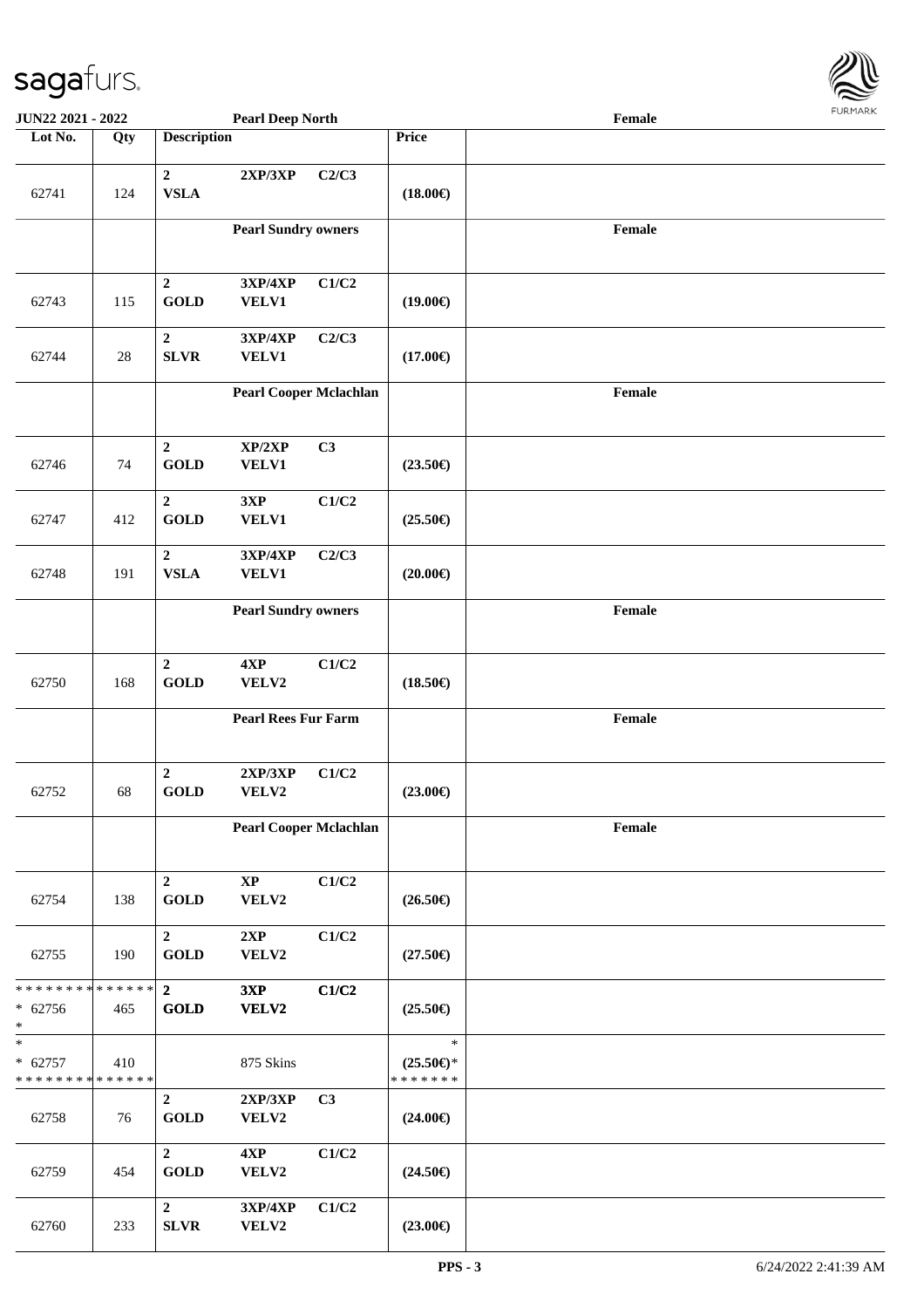

| JUN22 2021 - 2022 |     |                                 |                         | <b>Pearl Cooper Mclachlan</b> |                   | Female | FURMARK |
|-------------------|-----|---------------------------------|-------------------------|-------------------------------|-------------------|--------|---------|
| Lot No.           | Qty | <b>Description</b>              |                         |                               | Price             |        |         |
| 62761             | 303 | $\boldsymbol{2}$<br><b>VSLA</b> | 3XP<br>VELV2            | C1/C2                         | $(22.00\epsilon)$ |        |         |
| 62762             | 101 | $\overline{2}$<br><b>VSLA</b>   | 4XP<br>VELV2            | C1/C2                         | $(21.00\epsilon)$ |        |         |
|                   |     |                                 | <b>Pearl Deep North</b> |                               |                   | Female |         |
| 62764             | 89  | $\mathbf{3}$<br><b>VSLA</b>     | 2XP/3XP                 | C2/C3                         | $(18.00\epsilon)$ |        |         |
|                   |     |                                 |                         | <b>Pearl Cooper Mclachlan</b> |                   | Female |         |
| 62766             | 91  | $\mathbf{3}$<br><b>VSLA</b>     | XP/2XP<br><b>VELV1</b>  | C2/C3                         | $(19.00\epsilon)$ |        |         |
| 62767             | 265 | $\mathbf{3}$<br><b>VSLA</b>     | 3XP/4XP<br>VELV1        | C2/C3                         | $(18.00\epsilon)$ |        |         |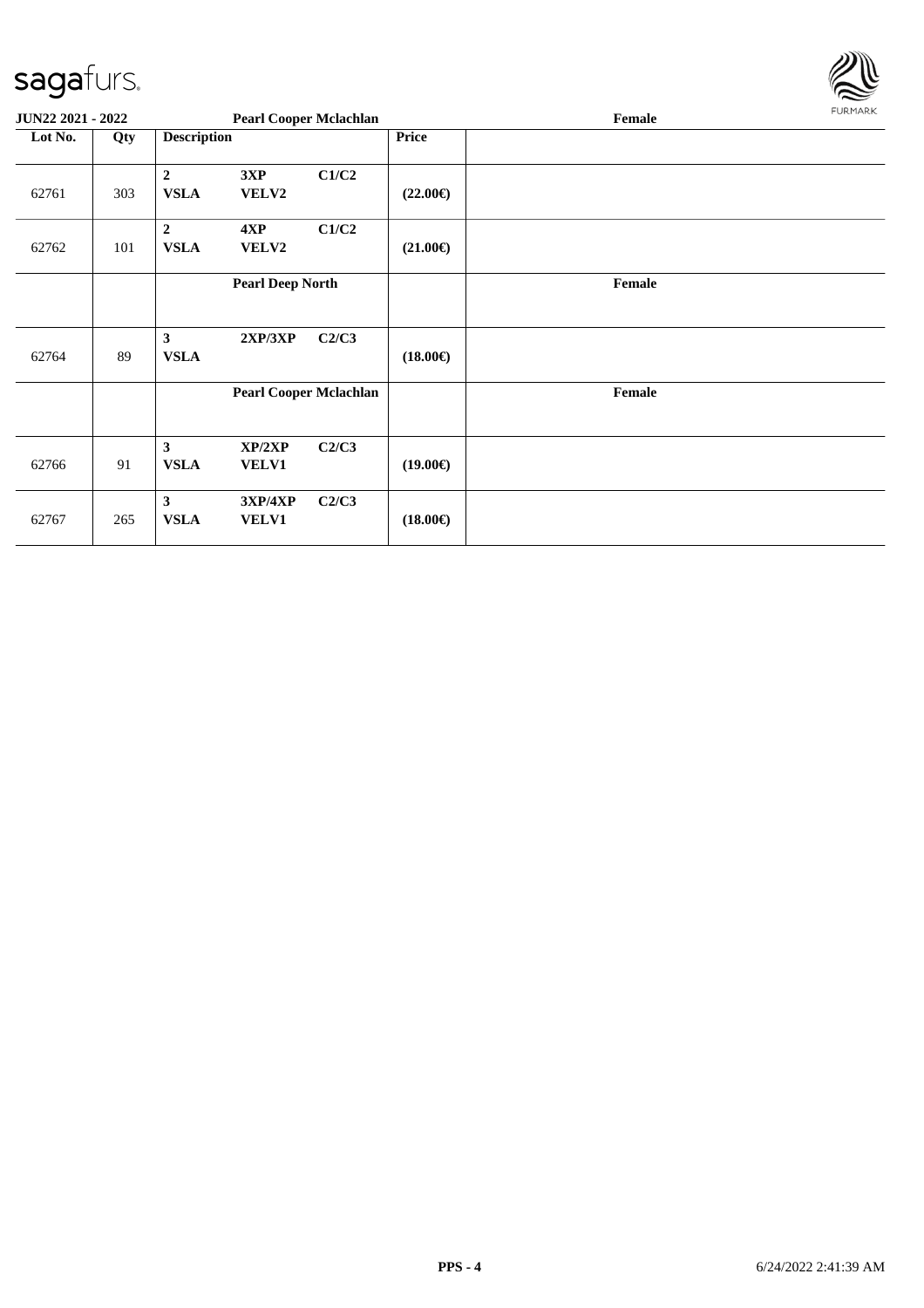| <b>JUN22 2021 - 2022</b>                                            |     |                    | Pearl                     |                |                                                | Male |  |
|---------------------------------------------------------------------|-----|--------------------|---------------------------|----------------|------------------------------------------------|------|--|
| Lot No.                                                             | Qty | <b>Description</b> |                           |                | Price                                          |      |  |
| 327001                                                              | 98  | 50<br>SI           | <b>PALE</b>               | C1/C2          | 42.00€                                         |      |  |
| * * * * * * * * * * * * * *<br>* 327002<br>$*$                      | 205 | 50<br>SI           | $\mathbf{X}\mathbf{P}$    | C1/C2          | 42.00€                                         |      |  |
| $\ast$<br>* 327003<br>* * * * * * * * * * * * * *                   | 38  |                    | 243 Skins                 |                | $\ast$<br>42.00€*<br>* * * * * * *             |      |  |
| 327004                                                              | 141 | 50<br>SI           | 2XP                       | C1/C2          | (43.00€)                                       |      |  |
| 327005                                                              | 94  | 50<br><b>SAGA</b>  | Dark                      | C1/C2          | $(41.00\epsilon)$                              |      |  |
| * * * * * * * * * * * * * *<br>* 327006<br>$*$                      | 185 | 50<br><b>SAGA</b>  | <b>PALE</b>               | C1/C2          | 44.00€                                         |      |  |
| $\ast$<br>* 327007<br>* * * * * * * * * * * * * *                   | 64  |                    | 249 Skins                 |                | $\ast$<br>44.00€*<br>* * * * * * *             |      |  |
| 327008                                                              | 144 | 50<br><b>SAGA</b>  | <b>XP</b>                 | C1             | $(46.00\epsilon)$                              |      |  |
| * * * * * * * * * * * * * *<br>* 327009<br>$*$                      | 185 | 50<br><b>SAGA</b>  | $\bold{XP}$               | C <sub>2</sub> | 45.00€                                         |      |  |
| $*$<br>* 327010<br>* * * * * * * * * * * * * *                      | 151 |                    | 336 Skins                 |                | $\ast$<br>45.00€*<br>* * * * * * *             |      |  |
| 327011                                                              | 98  | 50<br><b>SAGA</b>  | $\bold{XP}$               | C <sub>3</sub> | $(43.00\epsilon)$                              |      |  |
| 327012                                                              | 97  | 50<br><b>SAGA</b>  | 2XP                       | C1             | $(46.00\epsilon)$                              |      |  |
| * * * * * * * * * * * * * *<br>* 327013<br>$*$                      | 185 | 50<br><b>SAGA</b>  | 2XP                       | C2             | $(46.00\epsilon)$                              |      |  |
| $*$<br>* 327014<br>* * * * * * * * * * * * * *                      | 87  |                    | 272 Skins                 |                | $\ast$<br>$(46.00\epsilon)$ *<br>* * * * * * * |      |  |
| 327015                                                              | 93  | 50<br><b>SAGA</b>  | 2XP                       | C3             | $(44.00\epsilon)$                              |      |  |
| 327016                                                              | 215 | 50<br><b>SAGA</b>  | 3XP/4XP                   | C1/C2          | $(43.00\epsilon)$                              |      |  |
| 327017                                                              | 92  | 50<br>IA           | MED/PAL C2<br><b>CHIP</b> |                | 38.00€                                         |      |  |
| * * * * * * * * * * * * * *<br>* 327018<br>$*$                      | 185 | 50<br>IA           | XP/2XP<br><b>CHIP</b>     | C2             | 40.00€                                         |      |  |
| $\overline{\phantom{0}}$<br>* 327019<br>* * * * * * * * * * * * * * | 96  |                    | 281 Skins                 |                | $\ast$<br>39.00€*<br>* * * * * * *             |      |  |
| 327020                                                              | 166 | 50<br><b>SROY</b>  | $\mathbf{XP}$             | C1/C2          | $(46.00\epsilon)$                              |      |  |

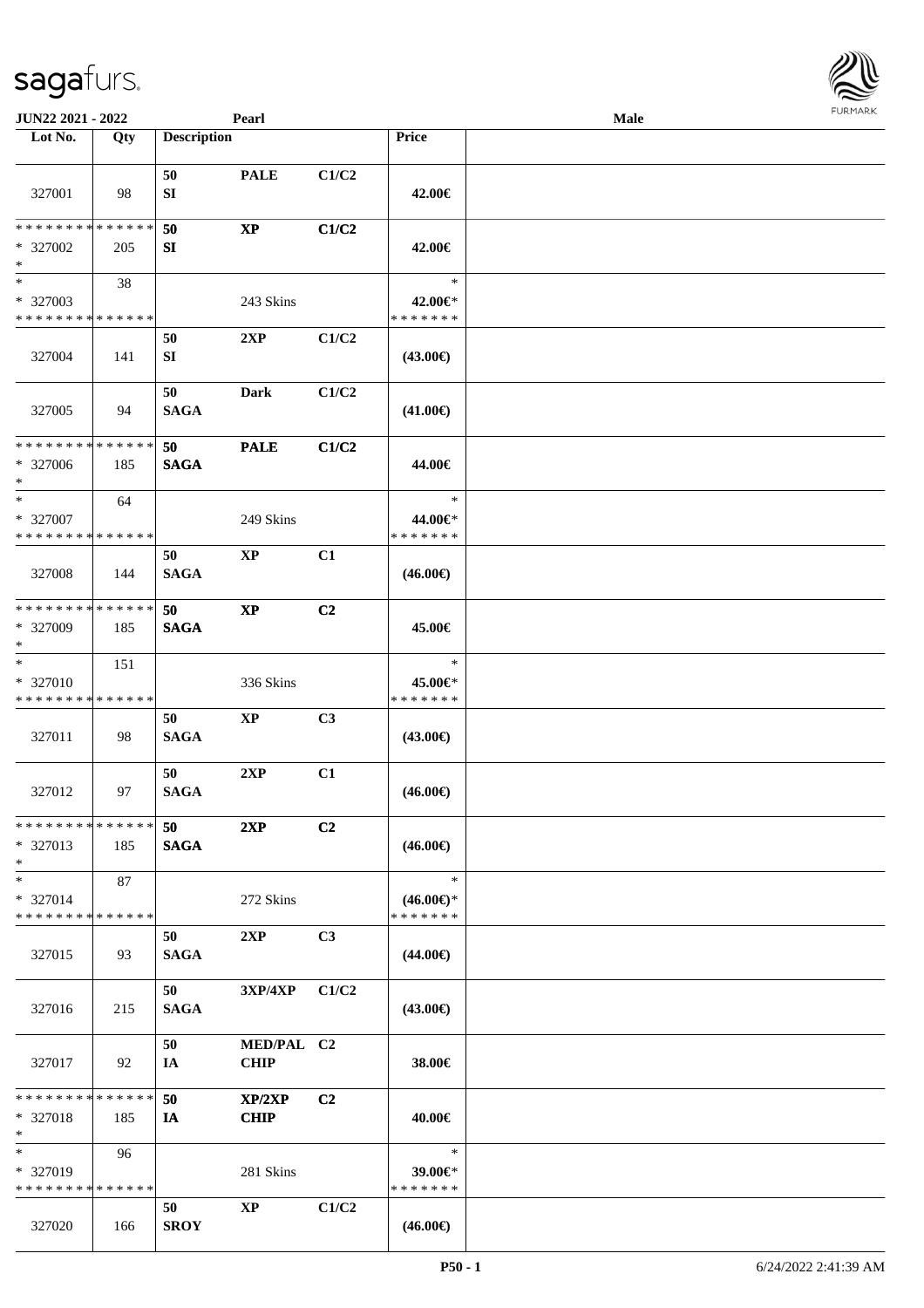



**JUN22 2021 - 2022 Pearl Male**<br> **Lot No. Qty Description Price Price Lot No. Qty Description**  $\overline{\phantom{a}}$ 

|        |     | 50          | 2XP | C1/C2 |        |
|--------|-----|-------------|-----|-------|--------|
| 327021 | 111 | <b>SROY</b> |     |       | 47.00€ |
|        |     |             |     |       |        |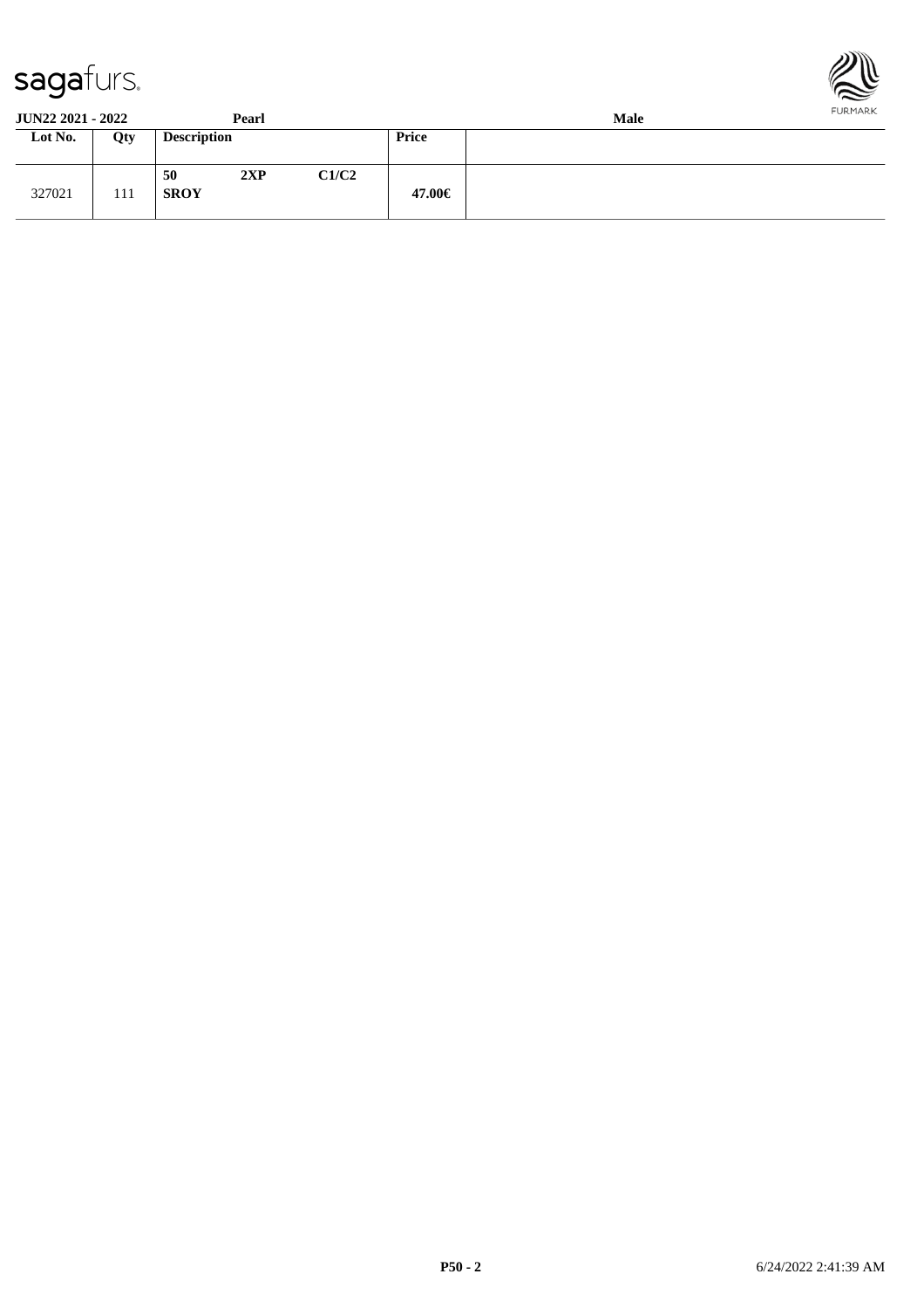| <b>JUN22 2021 - 2022</b>                                         |                    |                                  | Pearl                     |                |                                                | Male | 1.91111111 |
|------------------------------------------------------------------|--------------------|----------------------------------|---------------------------|----------------|------------------------------------------------|------|------------|
| Lot No.                                                          | Qty                | <b>Description</b>               |                           |                | Price                                          |      |            |
| 327101                                                           | 163                | 50/40<br>${\bf S}{\bf I}$        | <b>Dark</b>               | C <sub>2</sub> | 37.00€                                         |      |            |
| 327102                                                           | 102                | 50/40<br>${\bf S}{\bf I}$        | <b>MED</b>                | C2             | 38.00€                                         |      |            |
| 327103                                                           | 214                | 40<br>SI                         | <b>PALE</b>               | C1/C2          | 40.00€                                         |      |            |
| 327104                                                           | 82                 | 50/40<br>SI                      | <b>PALE</b>               | C3             | 39.00€                                         |      |            |
| 327105                                                           | 153                | 40<br>${\bf S}{\bf I}$           | $\mathbf{XP}$             | C1             | $(42.00\epsilon)$                              |      |            |
| * * * * * * * * * * * * * *<br>* 327106<br>$\ast$                | 225                | 40<br>SI                         | $\bold{XP}$               | C2             | 41.00€                                         |      |            |
| $\ast$<br>* 327107<br>* * * * * * * * * * * * * *                | 175                |                                  | 400 Skins                 |                | $\ast$<br>41.00€*<br>* * * * * * *             |      |            |
| 327108                                                           | 198                | 50/40<br>SI                      | $\mathbf{X}\mathbf{P}$    | C3             | $(40.00\epsilon)$                              |      |            |
| 327109                                                           | 106                | 40<br>SI                         | 2XP                       | C1             | $(42.00\epsilon)$                              |      |            |
| * * * * * * * * <mark>* * * * * * *</mark><br>* 327110<br>$\ast$ | 215                | 40<br>SI                         | 2XP                       | C2             | $(42.00\epsilon)$                              |      |            |
| $\ast$<br>* 327111<br>* * * * * * * * <mark>* * * * * * *</mark> | 43                 |                                  | 258 Skins                 |                | $\ast$<br>$(42.00\epsilon)$ *<br>* * * * * * * |      |            |
| 327112                                                           | 125                | 50/40<br>SI                      | 2XP                       | C3             | $(41.00\epsilon)$                              |      |            |
| 327113                                                           | 206                | 50/40<br>SI                      | 3XP/4XP                   | C1/C2          | (39.00)                                        |      |            |
| 327114                                                           | 239                | 50/40<br>$\mathbf{I} \mathbf{B}$ | ALL<br>WB1                | C2             | $(36.00\epsilon)$                              |      |            |
| 327115                                                           | 124                | 50/40<br>$\mathbf{I} \mathbf{B}$ | MED/PAL C2<br><b>CHIP</b> |                | $(36.00\epsilon)$                              |      |            |
| 327116                                                           | 237                | 50/40<br>IB                      | XP/2XP<br><b>CHIP</b>     | C <sub>2</sub> | $(38.00\epsilon)$                              |      |            |
| * * * * * * * *<br>$* 327117$<br>$\ast$                          | * * * * * *<br>225 | 50/40<br>$\mathbf{I}$            | <b>ALL</b>                | C2             | $(34.00\epsilon)$                              |      |            |
| $*$<br>$* 327118$<br>* * * * * * * * * * * * * *                 | 160                |                                  | 385 Skins                 |                | $\ast$<br>$(34.00\epsilon)$ *<br>* * * * * * * |      |            |
| 327119                                                           | 170                | 40<br><b>SAGA</b>                | Dark                      | C1/C2          | (39.00)                                        |      |            |
| 327120                                                           | 128                | 50/40<br><b>SAGA</b>             | <b>MED</b>                | C1/C2          | $(42.00\epsilon)$                              |      |            |

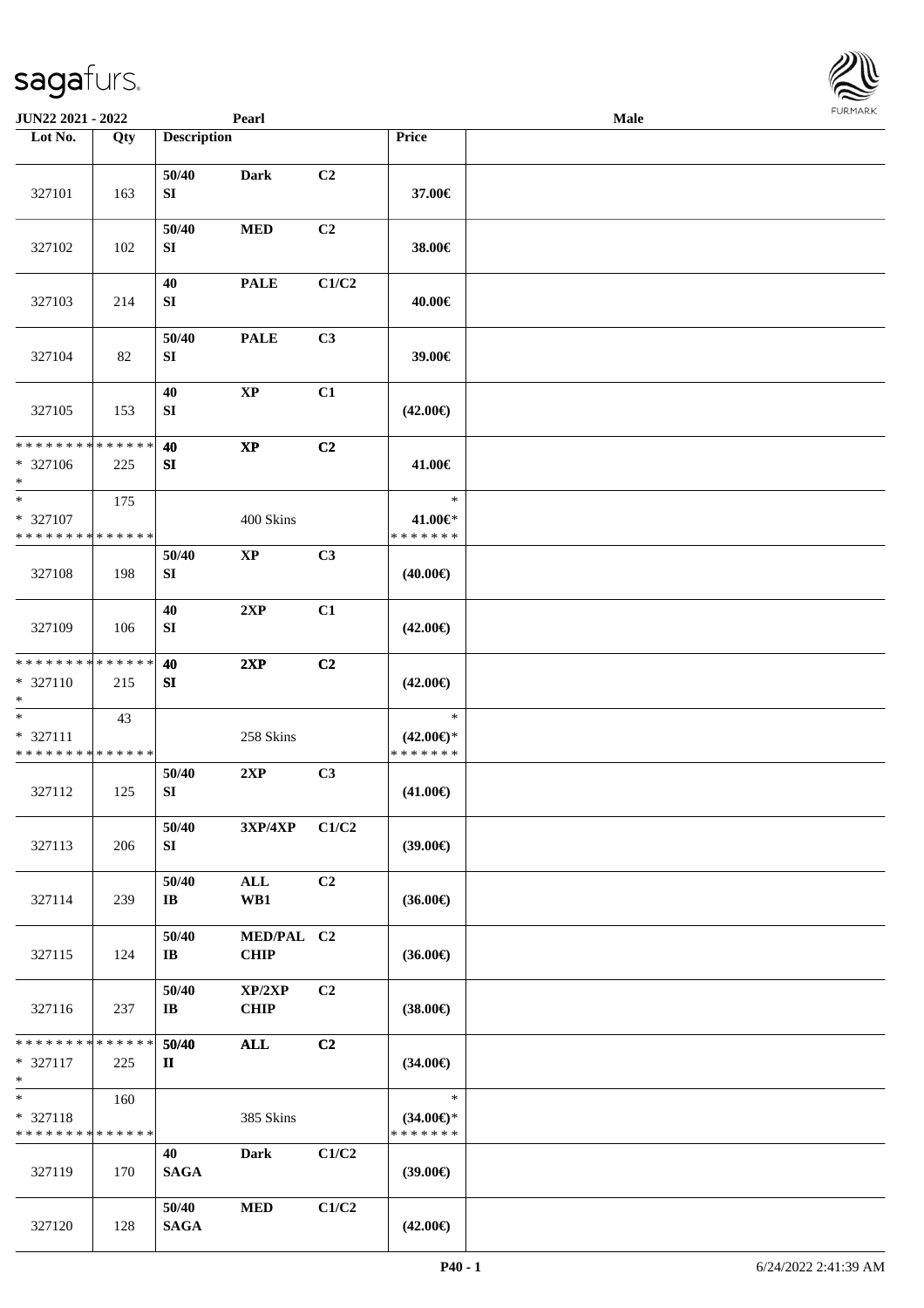| <b>JUN22 2021 - 2022</b>                                           |     |                      | Pearl                  |                |                                                | Male | <b>FURPIARA</b> |
|--------------------------------------------------------------------|-----|----------------------|------------------------|----------------|------------------------------------------------|------|-----------------|
| Lot No.                                                            | Qty | <b>Description</b>   |                        |                | Price                                          |      |                 |
| 327121                                                             | 76  | 50/40<br><b>SAGA</b> | <b>DK/MED</b>          | C3             | $(38.00\epsilon)$                              |      |                 |
| 327122                                                             | 120 | 40<br><b>SAGA</b>    | <b>PALE</b>            | C1             | 43.00€                                         |      |                 |
| 327123                                                             | 204 | 40<br><b>SAGA</b>    | <b>PALE</b>            | C <sub>2</sub> | 42.00€                                         |      |                 |
| 327124                                                             | 94  | 50/40<br><b>SAGA</b> | <b>PALE</b>            | C3             | $(42.00\epsilon)$                              |      |                 |
| * * * * * * * * <mark>* * * * * * *</mark><br>* 327125<br>$*$      | 205 | 40<br><b>SAGA</b>    | $\mathbf{X}\mathbf{P}$ | C1             | $(44.00\epsilon)$                              |      |                 |
| $*$<br>* 327126<br>* * * * * * * * <mark>* * * * * *</mark>        | 122 |                      | 327 Skins              |                | $\ast$<br>$(44.00\epsilon)$ *<br>* * * * * * * |      |                 |
| * * * * * * * * <mark>* * * * * * *</mark><br>* 327127<br>$*$      | 202 | 40<br><b>SAGA</b>    | $\mathbf{X}\mathbf{P}$ | C2             | $(43.00\epsilon)$                              |      |                 |
| $\overline{\phantom{0}}$<br>* 327128<br>$*$                        | 180 |                      | 2                      |                | $\ast$<br>$(43.00\epsilon)$ *<br>$\ast$        |      |                 |
| $*$<br>* 327129<br>$*$                                             | 200 |                      | 3                      |                | $\ast$<br>43.00€*<br>$\ast$                    |      |                 |
| $*$<br>* 327130<br>* * * * * * * * * * * * * *                     | 45  |                      | 627 Skins              |                | $\ast$<br>$(43.00\epsilon)$ *<br>* * * * * * * |      |                 |
| 327131                                                             | 200 | 40<br><b>SAGA</b>    | <b>XP</b>              | C3             | $(42.00\epsilon)$                              |      |                 |
| 327132                                                             | 185 | 40<br><b>SAGA</b>    | 2XP                    | C1             | $(45.00\in)$                                   |      |                 |
| * * * * * * * * * * * * * * *<br>$*327133$<br>$\ast$               | 205 | 40<br><b>SAGA</b>    | 2XP                    | C2             | $(44.00\epsilon)$                              |      |                 |
| $*$<br>* 327134<br>$*$                                             | 200 |                      | 2                      |                | $\ast$<br>44.00€*<br>$\ast$                    |      |                 |
| $*$<br>$*327135$<br>* * * * * * * * * * * * * * *                  | 49  |                      | 454 Skins              |                | $\ast$<br>$(44.00\epsilon)$ *<br>* * * * * * * |      |                 |
| 327136                                                             | 137 | 40<br><b>SAGA</b>    | 2XP                    | C3             | $(42.00\epsilon)$                              |      |                 |
| * * * * * * * * * * * * * * *<br>$* 327137$<br>$*$                 | 205 | 40<br><b>SAGA</b>    | $3XP/4XP$ $C1/C2$      |                | $(42.00\epsilon)$                              |      |                 |
| $*$ $-$<br>* 327138<br>* * * * * * * * * * * * * * *               | 134 |                      | 339 Skins              |                | $\ast$<br>$(42.00\epsilon)$ *<br>* * * * * * * |      |                 |
| 327139                                                             | 106 | 50/40<br><b>SAGA</b> | $3XP/4XP$ C3           |                | 39.00€                                         |      |                 |
| * * * * * * * * <mark>* * * * * *</mark> *<br>$* 327140$<br>$\ast$ | 205 | 50/40<br><b>IA</b>   | ALL<br>WB1             | C <sub>2</sub> | $(38.00\epsilon)$                              |      |                 |

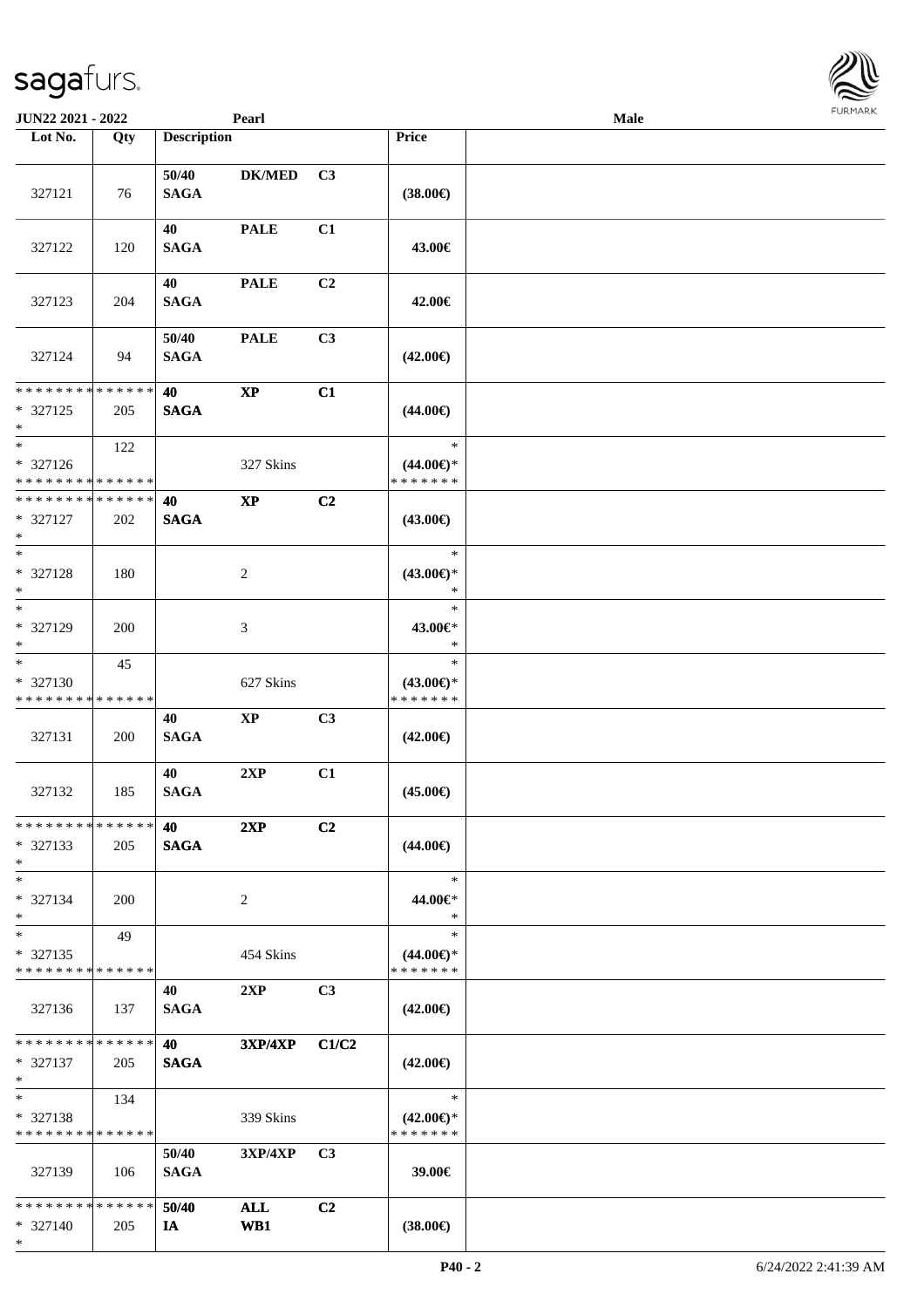| JUN22 2021 - 2022                       |     |                    | Pearl                     |                |                                      | Male |  |  |  |  |
|-----------------------------------------|-----|--------------------|---------------------------|----------------|--------------------------------------|------|--|--|--|--|
| Lot No.                                 | Qty | <b>Description</b> |                           |                | Price                                |      |  |  |  |  |
| $*$                                     |     | 50/40              | $\mathbf{ALL}$            | C2             | $\ast$                               |      |  |  |  |  |
| * 327141<br>$*$                         | 180 | IA                 | WB1                       |                | $(38.00\epsilon)$ *<br>$\ast$        |      |  |  |  |  |
| $*$                                     | 150 |                    |                           |                | $\ast$                               |      |  |  |  |  |
| * 327142                                |     |                    | 535 Skins                 |                | $(38.00\epsilon)$ *                  |      |  |  |  |  |
| * * * * * * * * * * * * * *             |     |                    |                           |                | * * * * * * *                        |      |  |  |  |  |
| 327143                                  | 222 | 40<br>IA           | MED/PAL C2<br><b>CHIP</b> |                | $(38.00\epsilon)$                    |      |  |  |  |  |
| * * * * * * * * * * * * * * *           |     | 40                 | XP/2XP                    | C2             |                                      |      |  |  |  |  |
| * 327144<br>$*$                         | 205 | $I\!\!A$           | <b>CHIP</b>               |                | $(39.00\epsilon)$                    |      |  |  |  |  |
| $\overline{\ }$                         |     |                    |                           |                | $\ast$                               |      |  |  |  |  |
| $* 327145$<br>$*$                       | 180 |                    | $\overline{c}$            |                | $(39.00\epsilon)$ *<br>$\ast$        |      |  |  |  |  |
| $*$                                     |     |                    |                           |                | $\ast$                               |      |  |  |  |  |
| * 327146<br>$*$                         | 180 |                    | 3                         |                | $(39.00\epsilon)$ *<br>$\ast$        |      |  |  |  |  |
| $\ast$                                  |     |                    |                           |                | $\ast$                               |      |  |  |  |  |
| $* 327147$<br>$*$                       | 180 |                    | $\overline{4}$            |                | $(39.00\epsilon)$ *<br>$\ast$        |      |  |  |  |  |
| $*$                                     | 114 |                    |                           |                | $*$                                  |      |  |  |  |  |
| * 327148<br>* * * * * * * * * * * * * * |     |                    | 859 Skins                 |                | $(39.00\epsilon)$ *<br>* * * * * * * |      |  |  |  |  |
| 327149                                  | 144 | 50/40<br>IA        | 3XP/4XP<br><b>CHIP</b>    | C <sub>2</sub> | $(38.00\epsilon)$                    |      |  |  |  |  |
| 327150                                  | 112 | 40<br><b>SROY</b>  | 2XP                       | C1/C2          | $(46.00\epsilon)$                    |      |  |  |  |  |

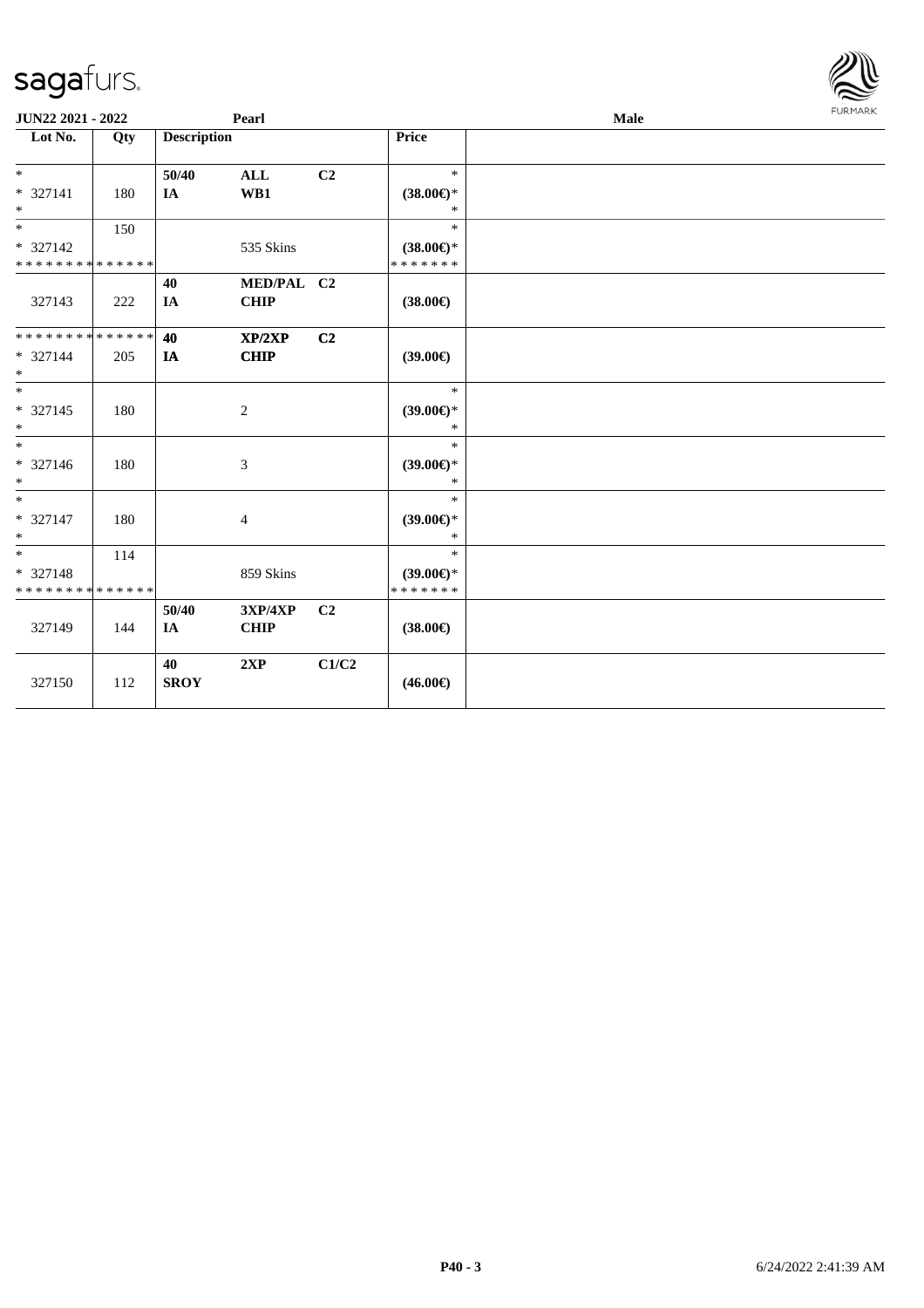| <b>JUN22 2021 - 2022</b>                                                  |             |                    | Pearl                  |                |                                         | Male | <b>FUNITANN</b> |
|---------------------------------------------------------------------------|-------------|--------------------|------------------------|----------------|-----------------------------------------|------|-----------------|
| Lot No.                                                                   | Qty         | <b>Description</b> |                        |                | Price                                   |      |                 |
|                                                                           |             | 30                 | <b>Dark</b>            | C1/C2          |                                         |      |                 |
| 327201                                                                    | 163         | SI                 |                        |                | $(33.00\epsilon)$                       |      |                 |
| 327202                                                                    | 198         | 30<br>SI           | <b>MED</b>             | C1/C2          | 34.00€                                  |      |                 |
| 327203                                                                    | 114         | 30<br>SI           | <b>DK/MED</b>          | C3             | $(31.00\epsilon)$                       |      |                 |
| 327204                                                                    | 99          | 30<br>SI           | <b>PALE</b>            | C1             | $(37.00\epsilon)$                       |      |                 |
| * * * * * * * *                                                           | * * * * * * | 30                 | <b>PALE</b>            | C2             |                                         |      |                 |
| * 327205<br>$\ast$                                                        | 245         | SI                 |                        |                | 36.00€                                  |      |                 |
| $\ast$                                                                    | 159         |                    |                        |                | $\ast$                                  |      |                 |
| * 327206                                                                  |             |                    | 404 Skins              |                | $(36.00\epsilon)$ *                     |      |                 |
| * * * * * * * * * * * * * *                                               |             |                    |                        |                | * * * * * * *                           |      |                 |
| 327207                                                                    | 147         | 30<br>SI           | <b>PALE</b>            | C <sub>3</sub> | $(34.00\epsilon)$                       |      |                 |
| __<br>* * * * * * * * <mark>*</mark>                                      | * * * * * * | 30                 | $\mathbf{X}\mathbf{P}$ | C1             |                                         |      |                 |
| * 327208<br>$\ast$                                                        | 225         | SI                 |                        |                | $(38.00\epsilon)$                       |      |                 |
| $\overline{\ast}$<br>* 327209                                             | 59          |                    | 284 Skins              |                | $\ast$<br>$(38.00\epsilon)$ *           |      |                 |
| * * * * * * * *                                                           | * * * * * * |                    |                        |                | * * * * * * *                           |      |                 |
| * * * * * * * * <mark>* * * * * * *</mark>                                |             | 30                 | $\mathbf{X}\mathbf{P}$ | C2             |                                         |      |                 |
| * 327210<br>$\ast$                                                        | 245         | SI                 |                        |                | $(37.00\epsilon)$                       |      |                 |
| $\ast$<br>* 327211<br>$\ast$                                              | 240         |                    | $\overline{c}$         |                | $\ast$<br>$(37.00\epsilon)$ *<br>$\ast$ |      |                 |
| $\overline{\ast}$                                                         | 250         |                    |                        |                | $\ast$                                  |      |                 |
| * 327212                                                                  |             |                    | 735 Skins              |                | $(37.00\epsilon)$ *                     |      |                 |
| * * * * * * * * * * * * * *<br>* * * * * * * * <mark>* * * * * *</mark> * |             |                    |                        |                | * * * * * * *                           |      |                 |
| * 327213<br>$\ast$                                                        | 245         | 30<br>SI           | $\mathbf{X}\mathbf{P}$ | C3             | $(35.00\epsilon)$                       |      |                 |
| $\ast$                                                                    | 147         |                    |                        |                | $\ast$                                  |      |                 |
| * 327214<br>* * * * * * * * <mark>* * * * * *</mark>                      |             |                    | 392 Skins              |                | $(35.00\epsilon)$ *<br>* * * * * * *    |      |                 |
|                                                                           |             | 30                 | 2XP                    | C1             |                                         |      |                 |
| 327215                                                                    | 116         | SI                 |                        |                | $(38.00\epsilon)$                       |      |                 |
| * * * * * * * * * * * * * * *                                             |             | 30                 | 2XP                    | C <sub>2</sub> |                                         |      |                 |
| $* 327216$<br>$\ast$                                                      | 245         | SI                 |                        |                | $(38.00\epsilon)$                       |      |                 |
| $*$                                                                       | 103         |                    |                        |                | $\ast$                                  |      |                 |
| * 327217<br>* * * * * * * * * * * * * *                                   |             |                    | 348 Skins              |                | $(38.00\epsilon)$ *<br>* * * * * * *    |      |                 |
| 327218                                                                    | 151         | 30<br>SI           | 2XP                    | C <sub>3</sub> | $(36.00\epsilon)$                       |      |                 |
| 327219                                                                    | 201         | 30<br>SI           | <b>3XP/4XP</b>         | C1/C2          | $(35.00\epsilon)$                       |      |                 |
| 327220                                                                    | 79          | 40/30<br>SI        | 3XP/4XP                | C3             | $(34.00\epsilon)$                       |      |                 |

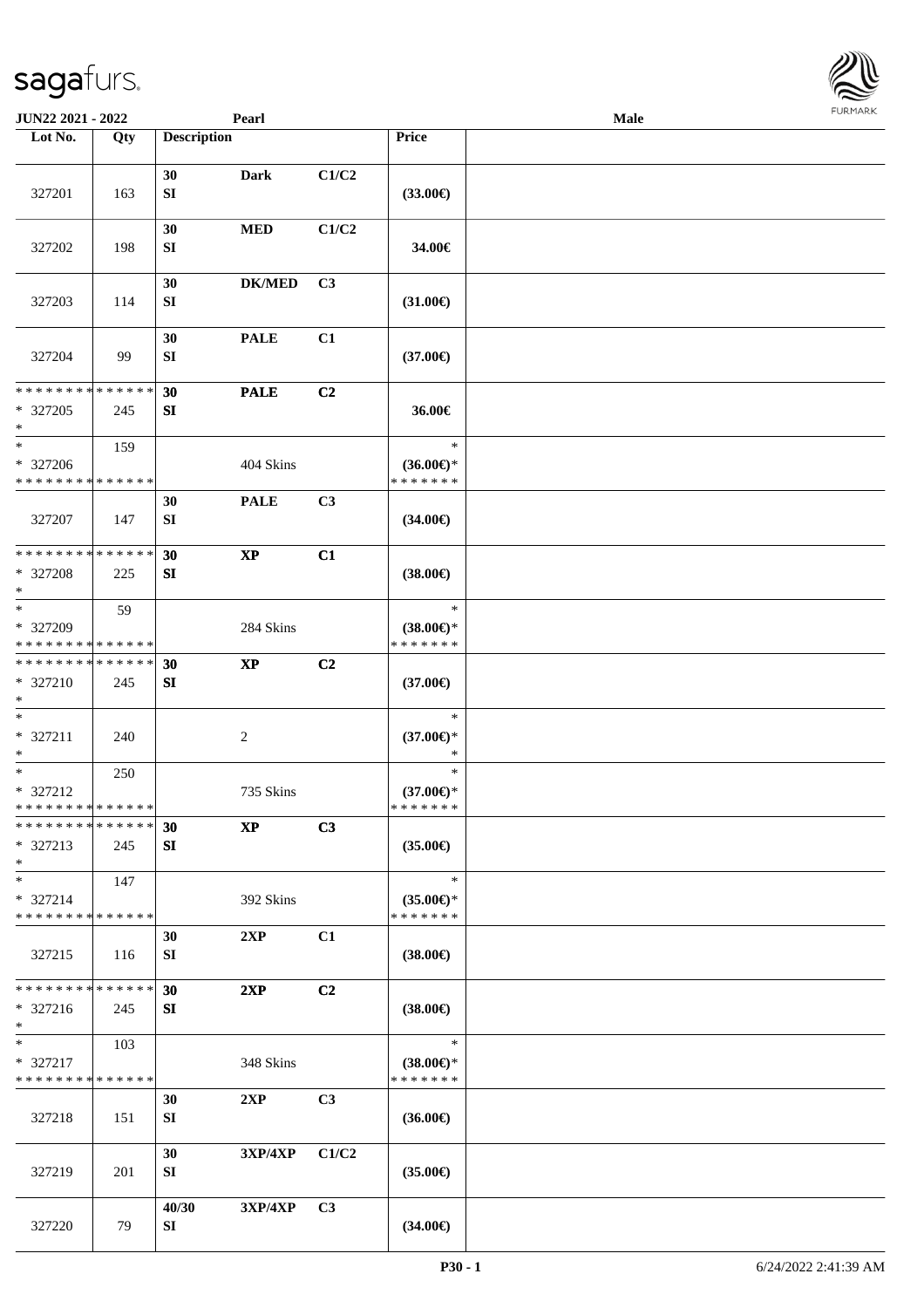| JUN22 2021 - 2022                                 |     |                             | Pearl                                 |                |                                                | Male |  |
|---------------------------------------------------|-----|-----------------------------|---------------------------------------|----------------|------------------------------------------------|------|--|
| Lot No.                                           | Qty | <b>Description</b>          |                                       |                | <b>Price</b>                                   |      |  |
| 327221                                            | 241 | 40/30<br>SI                 | <b>DK/MED</b><br><b>LNAP</b>          | C <sub>2</sub> | $(31.00\epsilon)$                              |      |  |
| * * * * * * * * * * * * * *<br>* 327222<br>$\ast$ | 245 | 40/30<br>SI                 | <b>PALE</b><br><b>LNAP</b>            | C1/C2          | $(35.00\epsilon)$                              |      |  |
| $*$<br>* 327223<br>* * * * * * * * * * * * * *    | 39  |                             | 284 Skins                             |                | $\ast$<br>$(35.00\epsilon)$ *<br>* * * * * * * |      |  |
| 327224                                            | 101 | 40/30<br>SI                 | <b>PALE</b><br><b>LNAP</b>            | C3             | $(34.00\epsilon)$                              |      |  |
| * * * * * * * * * * * * * *<br>* 327225<br>$\ast$ | 235 | 40/30<br>SI                 | $\mathbf{X}\mathbf{P}$<br><b>LNAP</b> | C1/C2          | $(36.00\epsilon)$                              |      |  |
| $*$<br>* 327226<br>* * * * * * * * * * * * * *    | 44  |                             | 279 Skins                             |                | $\ast$<br>$(36.00\epsilon)$ *<br>* * * * * * * |      |  |
| 327227                                            | 121 | 40/30<br>SI                 | <b>XP</b><br><b>LNAP</b>              | C3             | $(34.00\epsilon)$                              |      |  |
| 327228                                            | 185 | 40/30<br>SI                 | 2XP/3XP<br><b>LNAP</b>                | C <sub>2</sub> | $(35.00\epsilon)$                              |      |  |
| * * * * * * * * * * * * * *<br>* 327229<br>$*$    | 265 | 30<br>$\mathbf{I}$          | ALL<br>WB1                            | C2             | (30.00)                                        |      |  |
| $*$<br>* 327230<br>* * * * * * * * * * * * * *    | 103 |                             | 368 Skins                             |                | $\ast$<br>$(30.00\epsilon)$ *<br>* * * * * * * |      |  |
| 327231                                            | 113 | 40/30<br>$\bf{IB}$          | <b>Dark</b><br><b>CHIP</b>            | C2             | $(29.50\epsilon)$                              |      |  |
| * * * * * * * * * * * * * *<br>* 327232<br>$*$    | 245 | 30<br>$\mathbf{I}$ <b>B</b> | MED/PAL C2<br><b>CHIP</b>             |                | $(31.00\epsilon)$                              |      |  |
| $\ast$<br>* 327233<br>* * * * * * * * * * * * * * | 97  |                             | 342 Skins                             |                | $\ast$<br>$(31.00\epsilon)$ *<br>* * * * * * * |      |  |
| * * * * * * * * * * * * * *<br>* 327234<br>$*$    | 245 | 30<br>IB                    | XP/2XP<br><b>CHIP</b>                 | C <sub>2</sub> | $(33.00\epsilon)$                              |      |  |
| $*$<br>* 327235<br>* * * * * * * * * * * * * *    | 239 |                             | 484 Skins                             |                | $\ast$<br>$(33.00\epsilon)$ *<br>* * * * * * * |      |  |
| * * * * * * * * * * * * * *<br>* 327236<br>$*$    | 245 | 30<br>П                     | <b>ALL</b>                            | C2             | $(29.00\epsilon)$                              |      |  |
| $*$<br>* 327237<br>* * * * * * * * * * * * * *    | 113 |                             | 358 Skins                             |                | $\ast$<br>$(29.00\epsilon)$ *<br>* * * * * * * |      |  |
| 327238                                            | 165 | 30<br><b>SAGA</b>           | Dark                                  | C1/C2          | $(35.00\epsilon)$                              |      |  |
| 327239                                            | 142 | 30<br><b>SAGA</b>           | <b>MED</b>                            | C1/C2          | $(37.00\epsilon)$                              |      |  |
| 327240                                            | 148 | 30<br><b>SAGA</b>           | <b>DK/MED</b>                         | C <sub>3</sub> | $(34.00\epsilon)$                              |      |  |

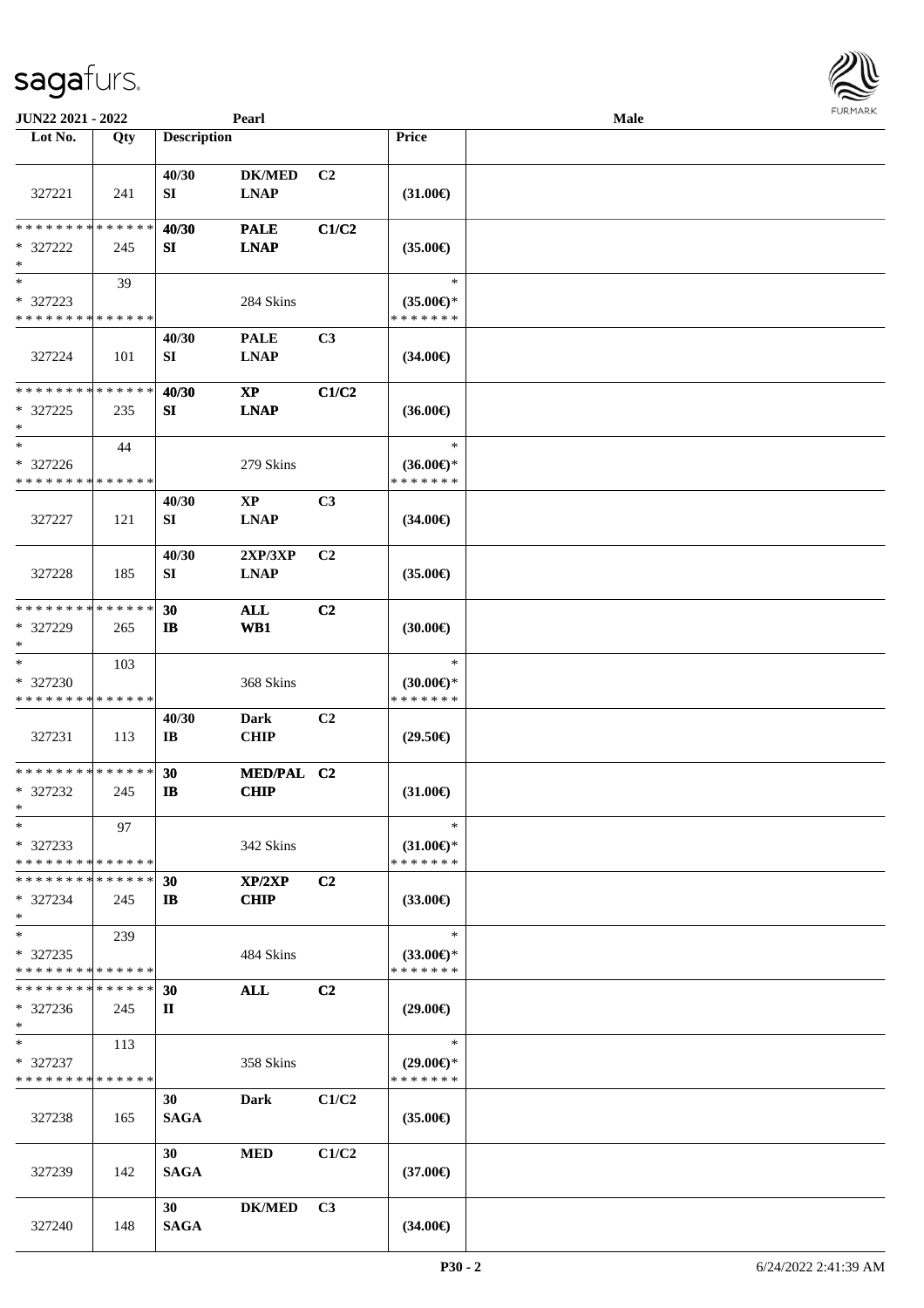\*

| JUN22 2021 - 2022                                             |     |                                | Pearl                  |                |                                                | <b>Male</b> |  |
|---------------------------------------------------------------|-----|--------------------------------|------------------------|----------------|------------------------------------------------|-------------|--|
| Lot No.                                                       | Qty | <b>Description</b>             |                        |                | Price                                          |             |  |
| 327241                                                        | 124 | 30 <sup>1</sup><br><b>SAGA</b> | <b>PALE</b>            | C1             | $(39.00\epsilon)$                              |             |  |
| * * * * * * * * * * * * * *<br>* 327242<br>$*$                | 225 | 30<br><b>SAGA</b>              | <b>PALE</b>            | C2             | 38.00€                                         |             |  |
| $*$<br>* 327243<br>* * * * * * * * * * * * * *                | 209 |                                | 434 Skins              |                | $\ast$<br>$(38.00\epsilon)$ *<br>* * * * * * * |             |  |
| 327244                                                        | 224 | 30<br><b>SAGA</b>              | <b>PALE</b>            | C3             | 37.00€                                         |             |  |
| 327245                                                        | 238 | 30<br><b>SAGA</b>              | $\mathbf{XP}$          | C1             | $(40.00\epsilon)$                              |             |  |
| * * * * * * * * * * * * * *<br>* 327246<br>$*$                | 225 | 30<br><b>SAGA</b>              | $\mathbf{X}\mathbf{P}$ | C2             | (39.00)                                        |             |  |
| $*$<br>* 327247<br>$*$                                        | 200 |                                | 2                      |                | $\ast$<br>$(39.00\epsilon)$ *<br>$\ast$        |             |  |
| $\overline{\phantom{0}}$<br>* 327248<br>$*$                   | 200 |                                | 3                      |                | $\ast$<br>$(39.00\epsilon)$ *<br>$\ast$        |             |  |
| $*$<br>* 327249<br>$*$                                        | 200 |                                | 4                      |                | $\ast$<br>$(39.00\epsilon)$ *<br>$\ast$        |             |  |
| $*$<br>* 327250<br>* * * * * * * * <mark>* * * * * * *</mark> | 163 |                                | 988 Skins              |                | $\ast$<br>$(39.00\epsilon)$ *<br>* * * * * * * |             |  |
| ******** <mark>******</mark><br>* 327251<br>$*$               | 225 | 30<br><b>SAGA</b>              | $\mathbf{X}\mathbf{P}$ | C3             | $(38.00\epsilon)$                              |             |  |
| $*$<br>* 327252<br>$*$ $-$                                    | 200 |                                | 2                      |                | $\ast$<br>$(38.00\epsilon)$ *<br>$\ast$        |             |  |
| $*$<br>* 327253<br>* * * * * * * * * * * * * * *              | 170 |                                | 595 Skins              |                | $\ast$<br>$(38.00\epsilon)$ *<br>* * * * * * * |             |  |
| 327254                                                        | 150 | 30<br><b>SAGA</b>              | 2XP                    | C1             | 41.00€                                         |             |  |
| * * * * * * * * * * * * * * *<br>$*327255$<br>$*$             | 225 | 30 <sup>1</sup><br><b>SAGA</b> | 2XP                    | C <sub>2</sub> | $(40.00\epsilon)$                              |             |  |
| $*$<br>* 327256<br>$\ast$                                     | 200 |                                | 2                      |                | $\ast$<br>40.00€*<br>$\ast$                    |             |  |
| $*$<br>* 327257<br>* * * * * * * * * * * * * *                | 202 |                                | 627 Skins              |                | $\ast$<br>40.00€*<br>* * * * * * *             |             |  |
| * * * * * * * * * * * * * * *<br>$*327258$<br>$*$             | 245 | 30<br><b>SAGA</b>              | 2XP                    | C3             | $(38.00\epsilon)$                              |             |  |
| $*$ and $*$<br>* 327259<br>* * * * * * * * * * * * * * *      | 108 |                                | 353 Skins              |                | $\ast$<br>$(38.00\epsilon)$ *<br>* * * * * * * |             |  |
| * * * * * * * * * * * * * *<br>* 327260                       | 245 | 30<br><b>SAGA</b>              | 3XP/4XP C1/C2          |                | $(38.00\epsilon)$                              |             |  |

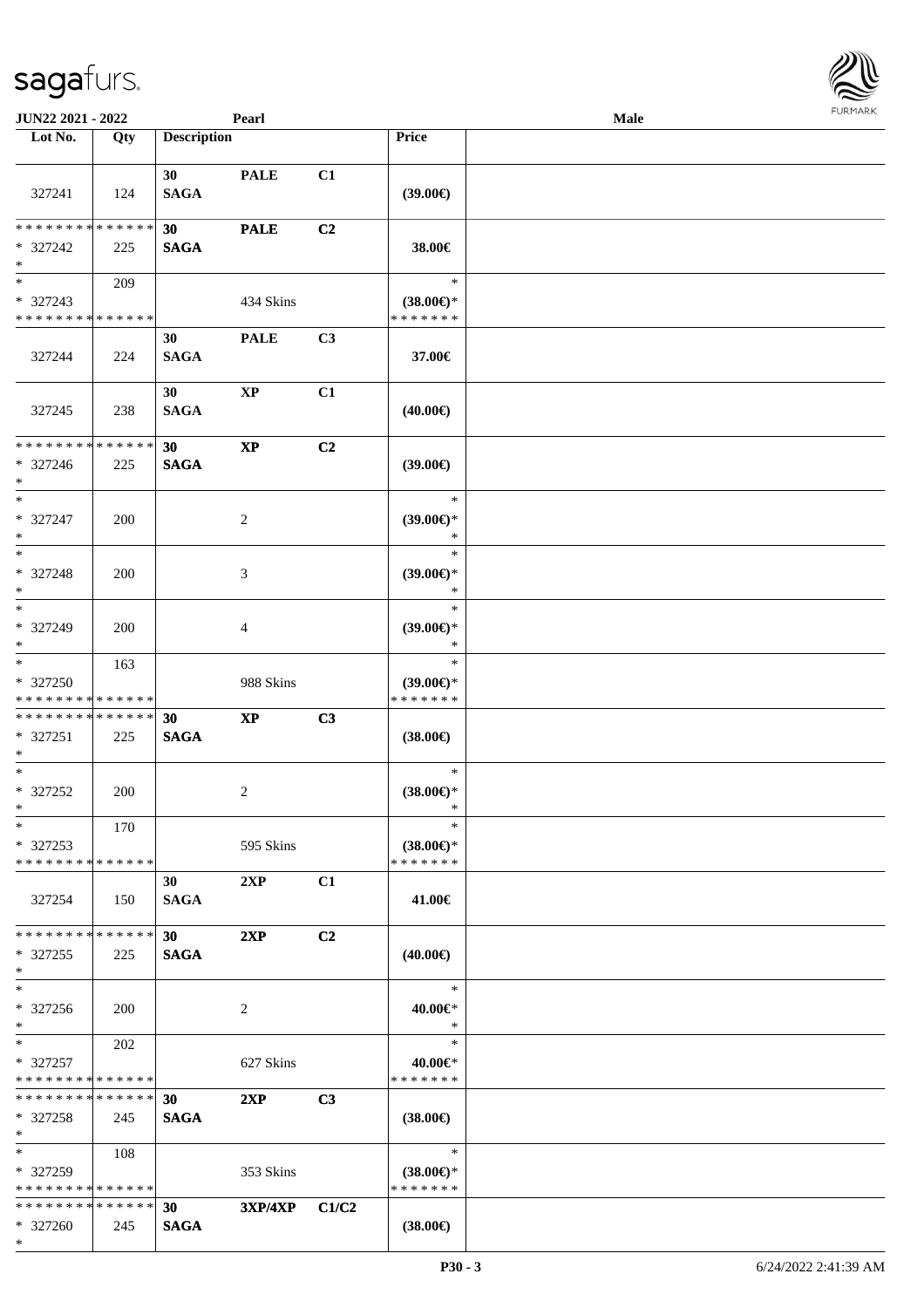| JUN22 2021 - 2022                                 |                    |                      | Pearl                                 |                |                                                | <b>Male</b> | <b>FURMARK</b> |
|---------------------------------------------------|--------------------|----------------------|---------------------------------------|----------------|------------------------------------------------|-------------|----------------|
| $\overline{\phantom{1}}$ Lot No.                  | Qty                | <b>Description</b>   |                                       |                | Price                                          |             |                |
| $\ast$<br>* 327261                                | 100                | 30<br><b>SAGA</b>    | $3XP/4XP$                             | C1/C2          | $\ast$<br>$(38.00\epsilon)$ *                  |             |                |
| * * * * * * * * * * * * * *<br>327262             | 167                | 30<br><b>SAGA</b>    | 3XP/4XP                               | C <sub>3</sub> | * * * * * * *<br>$(36.00\epsilon)$             |             |                |
| 327263                                            | 104                | 40/30<br><b>SAGA</b> | <b>DK/MED</b><br><b>LNAP</b>          | C1/C2          | $(34.00\epsilon)$                              |             |                |
| 327264                                            | 197                | 40/30<br><b>SAGA</b> | <b>DK/MED</b><br><b>LNAP</b>          | C3             | $(32.00\epsilon)$                              |             |                |
| 327265                                            | 155                | 40/30<br><b>SAGA</b> | <b>PALE</b><br><b>LNAP</b>            | C1/C2          | $(38.00\epsilon)$                              |             |                |
| 327266                                            | 97                 | 40/30<br><b>SAGA</b> | <b>PALE</b><br><b>LNAP</b>            | C3             | $(36.00\epsilon)$                              |             |                |
| 327267                                            | 258                | 40/30<br><b>SAGA</b> | $\mathbf{X}\mathbf{P}$<br><b>LNAP</b> | C1/C2          | $(38.00\epsilon)$                              |             |                |
| 327268                                            | 176                | 40/30<br><b>SAGA</b> | $\mathbf{X}\mathbf{P}$<br><b>LNAP</b> | C3             | $(37.00\epsilon)$                              |             |                |
| * * * * * * * * * * * * * *<br>* 327269<br>$\ast$ | 225                | 40/30<br><b>SAGA</b> | 2XP/3XP<br><b>LNAP</b>                | C1/C2          | 38.00€                                         |             |                |
| $\ast$<br>* 327270<br>* * * * * * * * * * * * * * | 43                 |                      | 268 Skins                             |                | $\ast$<br>38.00€*<br>* * * * * * *             |             |                |
| 327271                                            | 97                 | 40/30<br><b>SAGA</b> | 2XP/3XP<br><b>LNAP</b>                | C <sub>3</sub> | $(36.00\epsilon)$                              |             |                |
| * * * * * * * * * * * * * *<br>* 327272<br>$\ast$ | 225                | 30<br>IA             | <b>ALL</b><br>WB1                     | C2             | $(32.00\epsilon)$                              |             |                |
| $\ast$<br>* 327273<br>$\ast$                      | 200                |                      | $\overline{c}$                        |                | $\ast$<br>$(32.00\epsilon)$ *<br>$\ast$        |             |                |
| $\ast$<br>* 327274<br>$\ast$                      | <b>200</b>         |                      | 3                                     |                | $\ast$<br>$(32.00\epsilon)$ *<br>$\ast$        |             |                |
| $\ast$<br>* 327275<br>* * * * * * * * * * * * * * | 50                 |                      | 675 Skins                             |                | $\ast$<br>$(32.00\epsilon)$ *<br>* * * * * * * |             |                |
| 327276                                            | 233                | 30<br>IA             | <b>ALL</b><br>WB <sub>2</sub>         | C <sub>2</sub> | $(29.00\epsilon)$                              |             |                |
| 327277                                            | 189                | 40/30<br>IA          | <b>Dark</b><br><b>CHIP</b>            | C <sub>2</sub> | $(31.00\epsilon)$                              |             |                |
| * * * * * * * *<br>* 327278<br>$\ast$             | * * * * * *<br>225 | 30<br>IA             | MED/PAL C2<br><b>CHIP</b>             |                | $(34.00\epsilon)$                              |             |                |
| $\ast$<br>* 327279<br>$\ast$                      | <b>200</b>         |                      | 2                                     |                | $\ast$<br>$(34.00\epsilon)$ *<br>$\ast$        |             |                |
| $\ast$<br>* 327280<br>* * * * * * * * * * * * * * | 101                |                      | 526 Skins                             |                | $\ast$<br>$(34.00\epsilon)$ *<br>* * * * * * * |             |                |

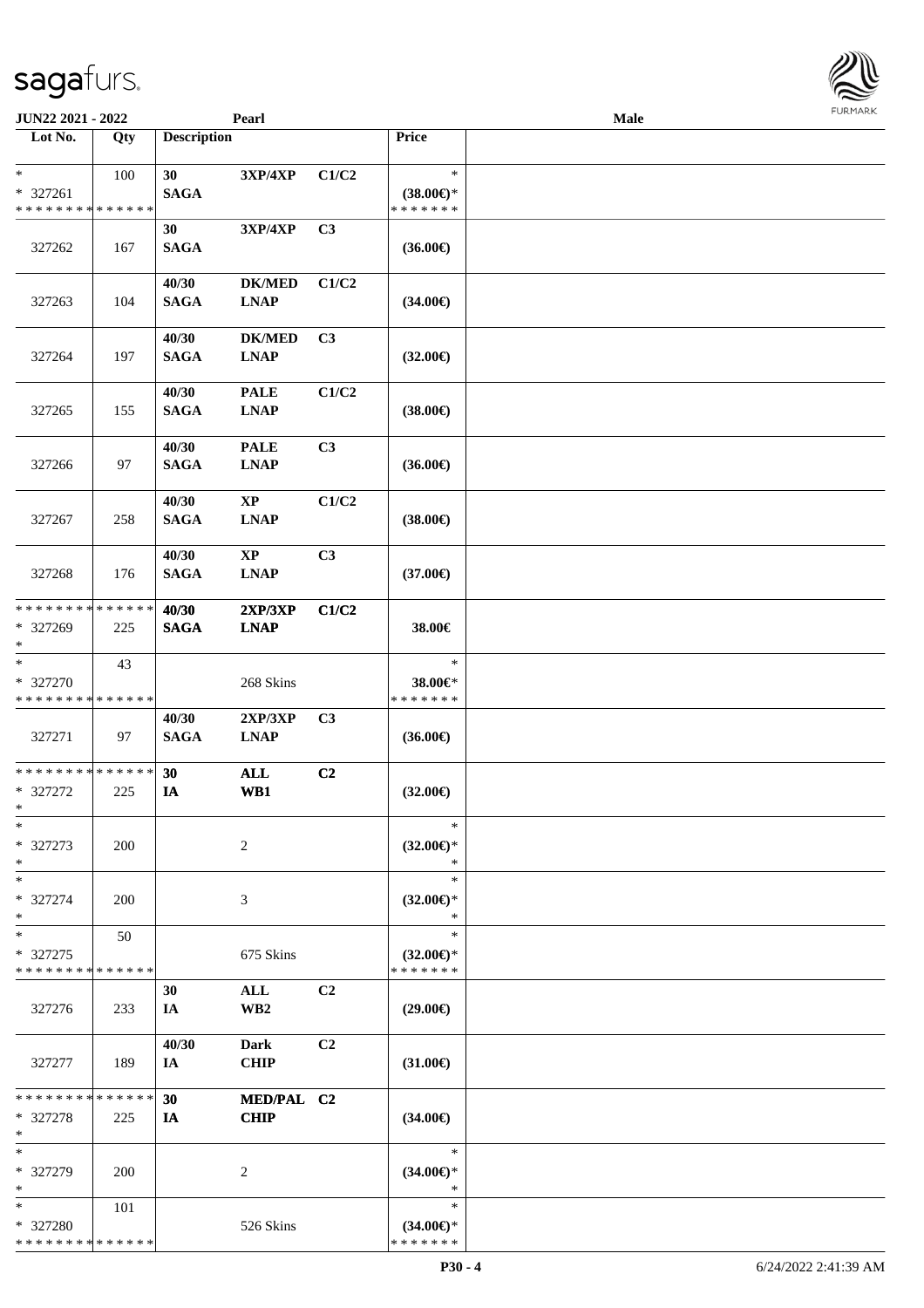| JUN22 2021 - 2022<br>Pearl                     |     |                    |                        |                |                                                | Male | <b>FURMARK</b> |
|------------------------------------------------|-----|--------------------|------------------------|----------------|------------------------------------------------|------|----------------|
| Lot No.                                        | Qty | <b>Description</b> |                        |                | Price                                          |      |                |
| * * * * * * * * * * * * * *<br>* 327281<br>$*$ | 225 | 30<br>IA           | XP/2XP<br><b>CHIP</b>  | C <sub>2</sub> | $(34.00\epsilon)$                              |      |                |
| $*$<br>* 327282<br>$*$                         | 200 |                    | 2                      |                | $\ast$<br>$(34.00\epsilon)$ *<br>$\ast$        |      |                |
| $*$<br>* 327283<br>$*$                         | 200 |                    | 3                      |                | $\ast$<br>$(34.00\epsilon)$ *<br>$\ast$        |      |                |
| $*$<br>* 327284<br>$\ast$                      | 200 |                    | $\overline{4}$         |                | $\ast$<br>$(34.00\epsilon)$ *<br>$\ast$        |      |                |
| $*$<br>* 327285<br>$*$                         | 200 |                    | 5                      |                | $\ast$<br>$(34.00\epsilon)$ *<br>$\ast$        |      |                |
| * 327286<br>$*$                                | 200 |                    | 6                      |                | $\ast$<br>$(34.00\epsilon)$ *<br>$\ast$        |      |                |
| $*$<br>* 327287<br>* * * * * * * * * * * * * * | 152 |                    | 1377 Skins             |                | $\ast$<br>$(34.00\epsilon)$ *<br>* * * * * * * |      |                |
| 327288                                         | 143 | 30<br>IA           | 3XP/4XP<br><b>CHIP</b> | C2             | $(33.00\epsilon)$                              |      |                |
| * * * * * * * * * * * * * *<br>* 327289<br>$*$ | 185 | 30<br><b>SROY</b>  | $\bold{XP}$            | C1/C2          | 41.00€                                         |      |                |
| $*$<br>* 327290<br>* * * * * * * * * * * * * * | 56  |                    | 241 Skins              |                | $\ast$<br>41.00€*<br>* * * * * * *             |      |                |
| 327291                                         | 175 | 30<br><b>SROY</b>  | 2XP                    | C1/C2          | $(42.00\epsilon)$                              |      |                |
| 327292                                         | 107 | 30<br><b>SROY</b>  | 3XP/4XP                | C1/C2          | $(39.00\epsilon)$                              |      |                |

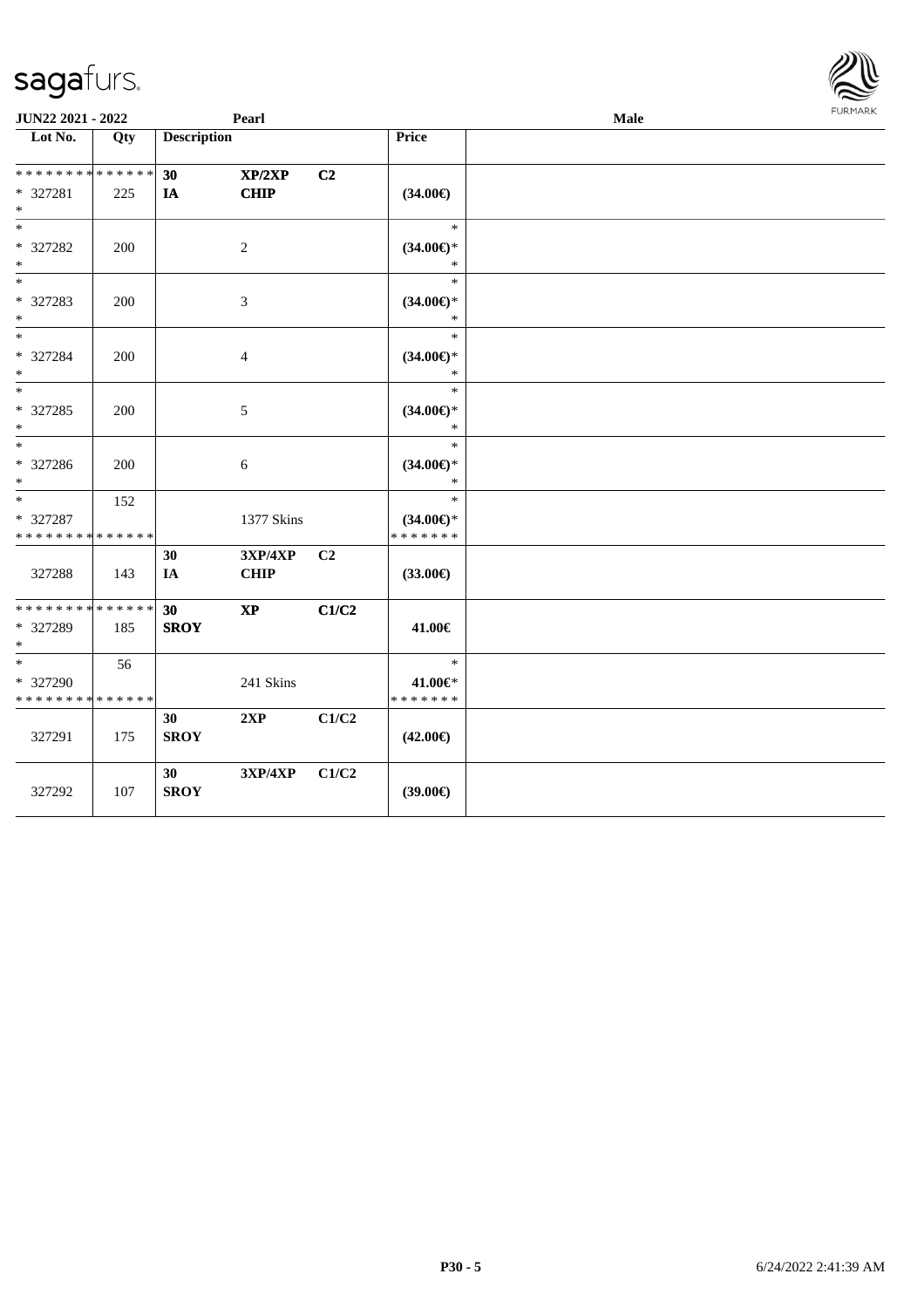| JUN22 2021 - 2022                                |     |                        | Pearl          |                |                                                | <b>Male</b> |  |
|--------------------------------------------------|-----|------------------------|----------------|----------------|------------------------------------------------|-------------|--|
| Lot No.                                          | Qty | <b>Description</b>     |                |                | Price                                          |             |  |
| 327341                                           | 193 | 20<br>${\bf S}{\bf I}$ | <b>Dark</b>    | C1/C2          | $(29.50\epsilon)$                              |             |  |
| 327342                                           | 284 | 20<br>SI               | <b>MED</b>     | C1/C2          | $(31.00\epsilon)$                              |             |  |
| 327343                                           | 162 | 20<br>SI               | <b>DK/MED</b>  | C3             | $(29.00\epsilon)$                              |             |  |
| * * * * * * * * * * * * * *<br>* 327344<br>$*$   | 285 | 20<br>SI               | <b>PALE</b>    | C1/C2          | $(33.00\epsilon)$                              |             |  |
| $*$<br>* 327345<br>$*$                           | 260 |                        | $\overline{2}$ |                | $\ast$<br>$(33.00\epsilon)$ *<br>$\ast$        |             |  |
| $*$<br>* 327346<br>* * * * * * * * * * * * * *   | 157 |                        | 702 Skins      |                | $\ast$<br>$(33.00\epsilon)$ *<br>* * * * * * * |             |  |
| * * * * * * * * * * * * * *<br>* 327347<br>$*$   | 285 | 20<br>SI               | <b>PALE</b>    | C3             | $(31.00\epsilon)$                              |             |  |
| $*$<br>* 327348<br>* * * * * * * * * * * * * *   | 92  |                        | 377 Skins      |                | $\ast$<br>$(31.00\epsilon)$ *<br>* * * * * * * |             |  |
| 327349                                           | 158 | 20<br>SI               | <b>XP</b>      | C1             | $(34.00\epsilon)$                              |             |  |
| * * * * * * * * * * * * * *<br>* 327350<br>$*$   | 285 | 20<br>${\bf SI}$       | $\bold{XP}$    | C2             | $(34.00\epsilon)$                              |             |  |
| $*$<br>* 327351<br>$*$                           | 260 |                        | $\sqrt{2}$     |                | $\ast$<br>$(34.00\epsilon)$ *<br>$\ast$        |             |  |
| $*$<br>$* 327352$<br>* * * * * * * * * * * * * * | 126 |                        | 671 Skins      |                | $\ast$<br>$(34.00\epsilon)$ *<br>* * * * * * * |             |  |
| * * * * * * * * * * * * * *<br>* 327353<br>$*$   | 285 | <b>20</b><br>SI        | <b>XP</b>      | C3             | $(32.00\epsilon)$                              |             |  |
| $*$<br>* 327354<br>$*$                           | 260 |                        | 2              |                | $\ast$<br>$(32.00\epsilon)$ *<br>∗             |             |  |
| $*$<br>* 327355<br>* * * * * * * * * * * * * *   | 60  |                        | 605 Skins      |                | $\ast$<br>$(32.00\epsilon)$ *<br>* * * * * * * |             |  |
| 327356                                           | 279 | 20<br>SI               | 2XP            | C1/C2          | $(34.00\epsilon)$                              |             |  |
| 327357                                           | 145 | 20<br>SI               | 2XP            | C3             | $(33.00\epsilon)$                              |             |  |
| 327358                                           | 114 | 20<br>SI               | 3XP/4XP        | C1/C2          | $(32.00\epsilon)$                              |             |  |
| * * * * * * * * * * * * * *<br>* 327359<br>$*$   | 305 | 20<br>IB               | ALL<br>WB1     | C <sub>2</sub> | $(27.00\epsilon)$                              |             |  |
| $*$<br>* 327360<br>* * * * * * * * * * * * * *   | 54  |                        | 359 Skins      |                | $\ast$<br>$(27.00\epsilon)$ *<br>* * * * * * * |             |  |

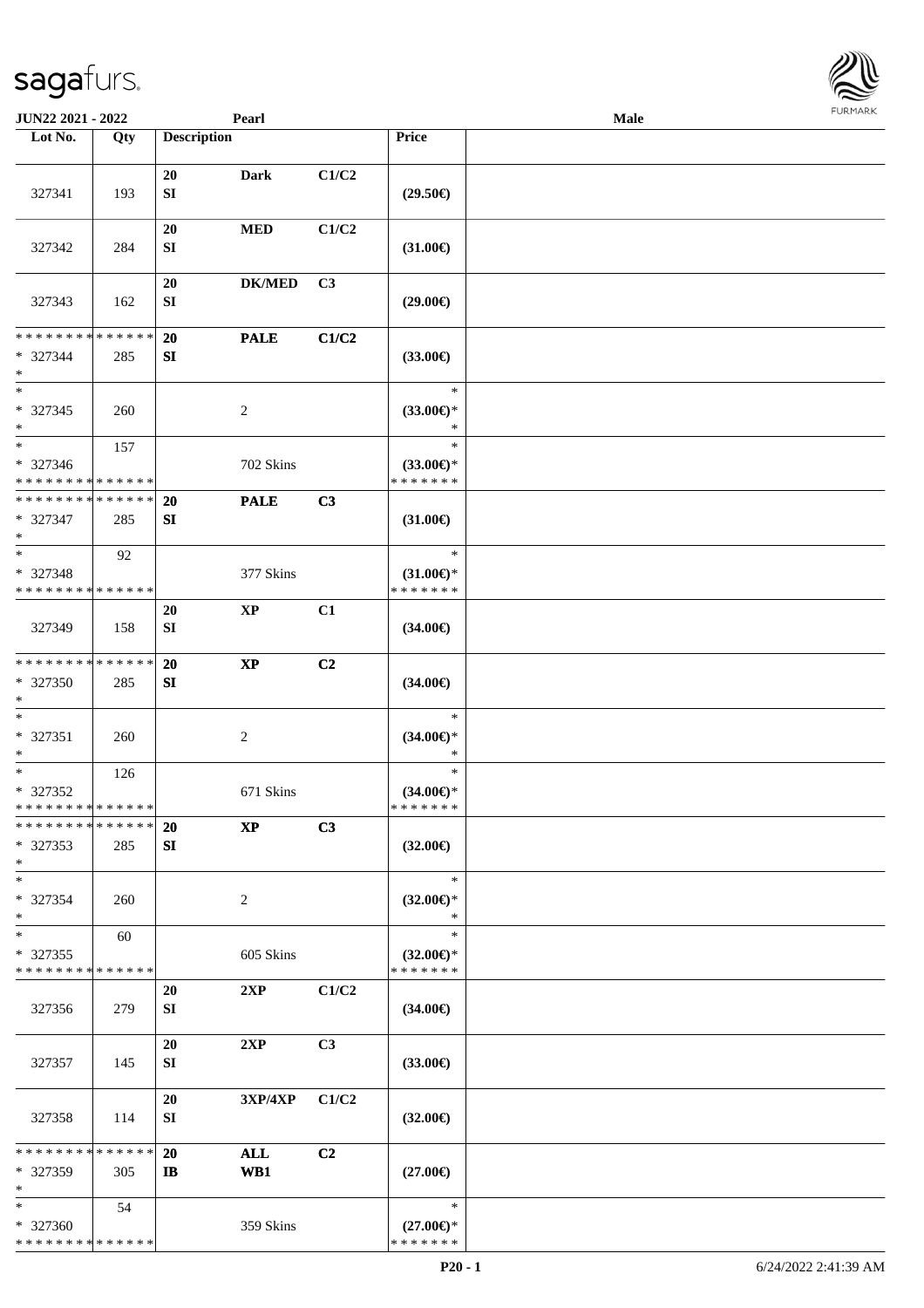| <b>JUN22 2021 - 2022</b>                           |                    |                    | Pearl                  |                |                                                | Male |  |
|----------------------------------------------------|--------------------|--------------------|------------------------|----------------|------------------------------------------------|------|--|
| Lot No.                                            | Qty                | <b>Description</b> |                        |                | Price                                          |      |  |
| 327361                                             | 91                 | 30/20<br>IB        | 3XP/4XP<br><b>CHIP</b> | C <sub>2</sub> | $(29.50\epsilon)$                              |      |  |
| * * * * * * * * * * * * * *<br>* 327362<br>$\ast$  | 285                | <b>20</b><br>П     | <b>ALL</b>             | C2             | $(25.50\epsilon)$                              |      |  |
| $*$<br>* 327363<br>$*$                             | 260                |                    | 2                      |                | $\ast$<br>$(25.50\epsilon)$ *                  |      |  |
| $*$<br>* 327364<br>* * * * * * * * * * * * * *     | 60                 |                    | 605 Skins              |                | $\ast$<br>$(25.50\epsilon)$ *<br>* * * * * * * |      |  |
| 327365                                             | 193                | 20<br><b>SAGA</b>  | <b>Dark</b>            | C1/C2          | 32.00€                                         |      |  |
| 327366                                             | 227                | 20<br><b>SAGA</b>  | <b>MED</b>             | C1/C2          | 34.00€                                         |      |  |
| 327367                                             | 131                | 20<br><b>SAGA</b>  | <b>DK/MED</b>          | C3             | $(31.00\epsilon)$                              |      |  |
| 327368                                             | 124                | 20<br><b>SAGA</b>  | <b>PALE</b>            | C1             | $(36.00\epsilon)$                              |      |  |
| * * * * * * * * * * * * * *<br>* 327369<br>$*$     | 265                | 20<br><b>SAGA</b>  | <b>PALE</b>            | C2             | $(35.00\epsilon)$                              |      |  |
| $*$<br>* 327370<br>* * * * * * * * * * * * * *     | 236                |                    | 501 Skins              |                | $\ast$<br>$(35.00\epsilon)$ *<br>* * * * * * * |      |  |
| * * * * * * * * * * * * * *<br>* 327371<br>$*$     | 265                | 20<br><b>SAGA</b>  | <b>PALE</b>            | C3             | $(34.00\epsilon)$                              |      |  |
| $*$<br>* 327372<br>* * * * * * * * * * * * * *     | 54                 |                    | 319 Skins              |                | $\ast$<br>$(34.00\epsilon)$ *<br>*******       |      |  |
| 327373                                             | 234                | 20<br><b>SAGA</b>  | $\mathbf{X}\mathbf{P}$ | C1             | $(37.00\epsilon)$                              |      |  |
| * * * * * * * * * * * * * *<br>* 327374<br>$*$     | 265                | 20<br><b>SAGA</b>  | $\mathbf{X}\mathbf{P}$ | C <sub>2</sub> | $(36.00\epsilon)$                              |      |  |
| $*$<br>* 327375<br>$*$                             | 240                |                    | 2                      |                | $\ast$<br>$(36.00\epsilon)$ *<br>$\ast$        |      |  |
| $\ast$<br>* 327376<br>$*$                          | 240                |                    | 3                      |                | $\ast$<br>$(36.00\epsilon)$ *<br>$\ast$        |      |  |
| $*$ $-$<br>* 327377<br>* * * * * * * * * * * * * * | 37                 |                    | 782 Skins              |                | $\ast$<br>$(36.00\epsilon)$ *<br>* * * * * * * |      |  |
| * * * * * * * *<br>* 327378<br>$*$                 | * * * * * *<br>265 | 20<br><b>SAGA</b>  | <b>XP</b>              | C3             | $(34.00\epsilon)$                              |      |  |
| $*$<br>* 327379<br>$*$                             | 240                |                    | 2                      |                | $\ast$<br>$(34.00\epsilon)$ *<br>$\ast$        |      |  |
| $*$<br>* 327380<br>* * * * * * * * * * * * * *     | 109                |                    | 614 Skins              |                | $\ast$<br>$(34.00\epsilon)$ *<br>* * * * * * * |      |  |

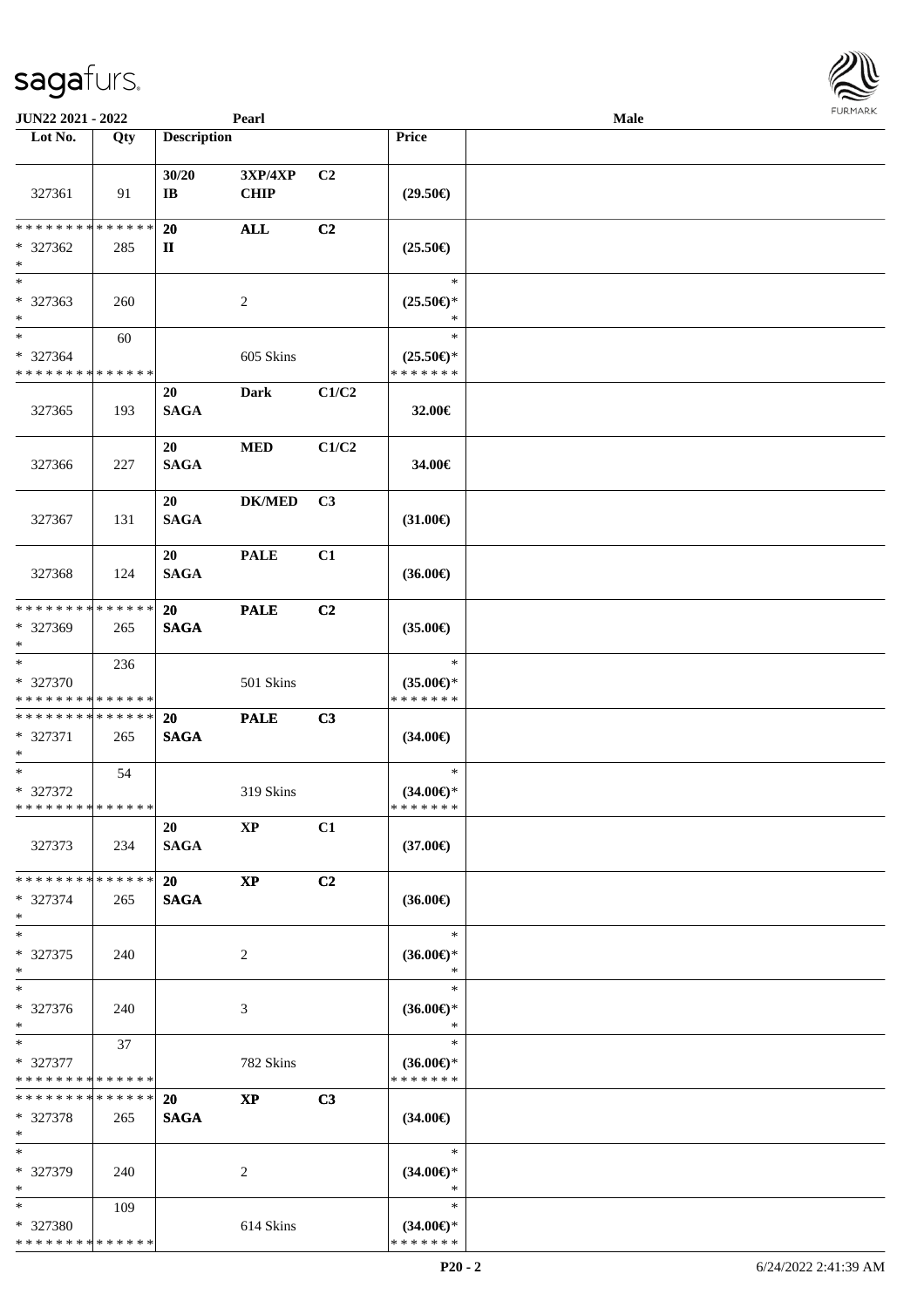327400 113

| 327381                                  | 146 | 20<br><b>SAGA</b> | 2XP                        | C1    | $(38.00\epsilon)$                        |  |
|-----------------------------------------|-----|-------------------|----------------------------|-------|------------------------------------------|--|
| **************                          |     | 20                | 2XP                        | C2    |                                          |  |
| $*327382$<br>$\ast$                     | 265 | <b>SAGA</b>       |                            |       | $(37.00\epsilon)$                        |  |
| $\ast$                                  | 64  |                   |                            |       | $\ast$                                   |  |
| $*327383$                               |     |                   | 329 Skins                  |       | $(37.00\epsilon)$ *                      |  |
| * * * * * * * * * * * * * *             |     |                   |                            |       | * * * * * * *                            |  |
| * * * * * * * * * * * * * * *           |     | <b>20</b>         | 2XP                        | C3    |                                          |  |
| $* 327384$<br>$\ast$                    | 265 | <b>SAGA</b>       |                            |       | $(35.00\epsilon)$                        |  |
| $\ast$                                  | 50  |                   |                            |       | $\ast$                                   |  |
| * 327385<br>* * * * * * * * * * * * * * |     |                   | 315 Skins                  |       | $(35.00\epsilon)$ *<br>* * * * * * *     |  |
| * * * * * * * * * * * * * *             |     | 20                | <b>3XP/4XP</b>             | C1/C2 |                                          |  |
| $* 327386$<br>$\ast$                    | 275 | <b>SAGA</b>       |                            |       | $(34.00\epsilon)$                        |  |
| $\ast$                                  | 51  |                   |                            |       | $\ast$                                   |  |
| $* 327387$                              |     |                   | 326 Skins                  |       | $(34.00\epsilon)$ *                      |  |
| * * * * * * * * * * * * * *             |     |                   |                            |       | * * * * * * *                            |  |
| 327388                                  | 123 | 20<br><b>SAGA</b> | 3XP/4XP                    | C3    | $(32.00\epsilon)$                        |  |
|                                         |     |                   |                            |       |                                          |  |
| 327389                                  | 116 | 20<br><b>SAGA</b> | <b>Dark</b><br><b>LNAP</b> | C1/C2 | $(29.50\epsilon)$                        |  |
| 327390                                  | 264 | 20<br><b>SAGA</b> | <b>MED</b><br><b>LNAP</b>  | C1/C2 | 31.00€                                   |  |
| **************                          |     | 20                | <b>PALE</b>                | C1/C2 |                                          |  |
| * 327391                                | 265 | <b>SAGA</b>       | <b>LNAP</b>                |       | $(33.00\epsilon)$                        |  |
| $\ast$                                  | 225 |                   |                            |       | $\ast$                                   |  |
| * 327392<br>**************              |     |                   | 490 Skins                  |       | $(33.00€)$ <sup>*</sup><br>* * * * * * * |  |
| ************** 20                       |     |                   | <b>PALE</b>                | C3    |                                          |  |
| * 327393<br>$\ast$                      | 265 | <b>SAGA</b>       | <b>LNAP</b>                |       | 31.00€                                   |  |
| $\ast$                                  | 63  |                   |                            |       | $\ast$                                   |  |
| * 327394                                |     |                   | 328 Skins                  |       | 31.00€*                                  |  |
| * * * * * * * * * * * * * *             |     |                   |                            |       | * * * * * * *                            |  |
| * * * * * * * * * * * * * *             |     | 20                | $\mathbf{X}\mathbf{P}$     | C1/C2 |                                          |  |
| $*327395$<br>$\ast$                     | 265 | <b>SAGA</b>       | <b>LNAP</b>                |       | $(34.00\epsilon)$                        |  |
| $\ast$                                  | 161 |                   |                            |       | $\ast$                                   |  |
| $* 327396$                              |     |                   | 426 Skins                  |       | $(34.00\epsilon)$ *                      |  |
| * * * * * * * * * * * * * *             |     |                   |                            |       | * * * * * * *                            |  |
| * * * * * * * * * * * * * * *           |     | 20                | $\mathbf{X}\mathbf{P}$     | C3    |                                          |  |
| * 327397<br>$\ast$                      | 265 | <b>SAGA</b>       | <b>LNAP</b>                |       | $(32.00\epsilon)$                        |  |
| $\ast$                                  | 55  |                   |                            |       | $\ast$                                   |  |
| * 327398<br>* * * * * * * * * * * * * * |     |                   | 320 Skins                  |       | $(32.00\epsilon)$ *<br>* * * * * * *     |  |
|                                         |     | 20                | 2XP/3XP                    | C1/C2 |                                          |  |
| 327399                                  | 180 | <b>SAGA</b>       | <b>LNAP</b>                |       | $(32.00\epsilon)$                        |  |
|                                         |     | 20                | 2XP/3XP                    | C3    |                                          |  |

 $\overline{\phantom{a}}$ 

**JUN22 2021 - 2022 Pearl Male**

**Lot No. Qty Description Price**

**FURMARK** 

**SAGA LNAP (29.50€)**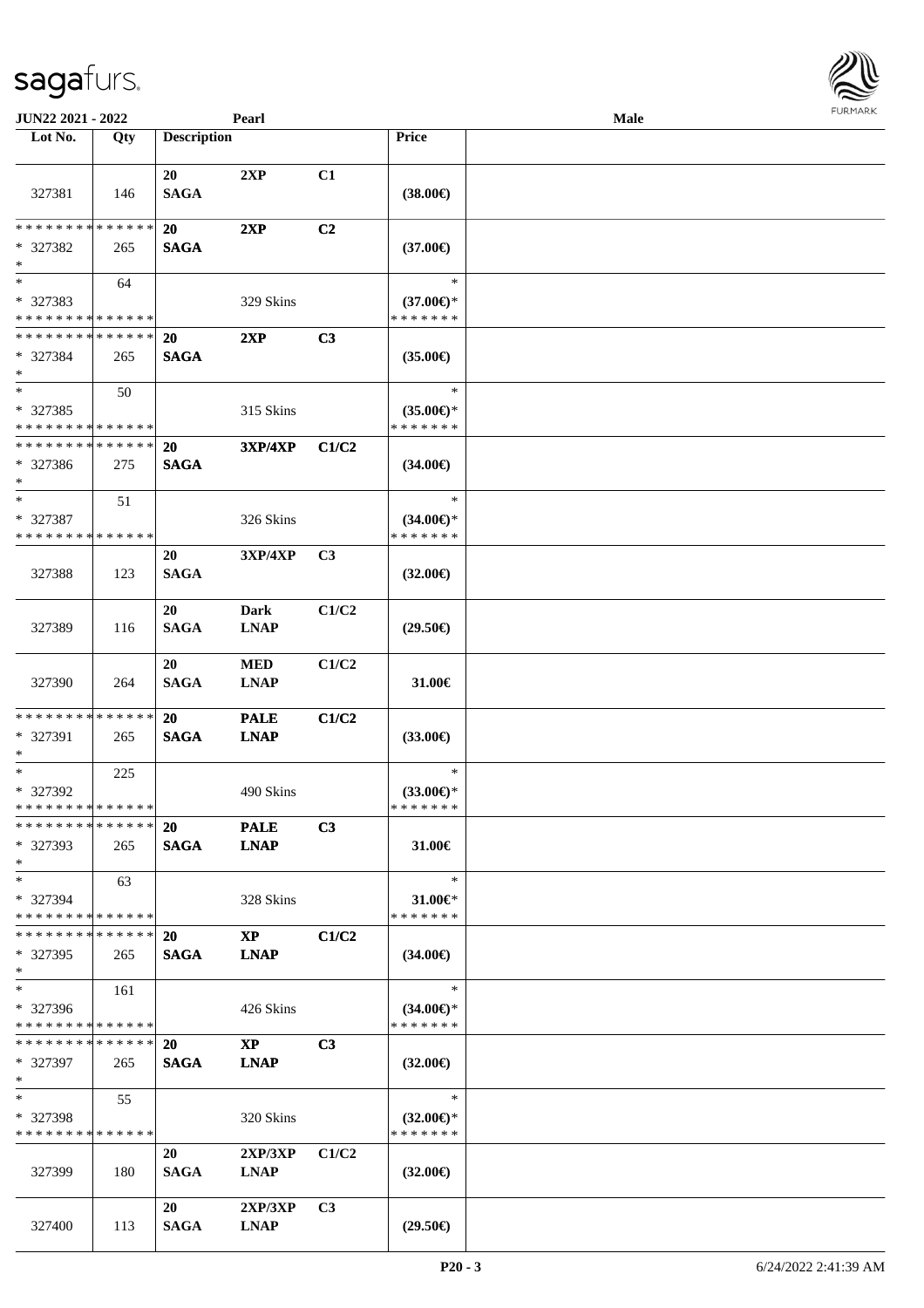| JUN22 2021 - 2022                       |             |                    | Pearl           |                |                                         | Male | <b>FURPIARR</b> |
|-----------------------------------------|-------------|--------------------|-----------------|----------------|-----------------------------------------|------|-----------------|
| Lot No.                                 | Qty         | <b>Description</b> |                 |                | Price                                   |      |                 |
| * * * * * * * * * * * * * *             |             | 20                 | <b>ALL</b>      | C2             |                                         |      |                 |
| * 327401                                | 265         | IA                 | W <sub>B1</sub> |                | $(29.00\epsilon)$                       |      |                 |
| $*$                                     |             |                    |                 |                |                                         |      |                 |
| $*$                                     |             |                    |                 |                | $\ast$                                  |      |                 |
| * 327402                                | 240         |                    | $\sqrt{2}$      |                | $(29.00\epsilon)$ *                     |      |                 |
| $*$                                     |             |                    |                 |                | $\ast$                                  |      |                 |
| $\ast$                                  | 155         |                    |                 |                | $\ast$                                  |      |                 |
| * 327403                                |             |                    |                 |                | $(29.00\epsilon)$ *                     |      |                 |
| * * * * * * * * * * * * * *             |             |                    | 660 Skins       |                | * * * * * * *                           |      |                 |
| * * * * * * * *                         | * * * * * * | 20                 | MED/PAL C2      |                |                                         |      |                 |
|                                         |             |                    | <b>CHIP</b>     |                |                                         |      |                 |
| * 327404<br>$*$                         | 265         | IA                 |                 |                | (30.00)                                 |      |                 |
| $*$                                     |             |                    |                 |                | $\ast$                                  |      |                 |
|                                         |             |                    |                 |                |                                         |      |                 |
| $* 327405$<br>$*$                       | 240         |                    | $\overline{c}$  |                | $(30.00\epsilon)$ *<br>$\ast$           |      |                 |
| $\ast$                                  |             |                    |                 |                | $\ast$                                  |      |                 |
|                                         | 153         |                    |                 |                |                                         |      |                 |
| * 327406<br>* * * * * * * * * * * * * * |             |                    | 658 Skins       |                | $(30.00\varepsilon)$ *<br>* * * * * * * |      |                 |
| * * * * * * * * * * * * * *             |             |                    |                 |                |                                         |      |                 |
|                                         |             | 20                 | XP/2XP          | C2             |                                         |      |                 |
| * 327407<br>$*$                         | 265         | IA                 | <b>CHIP</b>     |                | $(31.00\epsilon)$                       |      |                 |
| $\ast$                                  |             |                    |                 |                | $\ast$                                  |      |                 |
|                                         |             |                    |                 |                |                                         |      |                 |
| * 327408<br>$\ast$                      | 240         |                    | 2               |                | $(31.00\epsilon)$ *<br>$\ast$           |      |                 |
| $\ast$                                  |             |                    |                 |                | $\ast$                                  |      |                 |
| * 327409                                |             |                    |                 |                |                                         |      |                 |
| $\ast$                                  | 240         |                    | 3               |                | $(31.00\epsilon)$ *<br>$\ast$           |      |                 |
| $\ast$                                  |             |                    |                 |                | $\ast$                                  |      |                 |
| * 327410                                | 240         |                    | 4               |                | $(31.00\epsilon)$ *                     |      |                 |
| $\ast$                                  |             |                    |                 |                | $\ast$                                  |      |                 |
| $\ast$                                  | 170         |                    |                 |                | $\ast$                                  |      |                 |
| * 327411                                |             |                    | 1155 Skins      |                | $(31.00\epsilon)$ *                     |      |                 |
| * * * * * * * * * * * * * *             |             |                    |                 |                | * * * * * * *                           |      |                 |
|                                         |             | 20                 | 3XP/4XP         | C <sub>2</sub> |                                         |      |                 |
| 327412                                  | 114         | IA                 | <b>CHIP</b>     |                | $(30.00\epsilon)$                       |      |                 |
|                                         |             |                    |                 |                |                                         |      |                 |
|                                         |             | 20                 | <b>XP</b>       | C1/C2          |                                         |      |                 |
| 327413                                  | 244         | <b>SROY</b>        |                 |                | 38.00€                                  |      |                 |
|                                         |             |                    |                 |                |                                         |      |                 |
|                                         |             | 20                 | 2XP             | C1/C2          |                                         |      |                 |
| 327414                                  | 162         | <b>SROY</b>        |                 |                | 38.00€                                  |      |                 |
|                                         |             |                    |                 |                |                                         |      |                 |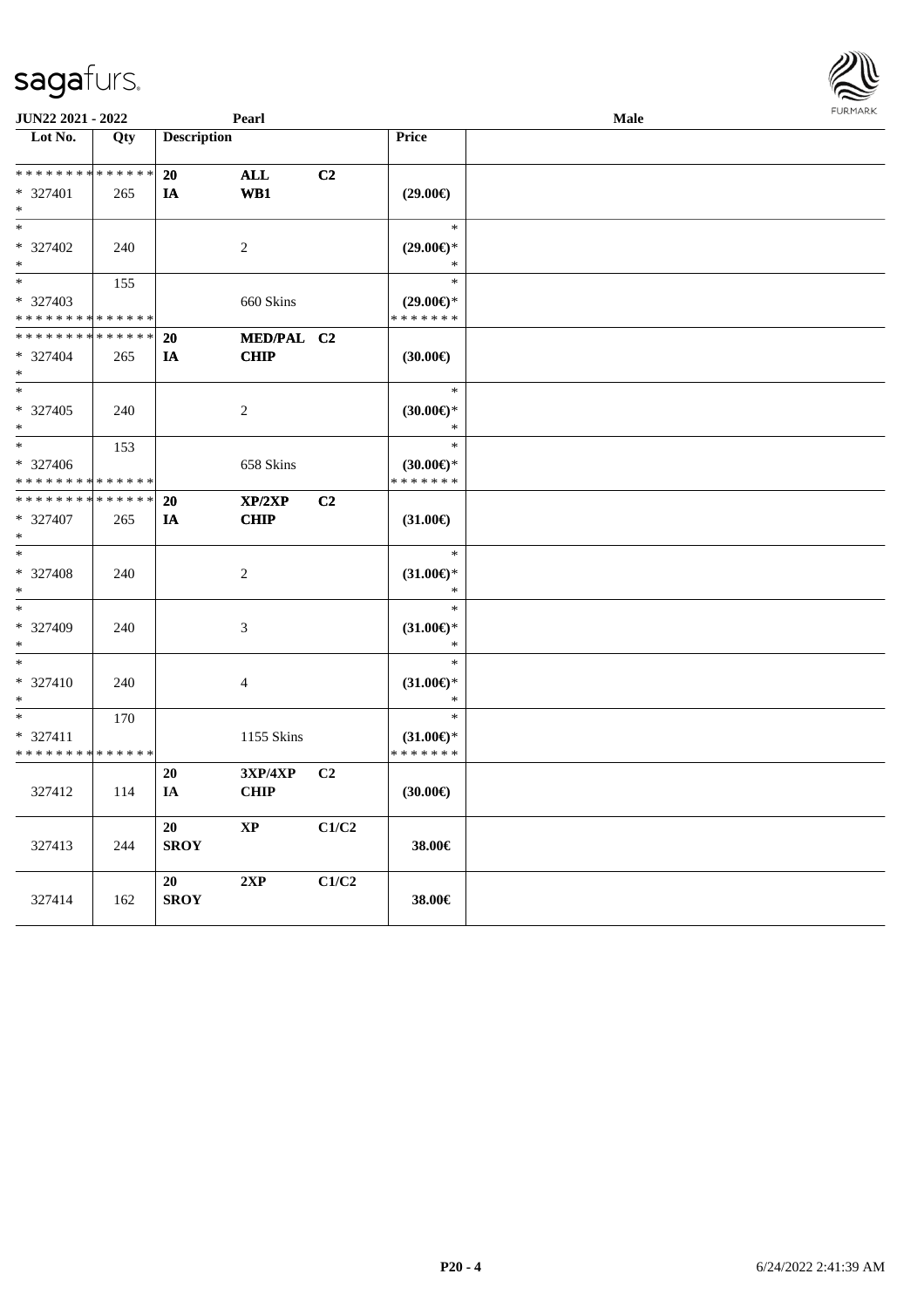| <b>JUN22 2021 - 2022</b>                                     |             |                           | Pearl         |                |                                      | Male |  |
|--------------------------------------------------------------|-------------|---------------------------|---------------|----------------|--------------------------------------|------|--|
| Lot No.                                                      | Qty         | <b>Description</b>        |               |                | Price                                |      |  |
|                                                              |             |                           |               |                |                                      |      |  |
|                                                              |             | $\bf{0}$                  | <b>Dark</b>   | C1/C2          |                                      |      |  |
| 327461                                                       | 156         | ${\bf SI}$                |               |                | $(25.50\epsilon)$                    |      |  |
|                                                              |             | $\bf{0}$                  | <b>MED</b>    | C1/C2          |                                      |      |  |
| 327462                                                       | 305         | ${\bf SI}$                |               |                | $(27.00\epsilon)$                    |      |  |
|                                                              |             |                           |               |                |                                      |      |  |
|                                                              |             | $\bf{0}$                  | <b>DK/MED</b> | C <sub>3</sub> |                                      |      |  |
| 327463                                                       | 126         | ${\bf SI}$                |               |                | $(25.00\epsilon)$                    |      |  |
|                                                              |             |                           |               |                |                                      |      |  |
|                                                              |             | $\bf{0}$                  | <b>PALE</b>   | C1             |                                      |      |  |
| 327464                                                       | 176         | ${\bf SI}$                |               |                | $(29.50\epsilon)$                    |      |  |
| * * * * * * * * <mark>* * * * * *</mark>                     |             | $\mathbf{0}$              | <b>PALE</b>   | C2             |                                      |      |  |
| $* 327465$                                                   | 305         | SI                        |               |                | $(29.00\epsilon)$                    |      |  |
| $\ast$                                                       |             |                           |               |                |                                      |      |  |
| $*$                                                          |             |                           |               |                | $\ast$                               |      |  |
| * 327466                                                     | 280         |                           | 2             |                | $(29.00\epsilon)$ *                  |      |  |
| $*$                                                          |             |                           |               |                | $\ast$                               |      |  |
| $*$                                                          | 173         |                           |               |                | $\ast$                               |      |  |
| * 327467<br>* * * * * * * * <mark>* * * * * * *</mark>       |             |                           | 758 Skins     |                | $(29.00\epsilon)$ *<br>* * * * * * * |      |  |
| * * * * * * * * * * * * * * *                                |             | $\mathbf 0$               | <b>PALE</b>   | C3             |                                      |      |  |
| * 327468                                                     | 305         | SI                        |               |                | $(27.00\epsilon)$                    |      |  |
| $\ast$                                                       |             |                           |               |                |                                      |      |  |
| $*$                                                          | 133         |                           |               |                | $\ast$                               |      |  |
| * 327469                                                     |             |                           | 438 Skins     |                | $(27.00\epsilon)$ *                  |      |  |
| * * * * * * * * <mark>* * * * * * *</mark>                   |             |                           |               |                | * * * * * * *                        |      |  |
|                                                              |             | $\bf{0}$<br>SI            | $\bold{XP}$   | C1             |                                      |      |  |
| 327470                                                       | 244         |                           |               |                | (30.00)                              |      |  |
| * * * * * * * * * * * * * * <mark>*</mark>                   |             | $\mathbf{0}$              | $\bold{XP}$   | C2             |                                      |      |  |
| * 327471                                                     | 305         | SI                        |               |                | $(29.50\epsilon)$                    |      |  |
| $\ast$                                                       |             |                           |               |                |                                      |      |  |
| $*$                                                          |             |                           |               |                | $\ast$                               |      |  |
| * 327472<br>$*$                                              | 280         |                           | 2             |                | $(29.50\epsilon)$ *<br>$\ast$        |      |  |
| $\ast$                                                       |             |                           |               |                | $\ast$                               |      |  |
| * 327473                                                     | 270         |                           | 3             |                | $(29.50\epsilon)$ *                  |      |  |
| $*$                                                          |             |                           |               |                | $\ast$                               |      |  |
| $*$                                                          | 54          |                           |               |                | $\ast$                               |      |  |
| * 327474                                                     |             |                           | 909 Skins     |                | $(29.50 \in )^*$                     |      |  |
| * * * * * * * * * * * * * *                                  |             |                           |               |                | * * * * * * *                        |      |  |
| * * * * * * * *                                              | * * * * * * | $\mathbf{0}$              | <b>XP</b>     | C3             |                                      |      |  |
| * 327475<br>$\ast$                                           | 305         | SI                        |               |                | $(28.00\epsilon)$                    |      |  |
| $*$                                                          |             |                           |               |                | $\ast$                               |      |  |
| * 327476                                                     | 280         |                           | 2             |                | $(28.00\epsilon)$ *                  |      |  |
| $*$                                                          |             |                           |               |                | $\ast$                               |      |  |
| $*$ $*$                                                      | 119         |                           |               |                | $\ast$                               |      |  |
| * 327477                                                     |             |                           | 704 Skins     |                | $(28.00\epsilon)$ *                  |      |  |
| * * * * * * * * * * * * * *<br>* * * * * * * * * * * * * * * |             |                           |               |                | * * * * * * *                        |      |  |
| * 327478                                                     | 305         | $\mathbf{0}$<br><b>SI</b> | 2XP           | C1/C2          | $(30.00\epsilon)$                    |      |  |
| $\ast$                                                       |             |                           |               |                |                                      |      |  |
| $*$                                                          | 38          |                           |               |                | $\ast$                               |      |  |
| * 327479                                                     |             |                           | 343 Skins     |                | $(30.00€)$ *                         |      |  |
| * * * * * * * * * * * * * *                                  |             |                           |               |                | * * * * * * *                        |      |  |
|                                                              |             | $\bf{0}$                  | 2XP           | C3             |                                      |      |  |
| 327480                                                       | 147         | SI                        |               |                | $(29.00\epsilon)$                    |      |  |

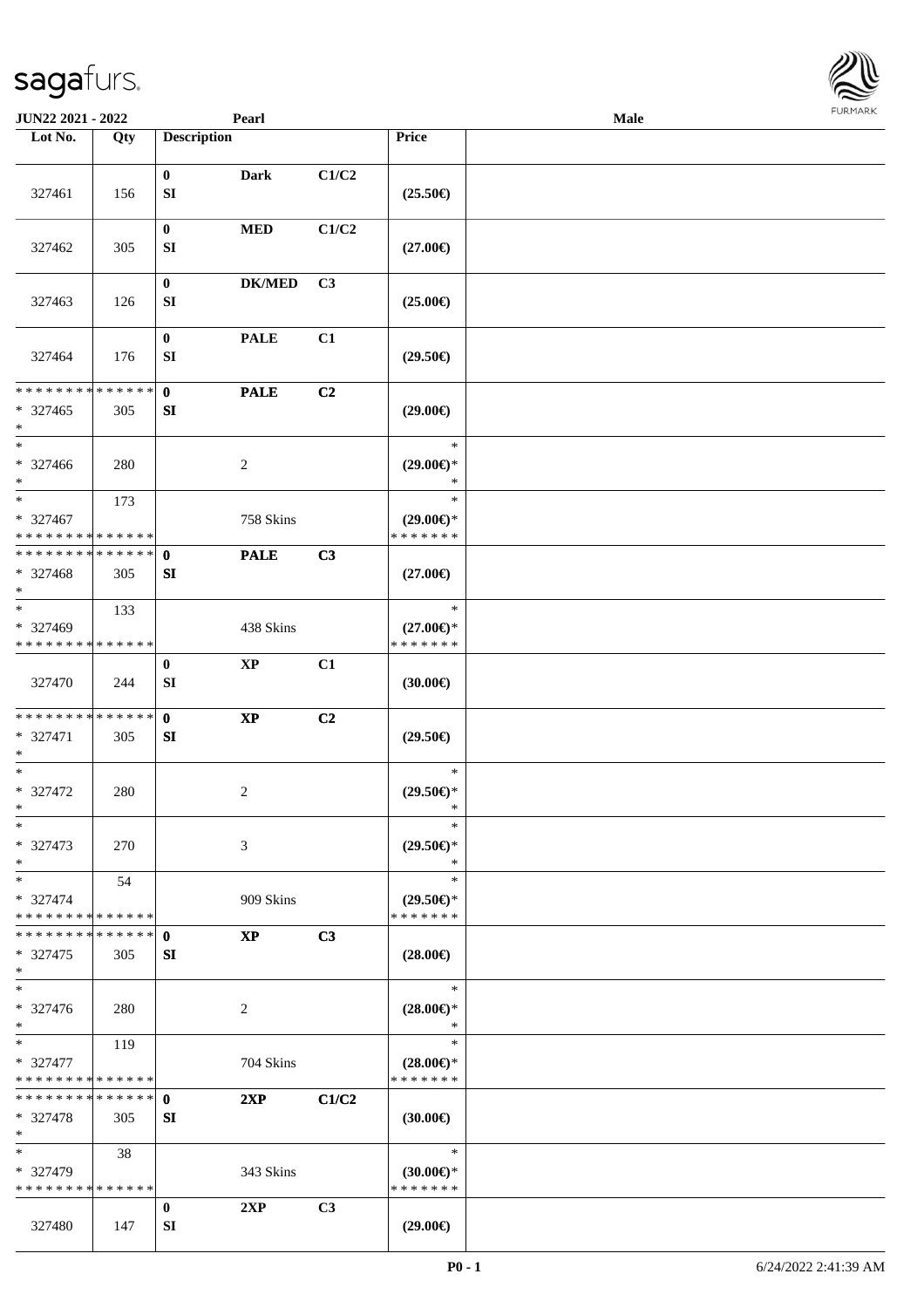| <b>JUN22 2021 - 2022</b>                                                    |                    |                                        | Pearl                                                 |                |                                                | <b>Male</b> |  |
|-----------------------------------------------------------------------------|--------------------|----------------------------------------|-------------------------------------------------------|----------------|------------------------------------------------|-------------|--|
| Lot No.                                                                     | Qty                | <b>Description</b>                     |                                                       |                | Price                                          |             |  |
| 327481                                                                      | 131                | $\mathbf{0}$<br>${\bf S}{\bf I}$       | 3XP/4XP                                               | C1/C2          | $(28.00\epsilon)$                              |             |  |
| 327482                                                                      | 57                 | 20/0<br>SI                             | <b>3XP/4XP</b>                                        | C3             | $(27.00\epsilon)$                              |             |  |
| 327483                                                                      | 126                | 20/0<br>SI                             | Dark<br><b>LNAP</b>                                   | C1/C2          | $(25.50\epsilon)$                              |             |  |
| 327484                                                                      | 303                | 20/0<br>SI                             | <b>MED</b><br><b>LNAP</b>                             | C1/C2          | $(27.00\epsilon)$                              |             |  |
| 327485                                                                      | 173                | 20/0<br>SI                             | <b>DK/MED</b><br><b>LNAP</b>                          | C3             | $(25.50\epsilon)$                              |             |  |
| * * * * * * * *<br>* 327486<br>$\ast$                                       | * * * * * *<br>305 | 20/0<br>SI                             | <b>PALE</b><br><b>LNAP</b>                            | C1/C2          | $(29.00\epsilon)$                              |             |  |
| $\ast$<br>* 327487<br>$\ast$                                                | 280                |                                        | 2                                                     |                | $\ast$<br>$(29.00\epsilon)$ *<br>$\ast$        |             |  |
| $\ddot{x}$<br>* 327488<br>* * * * * * * * <mark>* * * * * * *</mark>        | 285                |                                        | 870 Skins                                             |                | $\ast$<br>$(29.00\epsilon)$ *<br>* * * * * * * |             |  |
| * * * * * * * * <mark>* * * * * * *</mark><br>* 327489<br>$\ast$            | 285                | 20/0<br>SI                             | <b>PALE</b><br><b>LNAP</b>                            | C3             | $(27.00\epsilon)$                              |             |  |
| $\overline{\ast}$<br>* 327490<br>* * * * * * * * <mark>* * * * * * *</mark> | 103                |                                        | 388 Skins                                             |                | $\ast$<br>$(27.00\epsilon)$ *<br>* * * * * * * |             |  |
| * * * * * * * * <mark>* * * * * *</mark><br>* 327491<br>$\ast$              | 305                | 20/0<br>SI                             | $\mathbf{X}\mathbf{P}$<br><b>LNAP</b>                 | C1/C2          | $(29.50\epsilon)$                              |             |  |
| $\ast$<br>* 327492<br>$*$                                                   | 280                |                                        | 2                                                     |                | $\ast$<br>$(29.50\epsilon)$ *<br>$\ast$        |             |  |
| $\ast$<br>* 327493<br>* * * * * * * * <mark>* * * * * * *</mark>            | 45                 |                                        | 630 Skins                                             |                | $\ast$<br>$(29.50\epsilon)$ *<br>* * * * * * * |             |  |
| * * * * * * * * * * * * * *<br>* 327494<br>$\ast$                           | 305                | 20/0<br>SI                             | $\bold{X}\bold{P}$<br><b>LNAP</b>                     | C3             | $(28.00\epsilon)$                              |             |  |
| $\ast$<br>* 327495<br>* * * * * * * * <mark>* * * * * * *</mark>            | 177                |                                        | 482 Skins                                             |                | $\ast$<br>$(28.00\epsilon)$ *<br>* * * * * * * |             |  |
| 327496                                                                      | 244                | 20/0<br>SI                             | 2XP/3XP<br><b>LNAP</b>                                | C1/C2          | $(29.00\epsilon)$                              |             |  |
| 327497                                                                      | 101                | 20/0<br>SI                             | 2XP/3XP<br>$\mathbf{L}\mathbf{N}\mathbf{A}\mathbf{P}$ | C3             | $(27.00\epsilon)$                              |             |  |
| 327498                                                                      | 152                | $\mathbf{0}$<br>$\mathbf{I}\mathbf{B}$ | ALL<br>WB1                                            | C2             | $(24.00\epsilon)$                              |             |  |
| 327499                                                                      | 99                 | 20/0<br>$\bf{IB}$                      | <b>Dark</b><br><b>CHIP</b>                            | C <sub>2</sub> | $(24.00\epsilon)$                              |             |  |
| * * * * * * * * * * * * * *<br>* 327500<br>*                                | 305                | 20/0<br>$\bf{IB}$                      | MED/PAL C2<br><b>CHIP</b>                             |                | $(26.50\epsilon)$                              |             |  |

**FURMAR**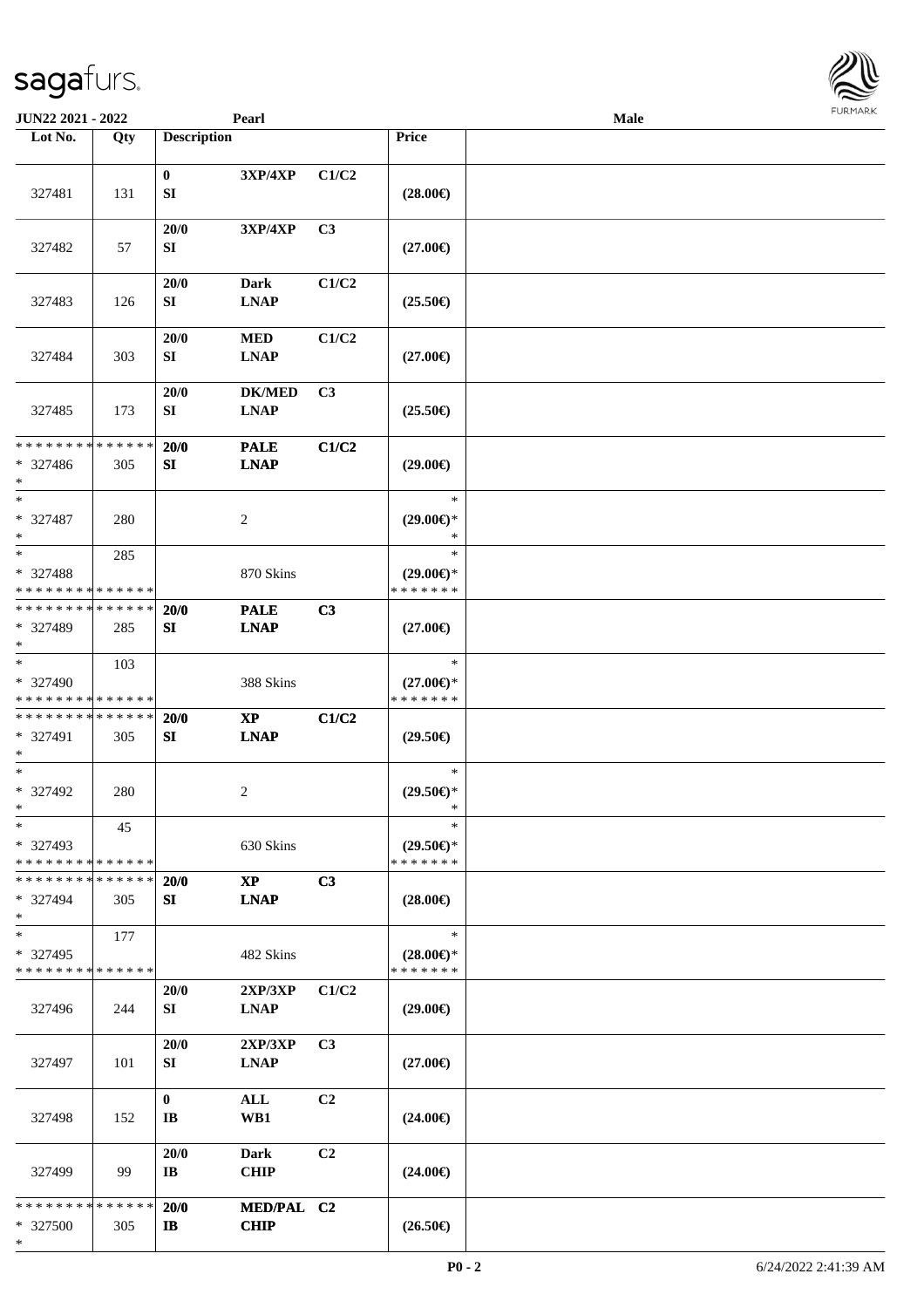| JUN22 2021 - 2022                                 |     |                             | Pearl                      |       |                                                | Male |  |
|---------------------------------------------------|-----|-----------------------------|----------------------------|-------|------------------------------------------------|------|--|
| Lot No.                                           | Qty | <b>Description</b>          |                            |       | Price                                          |      |  |
| $*$<br>* 327501<br>* * * * * * * * * * * * * *    | 97  | 20/0<br>IB                  | MED/PAL C2<br>CHIP         |       | $\ast$<br>$(26.50\epsilon)$ *<br>* * * * * * * |      |  |
| 327502                                            | 257 | 20/0<br>IB                  | XP/2XP<br><b>CHIP</b>      | C2    | $(28.00\epsilon)$                              |      |  |
| 327503                                            | 180 | $\bf{0}$<br>$\mathbf{I}$    | $\mathbf{ALL}$             | C2    | $(21.50\epsilon)$                              |      |  |
| 327504                                            | 115 | $\bf{0}$<br>SR/S            | <b>Dark</b>                | C1/C2 | $(29.00\epsilon)$                              |      |  |
| 327505                                            | 184 | $\mathbf{0}$<br>SR/S        | $\bf MED$                  | C1/C2 | $(31.00\epsilon)$                              |      |  |
| 327506                                            | 251 | $\mathbf{0}$<br><b>SAGA</b> | $\bf MED$                  | C1/C2 | $(29.00\epsilon)$                              |      |  |
| 327507                                            | 89  | $\bf{0}$<br>SR/S            | $\mathbf{DK}/\mathbf{MED}$ | C3    | $(28.00\epsilon)$                              |      |  |
| 327508                                            | 93  | $\bf{0}$<br>SR/S            | <b>PALE</b>                | C1    | $(33.00\epsilon)$                              |      |  |
| * * * * * * * * * * * * * *<br>* 327509<br>$*$    | 285 | $\bf{0}$<br>SR/S            | <b>PALE</b>                | C2    | $(32.00\epsilon)$                              |      |  |
| $\ast$<br>* 327510<br>* * * * * * * * * * * * * * | 201 |                             | 486 Skins                  |       | $\ast$<br>$(32.00\epsilon)$ *<br>* * * * * * * |      |  |
| * * * * * * * * * * * * * * *<br>* 327511<br>$*$  | 260 | $\mathbf{0}$<br><b>SAGA</b> | <b>PALE</b>                | C2    | $(30.00\epsilon)$                              |      |  |
| $*$<br>$* 327512$<br>$*$                          | 260 |                             | $\overline{c}$             |       | $\ast$<br>$(30.00\epsilon)$ *<br>$\ast$        |      |  |
| $\ast$<br>* 327513<br>* * * * * * * * * * * * * * | 95  |                             | 615 Skins                  |       | $\ast$<br>$(30.00\epsilon)$ *<br>* * * * * * * |      |  |
| 327514                                            | 244 | $\bf{0}$<br>SR/S            | <b>PALE</b>                | C3    | $(30.00\epsilon)$                              |      |  |
| 327515                                            | 136 | $\bf{0}$<br>SR/S            | <b>XP</b>                  | C1    | $(34.00\epsilon)$                              |      |  |
| * * * * * * * * * * * * * *<br>* 327516<br>$*$    | 285 | $\mathbf{0}$<br>SR/S        | $\bold{XP}$                | C2    | $(33.00\epsilon)$                              |      |  |
| $*$<br>* 327517<br>$*$                            | 280 |                             | $\overline{c}$             |       | $\ast$<br>$(33.00\epsilon)$ *<br>$\ast$        |      |  |
| $*$<br>* 327518<br>* * * * * * * * * * * * * *    | 57  |                             | 622 Skins                  |       | $\ast$<br>$(33.00\epsilon)$ *<br>* * * * * * * |      |  |
| * * * * * * * * * * * * * *<br>* 327519<br>$*$    | 285 | $\mathbf{0}$<br>SR/S        | <b>XP</b>                  | C3    | $(31.00\epsilon)$                              |      |  |
| $*$<br>* 327520<br>* * * * * * * * * * * * * *    | 90  |                             | 375 Skins                  |       | $\ast$<br>$(31.00\epsilon)$ *<br>* * * * * * * |      |  |

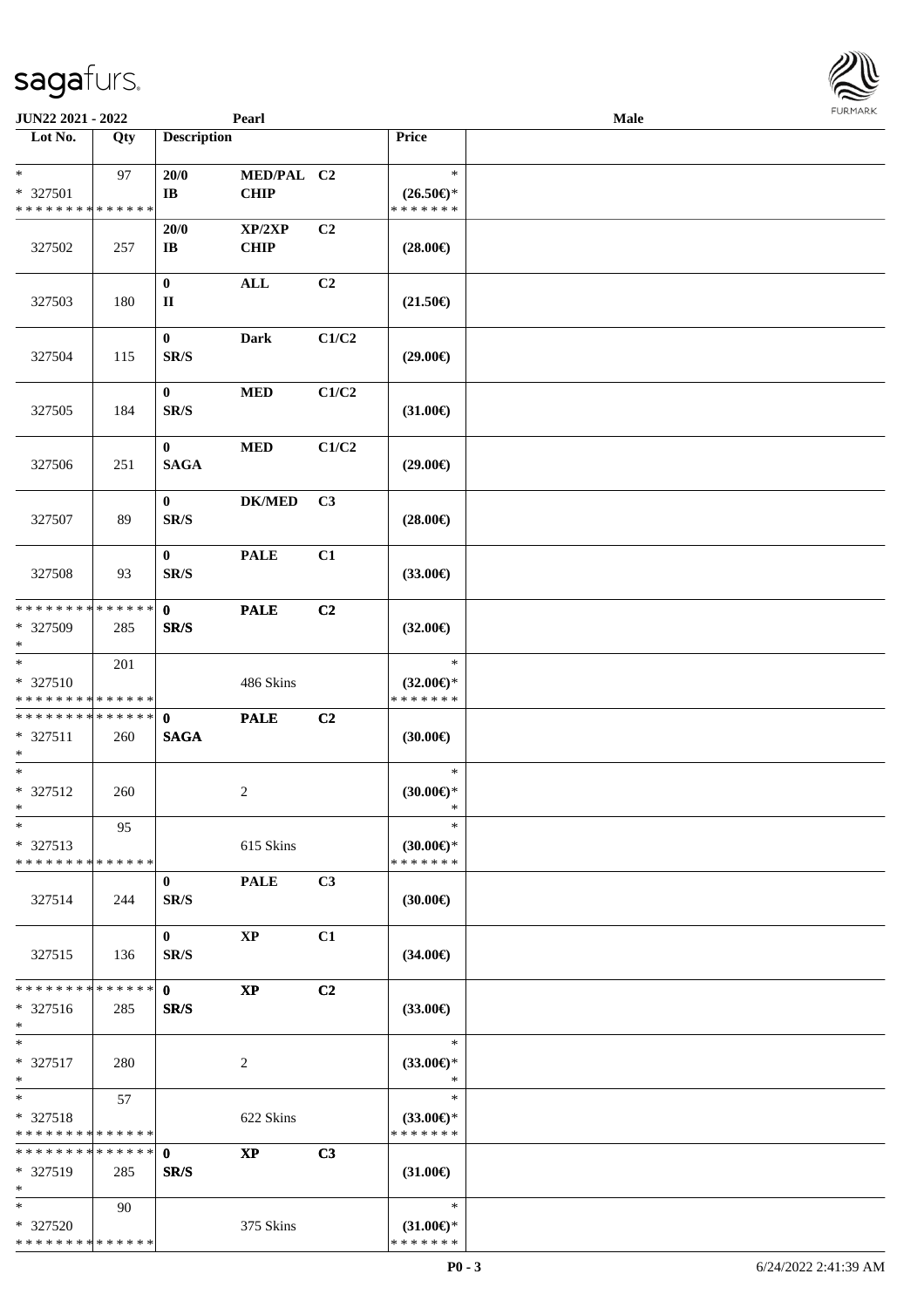| JUN22 2021 - 2022            |     |                                      | Pearl                                                                |                |                     | Male | <b>FURMA</b> |
|------------------------------|-----|--------------------------------------|----------------------------------------------------------------------|----------------|---------------------|------|--------------|
| Lot No.                      | Qty | <b>Description</b>                   |                                                                      |                | <b>Price</b>        |      |              |
| ******** <mark>******</mark> |     | $\mathbf{0}$                         | 2XP                                                                  | C1/C2          |                     |      |              |
| $*327521$<br>$\ast$          | 275 | SR/S                                 |                                                                      |                | $(34.00\epsilon)$   |      |              |
| $\ast$                       | 48  |                                      |                                                                      |                | $\ast$              |      |              |
| * 327522                     |     |                                      | 323 Skins                                                            |                | $(34.00\epsilon)$ * |      |              |
| * * * * * * * * * * * * * *  |     |                                      |                                                                      |                | * * * * * * *       |      |              |
| 327523                       | 117 | $\bf{0}$<br>$\mathbf{SR}/\mathbf{S}$ | 2XP                                                                  | C3             | $(32.00\epsilon)$   |      |              |
| 327524                       | 176 | $\bf{0}$<br>$\mathbf{SR}/\mathbf{S}$ | 3XP                                                                  | C2             | $(32.00\epsilon)$   |      |              |
| 327525                       | 157 | $\bf{0}$<br>$\mathbf{SAGA}$          | <b>DK/MED</b><br><b>LNAP</b>                                         | C <sub>2</sub> | $(26.50\epsilon)$   |      |              |
| 327526                       | 235 | $\bf{0}$<br>$\mathbf{SAGA}$          | <b>PALE</b><br><b>LNAP</b>                                           | C1/C2          | $(29.00\epsilon)$   |      |              |
| 327527                       | 107 | $\bf{0}$<br>$\mathbf{SAGA}$          | <b>PALE</b><br><b>LNAP</b>                                           | C3             | $(27.00\epsilon)$   |      |              |
| 327528                       | 243 | $\bf{0}$<br><b>SAGA</b>              | $\mathbf{X}\mathbf{P}$<br>$\mathbf{L}\mathbf{N}\mathbf{A}\mathbf{P}$ | C1/C2          | $(29.50\epsilon)$   |      |              |
| 327529                       | 205 | $\bf{0}$<br><b>SAGA</b>              | $\mathbf{X}\mathbf{P}$<br><b>LNAP</b>                                | C3             | $(28.00\epsilon)$   |      |              |
| 327530                       | 165 | 20/0<br><b>SAGA</b>                  | 2XP/3XP<br>$\mathbf{L}\mathbf{N}\mathbf{A}\mathbf{P}$                | C <sub>2</sub> | $(31.00\epsilon)$   |      |              |
| 327531                       | 297 | $\bf{0}$<br>IA                       | ALL<br>WB1                                                           | C <sub>2</sub> | $(25.50\epsilon)$   |      |              |
| 327532                       | 107 | 20/0<br>IA                           | <b>Dark</b><br><b>CHIP</b>                                           | C <sub>2</sub> | $(25.50\epsilon)$   |      |              |
| 327533                       | 187 | $\bf{0}$<br>IA                       | MED/PAL C2<br><b>CHIP</b>                                            |                | $(25.00\epsilon)$   |      |              |
| 327534                       | 278 | $\bf{0}$<br>IA                       | XP/2XP<br><b>CHIP</b>                                                | C <sub>2</sub> | $(26.50\epsilon)$   |      |              |

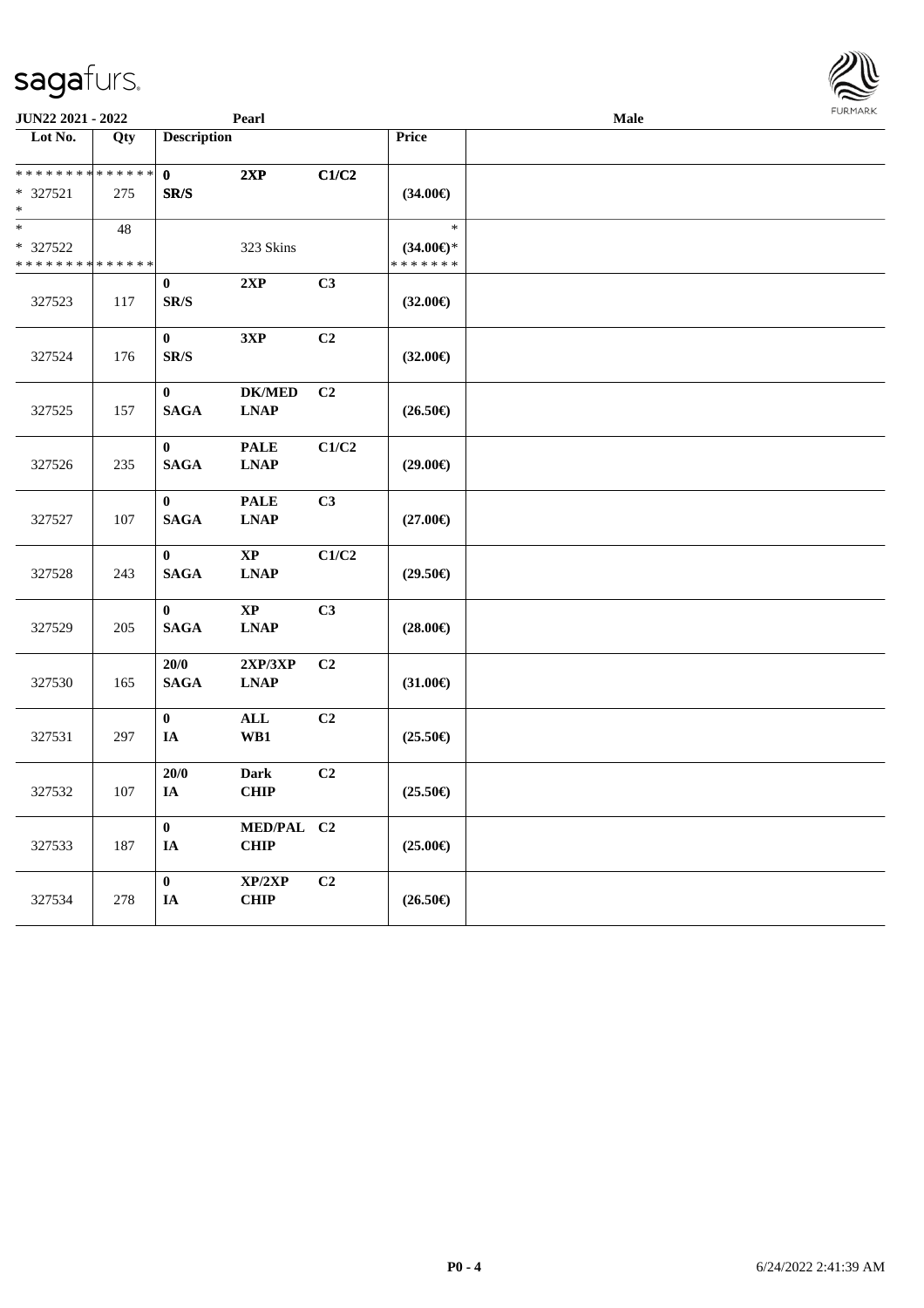

| <b>JUN22 2021 - 2022</b>                          |     |                    | <b>Pearl Velvet</b>                    |       |                                                | <b>Male</b> |  |
|---------------------------------------------------|-----|--------------------|----------------------------------------|-------|------------------------------------------------|-------------|--|
| Lot No.                                           | Qty | <b>Description</b> |                                        |       | Price                                          |             |  |
| 327581                                            | 171 | 50<br>SI           | <b>Dark</b><br><b>VELV1</b>            | C1/C2 | $(38.00\epsilon)$                              |             |  |
| 327582                                            | 128 | 50<br>SI           | MED/PAL C1<br><b>VELV1</b>             |       | $(42.00\epsilon)$                              |             |  |
| * * * * * * * * * * * * * *<br>* 327583<br>$*$    | 205 | 50<br>SI           | MED/PAL C2<br><b>VELV1</b>             |       | $(41.00\epsilon)$                              |             |  |
| $*$<br>* 327584<br>* * * * * * * * * * * * * *    | 51  |                    | 256 Skins                              |       | $\ast$<br>$(41.00\epsilon)$ *<br>* * * * * * * |             |  |
| 327585                                            | 90  | 50<br>SI           | MED/PAL C3<br>VELV1                    |       | (39.00)                                        |             |  |
| * * * * * * * * * * * * * *<br>* 327586<br>$*$    | 205 | 50<br>SI           | $\mathbf{XP}$<br><b>VELV1</b>          | C1    | 45.00€                                         |             |  |
| $*$<br>* 327587<br>* * * * * * * * * * * * * *    | 73  |                    | 278 Skins                              |       | $\ast$<br>45.00€*<br>* * * * * * *             |             |  |
| * * * * * * * * * * * * * *<br>* 327588<br>$\ast$ | 205 | 50<br>SI           | $\mathbf{XP}$<br><b>VELV1</b>          | C2    | 45.00€                                         |             |  |
| $*$<br>* 327589<br>$*$                            | 180 |                    | 2                                      |       | $\ast$<br>45.00€*<br>*                         |             |  |
| $*$<br>* 327590<br>$*$                            | 170 |                    | 3                                      |       | $\ast$<br>45.00€*<br>$\ast$                    |             |  |
| $*$<br>* 327591<br>* * * * * * * * * * * * * *    | 46  |                    | 601 Skins                              |       | $\ast$<br>45.00€*<br>* * * * * * *             |             |  |
| 327592                                            | 233 | 50<br>SI           | $\mathbf{X}\mathbf{P}$<br><b>VELV1</b> | C3    | 43.00€                                         |             |  |
| 327593                                            | 187 | 50<br>SI           | 2XP<br><b>VELV1</b>                    | C1    | 44.00€                                         |             |  |
| * * * * * * * * * * * * * *<br>* 327594<br>$*$    | 205 | 50<br>SI           | 2XP<br><b>VELV1</b>                    | C2    | 45.00€                                         |             |  |
| $*$<br>* 327595<br>* * * * * * * * * * * * * *    | 157 |                    | 362 Skins                              |       | $\ast$<br>45.00€*<br>* * * * * * *             |             |  |
| 327596                                            | 137 | 50<br>SI           | 2XP<br><b>VELV1</b>                    | C3    | 44.00€                                         |             |  |
| 327597                                            | 222 | 50<br>SI           | 3XP<br>VELV1                           | C1/C2 | 44.00€                                         |             |  |
| 327598                                            | 135 | 50<br>SI           | $\mathbf{X}\mathbf{P}$<br>VELV2        | C1    | 47.00€                                         |             |  |
| 327599                                            | 204 | 50<br>SI           | $\mathbf{X}\mathbf{P}$<br>VELV2        | C2    | 47.00€                                         |             |  |
| 327600                                            | 236 | 50<br>SI           | 2XP<br>VELV2                           | C1/C2 | 47.00€                                         |             |  |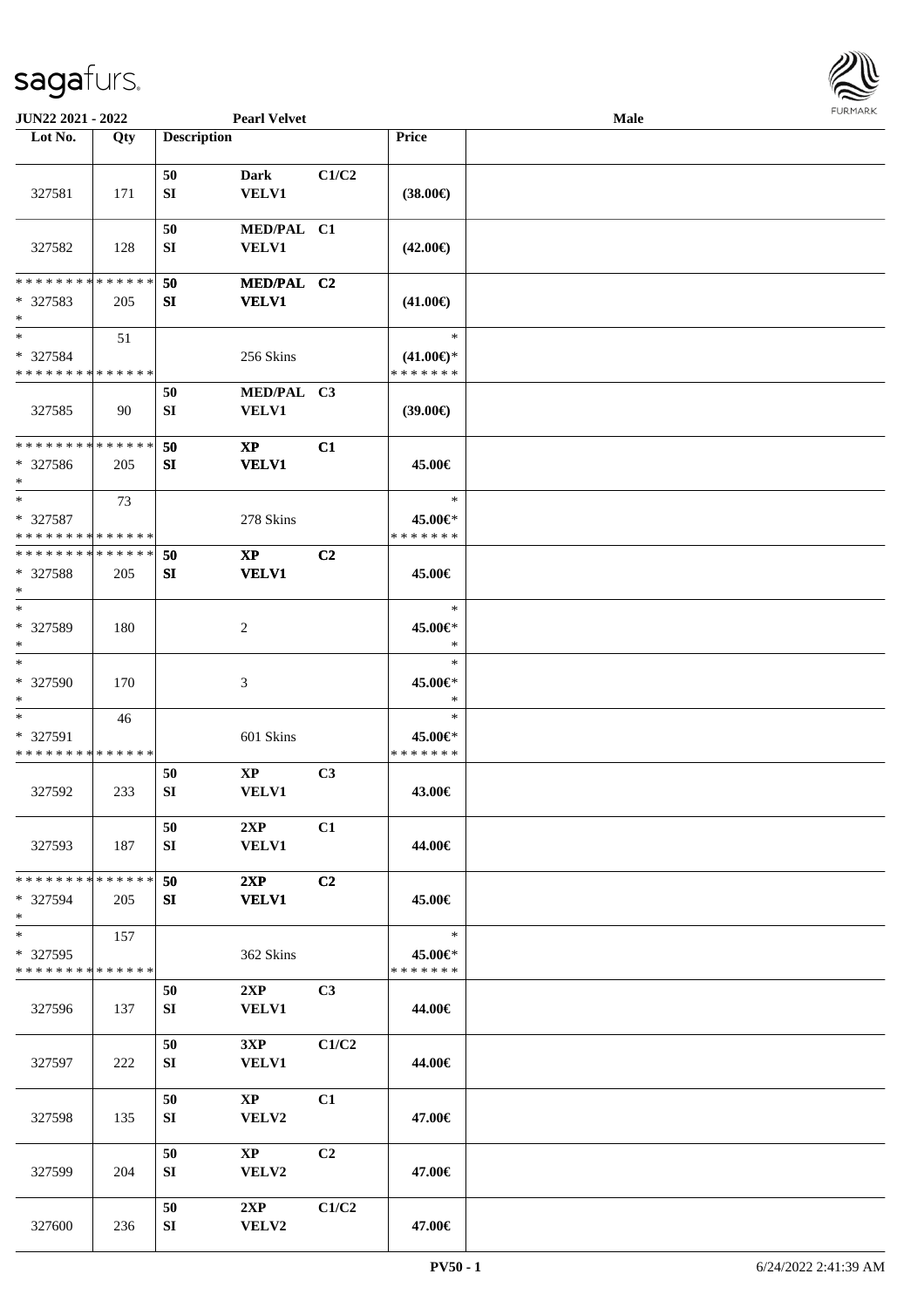

| JUN22 2021 - 2022                                            |     |                                | <b>Pearl Velvet</b>            |                       |                                    | Male |  |
|--------------------------------------------------------------|-----|--------------------------------|--------------------------------|-----------------------|------------------------------------|------|--|
| Lot No.                                                      | Qty | <b>Description</b>             |                                |                       | Price                              |      |  |
| 327601                                                       | 199 | 50<br>$\bf{IB}$                | $\mathbf{ALL}$<br><b>VELV1</b> | C <sub>2</sub><br>WB1 | 40.00€                             |      |  |
| * * * * * * * * * * * * * *<br>* 327602<br>$\ast$            | 205 | 50<br>$\mathbf{I}$             | XP/2XP<br><b>VELV1</b>         | C2<br><b>CHIP</b>     | 41.00€                             |      |  |
| $\overline{\ast}$<br>* 327603<br>* * * * * * * * * * * * * * | 107 |                                | 312 Skins                      |                       | $\ast$<br>42.00€*<br>* * * * * * * |      |  |
| * * * * * * * * * * * * * *<br>* 327604<br>$*$               | 185 | 50<br><b>SAGA</b>              | <b>Dark</b><br><b>VELV1</b>    | C1/C2                 | 41.00€                             |      |  |
| $\ast$<br>* 327605<br>* * * * * * * * * * * * * *            | 101 |                                | 286 Skins                      |                       | $\ast$<br>41.00€*<br>* * * * * * * |      |  |
| 327606                                                       | 170 | 50<br>$\mathbf{SR}/\mathbf{S}$ | <b>MED</b><br><b>VELV1</b>     | C1/C2                 | $(43.00\epsilon)$                  |      |  |
| 327607                                                       | 123 | 50<br>SR/S                     | <b>DK/MED</b><br>VELV1         | C3                    | $(41.00\epsilon)$                  |      |  |
| 327608                                                       | 125 | 50<br><b>SAGA</b>              | <b>PALE</b><br><b>VELV1</b>    | C1                    | 45.00€                             |      |  |
| * * * * * * * * * * * * * *<br>* 327609<br>$\ast$            | 185 | 50<br><b>SAGA</b>              | <b>PALE</b><br><b>VELV1</b>    | C2                    | 44.00€                             |      |  |
| $\ast$<br>* 327610<br>* * * * * * * * * * * * * *            | 175 |                                | 360 Skins                      |                       | $\ast$<br>44.00€*<br>* * * * * * * |      |  |
| 327611                                                       | 174 | 50<br>$\mathbf{SR}/\mathbf{S}$ | <b>PALE</b><br>VELV1           | C <sub>3</sub>        | $(42.00\epsilon)$                  |      |  |
| * * * * * * * * * * * * * *<br>* 327612<br>$*$               | 185 | 50<br><b>SAGA</b>              | $\bold{XP}$<br><b>VELV1</b>    | C1                    | 47.00€                             |      |  |
| $*$<br>* 327613<br>$*$                                       | 160 |                                | 2                              |                       | $\ast$<br>47.00€*<br>$\ast$        |      |  |
| $\ast$<br>* 327614<br>* * * * * * * * * * * * * *            | 151 |                                | 496 Skins                      |                       | $\ast$<br>47.00€*<br>* * * * * * * |      |  |
| * * * * * * * * * * * * * * *<br>* 327615<br>$*$             | 185 | 50<br><b>SAGA</b>              | $\mathbf{XP}$<br><b>VELV1</b>  | C <sub>2</sub>        | 45.00€                             |      |  |
| $\ast$<br>* 327616<br>$*$                                    | 160 |                                | 2                              |                       | $\ast$<br>45.00€*<br>$\ast$        |      |  |
| $*$<br>* 327617<br>$*$                                       | 160 |                                | 3                              |                       | $\ast$<br>45.00€*<br>$\ast$        |      |  |
| $*$<br>* 327618<br>$*$                                       | 160 |                                | 4                              |                       | $\ast$<br>45.00€*<br>$\ast$        |      |  |
| $*$<br>* 327619<br>$*$                                       | 160 |                                | 5                              |                       | $\ast$<br>45.00€*<br>$\ast$        |      |  |
| $*$<br>* 327620<br>$*$                                       | 160 |                                | 6                              |                       | $\ast$<br>45.00€*<br>$\ast$        |      |  |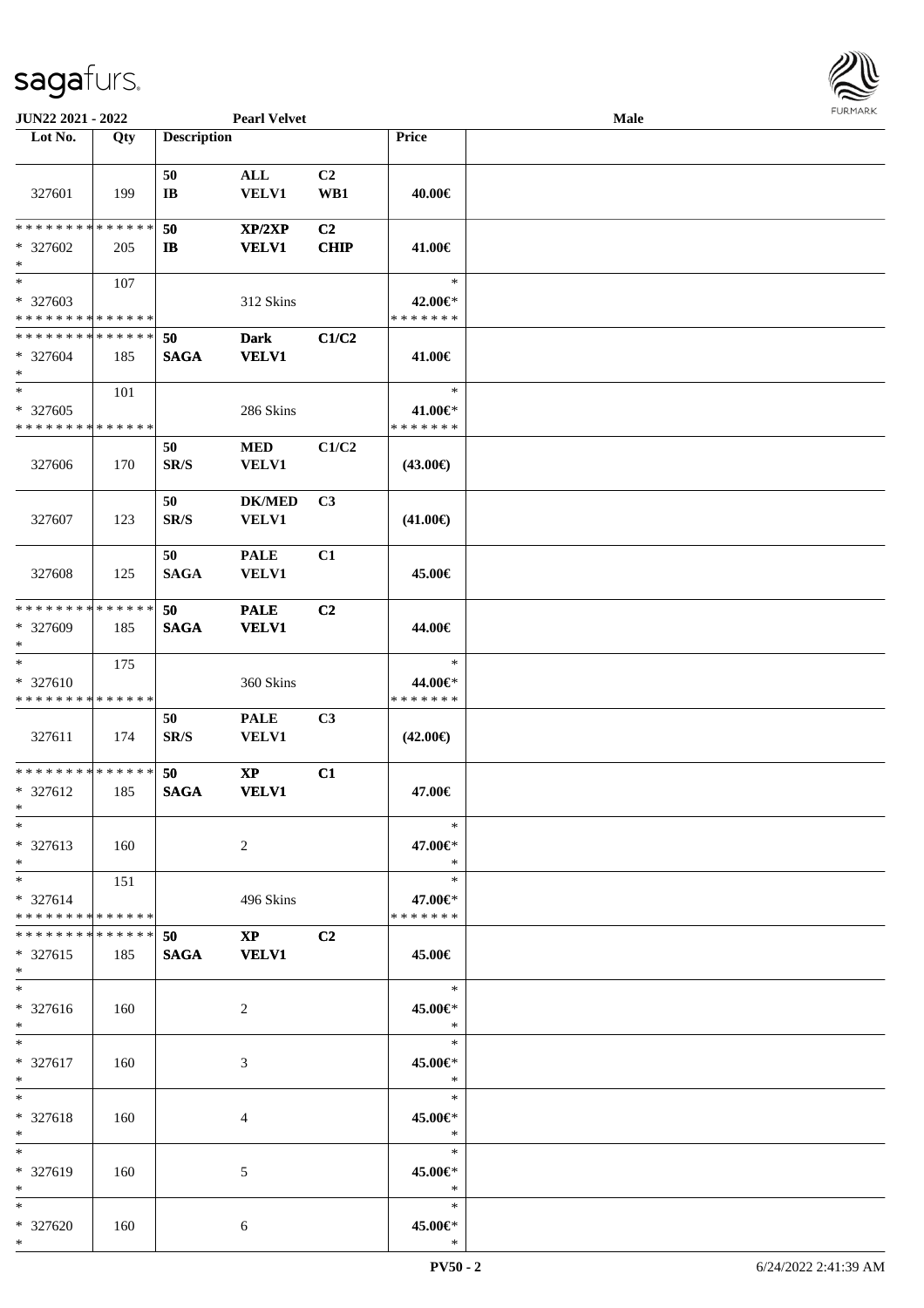

| <b>JUN22 2021 - 2022</b>      |     |                    | <b>Pearl Velvet</b>    |                |               | Male |  |
|-------------------------------|-----|--------------------|------------------------|----------------|---------------|------|--|
| Lot No.                       | Qty | <b>Description</b> |                        |                | Price         |      |  |
|                               |     |                    |                        |                |               |      |  |
| $*$                           |     | 50                 | $\mathbf{X}\mathbf{P}$ | C <sub>2</sub> | $\ast$        |      |  |
| * 327621                      | 160 | <b>SAGA</b>        | <b>VELV1</b>           |                | 45.00€*       |      |  |
| $*$                           |     |                    |                        |                | $\ast$        |      |  |
| $*$                           |     |                    |                        |                | $\ast$        |      |  |
| * 327622                      | 160 |                    | 8                      |                | 45.00€*       |      |  |
| $*$                           |     |                    |                        |                | $\ast$        |      |  |
| $\overline{\phantom{0}}$      |     |                    |                        |                | $\ast$        |      |  |
|                               | 95  |                    |                        |                |               |      |  |
| * 327623                      |     |                    | 1400 Skins             |                | 45.00€*       |      |  |
| * * * * * * * * * * * * * *   |     |                    |                        |                | * * * * * * * |      |  |
| * * * * * * * * * * * * * *   |     | 50                 | $\mathbf{X}\mathbf{P}$ | C3             |               |      |  |
| * 327624                      | 185 | <b>SAGA</b>        | <b>VELV1</b>           |                | 43.00€        |      |  |
| $*$                           |     |                    |                        |                |               |      |  |
| $*$                           |     |                    |                        |                | $\ast$        |      |  |
| $* 327625$                    | 160 |                    | $\overline{c}$         |                | 43.00€*       |      |  |
| $*$                           |     |                    |                        |                | $\ast$        |      |  |
| $\ast$                        |     |                    |                        |                | $\ast$        |      |  |
|                               |     |                    |                        |                |               |      |  |
| $*327626$                     | 140 |                    | 3                      |                | 43.00€*       |      |  |
| $*$                           |     |                    |                        |                | $\ast$        |      |  |
| $*$                           | 44  |                    |                        |                | $\ast$        |      |  |
| * 327627                      |     |                    | 529 Skins              |                | 43.00€*       |      |  |
| * * * * * * * * * * * * * *   |     |                    |                        |                | * * * * * * * |      |  |
| * * * * * * * * * * * * * *   |     | 50                 | 2XP                    | C1             |               |      |  |
| * 327628                      | 185 | <b>SAGA</b>        | <b>VELV1</b>           |                | 47.00€        |      |  |
| $*$                           |     |                    |                        |                |               |      |  |
| $*$                           | 176 |                    |                        |                | $\ast$        |      |  |
| * 327629                      |     |                    | 361 Skins              |                | 47.00€*       |      |  |
| * * * * * * * * * * * * * *   |     |                    |                        |                | * * * * * * * |      |  |
| * * * * * * * * * * * * * *   |     |                    |                        |                |               |      |  |
|                               |     | 50                 | 2XP                    | C2             |               |      |  |
| * 327630                      | 185 | <b>SAGA</b>        | <b>VELV1</b>           |                | 46.00€        |      |  |
| $*$                           |     |                    |                        |                |               |      |  |
| $*$                           |     |                    |                        |                | $\ast$        |      |  |
| $* 327631$                    | 160 |                    | $\overline{c}$         |                | 46.00€*       |      |  |
| $*$                           |     |                    |                        |                | $\ast$        |      |  |
| $*$                           |     |                    |                        |                | $\ast$        |      |  |
| $* 327632$                    | 160 |                    | 3                      |                | 46.00€*       |      |  |
| $*$                           |     |                    |                        |                | $\ast$        |      |  |
| $*$                           |     |                    |                        |                | $\ast$        |      |  |
|                               |     |                    |                        |                |               |      |  |
| $* 327633$                    | 170 |                    | 4                      |                | 46.00€*       |      |  |
| $*$                           |     |                    |                        |                | $\ast$        |      |  |
| $*$                           |     |                    |                        |                | $\ast$        |      |  |
| * 327634                      | 170 |                    | 5                      |                | 46.00€*       |      |  |
| $*$                           |     |                    |                        |                | $\ast$        |      |  |
| $\ast$                        | 80  |                    |                        |                | $\ast$        |      |  |
| $*327635$                     |     |                    | 925 Skins              |                | 46.00€*       |      |  |
| * * * * * * * * * * * * * *   |     |                    |                        |                | * * * * * * * |      |  |
| * * * * * * * * * * * * * *   |     | 50                 | 2XP                    | C3             |               |      |  |
| $* 327636$                    | 185 | <b>SAGA</b>        | <b>VELV1</b>           |                | 44.00€        |      |  |
| $*$                           |     |                    |                        |                |               |      |  |
| $*$                           | 156 |                    |                        |                | $\ast$        |      |  |
|                               |     |                    |                        |                |               |      |  |
| * 327637                      |     |                    | 341 Skins              |                | 44.00€*       |      |  |
| * * * * * * * * * * * * * *   |     |                    |                        |                | * * * * * * * |      |  |
| * * * * * * * * * * * * * * * |     | 50                 | <b>3XP/4XP</b>         | C1/C2          |               |      |  |
| $* 327638$                    | 185 | <b>SAGA</b>        | <b>VELV1</b>           |                | 44.00€        |      |  |
| $*$                           |     |                    |                        |                |               |      |  |
| $*$                           | 191 |                    |                        |                | $\ast$        |      |  |
| $* 327639$                    |     |                    | 376 Skins              |                | 44.00€*       |      |  |
| * * * * * * * * * * * * * *   |     |                    |                        |                | * * * * * * * |      |  |
|                               |     | 50                 | 3XP/4XP                | C <sub>3</sub> |               |      |  |
|                               |     |                    |                        |                |               |      |  |
| 327640                        | 157 | SR/S               | <b>VELV1</b>           |                | 43.00€        |      |  |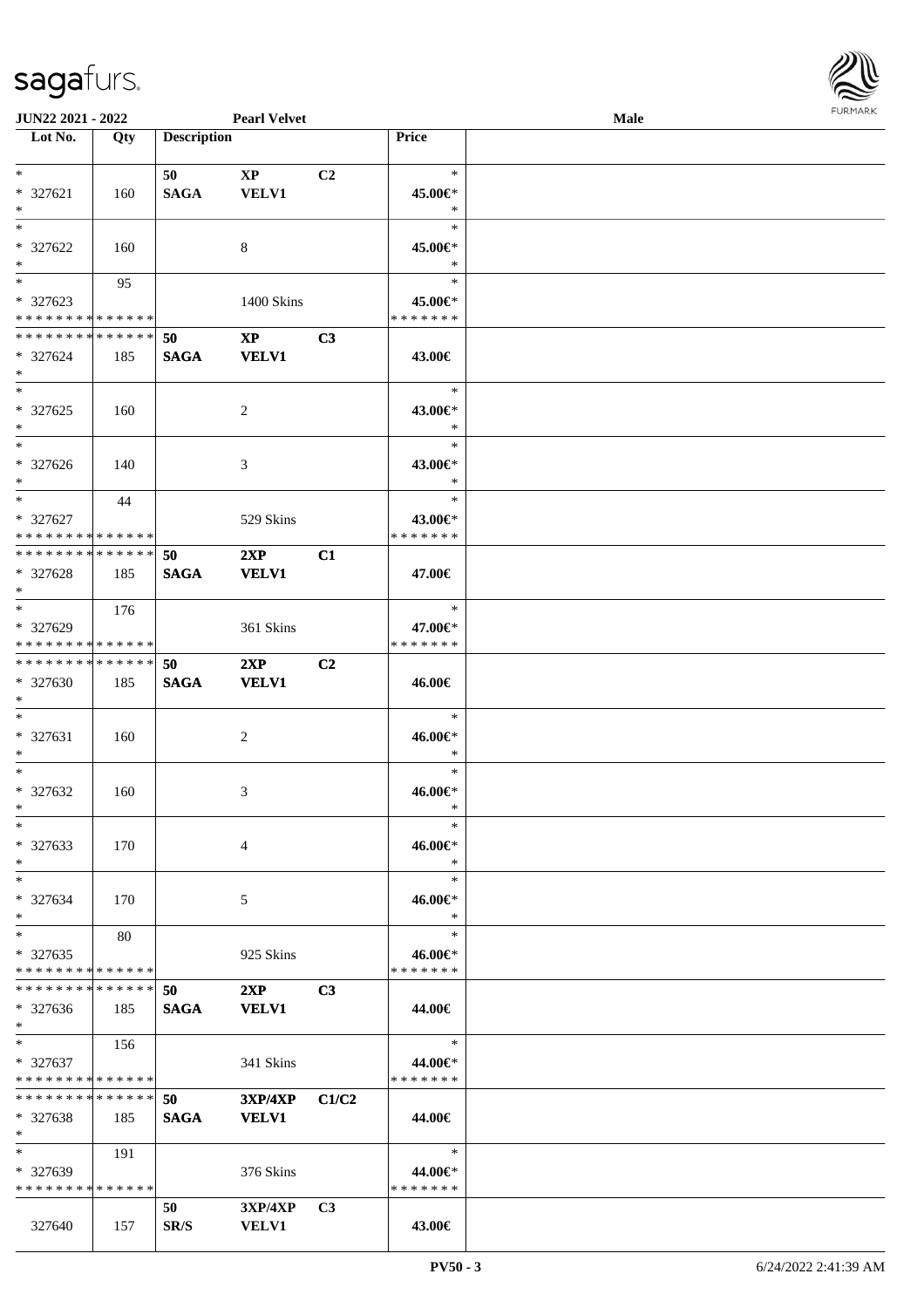\*



| JUN22 2021 - 2022                                                     |     |                    | <b>Pearl Velvet</b>                               |                               |                                    | Male |  |
|-----------------------------------------------------------------------|-----|--------------------|---------------------------------------------------|-------------------------------|------------------------------------|------|--|
| Lot No.                                                               | Qty | <b>Description</b> |                                                   |                               | Price                              |      |  |
| 327641                                                                | 108 | 50<br><b>SAGA</b>  | <b>PALE</b><br>VELV2                              | C1/C2                         | 45.00€                             |      |  |
| * * * * * * * * * * * * * *                                           |     | 50                 | $\bold{XP}$                                       | C1                            |                                    |      |  |
| * 327642<br>$\ast$                                                    | 185 | <b>SAGA</b>        | <b>VELV2</b>                                      |                               | 51.00€                             |      |  |
| $\overline{\phantom{0}}$<br>$* 327643$<br>* * * * * * * * * * * * * * | 51  |                    | 236 Skins                                         |                               | $\ast$<br>50.00€*<br>* * * * * * * |      |  |
| ******** <mark>*****</mark> *                                         |     | 50                 | $\bold{XP}$                                       | C <sub>2</sub>                |                                    |      |  |
| $* 327644$<br>$\ast$                                                  | 185 | <b>SAGA</b>        | <b>VELV2</b>                                      |                               | 50.00€                             |      |  |
| $\ast$                                                                | 159 |                    |                                                   |                               | $\ast$                             |      |  |
| $* 327645$<br>* * * * * * * * * * * * * *                             |     |                    | 344 Skins                                         |                               | $50.00 \in$ *<br>* * * * * * *     |      |  |
| 327646                                                                | 151 | 50<br><b>SAGA</b>  | 2XP<br>VELV2                                      | C1                            | 55.00€                             |      |  |
| 327647                                                                | 207 | 50<br><b>SAGA</b>  | 2XP<br>VELV2                                      | C2                            | 54.00€                             |      |  |
| 327648                                                                | 111 | 50<br><b>SAGA</b>  | 3XP<br>VELV2                                      | C1/C2                         | 54.00€                             |      |  |
| * * * * * * * * * * * * * *<br>* 327649<br>$\ast$                     | 185 | 50<br>IA           | XP/2XP<br><b>VELV1</b>                            | C2<br>WB1                     | 44.00€                             |      |  |
| $\ast$<br>* 327650<br>$\ast$                                          | 150 |                    | $\boldsymbol{2}$                                  |                               | $\ast$<br>44.00€*<br>$\ast$        |      |  |
| $\ast$<br>$* 327651$<br>* * * * * * * * * * * * * *                   | 39  |                    | 374 Skins                                         |                               | $\ast$<br>43.00€*<br>* * * * * * * |      |  |
| 327652                                                                | 96  | 50<br>IA           | <b>Dark</b><br>VELV1                              | C <sub>2</sub><br><b>CHIP</b> | 36.00€                             |      |  |
| 327653                                                                | 176 | 50<br>IA           | MED/PAL C2<br>VELV1                               | <b>CHIP</b>                   | 38.00€                             |      |  |
| * * * * * * * * * * * * * * *<br>* 327654<br>$*$                      | 185 | 50<br>IA           | XP/2XP<br><b>VELV1</b>                            | C <sub>2</sub><br><b>CHIP</b> | 44.00€                             |      |  |
| $\ast$<br>$*327655$<br>$*$                                            | 160 |                    | 2                                                 |                               | $\ast$<br>45.00€*<br>$\ast$        |      |  |
| $\ast$<br>* 327656<br>$*$                                             | 160 |                    | 3                                                 |                               | $\ast$<br>45.00€*<br>$\ast$        |      |  |
| $*$<br>$* 327657$<br>$*$                                              | 160 |                    | 4                                                 |                               | $\ast$<br>44.00€*<br>$\ast$        |      |  |
| $\ast$<br>* 327658<br>* * * * * * * * * * * * * *                     | 41  |                    | 706 Skins                                         |                               | $\ast$<br>43.00€*<br>* * * * * * * |      |  |
| 327659                                                                | 148 | 50<br>IA           | $3{\bf X}{\bf P}/4{\bf X}{\bf P}$<br><b>VELV1</b> | C <sub>2</sub><br><b>CHIP</b> | 44.00€                             |      |  |
| * * * * * * * * * * * * * * *<br>* 327660                             | 195 | 50<br>IA           | XP/2XP<br><b>VELV2</b>                            | C <sub>2</sub><br><b>CHIP</b> | 46.00€                             |      |  |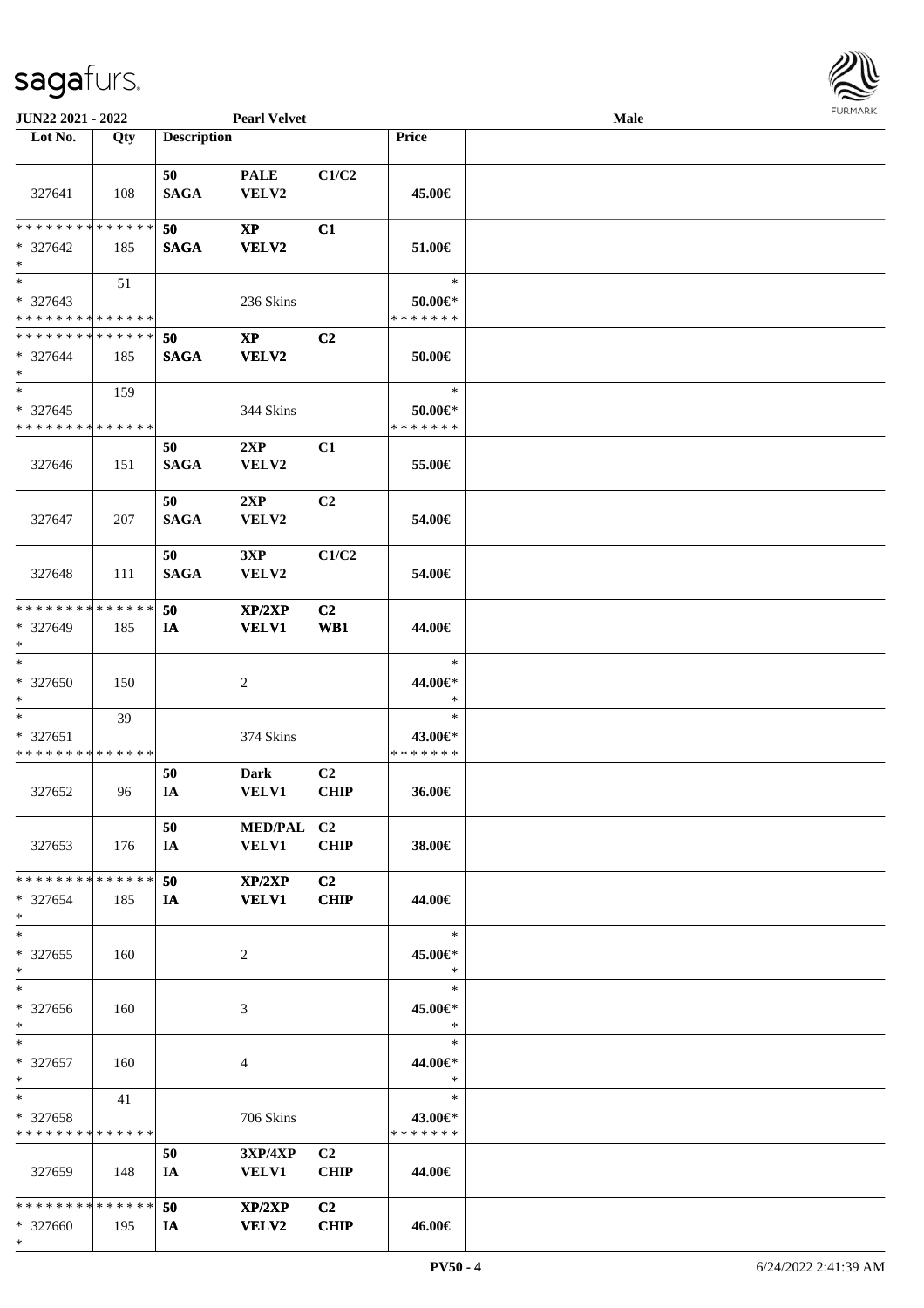| <b>JUN22 2021 - 2022</b>                   |             |                    | <b>Pearl Velvet</b> |                |               | Male | 1.91511111515 |
|--------------------------------------------|-------------|--------------------|---------------------|----------------|---------------|------|---------------|
| Lot No.                                    | Qty         | <b>Description</b> |                     |                | Price         |      |               |
|                                            |             |                    |                     |                |               |      |               |
| $\ast$                                     | 82          | 50                 | XP/2XP              | C <sub>2</sub> | $\ast$        |      |               |
| $* 327661$                                 |             | IA                 | VELV2               | <b>CHIP</b>    | 46.00€*       |      |               |
| * * * * * * * * <mark>* * * * * * *</mark> |             |                    |                     |                | * * * * * * * |      |               |
|                                            |             | 50                 | Dark                | C1/C2          |               |      |               |
| 327662                                     | 110         | <b>SROY</b>        | VELV1               |                | 42.00€        |      |               |
|                                            |             |                    |                     |                |               |      |               |
|                                            |             | 50                 | <b>PALE</b>         | C1/C2          |               |      |               |
| 327663                                     | 157         | <b>SROY</b>        | <b>VELV1</b>        |                | 46.00€        |      |               |
|                                            |             |                    |                     |                |               |      |               |
|                                            |             | 50                 | <b>XP</b>           | C1             |               |      |               |
| 327664                                     | 120         | <b>SROY</b>        | <b>VELV1</b>        |                | 47.00€        |      |               |
|                                            |             |                    |                     |                |               |      |               |
| * * * * * * * *                            | * * * * * * | 50                 | $\bold{XP}$         | C <sub>2</sub> |               |      |               |
| * 327665                                   | 185         | <b>SROY</b>        | <b>VELV1</b>        |                | 47.00€        |      |               |
| *                                          |             |                    |                     |                |               |      |               |
| $\ast$                                     |             |                    |                     |                | $\ast$        |      |               |
| * 327666                                   | 160         |                    | $\overline{c}$      |                | 47.00€*       |      |               |
| *.                                         |             |                    |                     |                | $\ast$        |      |               |
| $\ast$                                     | 77          |                    |                     |                | $\ast$        |      |               |
| * 327667                                   |             |                    | 422 Skins           |                | 47.00€*       |      |               |
| * * * * * * * *                            | * * * * * * |                    |                     |                | * * * * * * * |      |               |
|                                            |             | 50                 | $\bold{XP}$         | C <sub>3</sub> |               |      |               |
| 327668                                     | 166         | <b>SROY</b>        | VELV1               |                | 45.00€        |      |               |
|                                            |             |                    |                     |                |               |      |               |
|                                            |             | 50                 | 2XP                 | C1             |               |      |               |
| 327669                                     | 108         | <b>SROY</b>        | <b>VELV1</b>        |                | 49.00€        |      |               |
| * * * * * * * *                            | * * * * * * | 50                 |                     | C <sub>2</sub> |               |      |               |
| * 327670                                   |             | <b>SROY</b>        | 2XP<br><b>VELV1</b> |                | 49.00€        |      |               |
|                                            | 185         |                    |                     |                |               |      |               |
| $\ast$                                     | 150         |                    |                     |                | $\ast$        |      |               |
| * 327671                                   |             |                    | 335 Skins           |                | 49.00€*       |      |               |
| * * * * * * * *                            | * * * * * * |                    |                     |                | * * * * * * * |      |               |
|                                            |             | 50                 | 2XP                 | C <sub>3</sub> |               |      |               |
| 327672                                     | 104         | <b>SROY</b>        | VELV1               |                | 46.00€        |      |               |
|                                            |             |                    |                     |                |               |      |               |
|                                            |             | 50                 | 3XP/4XP             | C1/C2          |               |      |               |
| 327673                                     | 147         | <b>SROY</b>        | VELV1               |                | 46.00€        |      |               |
|                                            |             |                    |                     |                |               |      |               |
|                                            |             | 50                 | $\bold{XP}$         | C1/C2          |               |      |               |
| 327674                                     | 116         | <b>SROY</b>        | VELV2               |                | 52.00€        |      |               |
|                                            |             |                    |                     |                |               |      |               |
|                                            |             |                    |                     |                |               |      |               |

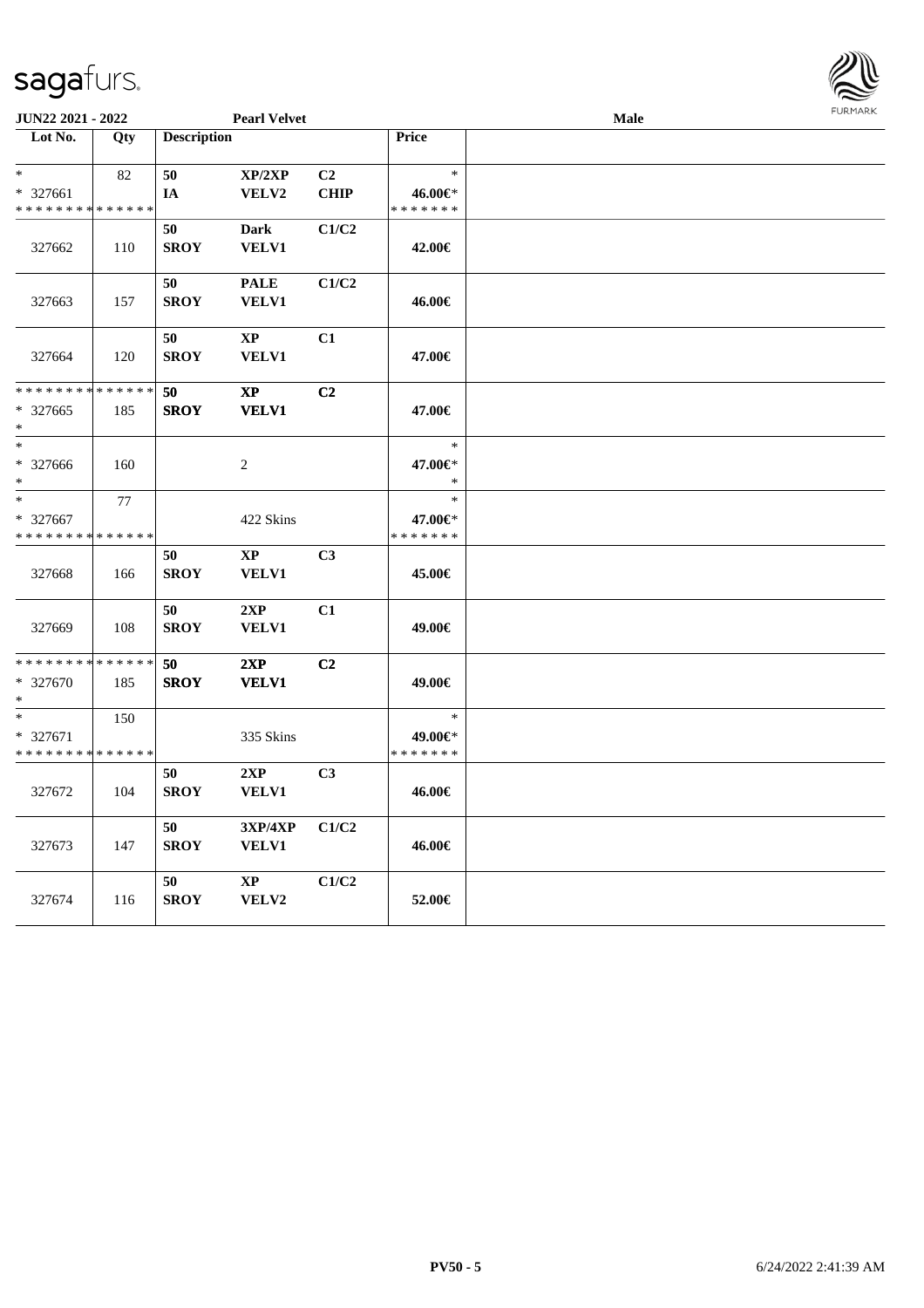

| <b>JUN22 2021 - 2022</b>                |     |                    | <b>Pearl Velvet</b>         |                |                                      | <b>Male</b> |  |
|-----------------------------------------|-----|--------------------|-----------------------------|----------------|--------------------------------------|-------------|--|
| Lot No.                                 | Qty | <b>Description</b> |                             |                | Price                                |             |  |
|                                         |     |                    |                             |                |                                      |             |  |
|                                         |     | 40                 | <b>Dark</b>                 | C1/C2          |                                      |             |  |
| 327721                                  | 218 | SI                 | <b>VELV1</b>                |                | $(37.00\epsilon)$                    |             |  |
|                                         |     |                    |                             |                |                                      |             |  |
|                                         |     | 40                 | $\bf MED$                   | C1/C2          |                                      |             |  |
| 327722                                  | 207 | SI                 | <b>VELV1</b>                |                | $(38.00\epsilon)$                    |             |  |
|                                         |     |                    |                             |                |                                      |             |  |
| * * * * * * * * * * * * * *             |     | 40                 | <b>DK/MED</b>               | C3             |                                      |             |  |
| * 327723                                | 215 | ${\bf SI}$         | <b>VELV1</b>                |                | $(36.00\epsilon)$                    |             |  |
| $*$                                     |     |                    |                             |                |                                      |             |  |
| $\ast$                                  | 37  |                    |                             |                | $\ast$                               |             |  |
| $* 327724$                              |     |                    | 252 Skins                   |                | $(36.00\epsilon)$ *                  |             |  |
| * * * * * * * * * * * * * *             |     |                    |                             |                | * * * * * * *                        |             |  |
| * * * * * * * * * * * * * *             |     | 40                 | <b>PALE</b>                 | C1/C2          |                                      |             |  |
| * 327725                                | 225 | SI                 | <b>VELV1</b>                |                | $(40.00\epsilon)$                    |             |  |
| $\ast$                                  |     |                    |                             |                |                                      |             |  |
| $\ast$                                  | 127 |                    |                             |                | $\ast$                               |             |  |
| * 327726                                |     |                    | 352 Skins                   |                | $(40.00\epsilon)$ *                  |             |  |
| * * * * * * * * * * * * * *             |     |                    |                             |                | * * * * * * *                        |             |  |
|                                         |     | 40                 | <b>PALE</b>                 | C3             |                                      |             |  |
| 327727                                  | 190 | SI                 | VELV1                       |                | $(38.00\epsilon)$                    |             |  |
|                                         |     |                    |                             |                |                                      |             |  |
| * * * * * * * * * * * * * *             |     | 40                 | $\bold{XP}$                 | C1             |                                      |             |  |
| * 327728                                | 225 | SI                 | <b>VELV1</b>                |                | $(42.00\epsilon)$                    |             |  |
| $\ast$<br>$\ast$                        |     |                    |                             |                |                                      |             |  |
|                                         | 178 |                    |                             |                | $\ast$                               |             |  |
| * 327729<br>* * * * * * * * * * * * * * |     |                    | 403 Skins                   |                | $(42.00\epsilon)$ *<br>* * * * * * * |             |  |
| * * * * * * * * * * * * * *             |     |                    |                             |                |                                      |             |  |
| * 327730                                |     | 40<br>SI           | $\bold{XP}$<br><b>VELV1</b> | C <sub>2</sub> |                                      |             |  |
| $*$                                     | 225 |                    |                             |                | 41.00€                               |             |  |
| $*$                                     |     |                    |                             |                | $\ast$                               |             |  |
| * 327731                                | 200 |                    | $\overline{c}$              |                | 41.00€*                              |             |  |
| $\ast$                                  |     |                    |                             |                | $\ast$                               |             |  |
| $\ast$                                  |     |                    |                             |                | $\ast$                               |             |  |
| $* 327732$                              | 200 |                    | 3                           |                | 41.00€*                              |             |  |
| $*$                                     |     |                    |                             |                | *                                    |             |  |
| $*$                                     |     |                    |                             |                | $\ast$                               |             |  |
| * 327733                                | 200 |                    | 4                           |                | 41.00€*                              |             |  |
| $*$                                     |     |                    |                             |                | $\ast$                               |             |  |
| $*$                                     |     |                    |                             |                | $\ast$                               |             |  |
| * 327734                                | 200 |                    | 5                           |                | 41.00€*                              |             |  |
| $*$                                     |     |                    |                             |                | $\ast$                               |             |  |
| $*$                                     |     |                    |                             |                | $\ast$                               |             |  |
| * 327735                                | 200 |                    | 6                           |                | 41.00€*                              |             |  |
| $*$                                     |     |                    |                             |                | $\ast$                               |             |  |
| $\ast$                                  | 61  |                    |                             |                | $\ast$                               |             |  |
| * 327736                                |     |                    | 1286 Skins                  |                | 41.00€*                              |             |  |
| * * * * * * * * * * * * * *             |     |                    |                             |                | * * * * * * *                        |             |  |
| * * * * * * * * * * * * * * *           |     | 40                 | $\mathbf{X}\mathbf{P}$      | C <sub>3</sub> |                                      |             |  |
| * 327737                                | 225 | SI                 | <b>VELV1</b>                |                | 39.00€                               |             |  |
| $*$                                     |     |                    |                             |                |                                      |             |  |
| $*$                                     |     |                    |                             |                | $\ast$                               |             |  |
| * 327738                                | 200 |                    | 2                           |                | 39.00€*                              |             |  |
| $*$                                     |     |                    |                             |                | $\ast$                               |             |  |
| $*$                                     | 90  |                    |                             |                | $\ast$                               |             |  |
| * 327739                                |     |                    | 515 Skins                   |                | 38.00€*                              |             |  |
| * * * * * * * * * * * * * *             |     |                    |                             |                | * * * * * * *                        |             |  |
| * * * * * * * * * * * * * * *           |     | 40                 | 2XP                         | C1             |                                      |             |  |
| * 327740                                | 225 | SI                 | <b>VELV1</b>                |                | 42.00€                               |             |  |
| $*$                                     |     |                    |                             |                |                                      |             |  |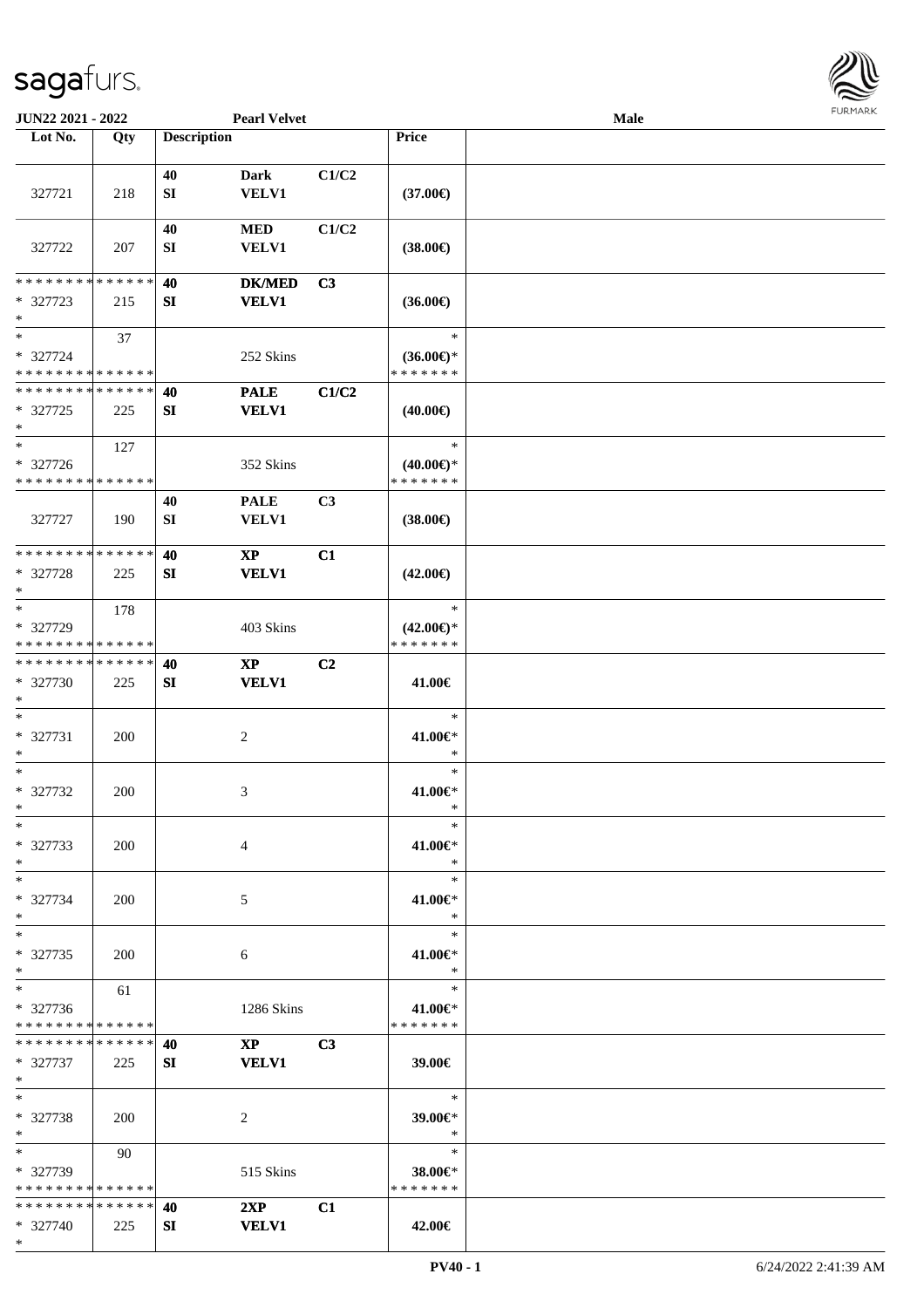

| JUN22 2021 - 2022                                          |     |                    | <b>Pearl Velvet</b>         |                |                     | Male |  |
|------------------------------------------------------------|-----|--------------------|-----------------------------|----------------|---------------------|------|--|
| Lot No.                                                    | Qty | <b>Description</b> |                             |                | Price               |      |  |
| $*$                                                        |     |                    |                             |                | $\ast$              |      |  |
| * 327741                                                   | 132 | 40<br>${\bf SI}$   | 2XP<br><b>VELV1</b>         | C1             | 42.00€*             |      |  |
| * * * * * * * * * * * * * *                                |     |                    |                             |                | * * * * * * *       |      |  |
| * * * * * * * * * * * * * *                                |     | 40                 | 2XP                         | C <sub>2</sub> |                     |      |  |
| $* 327742$                                                 | 225 | SI                 | <b>VELV1</b>                |                | 42.00€              |      |  |
| $\ast$                                                     |     |                    |                             |                |                     |      |  |
| $\ast$                                                     |     |                    |                             |                | $\ast$              |      |  |
| * 327743                                                   | 200 |                    | 2                           |                | 42.00€*             |      |  |
| $\ast$                                                     |     |                    |                             |                | $\ast$              |      |  |
| $\ast$                                                     |     |                    |                             |                | $\ast$              |      |  |
| * 327744                                                   | 200 |                    | $\ensuremath{\mathfrak{Z}}$ |                | 42.00€*             |      |  |
| $\ast$                                                     |     |                    |                             |                | $\ast$              |      |  |
| $\ast$                                                     | 201 |                    |                             |                | $\ast$              |      |  |
| * 327745                                                   |     |                    | 826 Skins                   |                | 42.00€*             |      |  |
| * * * * * * * * * * * * * *<br>* * * * * * * * * * * * * * |     |                    |                             |                | * * * * * * *       |      |  |
|                                                            |     | 40                 | 2XP                         | C3             |                     |      |  |
| $* 327746$<br>$*$                                          | 225 | SI                 | <b>VELV1</b>                |                | 40.00€              |      |  |
| $\ast$                                                     | 149 |                    |                             |                | $\ast$              |      |  |
| * 327747                                                   |     |                    | 374 Skins                   |                | 40.00€*             |      |  |
| * * * * * * * * * * * * * *                                |     |                    |                             |                | * * * * * * *       |      |  |
|                                                            |     | 40                 | 3XP                         | C1             |                     |      |  |
| 327748                                                     | 100 | SI                 | <b>VELV1</b>                |                | 41.00€              |      |  |
|                                                            |     |                    |                             |                |                     |      |  |
| * * * * * * * * * * * * * *                                |     | 40                 | <b>3XP/4XP</b>              | C <sub>2</sub> |                     |      |  |
| * 327749                                                   | 226 | SI                 | <b>VELV1</b>                |                | $(40.00\epsilon)$   |      |  |
| $\ast$                                                     |     |                    |                             |                |                     |      |  |
| $\ast$                                                     | 134 |                    |                             |                | $\ast$              |      |  |
| * 327750                                                   |     |                    | 360 Skins                   |                | $(40.00\epsilon)$ * |      |  |
| * * * * * * * * * * * * * *                                |     |                    |                             |                | * * * * * * *       |      |  |
|                                                            |     | 40                 | 3XP/4XP                     | C <sub>3</sub> |                     |      |  |
| 327751                                                     | 205 | SI                 | VELV1                       |                | $(38.00\epsilon)$   |      |  |
|                                                            |     | 40                 | <b>Dark</b>                 | C1/C2          |                     |      |  |
| 327752                                                     | 117 | SI                 | VELV2                       |                | $(37.00\epsilon)$   |      |  |
|                                                            |     |                    |                             |                |                     |      |  |
|                                                            |     | 40                 | <b>PALE</b>                 | C1/C2          |                     |      |  |
| 327753                                                     | 160 | SI                 | VELV2                       |                | 40.00€              |      |  |
|                                                            |     |                    |                             |                |                     |      |  |
|                                                            |     | 40                 | $\mathbf{X}\mathbf{P}$      | C1             |                     |      |  |
| 327754                                                     | 225 | SI                 | VELV2                       |                | 43.00€              |      |  |
|                                                            |     |                    |                             |                |                     |      |  |
| * * * * * * * * * * * * * *                                |     | 40                 | $\mathbf{X}\mathbf{P}$      | C <sub>2</sub> |                     |      |  |
| $*327755$<br>$*$                                           | 225 | SI                 | VELV2                       |                | 42.00€              |      |  |
| $\overline{\phantom{1}}$                                   | 53  |                    |                             |                | $\ast$              |      |  |
| * 327756                                                   |     |                    | 278 Skins                   |                | 42.00€*             |      |  |
| * * * * * * * * * * * * * *                                |     |                    |                             |                | * * * * * * *       |      |  |
|                                                            |     | 40                 | $\mathbf{XP}$               | C3             |                     |      |  |
| 327757                                                     | 116 | SI                 | VELV2                       |                | 40.00€              |      |  |
|                                                            |     |                    |                             |                |                     |      |  |
|                                                            |     | 40                 | 2XP                         | C1             |                     |      |  |
| 327758                                                     | 171 | SI                 | VELV2                       |                | 45.00€              |      |  |
|                                                            |     |                    |                             |                |                     |      |  |
|                                                            |     | 40                 | 2XP                         | C2             |                     |      |  |
| 327759                                                     | 266 | SI                 | <b>VELV2</b>                |                | 45.00€              |      |  |
|                                                            |     |                    |                             |                |                     |      |  |
|                                                            |     | 40                 | 2XP                         | C3             |                     |      |  |
| 327760                                                     | 113 | SI                 | VELV2                       |                | 40.00€              |      |  |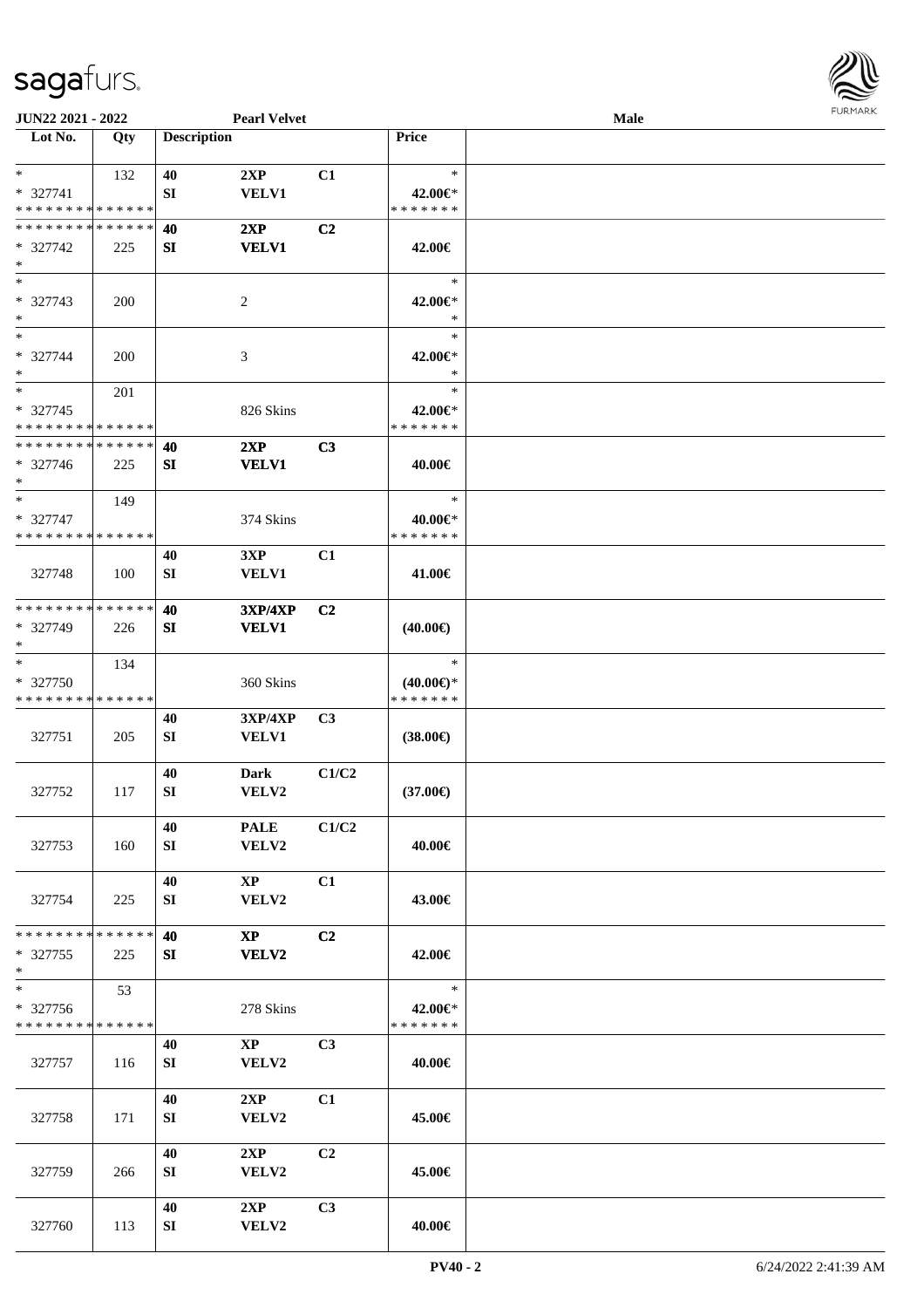

| JUN22 2021 - 2022                         |     |                    | <b>Pearl Velvet</b>  |                |                                      | Male |  |
|-------------------------------------------|-----|--------------------|----------------------|----------------|--------------------------------------|------|--|
| Lot No.                                   | Qty | <b>Description</b> |                      |                | Price                                |      |  |
|                                           |     |                    |                      |                |                                      |      |  |
|                                           |     | 40                 | 3XP                  | C1/C2          |                                      |      |  |
| 327761                                    | 168 | ${\bf SI}$         | VELV2                |                | 43.00€                               |      |  |
|                                           |     |                    |                      |                |                                      |      |  |
| * * * * * * * * * * * * * *               |     | 40                 | XP/2XP               | C <sub>2</sub> |                                      |      |  |
| * 327762                                  | 225 | $\mathbf{I}$       | <b>VELV1</b>         | WB1            | 37.00€                               |      |  |
| $\ast$<br>$\ast$                          |     |                    |                      |                |                                      |      |  |
|                                           |     |                    |                      |                | $\ast$                               |      |  |
| * 327763<br>$\ast$                        | 200 |                    | $\overline{c}$       |                | 37.00€*<br>*                         |      |  |
| $\ast$                                    | 157 |                    |                      |                | $\ast$                               |      |  |
| * 327764                                  |     |                    | 582 Skins            |                | 37.00€*                              |      |  |
| * * * * * * * * * * * * * *               |     |                    |                      |                | * * * * * * *                        |      |  |
|                                           |     | 40                 | <b>Dark</b>          | C <sub>2</sub> |                                      |      |  |
| 327765                                    | 137 | IB                 | VELV1                | <b>CHIP</b>    | $(31.00\epsilon)$                    |      |  |
|                                           |     |                    |                      |                |                                      |      |  |
| * * * * * * * * * * * * * *               |     | 40                 | <b>MED/PAL</b>       | C <sub>2</sub> |                                      |      |  |
| * 327766                                  | 225 | $\mathbf{I}$       | <b>VELV1</b>         | <b>CHIP</b>    | $(34.00\epsilon)$                    |      |  |
| $\ast$                                    |     |                    |                      |                |                                      |      |  |
| $\ast$                                    | 28  |                    |                      |                | $\ast$                               |      |  |
| * 327767                                  |     |                    | 253 Skins            |                | $(34.00\epsilon)$ *                  |      |  |
| * * * * * * * * * * * * * *               |     |                    |                      |                | * * * * * * *                        |      |  |
| * * * * * * * * * * * * * *               |     | 40                 | XP/2XP               | C <sub>2</sub> |                                      |      |  |
| * 327768                                  | 225 | $\mathbf{I}$       | <b>VELV1</b>         | <b>CHIP</b>    | 38.00€                               |      |  |
| $\ast$                                    |     |                    |                      |                |                                      |      |  |
| $\ast$                                    |     |                    |                      |                | $\ast$                               |      |  |
| * 327769                                  | 200 |                    | $\overline{c}$       |                | 38.00€*                              |      |  |
| $\ast$                                    |     |                    |                      |                | $\ast$                               |      |  |
| $\ast$                                    |     |                    |                      |                | $\ast$                               |      |  |
| $* 327770$                                | 200 |                    | 3                    |                | 38.00€*                              |      |  |
| $\ast$                                    |     |                    |                      |                | $\ast$                               |      |  |
| $\ast$                                    | 97  |                    |                      |                | $\ast$                               |      |  |
| $* 327771$<br>* * * * * * * * * * * * * * |     |                    | 722 Skins            |                | 38.00€*<br>* * * * * * *             |      |  |
|                                           |     | 40                 |                      |                |                                      |      |  |
|                                           |     | <b>SAGA</b>        | <b>Dark</b><br>VELV1 | C1             |                                      |      |  |
| 327772                                    | 114 |                    |                      |                | $(40.00\epsilon)$                    |      |  |
| * * * * * * * * * * * * * *               |     | 40                 | <b>Dark</b>          | C2             |                                      |      |  |
| $* 327773$                                | 205 | <b>SAGA</b>        | <b>VELV1</b>         |                | $(39.00\epsilon)$                    |      |  |
| $*$                                       |     |                    |                      |                |                                      |      |  |
| $\ast$                                    | 62  |                    |                      |                | $\ast$                               |      |  |
| * 327774                                  |     |                    | 267 Skins            |                | $(39.00\epsilon)$ *                  |      |  |
| * * * * * * * * * * * * * *               |     |                    |                      |                | * * * * * * *                        |      |  |
|                                           |     | 40                 | <b>MED</b>           | C1/C2          |                                      |      |  |
| 327775                                    | 210 | <b>SAGA</b>        | <b>VELV1</b>         |                | $(41.00\epsilon)$                    |      |  |
|                                           |     |                    |                      |                |                                      |      |  |
|                                           |     | 40                 | <b>DK/MED</b>        | C3             |                                      |      |  |
| 327776                                    | 181 | <b>SAGA</b>        | <b>VELV1</b>         |                | $(38.00\epsilon)$                    |      |  |
|                                           |     |                    |                      |                |                                      |      |  |
|                                           |     | 40                 | <b>PALE</b>          | C1             |                                      |      |  |
| 327777                                    | 107 | <b>SAGA</b>        | <b>VELV1</b>         |                | 43.00€                               |      |  |
|                                           |     |                    |                      |                |                                      |      |  |
| ******** <mark>******</mark>              |     | 40                 | <b>PALE</b>          | C2             |                                      |      |  |
| * 327778                                  | 205 | <b>SAGA</b>        | <b>VELV1</b>         |                | $(42.00\epsilon)$                    |      |  |
| $\ast$                                    |     |                    |                      |                |                                      |      |  |
| $\ast$                                    |     |                    |                      |                | $\ast$                               |      |  |
| * 327779<br>$\ast$                        | 180 |                    | 2                    |                | $(42.00\epsilon)$ *<br>$\ast$        |      |  |
| $*$                                       |     |                    |                      |                | $\ast$                               |      |  |
| * 327780                                  | 110 |                    | 495 Skins            |                |                                      |      |  |
| * * * * * * * * * * * * * *               |     |                    |                      |                | $(42.00\epsilon)$ *<br>* * * * * * * |      |  |
|                                           |     |                    |                      |                |                                      |      |  |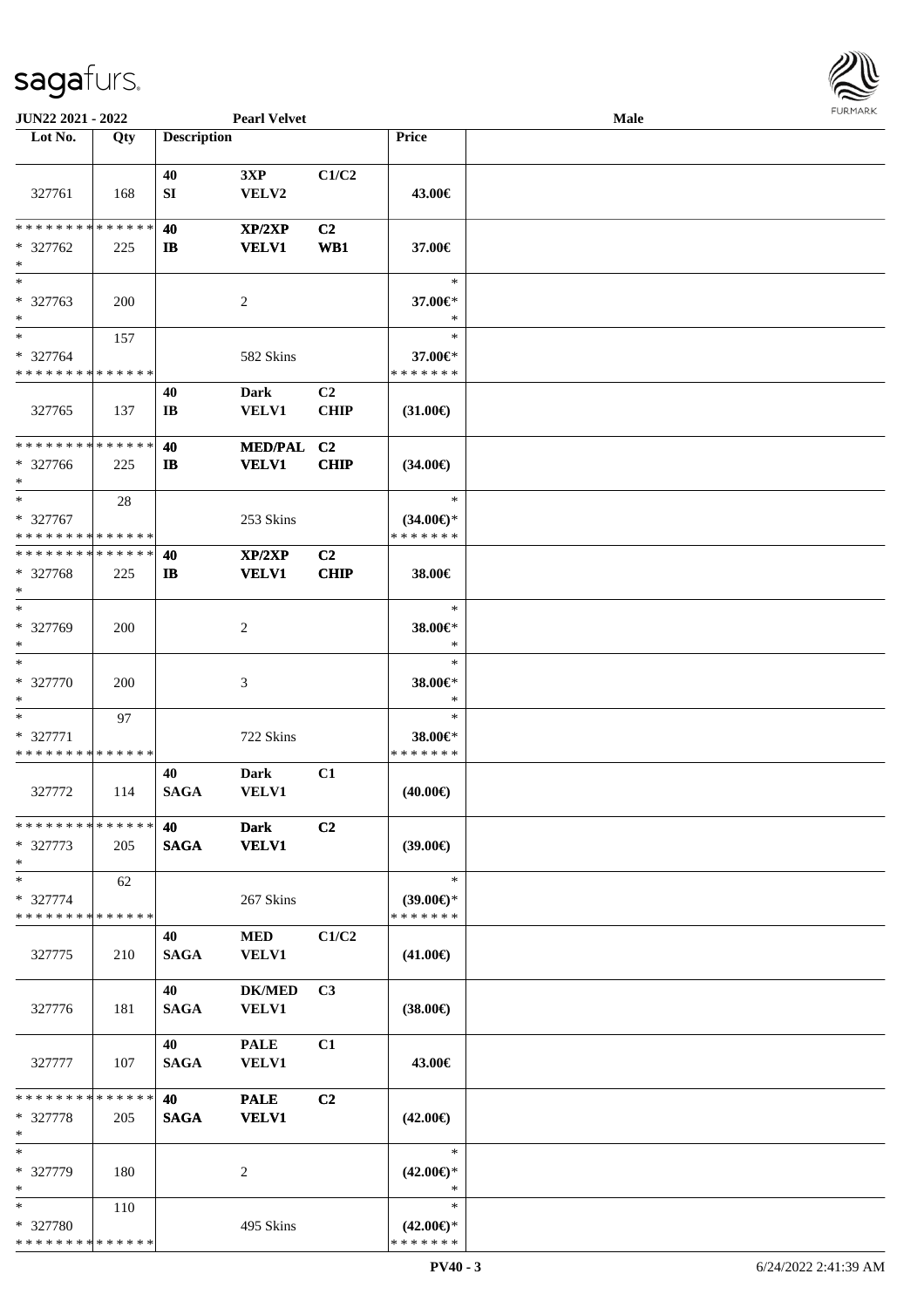\*



| JUN22 2021 - 2022                          |     |                    | <b>Pearl Velvet</b>    |    |                     | Male |  |
|--------------------------------------------|-----|--------------------|------------------------|----|---------------------|------|--|
| Lot No.                                    | Qty | <b>Description</b> |                        |    | Price               |      |  |
|                                            |     |                    |                        |    |                     |      |  |
| ******** <mark>******</mark>               |     | 40                 | <b>PALE</b>            | C3 |                     |      |  |
| * 327781                                   | 205 | SR/S               | <b>VELV1</b>           |    | $(41.00\epsilon)$   |      |  |
| $\ast$                                     |     |                    |                        |    |                     |      |  |
| $\overline{\ast}$                          |     |                    |                        |    | $\ast$              |      |  |
| * 327782                                   | 180 |                    | $\overline{2}$         |    | $(41.00\epsilon)$ * |      |  |
| $\ast$                                     |     |                    |                        |    | $\ast$              |      |  |
| $\overline{\phantom{0}}$                   | 43  |                    |                        |    | $\ast$              |      |  |
| * 327783                                   |     |                    | 428 Skins              |    | $(41.00\epsilon)$ * |      |  |
| * * * * * * * * * * * * * *                |     |                    |                        |    | * * * * * * *       |      |  |
| **************                             |     | 40                 | $\mathbf{XP}$          | C1 |                     |      |  |
| * 327784                                   | 205 | <b>SAGA</b>        | <b>VELV1</b>           |    | 44.00€              |      |  |
| $*$                                        |     |                    |                        |    |                     |      |  |
| $\overline{\phantom{0}}$                   |     |                    |                        |    | $\ast$              |      |  |
|                                            |     |                    |                        |    |                     |      |  |
| $* 327785$                                 | 180 |                    | $\overline{c}$         |    | 44.00€*             |      |  |
| $\ast$<br>$\overline{\phantom{1}}$         |     |                    |                        |    | $\ast$              |      |  |
|                                            |     |                    |                        |    | $\ast$              |      |  |
| * 327786                                   | 200 |                    | 3                      |    | 44.00€*             |      |  |
| $*$                                        |     |                    |                        |    | $\ast$              |      |  |
| $\ast$                                     | 84  |                    |                        |    | $\ast$              |      |  |
| * 327787                                   |     |                    | 669 Skins              |    | 44.00€*             |      |  |
| * * * * * * * * <mark>* * * * * * *</mark> |     |                    |                        |    | * * * * * * *       |      |  |
| * * * * * * * * * * * * * *                |     | 40                 | $\mathbf{X}\mathbf{P}$ | C2 |                     |      |  |
| * 327788                                   | 205 | <b>SAGA</b>        | <b>VELV1</b>           |    | 43.00€              |      |  |
| $\ast$                                     |     |                    |                        |    |                     |      |  |
| $\ast$                                     |     |                    |                        |    | $\ast$              |      |  |
| * 327789                                   | 180 |                    | $\overline{c}$         |    | 43.00€*             |      |  |
| $\ast$                                     |     |                    |                        |    | $\ast$              |      |  |
| $\overline{\ast}$                          |     |                    |                        |    | $\ast$              |      |  |
| * 327790                                   | 180 |                    | $\mathfrak{Z}$         |    | 43.00€*             |      |  |
| $\ast$                                     |     |                    |                        |    | $\ast$              |      |  |
| $\ast$                                     |     |                    |                        |    | $\ast$              |      |  |
| * 327791                                   | 180 |                    | $\overline{4}$         |    | 43.00€*             |      |  |
| $\ast$                                     |     |                    |                        |    | $\ast$              |      |  |
| $\ast$                                     |     |                    |                        |    | $\ast$              |      |  |
| * 327792                                   | 180 |                    | 5                      |    | 43.00€*             |      |  |
| $*$                                        |     |                    |                        |    | $\ast$              |      |  |
| $*$                                        |     |                    |                        |    | $\ast$              |      |  |
| * 327793                                   | 180 |                    | 6                      |    | 43.00€*             |      |  |
| $*$                                        |     |                    |                        |    | $\ast$              |      |  |
| $\ast$                                     |     |                    |                        |    | $\ast$              |      |  |
| * 327794                                   | 180 |                    | $\tau$                 |    | 43.00€*             |      |  |
| $*$                                        |     |                    |                        |    | $\ast$              |      |  |
| $\overline{\phantom{a}^*}$                 |     |                    |                        |    | $\ast$              |      |  |
|                                            |     |                    |                        |    |                     |      |  |
| * 327795<br>$*$                            | 180 |                    | 8                      |    | 43.00€*<br>$\ast$   |      |  |
| $\overline{\phantom{0}}$                   |     |                    |                        |    | $\ast$              |      |  |
|                                            |     |                    |                        |    |                     |      |  |
| * 327796                                   | 180 |                    | 9                      |    | 43.00€*             |      |  |
| $*$                                        |     |                    |                        |    | $\ast$              |      |  |
| $*$                                        |     |                    |                        |    | $\ast$              |      |  |
| * 327797                                   | 180 |                    | 10                     |    | 43.00€*             |      |  |
| $*$                                        |     |                    |                        |    | $\ast$              |      |  |
| $\ast$                                     |     |                    |                        |    | $\ast$              |      |  |
| * 327798                                   | 180 |                    | 11                     |    | 43.00€*             |      |  |
| $*$                                        |     |                    |                        |    | $\ast$              |      |  |
| $*$ and $*$                                | 194 |                    |                        |    | $\ast$              |      |  |
| * 327799                                   |     |                    | 2199 Skins             |    | 43.00€*             |      |  |
| * * * * * * * * * * * * * *                |     |                    |                        |    | * * * * * * *       |      |  |
| ******** <mark>******</mark>               |     | 40                 | $XP$ $C3$              |    |                     |      |  |
| * 327800                                   | 205 | <b>SAGA</b>        | <b>VELV1</b>           |    | $(42.00\epsilon)$   |      |  |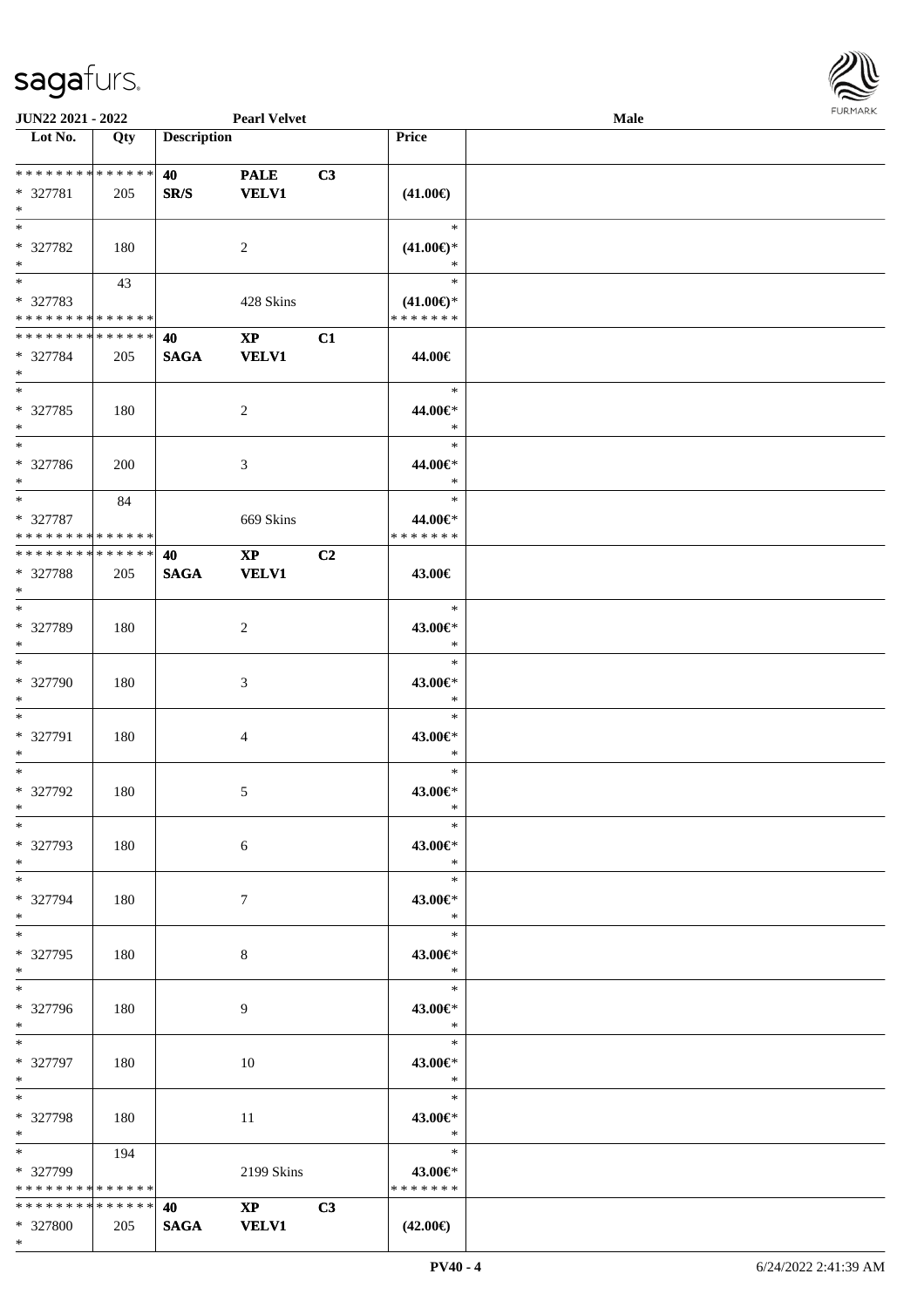\*



| <b>JUN22 2021 - 2022</b>                               |     |                    | <b>Pearl Velvet</b>                    |    |                                                | <b>Male</b> |  |
|--------------------------------------------------------|-----|--------------------|----------------------------------------|----|------------------------------------------------|-------------|--|
| Lot No.                                                | Qty | <b>Description</b> |                                        |    | Price                                          |             |  |
| $*$<br>* 327801                                        | 180 | 40<br><b>SAGA</b>  | $\mathbf{X}\mathbf{P}$<br><b>VELV1</b> | C3 | $\ast$<br>$(42.00\epsilon)$ *                  |             |  |
| $\ast$<br>$*$                                          |     |                    |                                        |    | $\ast$<br>$\ast$                               |             |  |
| * 327802<br>$*$                                        | 180 |                    | 3                                      |    | $(42.00\epsilon)$ *<br>*                       |             |  |
| * 327803<br>$*$                                        | 180 |                    | 4                                      |    | $\ast$<br>$(42.00\epsilon)$ *<br>$\ast$        |             |  |
| $*$<br>* 327804<br>$*$                                 | 180 |                    | 5                                      |    | $\ast$<br>$(42.00\epsilon)$ *<br>$\ast$        |             |  |
| $*$<br>* 327805<br>* * * * * * * * * * * * * *         | 69  |                    | 994 Skins                              |    | $\ast$<br>$(42.00\epsilon)$ *<br>* * * * * * * |             |  |
| * * * * * * * * <mark>* * * * * * *</mark>             |     | 40                 | 2XP                                    | C1 |                                                |             |  |
| * 327806<br>$*$                                        | 205 | <b>SAGA</b>        | <b>VELV1</b>                           |    | 45.00€                                         |             |  |
| $*$<br>* 327807<br>$*$                                 | 180 |                    | 2                                      |    | $\ast$<br>45.00€*<br>$\ast$                    |             |  |
| * 327808<br>* * * * * * * * * * * * * *                | 115 |                    | 500 Skins                              |    | $\ast$<br>45.00€*<br>* * * * * * *             |             |  |
| * * * * * * * * * * * * * * *                          |     | 40                 | 2XP                                    | C2 |                                                |             |  |
| * 327809<br>$*$                                        | 205 | <b>SAGA</b>        | <b>VELV1</b>                           |    | 44.00€                                         |             |  |
| $*$<br>* 327810<br>$*$                                 | 180 |                    | $\overline{c}$                         |    | $\ast$<br>44.00€*<br>$\ast$                    |             |  |
| $*$<br>* 327811<br>$*$                                 | 180 |                    | 3                                      |    | $\ast$<br>44.00€*<br>$\ast$                    |             |  |
| $*$<br>* 327812<br>$*$                                 | 180 |                    | 4                                      |    | $\ast$<br>44.00€*<br>$\ast$                    |             |  |
| $*$<br>* 327813<br>$*$                                 | 180 |                    | 5                                      |    | $\ast$<br>44.00€*<br>$\ast$                    |             |  |
| $*$<br>* 327814<br>$*$                                 | 180 |                    | 6                                      |    | $\ast$<br>44.00€*<br>$\ast$                    |             |  |
| $*$<br>* 327815<br>$*$                                 | 180 |                    | $\tau$                                 |    | $\ast$<br>44.00€*<br>$\ast$                    |             |  |
| $*$<br>* 327816<br>$*$                                 | 180 |                    | 8                                      |    | $\ast$<br>43.00€*<br>$\ast$                    |             |  |
| $*$ and $*$<br>* 327817<br>* * * * * * * * * * * * * * | 195 |                    | 1660 Skins                             |    | $\ast$<br>44.00€*<br>* * * * * * *             |             |  |
| * * * * * * * * * * * * * * *<br>* 327818<br>$*$       | 205 | 40<br><b>SAGA</b>  | 2XP<br><b>VELV1</b>                    | C3 | $(42.00\epsilon)$                              |             |  |
| $*$<br>* 327819<br>$*$                                 | 180 |                    | 2                                      |    | $\ast$<br>$(42.00\epsilon)$ *<br>$\ast$        |             |  |
| $*$<br>* 327820<br>$*$                                 | 180 |                    | 3                                      |    | $\ast$<br>$(42.00\epsilon)$ *<br>$\ast$        |             |  |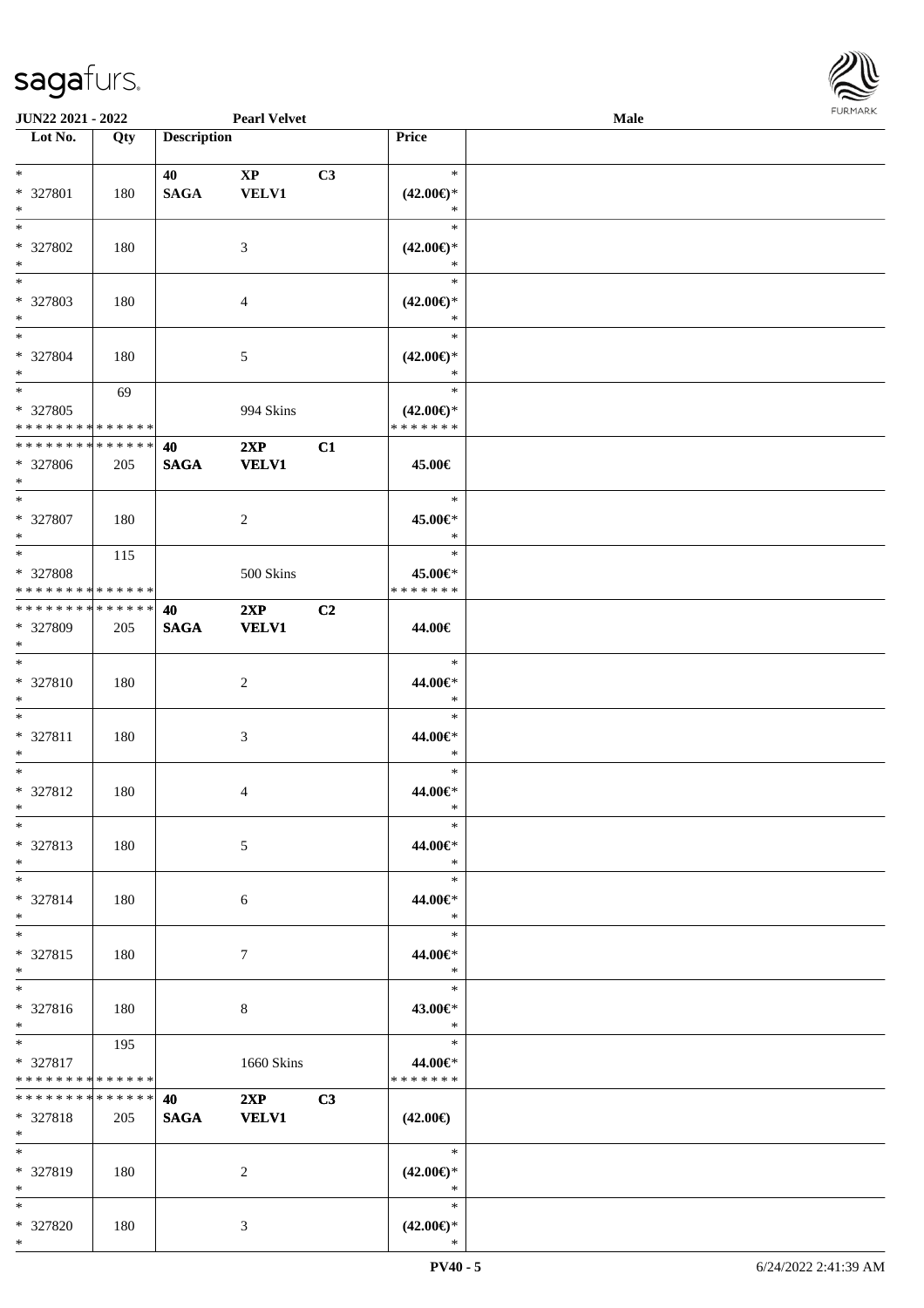

| JUN22 2021 - 2022             |            |                    | <b>Pearl Velvet</b>         |                |                     | Male |  |
|-------------------------------|------------|--------------------|-----------------------------|----------------|---------------------|------|--|
| Lot No.                       | Qty        | <b>Description</b> |                             |                | Price               |      |  |
|                               |            |                    |                             |                |                     |      |  |
| $\ast$                        |            | 40                 | 2XP                         | C3             | $\ast$              |      |  |
| * 327821                      | 180        | <b>SAGA</b>        | <b>VELV1</b>                |                | $(42.00\epsilon)$ * |      |  |
| $\ast$                        |            |                    |                             |                | ∗                   |      |  |
| $\ast$                        | 49         |                    |                             |                | $\ast$              |      |  |
| * 327822                      |            |                    | 794 Skins                   |                | $(42.00\epsilon)$ * |      |  |
| * * * * * * * * * * * * * *   |            |                    |                             |                | * * * * * * *       |      |  |
|                               |            | 40                 | 3XP                         | C1             |                     |      |  |
| 327823                        | 162        | <b>SAGA</b>        | <b>VELV1</b>                |                | 43.00€              |      |  |
|                               |            |                    |                             |                |                     |      |  |
| **************                |            | 40                 | 3XP                         | C2             |                     |      |  |
| * 327824                      | 205        | <b>SAGA</b>        | <b>VELV1</b>                |                | 43.00€              |      |  |
| $\ast$                        |            |                    |                             |                |                     |      |  |
| $\ast$                        |            |                    |                             |                | $\ast$              |      |  |
| $* 327825$                    | 180        |                    | $\overline{c}$              |                | 43.00€*             |      |  |
| $\ast$                        |            |                    |                             |                | $\ast$              |      |  |
| $\overline{\phantom{1}}$      |            |                    |                             |                | $\ast$              |      |  |
| * 327826                      | 180        |                    | 3                           |                | 43.00€*             |      |  |
| $*$                           |            |                    |                             |                | $\ast$              |      |  |
| $\ast$                        | 133        |                    |                             |                | $\ast$              |      |  |
| * 327827                      |            |                    | 698 Skins                   |                | 43.00€*             |      |  |
| * * * * * * * * * * * * * *   |            |                    |                             |                | * * * * * * *       |      |  |
|                               |            | 40                 | 4XP                         | C1/C2          |                     |      |  |
| 327828                        | 170        | <b>SAGA</b>        | <b>VELV1</b>                |                | 43.00€              |      |  |
|                               |            |                    |                             |                |                     |      |  |
| * * * * * * * * * * * * * *   |            | 40                 | <b>3XP/4XP</b>              | C3             |                     |      |  |
| * 327829                      | 225        | SR/S               | <b>VELV1</b>                |                | 40.00€              |      |  |
| $\ast$                        |            |                    |                             |                |                     |      |  |
| $\ast$                        |            |                    |                             |                | $\ast$              |      |  |
| * 327830                      | <b>200</b> |                    | $\overline{c}$              |                | 40.00€*             |      |  |
| $*$                           |            |                    |                             |                | $\ast$              |      |  |
| $*$                           | 78         |                    |                             |                | $\ast$              |      |  |
| * 327831                      |            |                    | 503 Skins                   |                | 40.00€*             |      |  |
| * * * * * * * * * * * * * *   |            |                    |                             |                | * * * * * * *       |      |  |
| * * * * * * * * * * * * * *   |            | 40                 |                             |                |                     |      |  |
| * 327832                      |            | <b>SAGA</b>        | <b>PALE</b><br><b>VELV2</b> | C1/C2          | 42.00€              |      |  |
| $*$                           | 205        |                    |                             |                |                     |      |  |
| $*$                           | 75         |                    |                             |                | $\ast$              |      |  |
| $*327833$                     |            |                    | 280 Skins                   |                | 42.00€*             |      |  |
| * * * * * * * * * * * * * * * |            |                    |                             |                | * * * * * * *       |      |  |
| * * * * * * * * * * * * * * * |            |                    | $\mathbf{XP}$               | C1             |                     |      |  |
| * 327834                      |            | SAGA VELV2         |                             |                |                     |      |  |
| $\ast$                        | 205        |                    |                             |                | 46.00€              |      |  |
| $*$                           |            |                    |                             |                | $\ast$              |      |  |
| * 327835                      | 190        |                    | 2                           |                | 47.00€*             |      |  |
| $*$                           |            |                    |                             |                | $\ast$              |      |  |
| $*$                           | 46         |                    |                             |                | $\ast$              |      |  |
| * 327836                      |            |                    | 441 Skins                   |                | 47.00€*             |      |  |
| * * * * * * * * * * * * * *   |            |                    |                             |                | * * * * * * *       |      |  |
| * * * * * * * * * * * * * * * |            | 40                 |                             |                |                     |      |  |
|                               |            |                    | $\mathbf{XP}$               | C <sub>2</sub> |                     |      |  |
| * 327837<br>$*$               | 205        | <b>SAGA</b>        | <b>VELV2</b>                |                | 45.00€              |      |  |
| $\ast$                        |            |                    |                             |                | $\ast$              |      |  |
|                               |            |                    |                             |                |                     |      |  |
| * 327838                      | 180        |                    | 2                           |                | 45.00€*<br>$\ast$   |      |  |
| $*$<br>$*$                    |            |                    |                             |                |                     |      |  |
|                               |            |                    |                             |                | $\ast$              |      |  |
| * 327839                      | 180        |                    | 3                           |                | 45.00€*             |      |  |
| $*$                           |            |                    |                             |                | $\ast$              |      |  |
| $*$ and $*$                   | 148        |                    |                             |                | $\ast$              |      |  |
| * 327840                      |            |                    | 713 Skins                   |                | 45.00€*             |      |  |
| * * * * * * * * * * * * * *   |            |                    |                             |                | * * * * * * *       |      |  |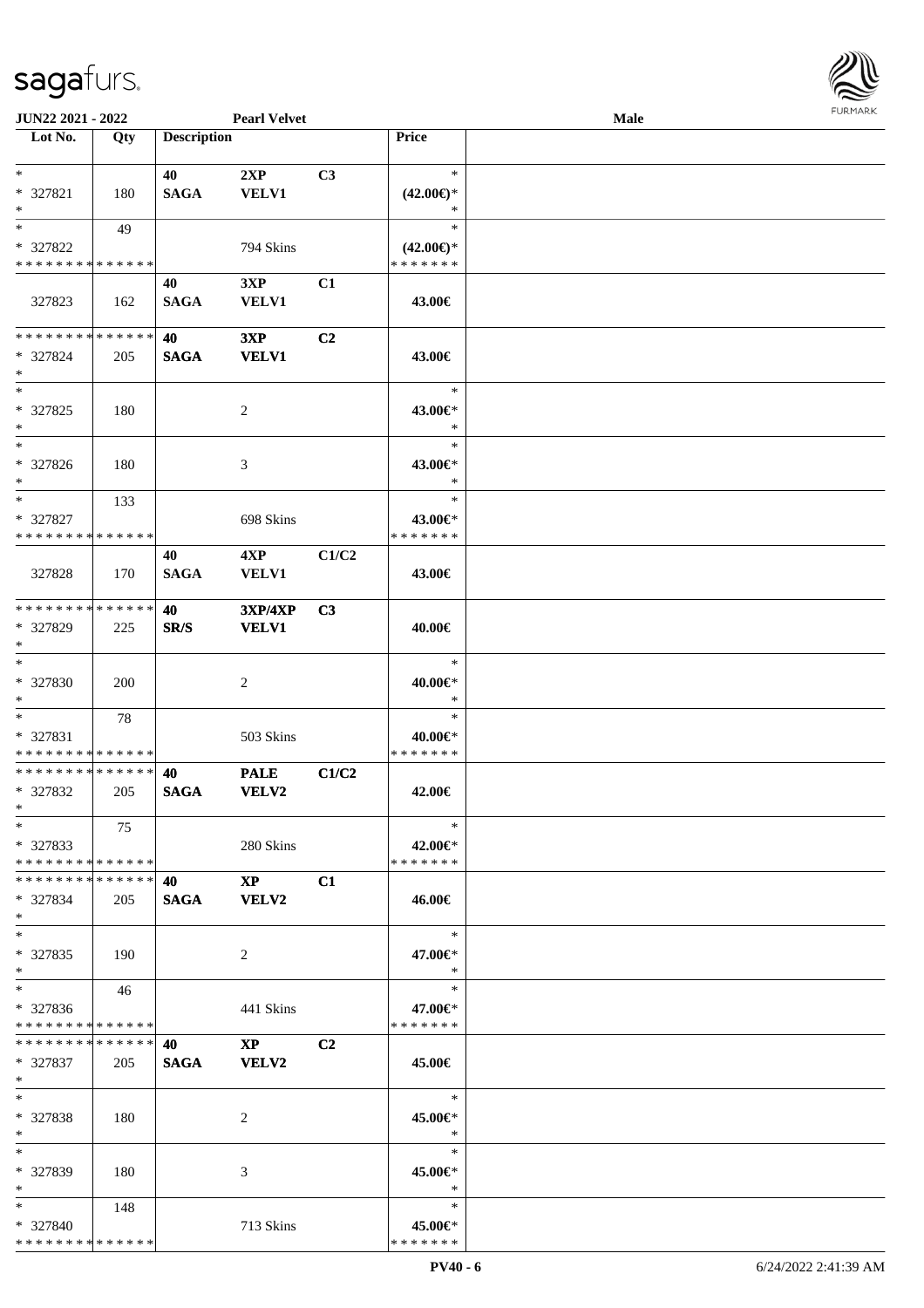

| JUN22 2021 - 2022                                      |             |                    | <b>Pearl Velvet</b>    |                               |                                        | <b>Male</b> |  |
|--------------------------------------------------------|-------------|--------------------|------------------------|-------------------------------|----------------------------------------|-------------|--|
| Lot No.                                                | Qty         | <b>Description</b> |                        |                               | Price                                  |             |  |
|                                                        |             |                    |                        |                               |                                        |             |  |
| 327841                                                 | 213         | 40<br><b>SAGA</b>  | $\mathbf{XP}$<br>VELV2 | C3                            | 42.00€                                 |             |  |
| ********                                               | * * * * * * | 40                 | 2XP                    | C1                            |                                        |             |  |
| * 327842<br>$\ast$                                     | 205         | <b>SAGA</b>        | <b>VELV2</b>           |                               | 52.00€                                 |             |  |
| $\overline{\phantom{0}}$                               | 87          |                    |                        |                               | $\ast$                                 |             |  |
| * 327843                                               |             |                    | 292 Skins              |                               | 52.00€*                                |             |  |
| * * * * * * * * * * * * * *                            |             |                    |                        |                               | * * * * * * *                          |             |  |
| * * * * * * * * * * * * * *                            |             | 40                 | 2XP                    | C <sub>2</sub>                |                                        |             |  |
| * 327844<br>$\ast$                                     | 205         | <b>SAGA</b>        | <b>VELV2</b>           |                               | 50.00€                                 |             |  |
| $\ast$<br>* 327845<br>∗                                | 180         |                    | $\sqrt{2}$             |                               | $\ast$<br>$50.00 \in$<br>$\ast$        |             |  |
| $\overline{\phantom{a}}$<br>* 327846<br>$*$            | 180         |                    | $\mathfrak{Z}$         |                               | $\ast$<br>$50.00 \in$<br>$\ast$        |             |  |
| $\ast$<br>* 327847<br>* * * * * * * * * * * * * *      | $28\,$      |                    | 593 Skins              |                               | $\ast$<br>$50.00 \in$<br>* * * * * * * |             |  |
|                                                        |             | 40                 | 2XP                    | C3                            |                                        |             |  |
| 327848                                                 | 179         | <b>SAGA</b>        | VELV2                  |                               | 45.00€                                 |             |  |
| 327849                                                 | 108         | 40<br><b>SAGA</b>  | 3XP<br>VELV2           | C1                            | 50.00€                                 |             |  |
| 327850                                                 | 163         | 40<br><b>SAGA</b>  | 3XP<br>VELV2           | C <sub>2</sub>                | 50.00€                                 |             |  |
| 327851                                                 | 132         | 40<br>IA           | MED/PAL C2<br>VELV1    | WB1                           | 36.00€                                 |             |  |
| * * * * * * * * * * * * * *<br>* 327852<br>$*$         | 205         | 40<br>IA           | XP/2XP<br><b>VELV1</b> | C2<br>WB1                     | 38.00€                                 |             |  |
| $*$<br>* 327853<br>$*$                                 | 180         |                    | 2                      |                               | $\ast$<br>38.00€*<br>$\ast$            |             |  |
| $\ast$<br>* 327854<br>$\ast$                           | 180         |                    | 3                      |                               | $\ast$<br>38.00€*<br>$\ast$            |             |  |
| $\ast$<br>* 327855<br>$\ast$                           | 180         |                    | 4                      |                               | $\ast$<br>38.00€*<br>$\ast$            |             |  |
| $\ast$<br>* 327856<br>$*$                              | 180         |                    | 5                      |                               | $\ast$<br>38.00€*<br>$\ast$            |             |  |
| $*$ and $*$<br>* 327857<br>* * * * * * * * * * * * * * | 182         |                    | 1107 Skins             |                               | $\ast$<br>38.00€*<br>* * * * * * *     |             |  |
| * * * * * * * * * * * * * *                            |             | 40                 | $3XP/4XP$ $C2$         |                               |                                        |             |  |
| * 327858<br>$*$                                        | 205         | IA                 | <b>VELV1</b>           | WB1                           | 39.00€                                 |             |  |
| $\ast$<br>$*327859$<br>* * * * * * * * * * * * * *     | 90          |                    | 295 Skins              |                               | $\ast$<br>40.00€*<br>* * * * * * *     |             |  |
| 327860                                                 | 179         | 40<br>IA           | Dark<br><b>VELV1</b>   | C <sub>2</sub><br><b>CHIP</b> | 34.00€                                 |             |  |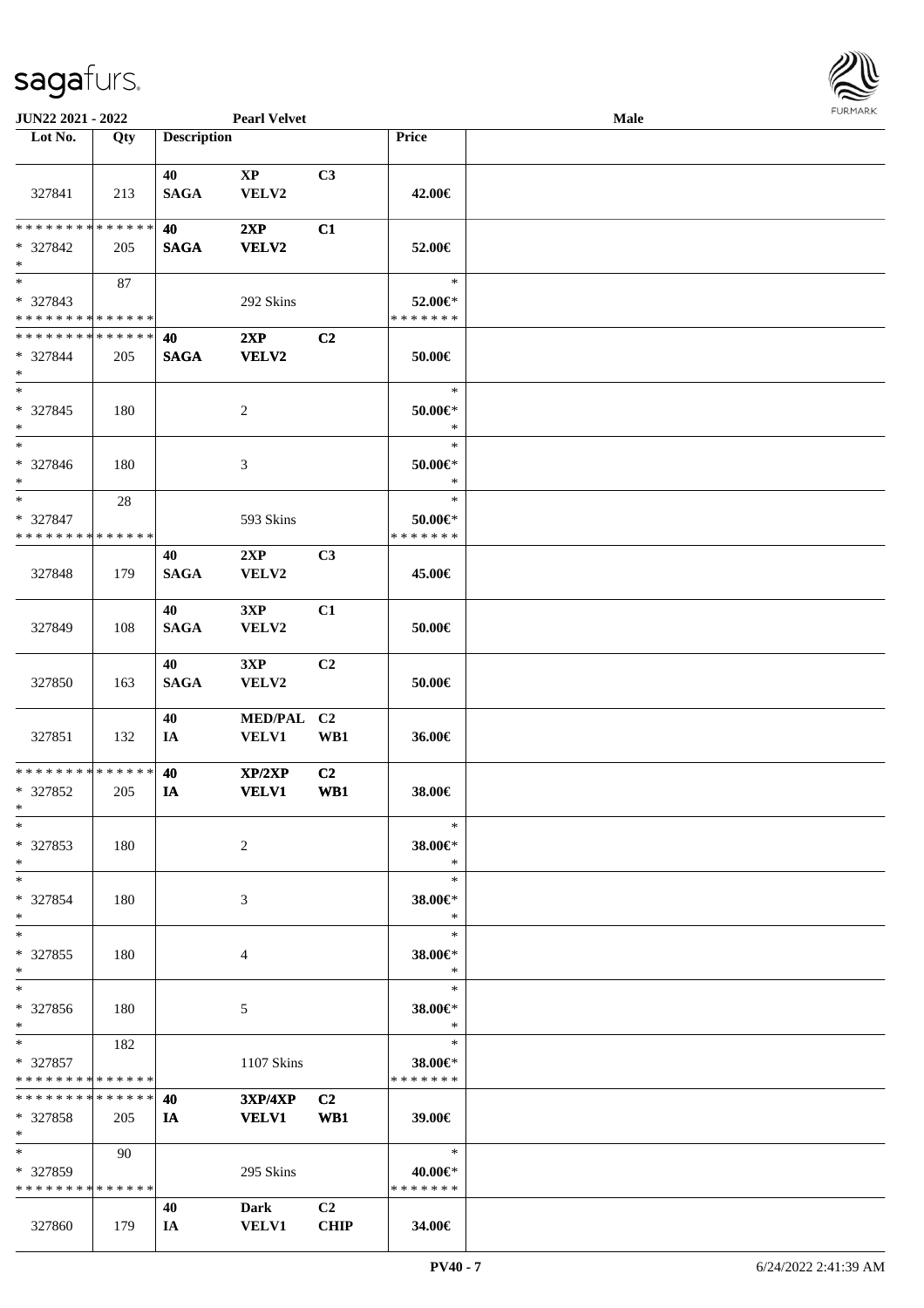

| JUN22 2021 - 2022                                                     |            |                                       | <b>Pearl Velvet</b>        |                               |                                    | Male |  |
|-----------------------------------------------------------------------|------------|---------------------------------------|----------------------------|-------------------------------|------------------------------------|------|--|
| Lot No.                                                               | Qty        | <b>Description</b>                    |                            |                               | Price                              |      |  |
| * * * * * * * * * * * * * *<br>* 327861<br>$\ast$                     | 205        | <b>40</b> and the set of $\sim$<br>IA | MED/PAL C2<br><b>VELV1</b> | <b>CHIP</b>                   | 36.00€                             |      |  |
| $\overline{\ast}$<br>* 327862<br>$\ast$                               | 180        |                                       | 2                          |                               | $\ast$<br>36.00€*<br>$\ast$        |      |  |
| $\overline{\phantom{a}^*}$<br>* 327863<br>* * * * * * * * * * * * * * | $81\,$     |                                       | 466 Skins                  |                               | $\ast$<br>36.00€*<br>* * * * * * * |      |  |
| * * * * * * * * * * * * * *<br>* 327864<br>$\ast$                     | 205        | 40<br>IA                              | XP/2XP<br><b>VELV1</b>     | C2<br>CHIP                    | 42.00€                             |      |  |
| $\overline{\phantom{0}}$<br>* 327865<br>$\ast$                        | 180        |                                       | $\overline{c}$             |                               | $\ast$<br>42.00€*<br>$\ast$        |      |  |
| $\overline{\phantom{a}^*}$<br>* 327866<br>$\ast$                      | 180        |                                       | 3                          |                               | $\ast$<br>41.00€*<br>$\ast$        |      |  |
| $\ast$<br>$* 327867$<br>$\ast$                                        | 180        |                                       | 4                          |                               | $\ast$<br>41.00€*<br>$\ast$        |      |  |
| $\ast$<br>* 327868<br>$\ast$                                          | 180        |                                       | 5                          |                               | $\ast$<br>41.00€*<br>$\ast$        |      |  |
| $\ast$<br>* 327869<br>$\ast$                                          | 180        |                                       | 6                          |                               | $\ast$<br>41.00€*<br>$\ast$        |      |  |
| $\ast$<br>* 327870<br>$\ast$                                          | 180        |                                       | $\tau$                     |                               | $\ast$<br>41.00€*<br>$\ast$        |      |  |
| $\ast$<br>* 327871<br>$\ast$                                          | 180        |                                       | $\,8\,$                    |                               | $\ast$<br>41.00€*<br>$\ast$        |      |  |
| $\ast$<br>$* 327872$<br>$*$                                           | 180        |                                       | 9                          |                               | $\ast$<br>$41.00 \in$<br>$\ast$    |      |  |
| $*$<br>* 327873<br>$\ast$                                             | <b>200</b> |                                       | 10                         |                               | $\ast$<br>42.00€*<br>$\ast$        |      |  |
| $*$<br>* 327874<br>* * * * * * * * * * * * * *                        | 197        |                                       | 2042 Skins                 |                               | $\ast$<br>42.00€*<br>* * * * * * * |      |  |
| * * * * * * * * * * * * * * *<br>* 327875<br>$*$                      | 205        | 40<br>IA                              | 3XP/4XP<br><b>VELV1</b>    | C <sub>2</sub><br><b>CHIP</b> | 40.00€                             |      |  |
| $\ast$<br>* 327876<br>* * * * * * * * * * * * * *                     | 127        |                                       | 332 Skins                  |                               | $\ast$<br>40.00€*<br>* * * * * * * |      |  |
| * * * * * * * * * * * * * * *<br>* 327877<br>$*$                      | 205        | 40<br>IA                              | XP/2XP<br><b>VELV2</b>     | C2<br><b>CHIP</b>             | 46.00€                             |      |  |
| $\ast$<br>* 327878<br>$*$                                             | 180        |                                       | 2                          |                               | $\ast$<br>46.00€*<br>$\ast$        |      |  |
| $\ast$<br>* 327879<br>$*$                                             | 170        |                                       | 3                          |                               | $\ast$<br>46.00€*<br>$\ast$        |      |  |
| $*$<br>* 327880<br>* * * * * * * * * * * * * *                        | 40         |                                       | 595 Skins                  |                               | $\ast$<br>46.00€*<br>* * * * * * * |      |  |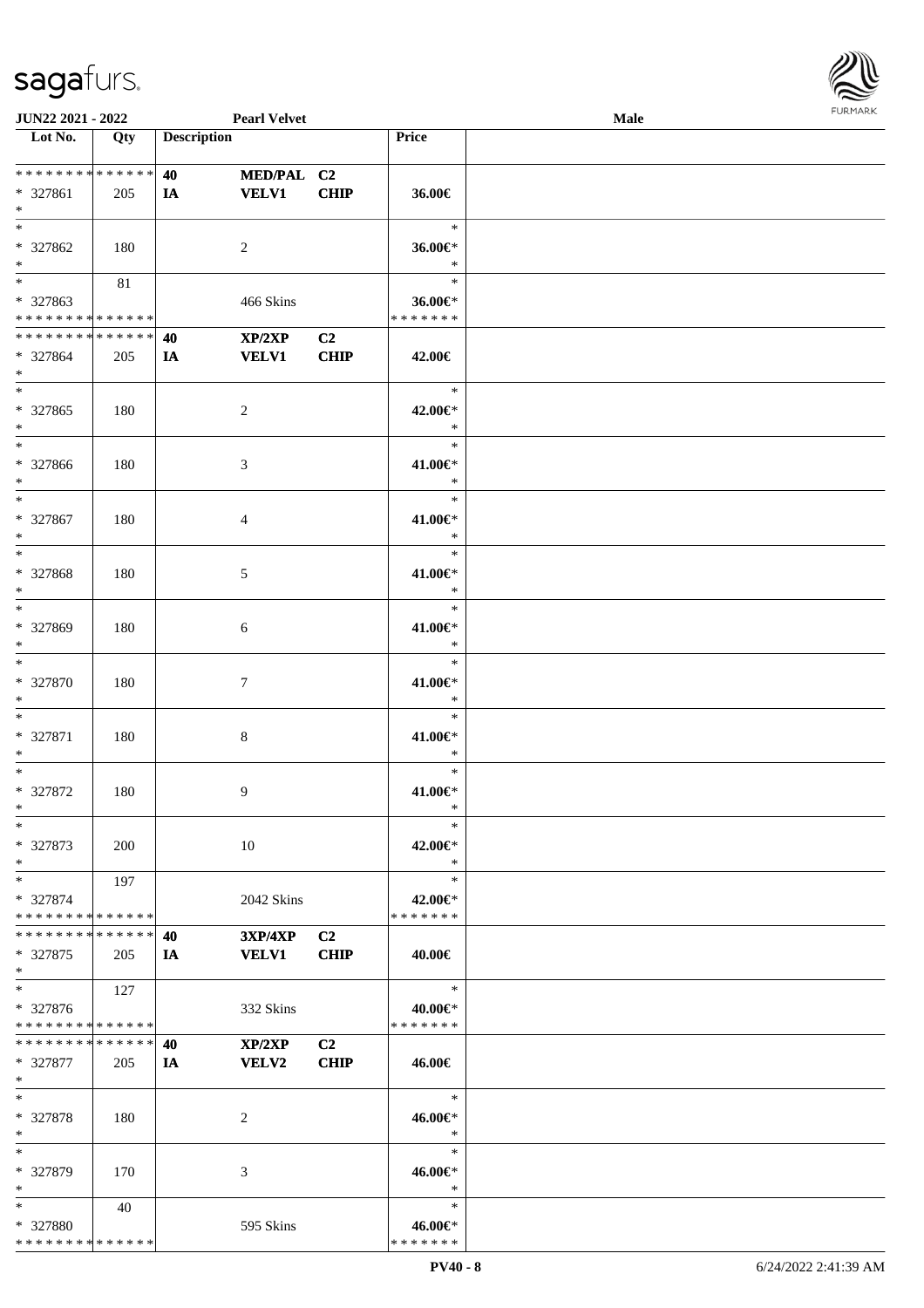| JUN22 2021 - 2022                                                   |     |                    | <b>Pearl Velvet</b>                        |                               |                                                | Male |  |
|---------------------------------------------------------------------|-----|--------------------|--------------------------------------------|-------------------------------|------------------------------------------------|------|--|
| Lot No.                                                             | Qty | <b>Description</b> |                                            |                               | Price                                          |      |  |
| 327881                                                              | 134 | 40<br>IA           | 3XP/4XP<br>VELV2                           | C <sub>2</sub><br><b>CHIP</b> | 44.00€                                         |      |  |
| * * * * * * * * * * * * * *<br>* 327882<br>$\ast$                   | 205 | 40<br><b>SROY</b>  | <b>PALE</b><br><b>VELV1</b>                | C1/C2                         | 44.00€                                         |      |  |
| $\overline{\phantom{0}}$<br>* 327883<br>* * * * * * * * * * * * * * | 27  |                    | 232 Skins                                  |                               | $\ast$<br>45.00€*<br>* * * * * * *             |      |  |
| 327884                                                              | 129 | 40<br><b>SROY</b>  | $\mathbf{X}\mathbf{P}$<br><b>VELV1</b>     | C1                            | 47.00€                                         |      |  |
| * * * * * * * * * * * * * *<br>$*327885$<br>$\ast$                  | 205 | 40<br><b>SROY</b>  | $\boldsymbol{\mathrm{XP}}$<br><b>VELV1</b> | C <sub>2</sub>                | 45.00€                                         |      |  |
| $\overline{\phantom{1}}$<br>* 327886<br>$\ast$                      | 190 |                    | $\overline{2}$                             |                               | $\ast$<br>$(45.00\epsilon)$ *<br>$\ast$        |      |  |
| $\ast$<br>* 327887<br>* * * * * * * * * * * * * *                   | 88  |                    | 483 Skins                                  |                               | $\ast$<br>$(45.00\epsilon)$ *<br>* * * * * * * |      |  |
| * * * * * * * * * * * * * *<br>* 327888<br>$\ast$                   | 205 | 40<br><b>SROY</b>  | $\mathbf{X}\mathbf{P}$<br><b>VELV1</b>     | C3                            | $(43.00\epsilon)$                              |      |  |
| $\ast$<br>* 327889<br>* * * * * * * * * * * * * *                   | 53  |                    | 258 Skins                                  |                               | $\ast$<br>$(43.00\epsilon)$ *<br>* * * * * * * |      |  |
| ******** <mark>*****</mark> *<br>* 327890<br>$\ast$                 | 205 | 40<br><b>SROY</b>  | 2XP<br><b>VELV1</b>                        | C1/C2                         | 47.00€                                         |      |  |
| $\ast$<br>* 327891<br>$\ast$                                        | 180 |                    | $\overline{c}$                             |                               | $\ast$<br>47.00€*<br>$\ast$                    |      |  |
| $\ast$<br>* 327892<br>**************                                | 43  |                    | 428 Skins                                  |                               | $\ast$<br>47.00€*<br>* * * * * * *             |      |  |
| 327893                                                              | 171 | 40<br><b>SROY</b>  | 2XP<br><b>VELV1</b>                        | C3                            | 45.00€                                         |      |  |
| 327894                                                              | 201 | 40<br><b>SROY</b>  | 3XP<br><b>VELV1</b>                        | C1/C2                         | 47.00€                                         |      |  |
| 327895                                                              | 107 | 40<br><b>SROY</b>  | $\mathbf{X}\mathbf{P}$<br>VELV2            | C1                            | 49.00€                                         |      |  |
| 327896                                                              | 170 | 40<br><b>SROY</b>  | $\mathbf{XP}$<br>VELV2                     | C2                            | 49.00€                                         |      |  |
| 327897                                                              | 231 | 40<br><b>SROY</b>  | 2XP<br>VELV2                               | C1/C2                         | 55.00€                                         |      |  |

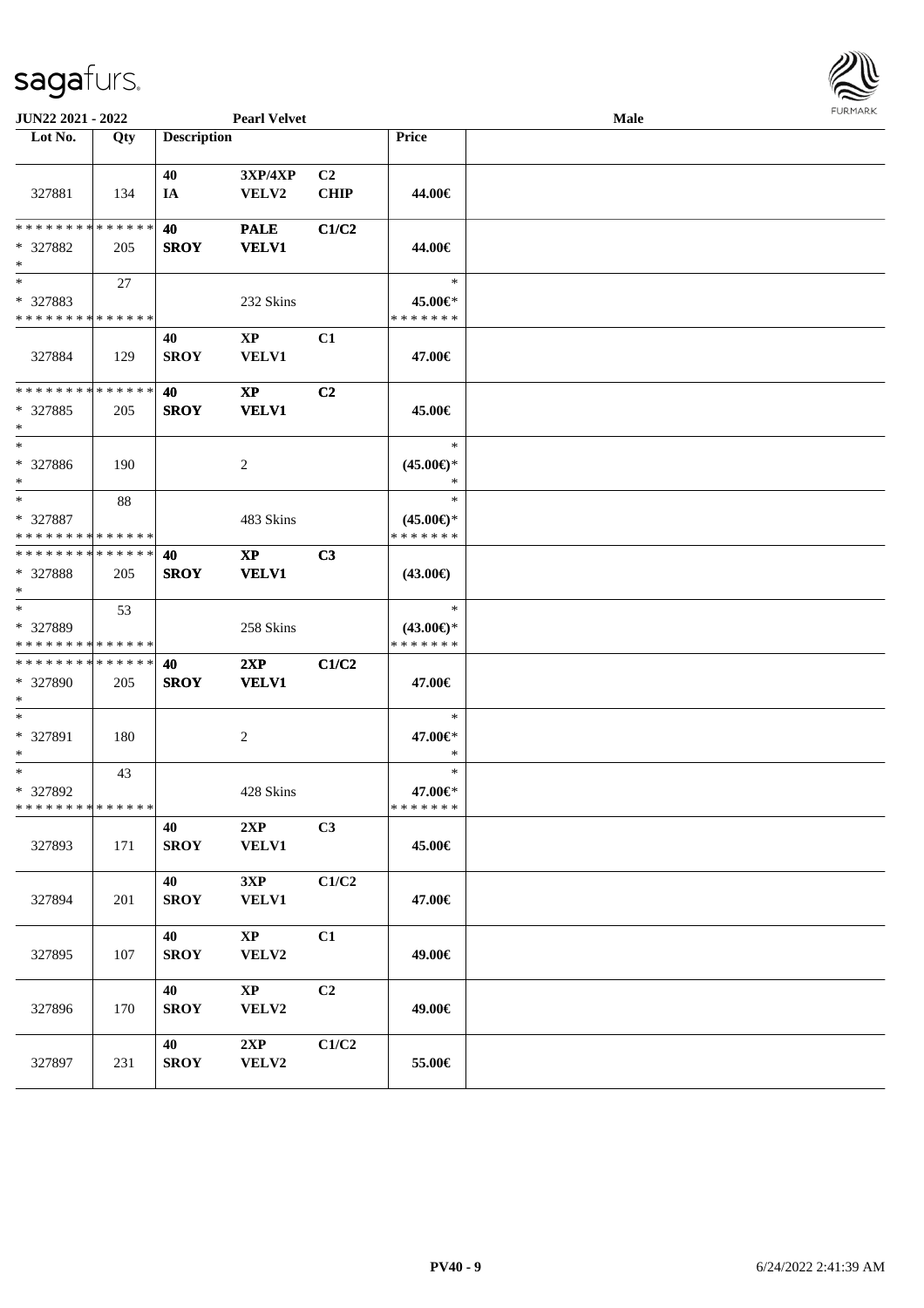

| JUN22 2021 - 2022                                                     |     |                        | <b>Pearl Velvet</b>           |                |                                                | Male |  |
|-----------------------------------------------------------------------|-----|------------------------|-------------------------------|----------------|------------------------------------------------|------|--|
| Lot No.                                                               | Qty | <b>Description</b>     |                               |                | Price                                          |      |  |
| 327941                                                                | 227 | 30<br>${\bf S}{\bf I}$ | <b>Dark</b><br><b>VELV1</b>   | C1/C2          | $(33.00\epsilon)$                              |      |  |
| 327942                                                                | 249 | 30<br>SI               | $\bf MED$<br><b>VELV1</b>     | C1/C2          | $(34.00\epsilon)$                              |      |  |
| 327943                                                                | 128 | 30<br>${\bf S}{\bf I}$ | <b>DK/MED</b><br>VELV1        | C <sub>3</sub> | $(32.00\epsilon)$                              |      |  |
| 327944                                                                | 172 | 30<br>${\bf SI}$       | <b>PALE</b><br><b>VELV1</b>   | C1             | $(37.00\epsilon)$                              |      |  |
| * * * * * * * * * * * * * *                                           |     | 30                     | <b>PALE</b>                   | C2             |                                                |      |  |
| * 327945<br>$\ast$                                                    | 245 | ${\bf S}{\bf I}$       | <b>VELV1</b>                  |                | $(36.00\epsilon)$                              |      |  |
| $\ast$<br>* 327946<br>$\ast$                                          | 220 |                        | $\sqrt{2}$                    |                | $\ast$<br>$(36.00\epsilon)$ *<br>$\ast$        |      |  |
| $\ast$<br>* 327947<br>* * * * * * * * * * * * * *                     | 113 |                        | 578 Skins                     |                | $\ast$<br>$(36.00\epsilon)$ *<br>* * * * * * * |      |  |
| * * * * * * * * * * * * * *                                           |     |                        |                               |                |                                                |      |  |
| * 327948<br>$\ast$                                                    | 255 | 30<br>${\bf S}{\bf I}$ | <b>PALE</b><br><b>VELV1</b>   | C3             | $(34.00\epsilon)$                              |      |  |
| $\overline{\phantom{a}^*}$<br>* 327949<br>* * * * * * * * * * * * * * | 57  |                        | 312 Skins                     |                | $\ast$<br>$(34.00\epsilon)$ *<br>* * * * * * * |      |  |
| **************                                                        |     | 30                     | $\bold{XP}$                   | C1             |                                                |      |  |
| * 327950<br>$\ast$                                                    | 245 | ${\bf S}{\bf I}$       | <b>VELV1</b>                  |                | $(38.00\epsilon)$                              |      |  |
| $\ast$<br>* 327951<br>$\ast$                                          | 220 |                        | $\sqrt{2}$                    |                | $\ast$<br>$(38.00\in)^\ast$<br>$\ast$          |      |  |
| $\ast$<br>* 327952<br>$*$                                             | 220 |                        | 3                             |                | $\ast$<br>$(38.00\epsilon)$ *<br>$\ast$        |      |  |
| $*$<br>* 327953<br>* * * * * * * * * * * * * *                        | 220 |                        | 905 Skins                     |                | $\ast$<br>$(38.00\epsilon)$ *<br>* * * * * * * |      |  |
| * * * * * * * * * * * * * *<br>* 327954<br>$*$                        | 245 | 30<br>SI               | $\mathbf{XP}$<br><b>VELV1</b> | C2             | $(37.00\epsilon)$                              |      |  |
| $\ast$<br>* 327955<br>$*$                                             | 220 |                        | 2                             |                | $\ast$<br>$(37.00\in)^\ast$<br>$\ast$          |      |  |
| $\overline{\ast}$<br>* 327956<br>$*$                                  | 220 |                        | 3                             |                | $\ast$<br>$(37.00\epsilon)$ *<br>$\ast$        |      |  |
| $*$<br>* 327957<br>$\ast$                                             | 220 |                        | 4                             |                | $\ast$<br>$(37.00\epsilon)$ *<br>$\ast$        |      |  |
| $\ast$<br>* 327958<br>$\ast$                                          | 220 |                        | $\mathfrak{S}$                |                | $\ast$<br>$(37.00\epsilon)$ *<br>$\ast$        |      |  |
| $\ast$<br>* 327959<br>$*$                                             | 220 |                        | 6                             |                | $\ast$<br>$(37.00\epsilon)$ *<br>$\ast$        |      |  |
| $*$<br>* 327960<br>$*$                                                | 220 |                        | $\tau$                        |                | $\ast$<br>$(37.00\epsilon)$ *<br>∗             |      |  |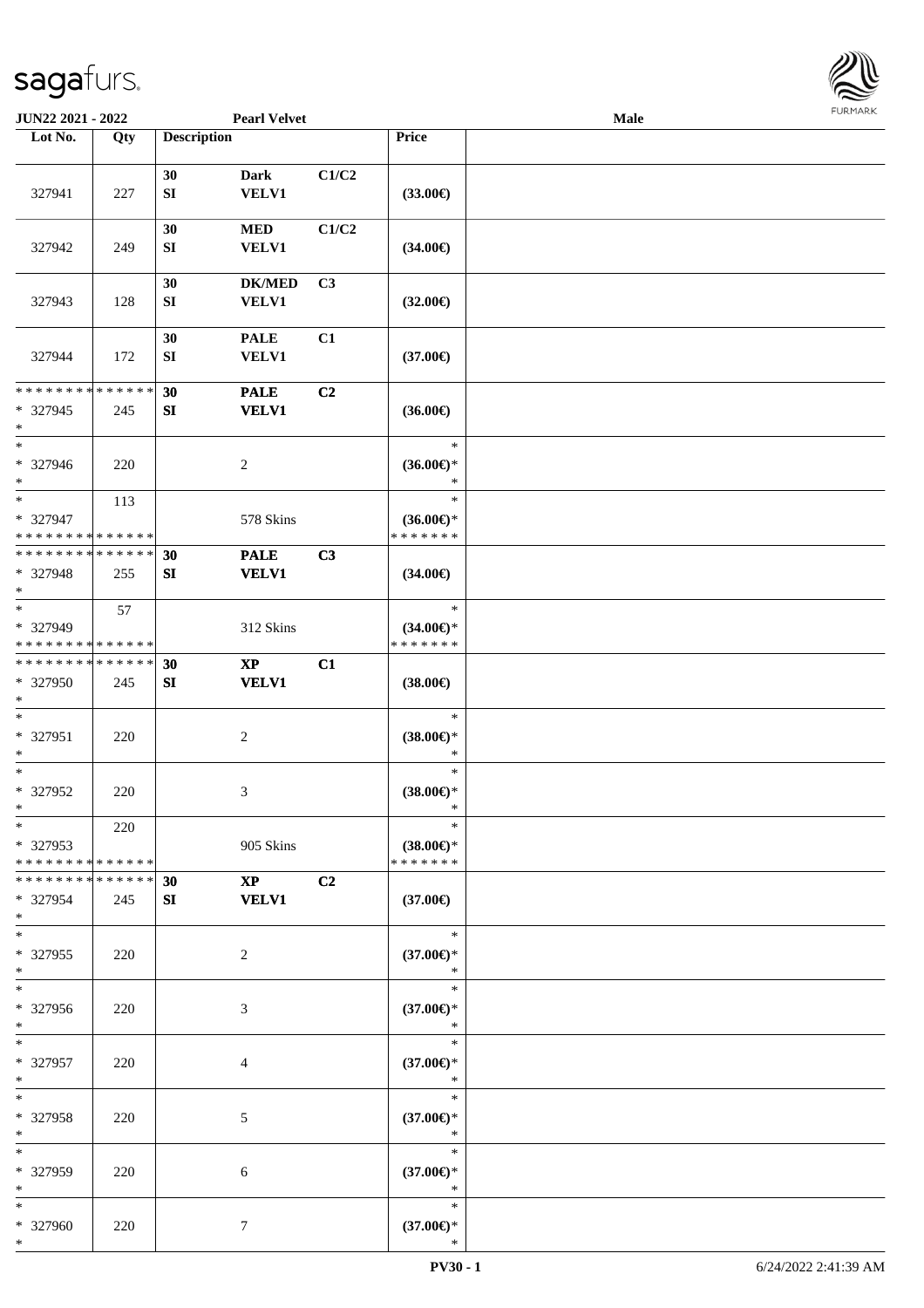

|                                                    | JUN22 2021 - 2022<br><b>Pearl Velvet</b> |                    |                                        |                |                                                | <b>Male</b> | <b>FURMARK</b> |
|----------------------------------------------------|------------------------------------------|--------------------|----------------------------------------|----------------|------------------------------------------------|-------------|----------------|
| $\overline{\phantom{1}}$ Lot No.                   | Qty                                      | <b>Description</b> |                                        |                | Price                                          |             |                |
| $*$<br>* 327961<br>$\ast$                          | 220                                      | 30<br>SI           | $\mathbf{X}\mathbf{P}$<br><b>VELV1</b> | C <sub>2</sub> | $\ast$<br>$(37.00\epsilon)$ *<br>$\ast$        |             |                |
| $\ast$<br>* 327962<br>$\ast$                       | 220                                      |                    | $\overline{9}$                         |                | $\ast$<br>$(37.00\epsilon)$ *<br>$\ast$        |             |                |
| $\ast$<br>* 327963<br>* * * * * * * * * * * * * *  | 189                                      |                    | 2194 Skins                             |                | $\ast$<br>$(37.00\epsilon)$ *<br>* * * * * * * |             |                |
| * * * * * * * * * * * * * *<br>* 327964<br>$\ast$  | 245                                      | 30<br>SI           | $\mathbf{X}\mathbf{P}$<br><b>VELV1</b> | C3             | $(36.00\epsilon)$                              |             |                |
| $\ast$<br>* 327965<br>$\ast$<br>$_{\ast}^{-}$      | 220                                      |                    | $\sqrt{2}$                             |                | $\ast$<br>$(36.00\epsilon)$ *<br>$\ast$        |             |                |
| * 327966<br>$\ast$                                 | 220                                      |                    | $\mathfrak{Z}$                         |                | $\ast$<br>$(36.00\epsilon)$ *<br>$\ast$        |             |                |
| $\ast$<br>* 327967<br>$\ast$                       | 220                                      |                    | $\overline{4}$                         |                | $\ast$<br>$(36.00\epsilon)$ *<br>$\ast$        |             |                |
| $\ast$<br>* 327968<br>* * * * * * * * * * * * * *  | 138                                      |                    | 1043 Skins                             |                | $\ast$<br>$(36.00\epsilon)$ *<br>* * * * * * * |             |                |
| * * * * * * * * * * * * * *<br>* 327969<br>$\ast$  | 245                                      | 30<br>SI           | 2XP<br><b>VELV1</b>                    | C1             | $(38.00\epsilon)$                              |             |                |
| $*$<br>* 327970<br>* * * * * * * * * * * * * *     | 250                                      |                    | 495 Skins                              |                | $\ast$<br>$(38.00\epsilon)$ *<br>* * * * * * * |             |                |
| ******** <mark>******</mark><br>* 327971<br>$\ast$ | 245                                      | 30<br>SI           | 2XP<br><b>VELV1</b>                    | C2             | $(38.00\epsilon)$                              |             |                |
| $\ast$<br>* 327972<br>$\ast$                       | 220                                      |                    | 2                                      |                | $\ast$<br>$(38.00\epsilon)$ *<br>*             |             |                |
| $\ast$<br>* 327973<br>$\ast$                       | 220                                      |                    | 3                                      |                | $\ast$<br>$(38.00\epsilon)$ *<br>$\ast$        |             |                |
| $\ast$<br>* 327974<br>$\ast$                       | 220                                      |                    | 4                                      |                | $\ast$<br>$(38.00\epsilon)$ *<br>$\ast$        |             |                |
| $\overline{\phantom{a}^*}$<br>* 327975<br>$\ast$   | 220                                      |                    | $\sqrt{5}$                             |                | $\ast$<br>$(38.00\epsilon)$ *<br>$\ast$        |             |                |
| $\overline{\phantom{1}}$<br>* 327976<br>$\ast$     | 220                                      |                    | $\sqrt{6}$                             |                | $\ast$<br>$(38.00\epsilon)$ *<br>$\ast$        |             |                |
| $\ast$<br>* 327977<br>* * * * * * * * * * * * * *  | 126                                      |                    | 1471 Skins                             |                | $\ast$<br>$(38.00\epsilon)$ *<br>* * * * * * * |             |                |
| * * * * * * * * * * * * * *<br>* 327978<br>$\ast$  | 245                                      | 30<br>SI           | 2XP<br><b>VELV1</b>                    | C3             | 36.00€                                         |             |                |
| $\ast$<br>* 327979<br>$\ast$                       | 220                                      |                    | $\overline{2}$                         |                | $\ast$<br>36.00€*<br>$\ast$                    |             |                |
| $\ast$<br>* 327980<br>* * * * * * * * * * * * * *  | 47                                       |                    | 512 Skins                              |                | $\ast$<br>35.00€*<br>* * * * * * *             |             |                |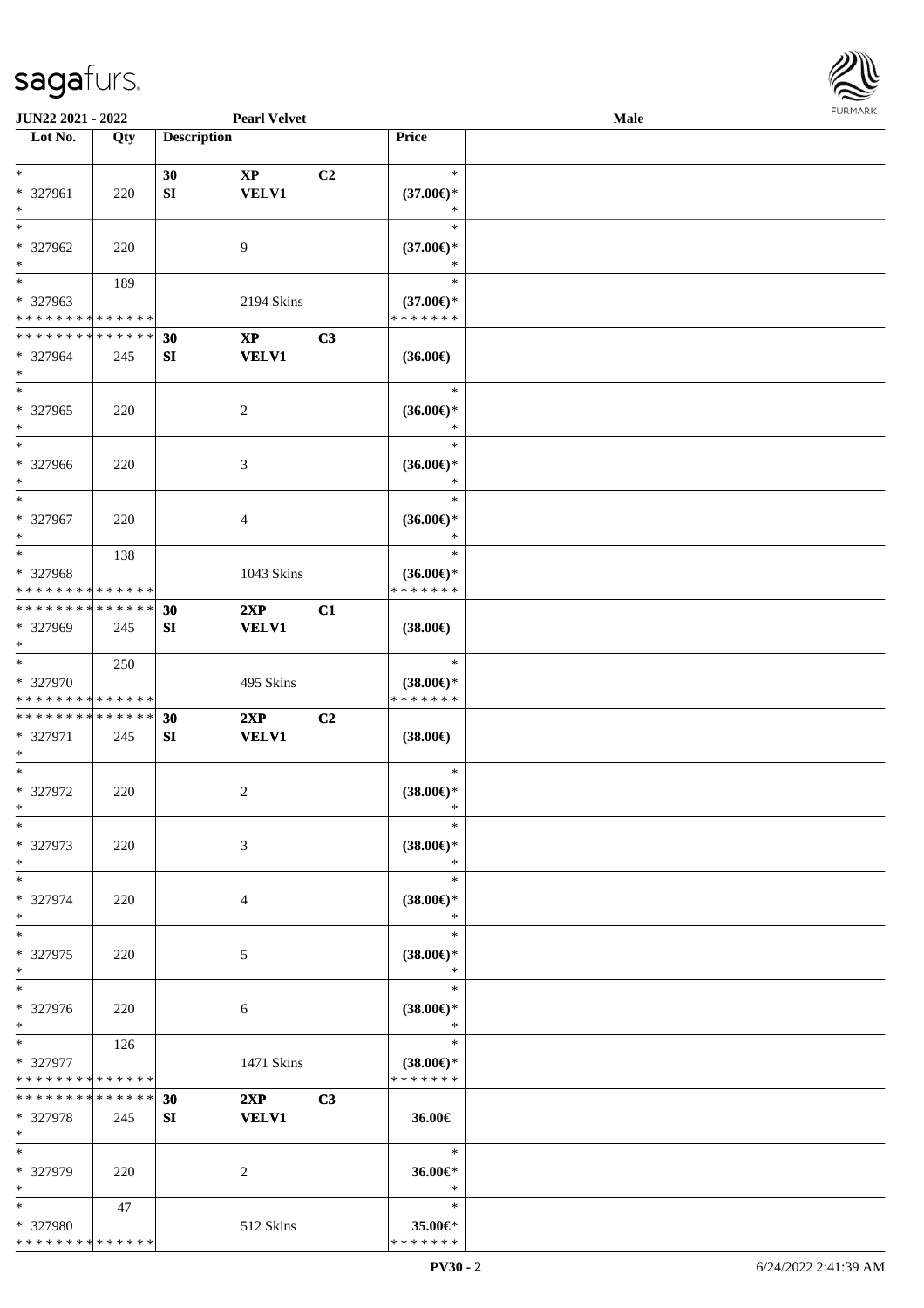

| JUN22 2021 - 2022                                                   |     |                        | <b>Pearl Velvet</b>            |                       |                                                | Male |  |
|---------------------------------------------------------------------|-----|------------------------|--------------------------------|-----------------------|------------------------------------------------|------|--|
| Lot No.                                                             | Qty | <b>Description</b>     |                                |                       | Price                                          |      |  |
| 327981                                                              | 185 | 30<br>${\bf S}{\bf I}$ | 3XP<br><b>VELV1</b>            | C1                    | 37.00€                                         |      |  |
| * * * * * * * * * * * * * *<br>* 327982<br>$\ast$                   | 245 | 30<br>SI               | <b>3XP/4XP</b><br><b>VELV1</b> | C <sub>2</sub>        | $(35.00\epsilon)$                              |      |  |
| $\overline{\phantom{1}}$<br>* 327983<br>* * * * * * * * * * * * * * | 192 |                        | 437 Skins                      |                       | $\ast$<br>$(35.00\epsilon)$ *<br>* * * * * * * |      |  |
| 327984                                                              | 239 | 30<br>${\bf SI}$       | 3XP/4XP<br><b>VELV1</b>        | C3                    | $(34.00\epsilon)$                              |      |  |
| 327985                                                              | 155 | 30<br>${\bf SI}$       | <b>Dark</b><br>VELV2           | C1/C2                 | $(33.00\epsilon)$                              |      |  |
| 327986                                                              | 209 | 30<br>SI               | <b>PALE</b><br>VELV2           | C1/C2                 | 36.00€                                         |      |  |
| * * * * * * * * * * * * * *<br>* 327987<br>$\ast$                   | 245 | 30<br>SI               | $\mathbf{XP}$<br><b>VELV2</b>  | C1                    | 38.00€                                         |      |  |
| $\ast$<br>* 327988<br>$\ast$                                        | 220 |                        | $\overline{c}$                 |                       | $\ast$<br>38.00€*<br>$\ast$                    |      |  |
| $\ast$<br>* 327989<br>* * * * * * * * * * * * * *                   | 70  |                        | 535 Skins                      |                       | $\ast$<br>37.00€*<br>* * * * * * *             |      |  |
| **************<br>* 327990<br>$\ast$                                | 245 | 30<br>SI               | $\bold{XP}$<br><b>VELV2</b>    | C <sub>2</sub>        | 37.00€                                         |      |  |
| $\ast$<br>* 327991<br>$\ast$                                        | 240 |                        | $\overline{c}$                 |                       | $\ast$<br>37.00€*<br>$\ast$                    |      |  |
| $\ast$<br>* 327992<br>**************                                | 99  |                        | 584 Skins                      |                       | $\ast$<br>37.00€*<br>* * * * * * *             |      |  |
| 327993                                                              | 204 | 30<br>SI               | $\bold{XP}$<br>VELV2           | C3                    | 35.00€                                         |      |  |
| 327994                                                              | 258 | 30<br>SI               | 2XP<br><b>VELV2</b>            | C1                    | 40.00€                                         |      |  |
| * * * * * * * * * * * * * *<br>* 327995<br>$\ast$                   | 245 | 30<br><b>SI</b>        | 2XP<br>VELV2                   | C <sub>2</sub>        | 40.00€                                         |      |  |
| $\ast$<br>* 327996<br>* * * * * * * * * * * * * *                   | 204 |                        | 449 Skins                      |                       | $\ast$<br>40.00€*<br>* * * * * * *             |      |  |
| 327997                                                              | 139 | 30<br>SI               | 2XP<br>VELV2                   | C3                    | 36.00€                                         |      |  |
| 327998                                                              | 210 | 30<br>SI               | 3XP<br>VELV2                   | C1/C2                 | 37.00€                                         |      |  |
| 327999                                                              | 182 | 30<br>IB               | MED/PAL C2<br><b>VELV1</b>     | WB1                   | (30.00)                                        |      |  |
| * * * * * * * * * * * * * *<br>* 328000<br>$*$                      | 245 | 30<br>IB               | XP/2XP<br><b>VELV1</b>         | C <sub>2</sub><br>WB1 | 33.00€                                         |      |  |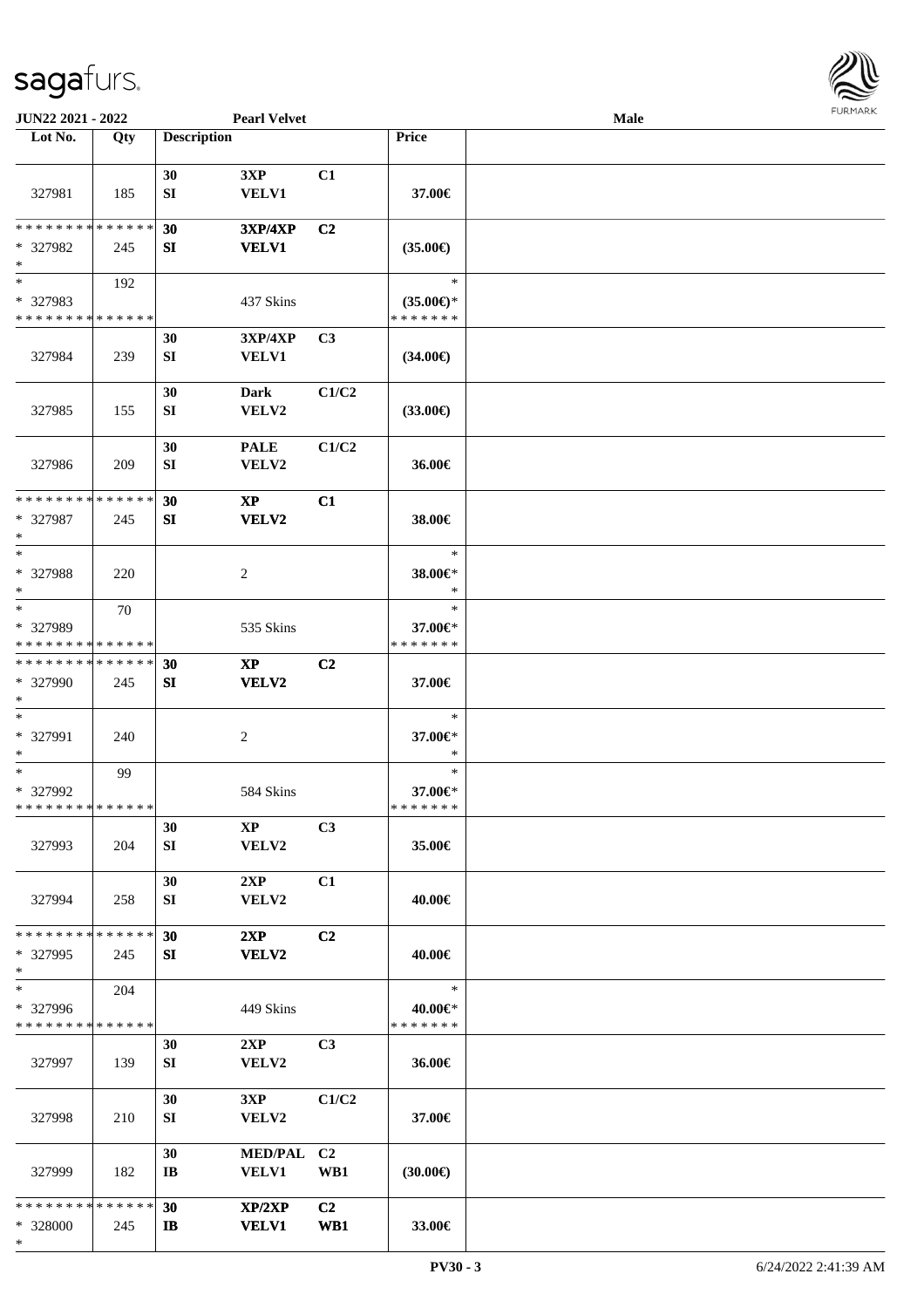\*

\* 328020 225

**SAGA VELV1**

**Lot No. Qty Description Price**

| $\ast$<br>* 328001<br>$\ast$                        | 220 | 30<br>IB                       | XP/2XP<br><b>VELV1</b>         | C2<br>WB1                     | $\ast$<br>33.00€*<br>$\ast$                    |  |
|-----------------------------------------------------|-----|--------------------------------|--------------------------------|-------------------------------|------------------------------------------------|--|
| $\ast$<br>* 328002<br>$\ast$                        | 220 |                                | 3                              |                               | $\ast$<br>33.00€*<br>$\ast$                    |  |
| $\ast$<br>* 328003<br>* * * * * * * * * * * * * *   | 120 |                                | 805 Skins                      |                               | $\ast$<br>33.00€*<br>* * * * * * *             |  |
| 328004                                              | 195 | 30<br>IB                       | 3XP/4XP<br><b>VELV1</b>        | C2<br>WB1                     | 30.00€                                         |  |
| 328005                                              | 95  | 30<br>$\mathbf{I}$ <b>B</b>    | <b>Dark</b><br><b>VELV1</b>    | C <sub>2</sub><br><b>CHIP</b> | $(29.00\epsilon)$                              |  |
| 328006                                              | 244 | 30<br>IB                       | MED/PAL C2<br><b>VELV1</b>     | <b>CHIP</b>                   | $(30.00\epsilon)$                              |  |
| * * * * * * * * * * * * * *<br>* 328007<br>$\ast$   | 245 | 30<br>$\mathbf{I}$             | XP/2XP<br><b>VELV1</b>         | C2<br><b>CHIP</b>             | 34.00€                                         |  |
| $\ast$<br>* 328008<br>$\ast$                        | 220 |                                | 2                              |                               | $\ast$<br>34.00€*<br>$\ast$                    |  |
| $\ast$<br>* 328009<br>$\ast$                        | 220 |                                | 3                              |                               | $\ast$<br>34.00€*<br>$\ast$                    |  |
| $\ast$<br>* 328010<br>$\ast$                        | 230 |                                | 4                              |                               | $\ast$<br>34.00€*<br>$\ast$                    |  |
| $\ast$<br>* 328011<br>* * * * * * * * * * * * * *   | 58  |                                | 973 Skins                      |                               | $\ast$<br>34.00€*<br>* * * * * * *             |  |
| 328012                                              | 204 | 40/30<br>$\mathbf{I}$ <b>B</b> | <b>3XP/4XP</b><br><b>VELV1</b> | C2<br><b>CHIP</b>             | 33.00€                                         |  |
| **************<br>* 328013<br>$\ast$                | 225 | 30<br>SR/S                     | <b>Dark</b><br><b>VELV1</b>    | C1/C2                         | $(36.00\epsilon)$                              |  |
| $\ast$<br>* 328014<br>* * * * * * * * * * * * * *   | 188 |                                | 413 Skins                      |                               | $\ast$<br>$(36.00\epsilon)$ *<br>* * * * * * * |  |
| * * * * * * * * * * * * * *<br>$*328015$<br>$\ast$  | 225 | 30<br>SR/S                     | <b>MED</b><br><b>VELV1</b>     | C1/C2                         | $(38.00\epsilon)$                              |  |
| $\ast$<br>* 328016<br>* * * * * * * * * * * * * *   | 25  |                                | 250 Skins                      |                               | $\ast$<br>$(38.00\epsilon)$ *<br>* * * * * * * |  |
| 328017                                              | 237 | 30<br>SR/S                     | <b>DK/MED</b><br><b>VELV1</b>  | C <sub>3</sub>                | $(36.00\epsilon)$                              |  |
| * * * * * * * * * * * * * *<br>* 328018<br>$\ast$   | 225 | 30<br><b>SAGA</b>              | <b>PALE</b><br><b>VELV1</b>    | C1                            | 39.00€                                         |  |
| $\ast$<br>* 328019<br>* * * * * * * * * * * * * * * | 140 |                                | 365 Skins                      |                               | $\ast$<br>39.00€*<br>* * * * * * *             |  |
| ************** 30                                   |     |                                | <b>PALE</b>                    | C2                            |                                                |  |

**38.00€**



**JUN22 2021 - 2022 Pearl Velvet Male**

 $\overline{\phantom{a}}$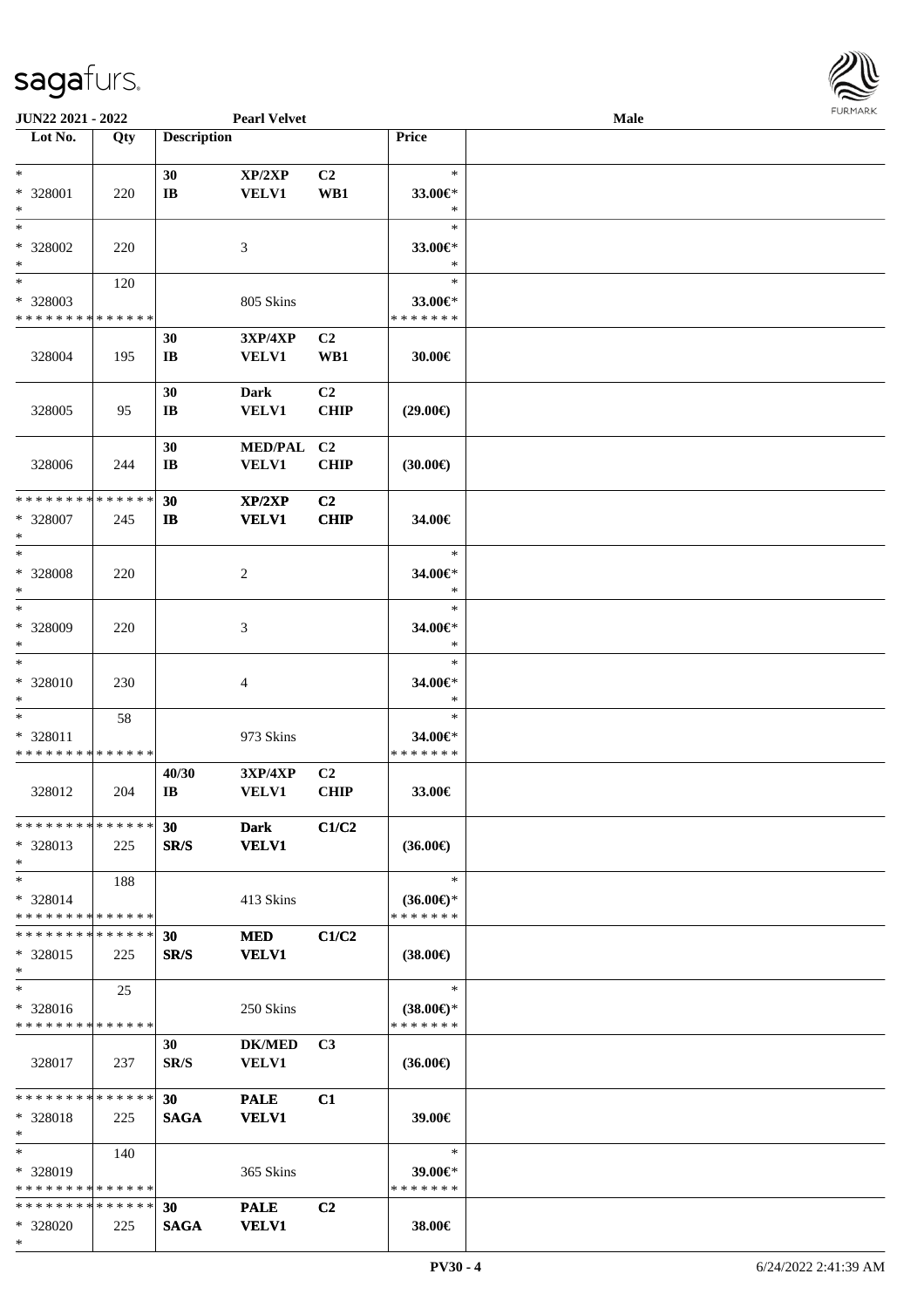

| JUN22 2021 - 2022             |     |                    | <b>Pearl Velvet</b> |                |                      | Male |  |
|-------------------------------|-----|--------------------|---------------------|----------------|----------------------|------|--|
| Lot No.                       | Qty | <b>Description</b> |                     |                | Price                |      |  |
|                               |     |                    |                     |                |                      |      |  |
| $\ast$                        |     | 30 <sup>°</sup>    | <b>PALE</b>         | C <sub>2</sub> | $\ast$               |      |  |
| $* 328021$                    | 200 | <b>SAGA</b>        | <b>VELV1</b>        |                | 38.00€*              |      |  |
| $\ast$                        |     |                    |                     |                | $\ast$               |      |  |
| $\ast$                        |     |                    |                     |                | $\ast$               |      |  |
|                               |     |                    |                     |                |                      |      |  |
| * 328022                      | 200 |                    | 3                   |                | 38.00€*              |      |  |
| $\ast$                        |     |                    |                     |                | $\ast$               |      |  |
| $\overline{\phantom{0}}$      | 197 |                    |                     |                | $\ast$               |      |  |
| $* 328023$                    |     |                    | 822 Skins           |                | 38.00€*              |      |  |
| * * * * * * * * * * * * * *   |     |                    |                     |                | * * * * * * *        |      |  |
| * * * * * * * * * * * * * *   |     | 30                 | <b>PALE</b>         | C3             |                      |      |  |
| * 328024                      | 225 | SR/S               | <b>VELV1</b>        |                | $(37.00\epsilon)$    |      |  |
| $*$                           |     |                    |                     |                |                      |      |  |
| $*$                           |     |                    |                     |                | $\ast$               |      |  |
|                               | 151 |                    |                     |                |                      |      |  |
| * 328025                      |     |                    | 376 Skins           |                | $(37.00\epsilon)$ *  |      |  |
| * * * * * * * * * * * * * *   |     |                    |                     |                | * * * * * * *        |      |  |
| * * * * * * * * * * * * * *   |     | 30                 | $\mathbf{XP}$       | C1             |                      |      |  |
| * 328026                      | 225 | <b>SAGA</b>        | <b>VELV1</b>        |                | 40.00€               |      |  |
| $*$                           |     |                    |                     |                |                      |      |  |
| $\ast$                        |     |                    |                     |                | $\ast$               |      |  |
|                               |     |                    |                     |                |                      |      |  |
| * 328027                      | 200 |                    | $\overline{2}$      |                | 40.00€*              |      |  |
| $\ast$                        |     |                    |                     |                | $\ast$               |      |  |
| $\ast$                        |     |                    |                     |                | $\ast$               |      |  |
| $* 328028$                    | 200 |                    | 3                   |                | 40.00€*              |      |  |
| $\ast$                        |     |                    |                     |                | $\ast$               |      |  |
| $\overline{\phantom{a}^*}$    |     |                    |                     |                | $\ast$               |      |  |
| * 328029                      | 200 |                    | 4                   |                | 40.00€*              |      |  |
| $\ast$                        |     |                    |                     |                | $\ast$               |      |  |
| $\ast$                        |     |                    |                     |                | $\ast$               |      |  |
|                               |     |                    |                     |                |                      |      |  |
| * 328030                      | 200 |                    | 5                   |                | $40.00 \textrm{E}^*$ |      |  |
| $\ast$                        |     |                    |                     |                | $\ast$               |      |  |
| $\ast$                        |     |                    |                     |                | $\ast$               |      |  |
| $* 328031$                    | 200 |                    | $\sqrt{6}$          |                | 40.00€*              |      |  |
| $\ast$                        |     |                    |                     |                | $\ast$               |      |  |
| $*$                           |     |                    |                     |                | $\ast$               |      |  |
| $* 328032$                    | 200 |                    | $\tau$              |                | 40.00€*              |      |  |
| $*$                           |     |                    |                     |                | $\ast$               |      |  |
| $*$                           |     |                    |                     |                | $\ast$               |      |  |
|                               | 51  |                    |                     |                |                      |      |  |
| * 328033                      |     |                    | 1476 Skins          |                | 40.00€*              |      |  |
| * * * * * * * * * * * * * * * |     |                    |                     |                | * * * * * * *        |      |  |
| * * * * * * * * * * * * * * * |     | 30                 | $XP$ $C2$           |                |                      |      |  |
| * 328034                      | 225 |                    | SAGA VELV1          |                | 39.00€               |      |  |
| $*$                           |     |                    |                     |                |                      |      |  |
| $*$                           |     |                    |                     |                | $\ast$               |      |  |
| * 328035                      | 200 |                    | $\overline{2}$      |                | 39.00€*              |      |  |
| $*$                           |     |                    |                     |                | $\ast$               |      |  |
|                               |     |                    |                     |                |                      |      |  |
| $*$                           |     |                    |                     |                | $\ast$               |      |  |
| * 328036                      | 200 |                    | 3                   |                | 39.00€*              |      |  |
| $*$                           |     |                    |                     |                | $\ddot{x}$           |      |  |
| $*$                           |     |                    |                     |                | $\ast$               |      |  |
| * 328037                      | 200 |                    | 4                   |                | 39.00€*              |      |  |
| $*$                           |     |                    |                     |                | $\ast$               |      |  |
| $\ast$                        |     |                    |                     |                | $\ast$               |      |  |
|                               |     |                    |                     |                |                      |      |  |
| * 328038                      | 200 |                    | $5\phantom{.0}$     |                | 39.00€*              |      |  |
| $*$                           |     |                    |                     |                | $\bullet$ $\bullet$  |      |  |
| $*$                           |     |                    |                     |                | $\ast$               |      |  |
| * 328039                      | 200 |                    | 6                   |                | 39.00€*              |      |  |
| $*$                           |     |                    |                     |                | $\ast$               |      |  |
| $*$                           |     |                    |                     |                | $\ast$               |      |  |
| * 328040                      | 200 |                    | 7                   |                | 39.00€*              |      |  |
| $*$                           |     |                    |                     |                | $\ast$               |      |  |
|                               |     |                    |                     |                |                      |      |  |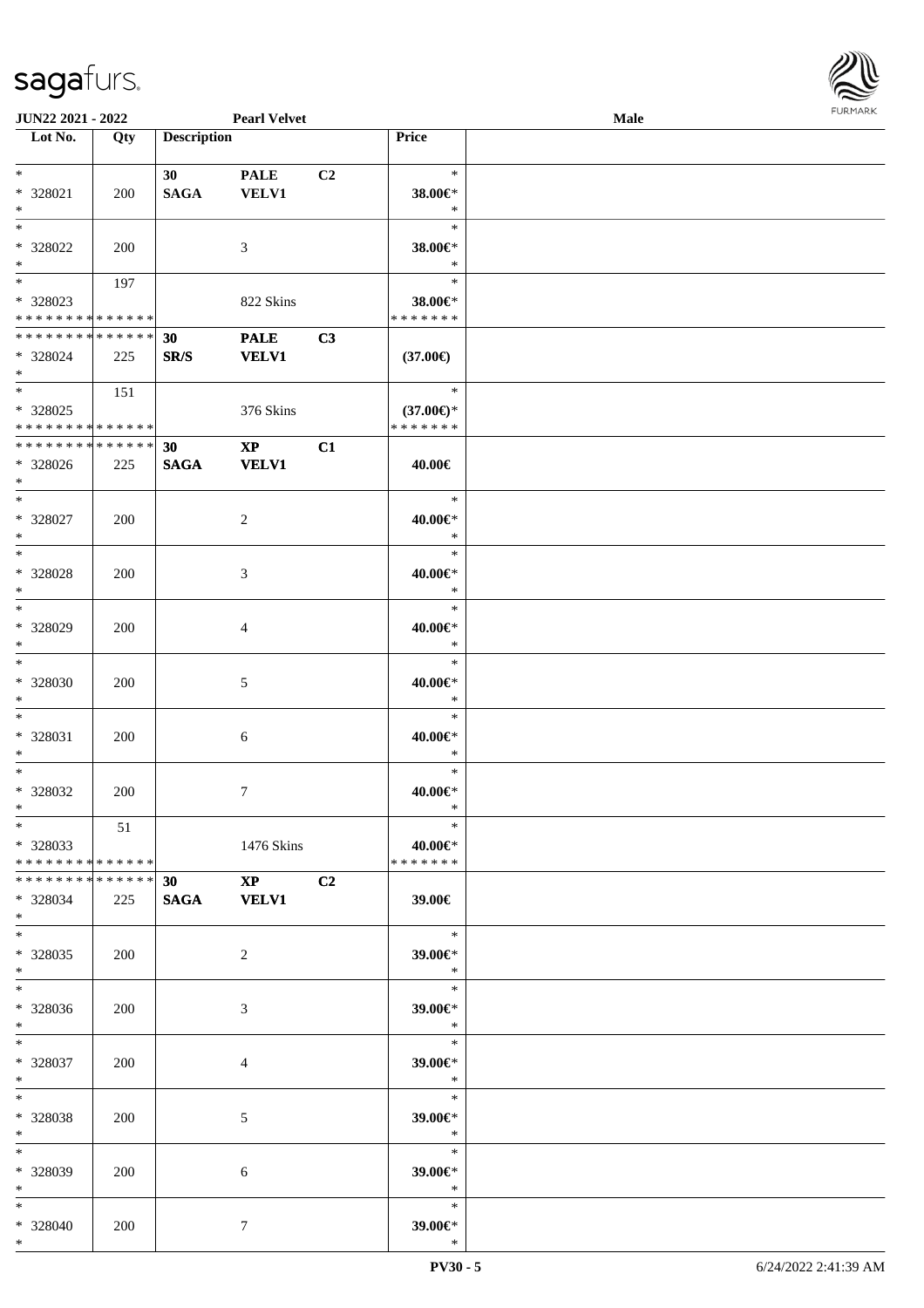\*



| <b>JUN22 2021 - 2022</b>                       |     |                    | <b>Pearl Velvet</b>                    |                                                | Male |  |
|------------------------------------------------|-----|--------------------|----------------------------------------|------------------------------------------------|------|--|
| Lot No.                                        | Qty | <b>Description</b> |                                        | Price                                          |      |  |
| $*$<br>* 328041<br>$*$                         | 200 | 30<br><b>SAGA</b>  | $\mathbf{X}\mathbf{P}$<br><b>VELV1</b> | C2<br>$\ast$<br>39.00€*<br>$\ast$              |      |  |
| $*$<br>* 328042<br>$\ast$                      | 200 |                    | 9                                      | $\ast$<br>39.00€*<br>$\ast$                    |      |  |
| $\overline{\phantom{0}}$<br>* 328043<br>$*$    | 200 |                    | $10\,$                                 | $\ast$<br>39.00€*<br>$\ast$                    |      |  |
| $*$<br>* 328044<br>$*$                         | 200 |                    | 11                                     | $\ast$<br>$39.00 \text{E}$<br>$\ast$           |      |  |
| $\overline{\ast}$<br>$* 328045$<br>$\ast$      | 200 |                    | 12                                     | $\ast$<br>39.00€*<br>$\ast$                    |      |  |
| $\ast$<br>* 328046<br>$*$                      | 200 |                    | 13                                     | $\ast$<br>$(39.00\epsilon)$ *<br>$\ast$        |      |  |
| $\ast$<br>* 328047<br>$*$                      | 200 |                    | 14                                     | $\ast$<br>$(39.00\epsilon)$ *<br>$\ast$        |      |  |
| $*$<br>* 328048<br>$*$                         | 200 |                    | 15                                     | $\ast$<br>$(39.00\epsilon)$ *<br>$\ast$        |      |  |
| $*$<br>$* 328049$<br>$*$                       | 200 |                    | 16                                     | $\ast$<br>$(39.00\epsilon)$ *<br>$\ast$        |      |  |
| $*$<br>$* 328050$<br>$*$                       | 200 |                    | 17                                     | $\ast$<br>$(39.00\epsilon)$ *<br>$\ast$        |      |  |
| $*$<br>* 328051<br>* * * * * * * * * * * * * * | 165 |                    | 3590 Skins                             | $\ast$<br>$(39.00\epsilon)$ *<br>* * * * * * * |      |  |
| * * * * * * * * * * * * * *                    |     | 30                 | $\mathbf{XP}$                          | C3                                             |      |  |
| $* 328052$<br>$*$                              | 225 | <b>SAGA</b>        | <b>VELV1</b>                           | $(38.00\epsilon)$                              |      |  |
| $*$<br>* 328053<br>$*$                         | 200 |                    | $\sqrt{2}$                             | $\ast$<br>$(38.00\epsilon)$ *<br>$\ast$        |      |  |
| $*$<br>* 328054<br>$*$                         | 200 |                    | 3                                      | $\ast$<br>$(38.00\epsilon)$ *<br>$\ast$        |      |  |
| $*$<br>* 328055<br>$*$                         | 200 |                    | 4                                      | $\ast$<br>$(38.00\epsilon)$ *<br>$\ast$        |      |  |
| $*$<br>$* 328056$<br>$*$                       | 200 |                    | 5                                      | $\ast$<br>$(38.00\epsilon)$ *<br>$\ast$        |      |  |
| $*$<br>* 328057<br>$*$                         | 200 |                    | 6                                      | $\ast$<br>$(38.00\epsilon)$ *<br>$\ast$        |      |  |
| $*$<br>* 328058<br>$*$                         | 200 |                    | 7                                      | $\ast$<br>$(38.00\epsilon)$ *<br>$\ast$        |      |  |
| $*$<br>* 328059<br>* * * * * * * * * * * * * * | 95  |                    | 1520 Skins                             | $\ast$<br>$(38.00\epsilon)$ *<br>* * * * * * * |      |  |
| * * * * * * * * * * * * * *                    |     | 30                 | 2XP                                    | C1                                             |      |  |
| * 328060                                       | 225 | <b>SAGA</b>        | <b>VELV1</b>                           | $(41.00\epsilon)$                              |      |  |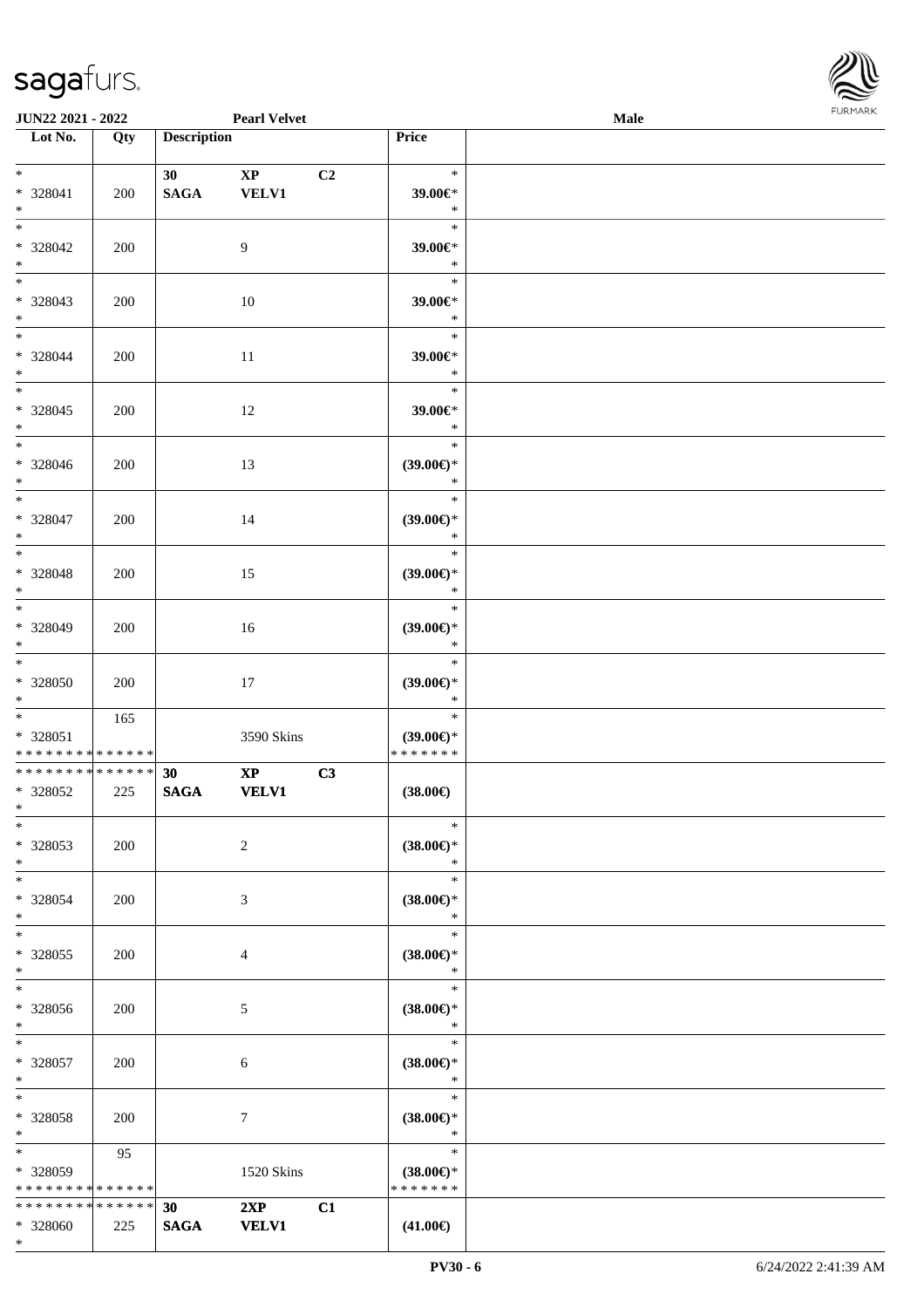

| <b>JUN22 2021 - 2022</b>    |             |                    | <b>Pearl Velvet</b> |    |                        | Male |  |
|-----------------------------|-------------|--------------------|---------------------|----|------------------------|------|--|
| Lot No.                     | Qty         | <b>Description</b> |                     |    | Price                  |      |  |
|                             |             |                    |                     |    |                        |      |  |
| $*$                         |             | 30                 | 2XP                 | C1 | $\ast$                 |      |  |
| * 328061                    | 200         | <b>SAGA</b>        | <b>VELV1</b>        |    | $(41.00\epsilon)$ *    |      |  |
| $\ast$                      |             |                    |                     |    | $\ast$                 |      |  |
| $\overline{\ast}$           |             |                    |                     |    | $\ast$                 |      |  |
| * 328062                    | 200         |                    | 3                   |    | $(41.00\epsilon)$ *    |      |  |
| $\ast$                      |             |                    |                     |    | $\ast$                 |      |  |
| $\overline{\phantom{0}}$    |             |                    |                     |    | $\ast$                 |      |  |
| * 328063                    | 200         |                    | 4                   |    | $(41.00\epsilon)$ *    |      |  |
| $*$                         |             |                    |                     |    | $\ast$                 |      |  |
| $*$                         |             |                    |                     |    | $\ast$                 |      |  |
| $* 328064$                  | 180         |                    | 5                   |    | $(41.00\epsilon)$ *    |      |  |
| $*$                         |             |                    |                     |    | $\ast$                 |      |  |
| $*$                         | 50          |                    |                     |    | $\ast$                 |      |  |
| $* 328065$                  |             |                    | 1055 Skins          |    | $(41.00\epsilon)$ *    |      |  |
| * * * * * * * * * * * * * * |             |                    |                     |    | * * * * * * *          |      |  |
| * * * * * * * *             | * * * * * * | 30                 | 2XP                 | C2 |                        |      |  |
| * 328066                    | 225         | $\mathbf{SAGA}$    | <b>VELV1</b>        |    | $(40.00\epsilon)$      |      |  |
| $*$                         |             |                    |                     |    |                        |      |  |
| $\ast$                      |             |                    |                     |    | $\ast$                 |      |  |
| $* 328067$                  | 200         |                    | $\overline{c}$      |    | $(40.00\epsilon)$ *    |      |  |
| $*$                         |             |                    |                     |    | $\ast$                 |      |  |
| $\ast$                      |             |                    |                     |    | $\ast$                 |      |  |
| $* 328068$                  | 200         |                    | 3                   |    | $(40.00\epsilon)$ *    |      |  |
| $\ast$                      |             |                    |                     |    | $\ast$                 |      |  |
| $*$                         |             |                    |                     |    | $\ast$                 |      |  |
| * 328069                    | 200         |                    | 4                   |    | $(40.00\epsilon)$ *    |      |  |
| $*$                         |             |                    |                     |    | $\ast$                 |      |  |
| $\ast$                      |             |                    |                     |    | $\ast$                 |      |  |
| $* 328070$                  | 200         |                    | 5                   |    | $(40.00\epsilon)$ *    |      |  |
| $*$                         |             |                    |                     |    | $\ast$                 |      |  |
| $*$                         |             |                    |                     |    | $\ast$                 |      |  |
| * 328071                    | 200         |                    | 6                   |    | $(40.00\epsilon)$ *    |      |  |
| $*$                         |             |                    |                     |    | $\ast$                 |      |  |
| $*$                         |             |                    |                     |    | $\ast$                 |      |  |
| * 328072                    | 200         |                    | 7                   |    | $(40.00\varepsilon)$ * |      |  |
| $*$                         |             |                    |                     |    | $\ast$                 |      |  |
| $\ast$                      |             |                    |                     |    | $\ast$                 |      |  |
| * 328073                    | 200         |                    | 8                   |    | $(40.00\epsilon)$ *    |      |  |
| $*$                         |             |                    |                     |    | $\ast$                 |      |  |
| $*$                         |             |                    |                     |    | $\ast$                 |      |  |
| * 328074                    | 200         |                    | 9                   |    | $(40.00\epsilon)$ *    |      |  |
| $*$                         |             |                    |                     |    | $\ast$                 |      |  |
| $*$                         |             |                    |                     |    | $\ast$                 |      |  |
| * 328075                    | 200         |                    | 10                  |    | $(40.00\epsilon)$ *    |      |  |
| $*$                         |             |                    |                     |    | $\ast$                 |      |  |
| $\ast$                      |             |                    |                     |    | $\ast$                 |      |  |
| * 328076                    | 200         |                    | 11                  |    | $(40.00\epsilon)$ *    |      |  |
| $*$                         |             |                    |                     |    | $\ast$                 |      |  |
| $*$                         |             |                    |                     |    | $\ast$                 |      |  |
| * 328077                    | 200         |                    | $12\,$              |    | $(40.00\epsilon)$ *    |      |  |
| $*$                         |             |                    |                     |    | $\ast$                 |      |  |
| $*$                         | 141         |                    |                     |    | $\ast$                 |      |  |
| $* 328078$                  |             |                    | 2566 Skins          |    | $(40.00\epsilon)$ *    |      |  |
| * * * * * * * *             | * * * * * * |                    |                     |    | * * * * * * *          |      |  |
| * * * * * * * *             | * * * * * * | 30                 | 2XP                 | C3 |                        |      |  |
| * 328079                    | 225         | <b>SAGA</b>        | <b>VELV1</b>        |    | $(38.00\epsilon)$      |      |  |
| $*$                         |             |                    |                     |    |                        |      |  |
| $*$                         |             |                    |                     |    | $\ast$                 |      |  |
| * 328080                    | 200         |                    | $\overline{c}$      |    | $(38.00\epsilon)$ *    |      |  |
| $*$                         |             |                    |                     |    | $\ast$                 |      |  |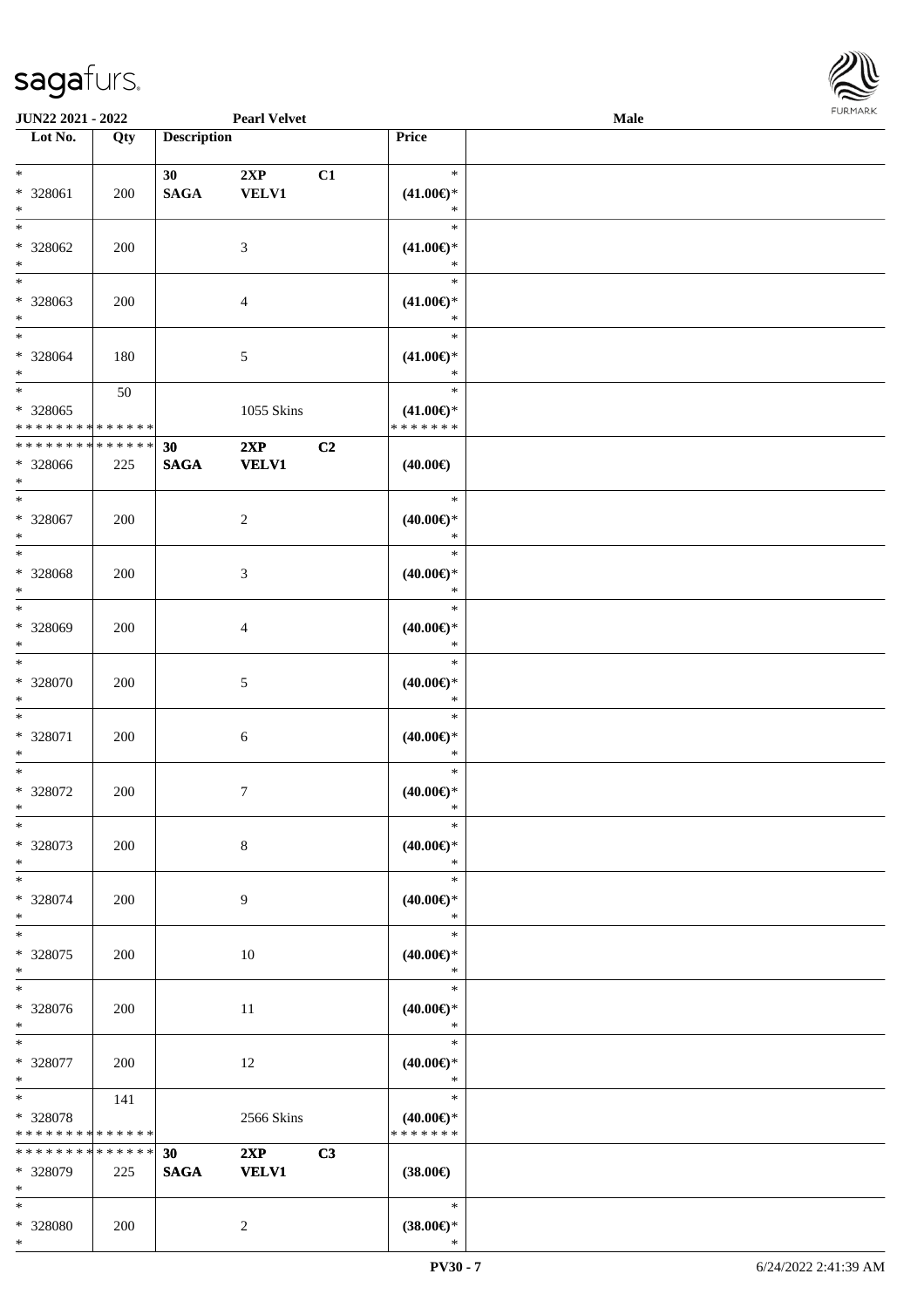

| JUN22 2021 - 2022           |     |                    | <b>Pearl Velvet</b>    |       |                     | <b>Male</b> |  |
|-----------------------------|-----|--------------------|------------------------|-------|---------------------|-------------|--|
| Lot No.                     | Qty | <b>Description</b> |                        |       | Price               |             |  |
|                             |     |                    |                        |       |                     |             |  |
| $*$                         |     | 30                 | 2XP                    | C3    | $\ast$              |             |  |
| * 328081                    | 200 | <b>SAGA</b>        | <b>VELV1</b>           |       | $(38.00\epsilon)$ * |             |  |
| $\ast$                      |     |                    |                        |       | ∗                   |             |  |
| $*$                         |     |                    |                        |       | $\ast$              |             |  |
| * 328082                    | 200 |                    | 4                      |       | $(38.00\epsilon)$ * |             |  |
| $\ast$                      |     |                    |                        |       | ∗                   |             |  |
| $\overline{\ast}$           | 119 |                    |                        |       | $\ast$              |             |  |
| * 328083                    |     |                    | 944 Skins              |       | $(38.00\epsilon)$ * |             |  |
| * * * * * * * * * * * * * * |     |                    |                        |       | * * * * * * *       |             |  |
| * * * * * * * * * * * * * * |     |                    |                        |       |                     |             |  |
|                             |     | 30                 | 3XP                    | C1    |                     |             |  |
| * 328084                    | 225 | <b>SAGA</b>        | <b>VELV1</b>           |       | 39.00€              |             |  |
| $*$                         |     |                    |                        |       |                     |             |  |
| $*$                         | 122 |                    |                        |       | $\ast$              |             |  |
| * 328085                    |     |                    | 347 Skins              |       | 39.00€*             |             |  |
| * * * * * * * * * * * * * * |     |                    |                        |       | * * * * * * *       |             |  |
| * * * * * * * * * * * * * * |     | 30                 | 3XP                    | C2    |                     |             |  |
| * 328086                    | 225 | <b>SAGA</b>        | <b>VELV1</b>           |       | 38.00€              |             |  |
| $*$                         |     |                    |                        |       |                     |             |  |
| $\ast$                      |     |                    |                        |       | $\ast$              |             |  |
| $*328087$                   | 200 |                    | 2                      |       | 38.00€*             |             |  |
| $\ast$                      |     |                    |                        |       | $\ast$              |             |  |
| $\ast$                      |     |                    |                        |       | $\ast$              |             |  |
| * 328088                    | 200 |                    | 3                      |       | 38.00€*             |             |  |
| $\ast$                      |     |                    |                        |       | $\ast$              |             |  |
| $\ast$                      |     |                    |                        |       | $\ast$              |             |  |
|                             | 225 |                    |                        |       |                     |             |  |
| * 328089                    |     |                    | 850 Skins              |       | 38.00€*             |             |  |
| * * * * * * * * * * * * * * |     |                    |                        |       | * * * * * * *       |             |  |
|                             |     | 30                 | 4XP                    | C1/C2 |                     |             |  |
| 328090                      | 136 | SR/S               | <b>VELV1</b>           |       | 37.00€              |             |  |
|                             |     |                    |                        |       |                     |             |  |
| * * * * * * * * * * * * * * |     | 30                 | <b>3XP/4XP</b>         | C3    |                     |             |  |
| * 328091                    | 225 | <b>SAGA</b>        | <b>VELV1</b>           |       | 35.00€              |             |  |
| $*$                         |     |                    |                        |       |                     |             |  |
| $*$                         | 141 |                    |                        |       | $\ast$              |             |  |
| $* 328092$                  |     |                    | 366 Skins              |       | 35.00€*             |             |  |
| * * * * * * * * * * * * * * |     |                    |                        |       | * * * * * * *       |             |  |
|                             |     | 30                 | Dark                   | C1/C2 |                     |             |  |
| 328093                      | 167 | SR/S               | VELV2                  |       | $(36.00\epsilon)$   |             |  |
|                             |     |                    |                        |       |                     |             |  |
|                             |     | 30                 | $\bf MED$              | C1/C2 |                     |             |  |
|                             |     |                    |                        |       |                     |             |  |
| 328094                      | 98  | SR/S               | <b>VELV2</b>           |       | $(38.00\epsilon)$   |             |  |
|                             |     |                    |                        |       |                     |             |  |
|                             |     | 30                 | <b>PALE</b>            | C1    |                     |             |  |
| 328095                      | 140 | <b>SAGA</b>        | VELV2                  |       | 38.00€              |             |  |
|                             |     |                    |                        |       |                     |             |  |
|                             |     | 30                 | <b>PALE</b>            | C2    |                     |             |  |
| 328096                      | 245 | <b>SAGA</b>        | VELV2                  |       | 38.00€              |             |  |
|                             |     |                    |                        |       |                     |             |  |
|                             |     | 30                 | <b>PALE</b>            | C3    |                     |             |  |
| 328097                      | 85  | SR/S               | VELV2                  |       | $(37.00\epsilon)$   |             |  |
|                             |     |                    |                        |       |                     |             |  |
| * * * * * * * * * * * * * * |     | 30                 | $\mathbf{X}\mathbf{P}$ | C1    |                     |             |  |
| * 328098                    | 225 | <b>SAGA</b>        | VELV2                  |       | 40.00€              |             |  |
| $\ast$                      |     |                    |                        |       |                     |             |  |
| $\ast$                      |     |                    |                        |       | $\ast$              |             |  |
| * 328099                    | 200 |                    |                        |       | 40.00€*             |             |  |
| $*$                         |     |                    | 2                      |       | $\ast$              |             |  |
| $*$                         |     |                    |                        |       | $\ast$              |             |  |
|                             | 158 |                    |                        |       |                     |             |  |
| * 328100                    |     |                    | 583 Skins              |       | 40.00€*             |             |  |
| * * * * * * * * * * * * * * |     |                    |                        |       | * * * * * * *       |             |  |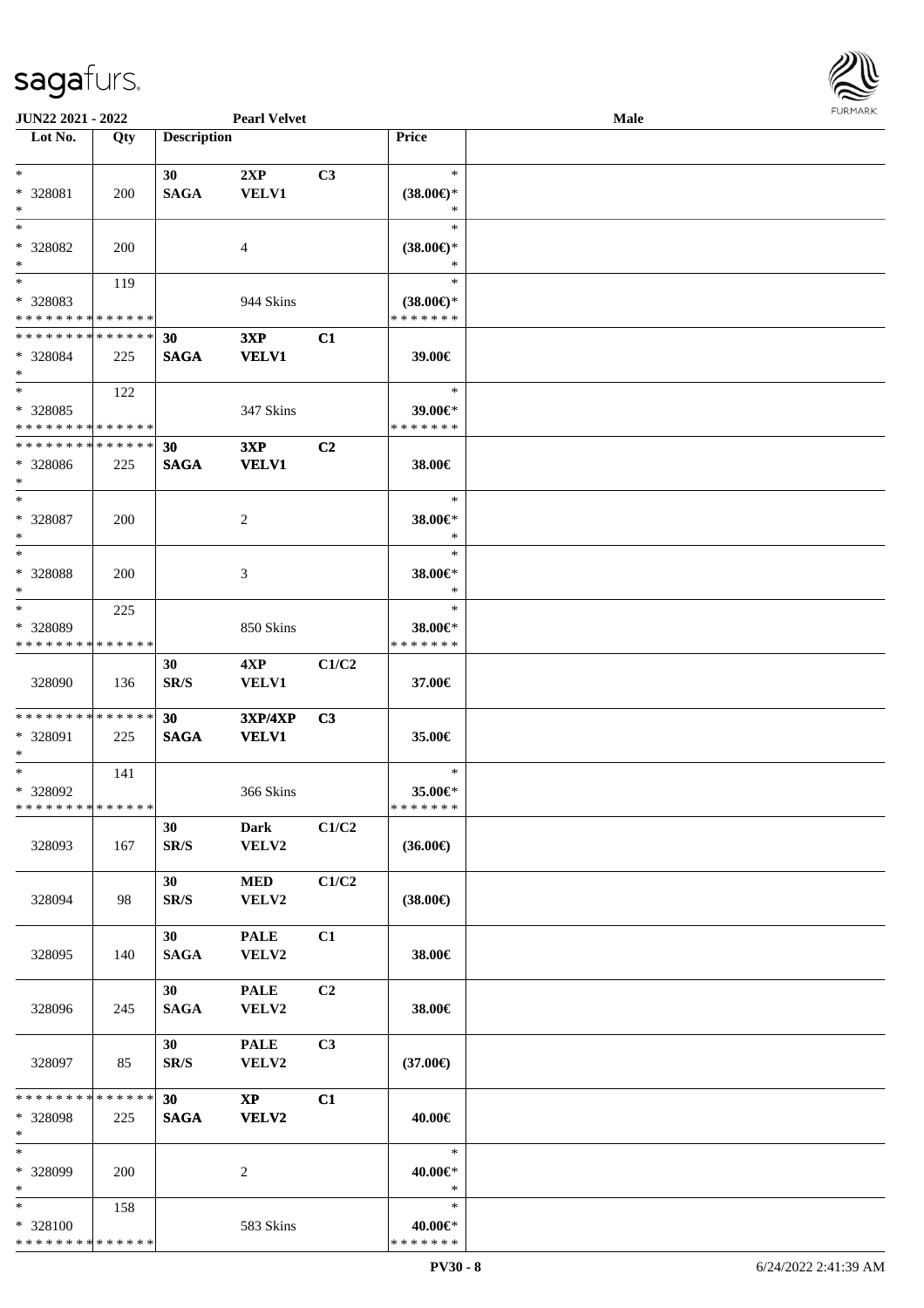

| <b>JUN22 2021 - 2022</b>                                            |     |                                | <b>Pearl Velvet</b>                    |                |                                    | <b>Male</b> |  |
|---------------------------------------------------------------------|-----|--------------------------------|----------------------------------------|----------------|------------------------------------|-------------|--|
| Lot No.                                                             | Qty | <b>Description</b>             |                                        |                | Price                              |             |  |
|                                                                     |     |                                |                                        |                |                                    |             |  |
| * * * * * * * * * * * * * * *<br>* 328101<br>$*$                    | 225 | 30 <sup>°</sup><br><b>SAGA</b> | $\mathbf{X}\mathbf{P}$<br><b>VELV2</b> | C2             | 39.00€                             |             |  |
| $\overline{\ast}$                                                   |     |                                |                                        |                | $\ast$                             |             |  |
| * 328102<br>$*$                                                     | 200 |                                | 2                                      |                | 39.00€*<br>$\ast$                  |             |  |
| $*$<br>* 328103<br>$\ast$                                           | 200 |                                | 3                                      |                | $\ast$<br>39.00€*<br>$\ast$        |             |  |
| $*$<br>* 328104<br>$*$                                              | 200 |                                | $\overline{4}$                         |                | $\ast$<br>39.00€*<br>$\ast$        |             |  |
| $*$<br>* 328105<br>$\ast$                                           | 200 |                                | 5                                      |                | $\ast$<br>39.00€*<br>$\ast$        |             |  |
| $*$<br>* 328106<br>$\ddot{x}$                                       | 200 |                                | 6                                      |                | $\ast$<br>40.00€*<br>$\ast$        |             |  |
| $*$<br>* 328107<br>* * * * * * * * <mark>* * * * * *</mark>         | 86  |                                | 1311 Skins                             |                | $\ast$<br>39.00€*<br>* * * * * * * |             |  |
| * * * * * * * * <mark>* * * * * * *</mark><br>* 328108              | 225 | 30<br><b>SAGA</b>              | $\mathbf{X}\mathbf{P}$<br>VELV2        | C3             | 37.00€                             |             |  |
| $\ast$                                                              |     |                                |                                        |                |                                    |             |  |
| $*$<br>* 328109<br>* * * * * * * * * * * * * *                      | 167 |                                | 392 Skins                              |                | $\ast$<br>37.00€*<br>* * * * * * * |             |  |
| * * * * * * * * <mark>* * * * * * *</mark>                          |     | 30                             | 2XP                                    | C1             |                                    |             |  |
| * 328110<br>$*$                                                     | 225 | <b>SAGA</b>                    | <b>VELV2</b>                           |                | 42.00€                             |             |  |
| $*$ $-$<br>* 328111<br>* * * * * * * * <mark>* * * * * *</mark>     | 187 |                                | 412 Skins                              |                | $\ast$<br>41.00€*<br>*******       |             |  |
| * * * * * * * * <mark>* * * * * * *</mark><br>* 328112<br>$*$ $-$   | 225 | 30<br><b>SAGA</b>              | 2XP<br>VELV2                           | C <sub>2</sub> | 42.00€                             |             |  |
| $\ast$<br>* 328113<br>$*$                                           | 200 |                                | 2                                      |                | $\ast$<br>42.00€*<br>$\ast$        |             |  |
| $\ast$<br>$* 328114$<br>$\ast$                                      | 200 |                                | 3                                      |                | $\ast$<br>41.00€*<br>$\ast$        |             |  |
| $*$<br>* 328115<br>$\ast$                                           | 200 |                                | 4                                      |                | $\ast$<br>42.00€*<br>$\ast$        |             |  |
| $*$ $-$<br>$* 328116$<br>* * * * * * * * <mark>* * * * * *</mark> * | 205 |                                | 1030 Skins                             |                | $\ast$<br>42.00€*<br>* * * * * * * |             |  |
| * * * * * * * * * * * * * * <mark>*</mark><br>* 328117<br>$*$ $-$   | 225 | 30<br>SR/S                     | 2XP<br><b>VELV2</b>                    | C <sub>3</sub> | 38.00€                             |             |  |
| $*$ $-$<br>* 328118<br>$*$ $-$                                      | 220 |                                | 2                                      |                | $\ast$<br>38.00€*<br>$\ast$        |             |  |
| $*$ and $*$<br>* 328119<br>* * * * * * * * * * * * * * *            | 51  |                                | 496 Skins                              |                | $\ast$<br>38.00€*<br>* * * * * * * |             |  |
| 328120                                                              | 144 | 30<br>SAGA                     | 3XP<br>VELV2                           | C1             | 42.00€                             |             |  |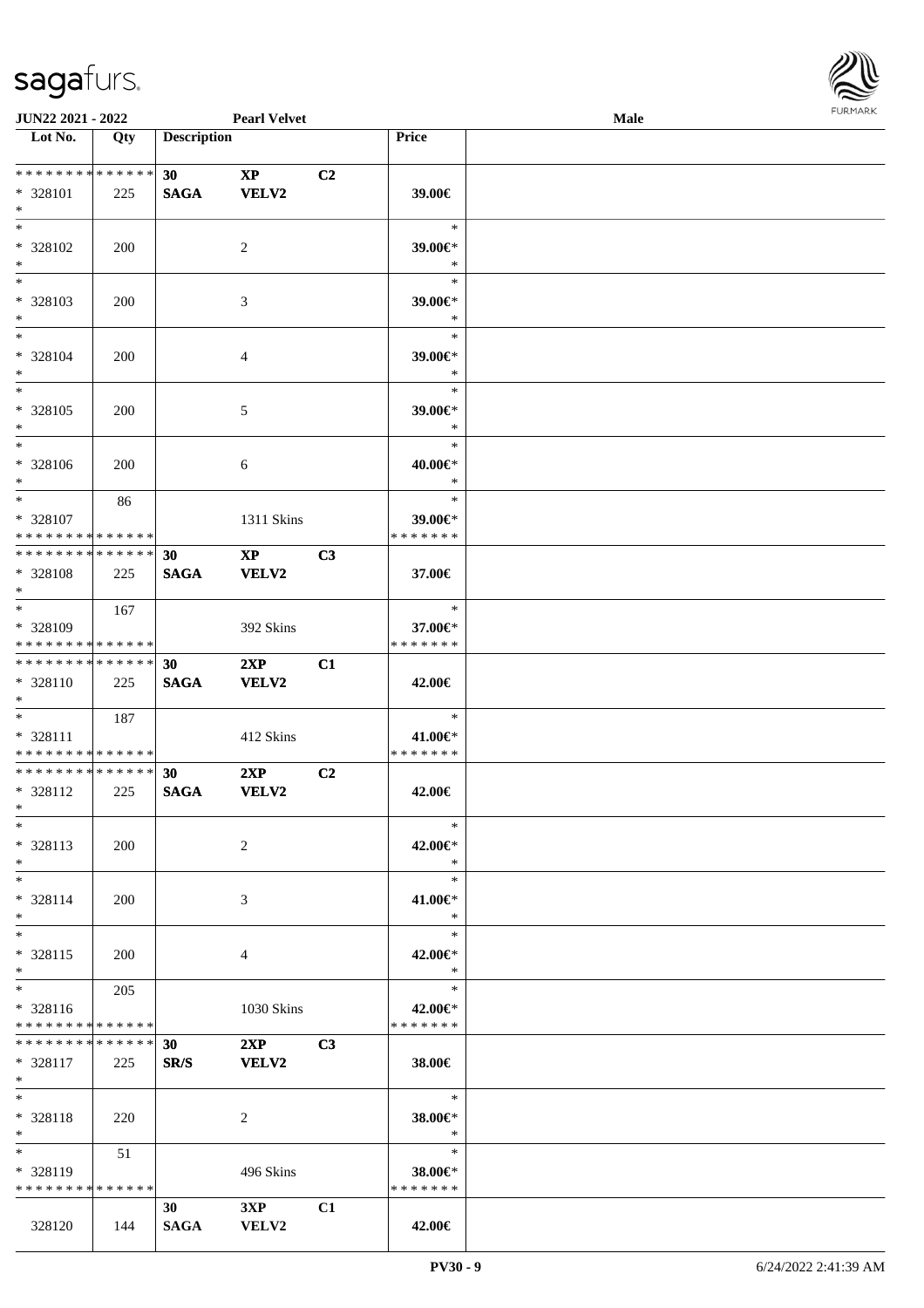

| JUN22 2021 - 2022           |             |                    | <b>Pearl Velvet</b> |                |                   | Male |  |
|-----------------------------|-------------|--------------------|---------------------|----------------|-------------------|------|--|
| Lot No.                     | Qty         | <b>Description</b> |                     |                | Price             |      |  |
|                             |             |                    |                     |                |                   |      |  |
| **************              |             | 30 <sub>1</sub>    | 3XP/4XP             | C2             |                   |      |  |
| * 328121                    | 225         | <b>SAGA</b>        | <b>VELV2</b>        |                | 39.00€            |      |  |
| $\ast$                      |             |                    |                     |                |                   |      |  |
| $*$                         | 204         |                    |                     |                | $\ast$            |      |  |
| * 328122                    |             |                    | 429 Skins           |                | 39.00€*           |      |  |
| * * * * * * * * * * * * * * |             |                    |                     |                | * * * * * * *     |      |  |
|                             |             | 30                 | 3XP/4XP             | C3             |                   |      |  |
| 328123                      | 181         | <b>SAGA</b>        | VELV2               |                | 36.00€            |      |  |
|                             |             |                    |                     |                |                   |      |  |
|                             |             | 30                 | MED/PAL C2          |                |                   |      |  |
| 328124                      | 223         | IA                 | <b>VELV1</b>        | WB1            | $(31.00\epsilon)$ |      |  |
|                             |             |                    |                     |                |                   |      |  |
| * * * * * * * *             | * * * * * * | 30                 | XP/2XP              | C2             |                   |      |  |
| * 328125                    | 225         | IA                 | <b>VELV1</b>        | WB1            | 34.00€            |      |  |
| $\ast$                      |             |                    |                     |                |                   |      |  |
| $\ast$                      |             |                    |                     |                | $\ast$            |      |  |
| * 328126                    | 200         |                    | $\overline{c}$      |                | 34.00€*           |      |  |
| $\ast$                      |             |                    |                     |                | $\ast$            |      |  |
| $\overline{\phantom{a}^*}$  |             |                    |                     |                | $\ast$            |      |  |
| * 328127                    | 200         |                    | 3                   |                | 34.00€*           |      |  |
| $\ast$                      |             |                    |                     |                | $\ast$            |      |  |
| $\ast$                      |             |                    |                     |                | $\ast$            |      |  |
| * 328128                    | 200         |                    | $\overline{4}$      |                | 34.00€*           |      |  |
| $\ast$                      |             |                    |                     |                | $\ast$            |      |  |
| $\ast$                      |             |                    |                     |                | $\ast$            |      |  |
| * 328129                    | 200         |                    | $\mathfrak{S}$      |                | 34.00€*           |      |  |
| $\ast$                      |             |                    |                     |                | $\ast$            |      |  |
| $\ast$                      |             |                    |                     |                | $\ast$            |      |  |
| * 328130                    | 200         |                    | $\sqrt{6}$          |                | 34.00€*           |      |  |
| $\ast$                      |             |                    |                     |                | $\ast$            |      |  |
| $\ast$                      |             |                    |                     |                | $\ast$            |      |  |
| * 328131                    | 200         |                    | $\tau$              |                | 34.00€*           |      |  |
| $\ast$                      |             |                    |                     |                | $\ast$            |      |  |
| $\ast$                      | 182         |                    |                     |                | $\ast$            |      |  |
| * 328132                    |             |                    | 1607 Skins          |                | 33.00€*           |      |  |
| **************              |             |                    |                     |                | * * * * * * *     |      |  |
| * * * * * * * * * * * * * * |             | 30                 | <b>3XP/4XP</b>      | C <sub>2</sub> |                   |      |  |
| * 328133                    | 225         | IA                 | <b>VELV1</b>        | WB1            | 35.00€            |      |  |
| $\ast$                      |             |                    |                     |                |                   |      |  |
| $\ast$                      | 133         |                    |                     |                | $\ast$            |      |  |
| * 328134                    |             |                    | 358 Skins           |                | 35.00€*           |      |  |
| * * * * * * * * * * * * * * |             |                    |                     |                | * * * * * * *     |      |  |
|                             |             | 30                 | <b>Dark</b>         | C <sub>2</sub> |                   |      |  |
| 328135                      | 171         | IA                 | <b>VELV1</b>        | <b>CHIP</b>    | $(29.50\epsilon)$ |      |  |
|                             |             |                    |                     |                |                   |      |  |
| * * * * * * * * * * * * * * |             | 30                 | MED/PAL C2          |                |                   |      |  |
| * 328136                    | 225         | IA                 | <b>VELV1</b>        | CHIP           | 31.00€            |      |  |
| $*$                         |             |                    |                     |                |                   |      |  |
| $\ast$                      |             |                    |                     |                | $\ast$            |      |  |
| * 328137                    | 200         |                    | $\sqrt{2}$          |                | 31.00€*           |      |  |
| $\ast$                      |             |                    |                     |                | $\ast$            |      |  |
| $\ast$                      | 224         |                    |                     |                | $\ast$            |      |  |
| * 328138                    |             |                    | 649 Skins           |                | 31.00€*           |      |  |
| * * * * * * * * * * * * * * |             |                    |                     |                | * * * * * * *     |      |  |
| * * * * * * * * * * * * * * |             | 30                 | XP/2XP              | C <sub>2</sub> |                   |      |  |
| * 328139                    | 225         | IA                 | <b>VELV1</b>        | <b>CHIP</b>    | 35.00€            |      |  |
| $\ast$                      |             |                    |                     |                |                   |      |  |
| $*$                         |             |                    |                     |                | $\ast$            |      |  |
| * 328140                    | 200         |                    | $\overline{c}$      |                | 35.00€*           |      |  |
| $*$                         |             |                    |                     |                | $\ast$            |      |  |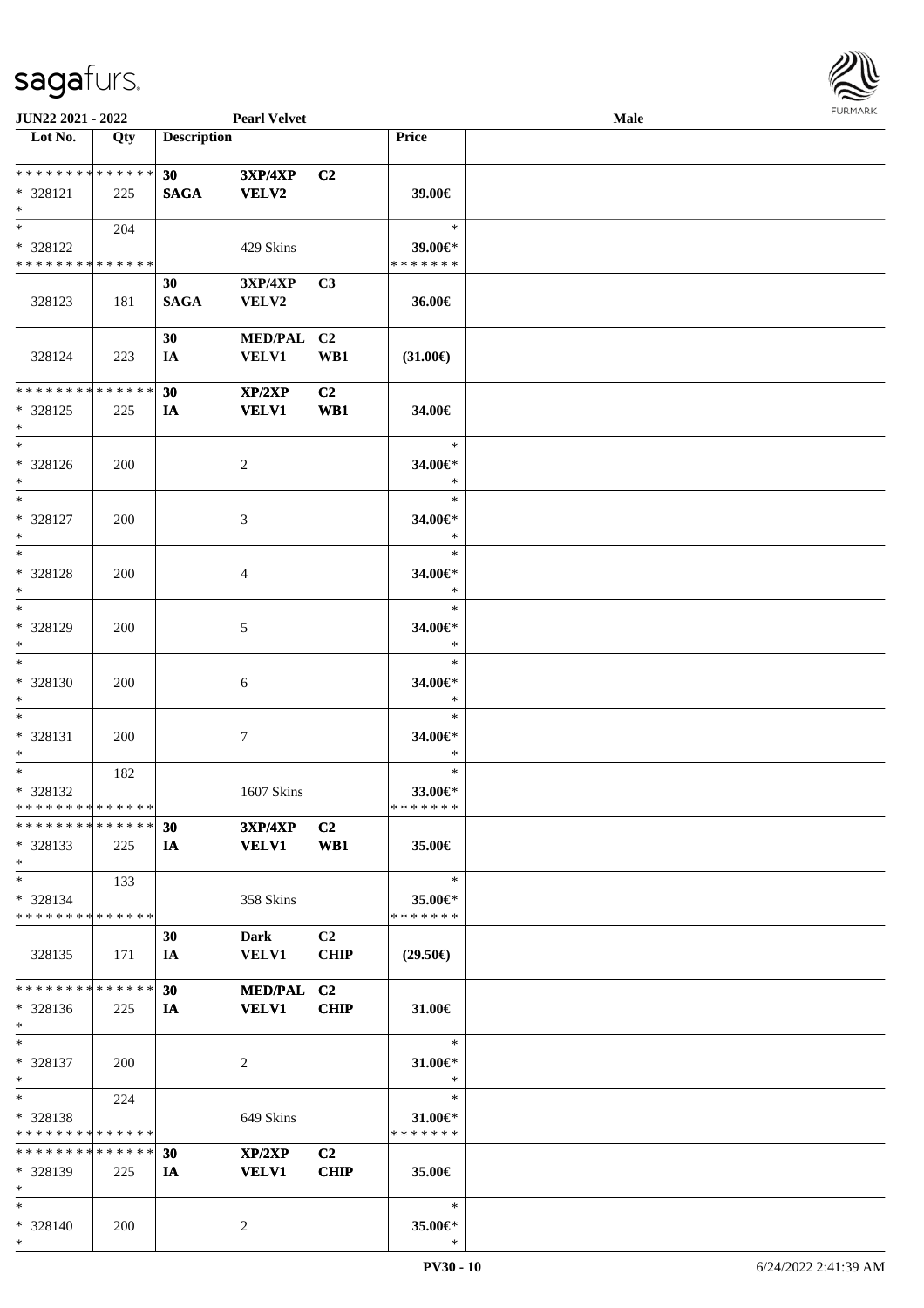

| <b>JUN22 2021 - 2022</b>      |     |                    | <b>Pearl Velvet</b>               |                |               | Male |  |
|-------------------------------|-----|--------------------|-----------------------------------|----------------|---------------|------|--|
| Lot No.                       | Qty | <b>Description</b> |                                   |                | Price         |      |  |
|                               |     |                    |                                   |                |               |      |  |
| $*$ $*$                       |     | 30 <sup>°</sup>    | XP/2XP                            | C <sub>2</sub> | $\ast$        |      |  |
| * 328141                      | 200 | IA                 | <b>VELV1</b>                      | <b>CHIP</b>    | 35.00€*       |      |  |
| $*$                           |     |                    |                                   |                | $\ast$        |      |  |
| $*$                           |     |                    |                                   |                | $\ast$        |      |  |
| * 328142                      | 200 |                    | 4                                 |                | 35.00€*       |      |  |
|                               |     |                    |                                   |                |               |      |  |
| $*$                           |     |                    |                                   |                | $\ast$        |      |  |
|                               |     |                    |                                   |                | $\ast$        |      |  |
| * 328143                      | 200 |                    | 5                                 |                | 35.00€*       |      |  |
| $*$                           |     |                    |                                   |                | $\ast$        |      |  |
| $*$                           |     |                    |                                   |                | $\ast$        |      |  |
| * 328144                      | 200 |                    | 6                                 |                | 35.00€*       |      |  |
| $*$                           |     |                    |                                   |                | $\ast$        |      |  |
| $*$                           |     |                    |                                   |                | $\ast$        |      |  |
| $* 328145$                    |     |                    |                                   |                | 35.00€*       |      |  |
|                               | 200 |                    | $\overline{7}$                    |                | $\ast$        |      |  |
| $*$                           |     |                    |                                   |                |               |      |  |
|                               |     |                    |                                   |                | $\ast$        |      |  |
| * 328146                      | 200 |                    | $8\,$                             |                | 36.00€*       |      |  |
| $*$                           |     |                    |                                   |                | $\ast$        |      |  |
| $\overline{\ast}$             |     |                    |                                   |                | $\ast$        |      |  |
| * 328147                      | 200 |                    | 9                                 |                | 36.00€*       |      |  |
| $*$                           |     |                    |                                   |                | $\ast$        |      |  |
| $\overline{\ast}$             |     |                    |                                   |                | $\ast$        |      |  |
| * 328148                      | 200 |                    | 10                                |                | 36.00€*       |      |  |
| $*$                           |     |                    |                                   |                | $\ast$        |      |  |
| $*$                           |     |                    |                                   |                | $\ast$        |      |  |
|                               |     |                    |                                   |                |               |      |  |
| * 328149                      | 200 |                    | 11                                |                | 36.00€*       |      |  |
| $*$                           |     |                    |                                   |                | $\ast$        |      |  |
| $*$                           |     |                    |                                   |                | $\ast$        |      |  |
| * 328150                      | 200 |                    | 12                                |                | 36.00€*       |      |  |
| $*$                           |     |                    |                                   |                | $\ast$        |      |  |
| $*$                           |     |                    |                                   |                | $\ast$        |      |  |
| * 328151                      | 200 |                    | 13                                |                | 36.00€*       |      |  |
| $*$                           |     |                    |                                   |                | $\ast$        |      |  |
| $*$                           |     |                    |                                   |                | $\ast$        |      |  |
| * 328152                      |     |                    |                                   |                | 35.00€*       |      |  |
|                               | 200 |                    | 14                                |                | $\ast$        |      |  |
| $*$                           |     |                    |                                   |                |               |      |  |
| $*$                           | 42  |                    |                                   |                | $\ast$        |      |  |
| $* 328153$                    |     |                    | 2867 Skins                        |                | 35.00€*       |      |  |
| * * * * * * * * * * * * * * * |     |                    |                                   |                | * * * * * * * |      |  |
| * * * * * * * * * * * * * * * |     | 30                 | $3{\bf X}{\bf P}/4{\bf X}{\bf P}$ | C2             |               |      |  |
| * 328154                      | 225 | IA                 | <b>VELV1</b>                      | <b>CHIP</b>    | 35.00€        |      |  |
| $*$                           |     |                    |                                   |                |               |      |  |
| $*$                           | 90  |                    |                                   |                | $\ast$        |      |  |
| * 328155                      |     |                    | 315 Skins                         |                | 35.00€*       |      |  |
| * * * * * * * * * * * * * * * |     |                    |                                   |                | * * * * * * * |      |  |
| * * * * * * * * * * * * * * * |     |                    |                                   |                |               |      |  |
|                               |     | 30                 | XP/2XP                            | C2             |               |      |  |
| * 328156                      | 225 | IA                 | <b>VELV2</b>                      | <b>CHIP</b>    | 38.00€        |      |  |
| $*$                           |     |                    |                                   |                |               |      |  |
| $*$                           |     |                    |                                   |                | $\ast$        |      |  |
| * 328157                      | 200 |                    | 2                                 |                | 38.00€*       |      |  |
| $*$                           |     |                    |                                   |                | $\ast$        |      |  |
| $*$                           |     |                    |                                   |                | $\ast$        |      |  |
| * 328158                      | 210 |                    | 3                                 |                | 38.00€*       |      |  |
| $*$                           |     |                    |                                   |                | $\ast$        |      |  |
| $*$                           | 57  |                    |                                   |                | $\ast$        |      |  |
|                               |     |                    |                                   |                |               |      |  |
| * 328159                      |     |                    | 692 Skins                         |                | 37.00€*       |      |  |
| * * * * * * * * * * * * * *   |     |                    |                                   |                | * * * * * * * |      |  |
|                               |     | 30                 | 3XP/4XP                           | C <sub>2</sub> |               |      |  |
| 328160                        | 127 | IA                 | <b>VELV2</b>                      | <b>CHIP</b>    | 35.00€        |      |  |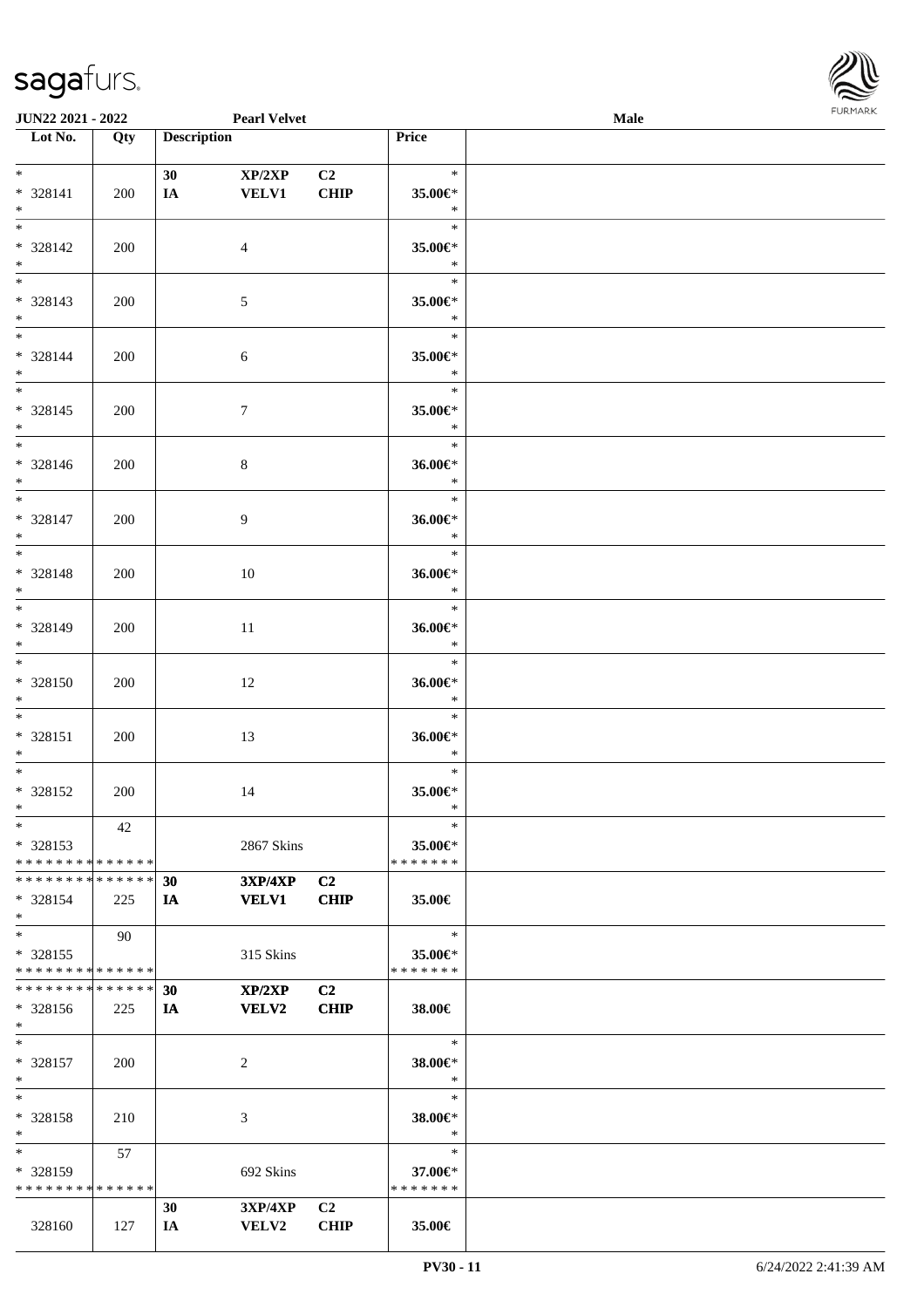

| JUN22 2021 - 2022                                            |     |                    | <b>Pearl Velvet</b>                    |                |                                                | Male |  |
|--------------------------------------------------------------|-----|--------------------|----------------------------------------|----------------|------------------------------------------------|------|--|
| Lot No.                                                      | Qty | <b>Description</b> |                                        |                | Price                                          |      |  |
| 328161                                                       | 221 | 30<br><b>SROY</b>  | <b>PALE</b><br><b>VELV1</b>            | C1/C2          | 40.00€                                         |      |  |
| * * * * * * * * * * * * * *<br>$* 328162$<br>$\ast$          | 205 | 30<br><b>SROY</b>  | $\mathbf{XP}$<br><b>VELV1</b>          | C1             | 42.00€                                         |      |  |
| $\overline{\ast}$<br>* 328163<br>* * * * * * * * * * * * * * | 69  |                    | 274 Skins                              |                | $\ast$<br>$(42.00\epsilon)$ *<br>* * * * * * * |      |  |
| **************<br>$* 328164$<br>$\ast$                       | 205 | 30<br><b>SROY</b>  | $\mathbf{XP}$<br><b>VELV1</b>          | C <sub>2</sub> | $(41.00\epsilon)$                              |      |  |
| $\ast$<br>$* 328165$<br>$\ast$                               | 180 |                    | $\sqrt{2}$                             |                | $\ast$<br>$(41.00\epsilon)$ *<br>$\ast$        |      |  |
| $\overline{\phantom{1}}$<br>$* 328166$<br>$\ast$             | 180 |                    | 3                                      |                | $\ast$<br>$(41.00\epsilon)$ *<br>$\ast$        |      |  |
| $\ast$<br>* 328167<br>$\ast$                                 | 180 |                    | 4                                      |                | $\ast$<br>$(41.00\epsilon)$ *<br>$\ast$        |      |  |
| $\ast$<br>* 328168<br>* * * * * * * * * * * * * *            | 74  |                    | 819 Skins                              |                | $\ast$<br>$(41.00\epsilon)$ *<br>* * * * * * * |      |  |
| * * * * * * * * * * * * * *<br>* 328169<br>$\ast$            | 205 | 30<br><b>SROY</b>  | $\mathbf{X}\mathbf{P}$<br><b>VELV1</b> | C3             | (39.00)                                        |      |  |
| $\ast$<br>* 328170<br>* * * * * * * * * * * * * *            | 197 |                    | 402 Skins                              |                | $\ast$<br>$(39.00\epsilon)$ *<br>* * * * * * * |      |  |
| 328171                                                       | 159 | 30<br><b>SROY</b>  | 2XP<br><b>VELV1</b>                    | C1             | 42.00€                                         |      |  |
| **************<br>* 328172<br>$*$                            | 205 | 30<br><b>SROY</b>  | 2XP<br><b>VELV1</b>                    | C2             | $(42.00\epsilon)$                              |      |  |
| $\ast$<br>$* 328173$<br>$\ast$                               | 180 |                    | 2                                      |                | $\ast$<br>$(42.00\epsilon)$ *<br>∗             |      |  |
| $\ast$<br>* 328174<br>$\ast$                                 | 180 |                    | 3                                      |                | $\ast$<br>$(42.00\epsilon)$ *<br>∗             |      |  |
| $\ast$<br>* 328175<br>* * * * * * * * * * * * * *            | 164 |                    | 729 Skins                              |                | $\ast$<br>$(42.00\epsilon)$ *<br>* * * * * * * |      |  |
| 328176                                                       | 231 | 30<br><b>SROY</b>  | 2XP<br><b>VELV1</b>                    | C <sub>3</sub> | $(40.00\epsilon)$                              |      |  |
| * * * * * * * * * * * * * *<br>* 328177<br>$\ast$            | 215 | 30<br><b>SROY</b>  | 3XP<br><b>VELV1</b>                    | C1/C2          | 41.00€                                         |      |  |
| $\ast$<br>* 328178<br>* * * * * * * * * * * * * *            | 51  |                    | 266 Skins                              |                | $\ast$<br>41.00€*<br>* * * * * * *             |      |  |
| 328179                                                       | 136 | 30<br><b>SROY</b>  | 3XP/4XP<br>VELV1                       | C <sub>3</sub> | $(38.00\epsilon)$                              |      |  |
| 328180                                                       | 168 | 30<br><b>SROY</b>  | <b>PALE</b><br>VELV2                   | C1/C2          | $(40.00\epsilon)$                              |      |  |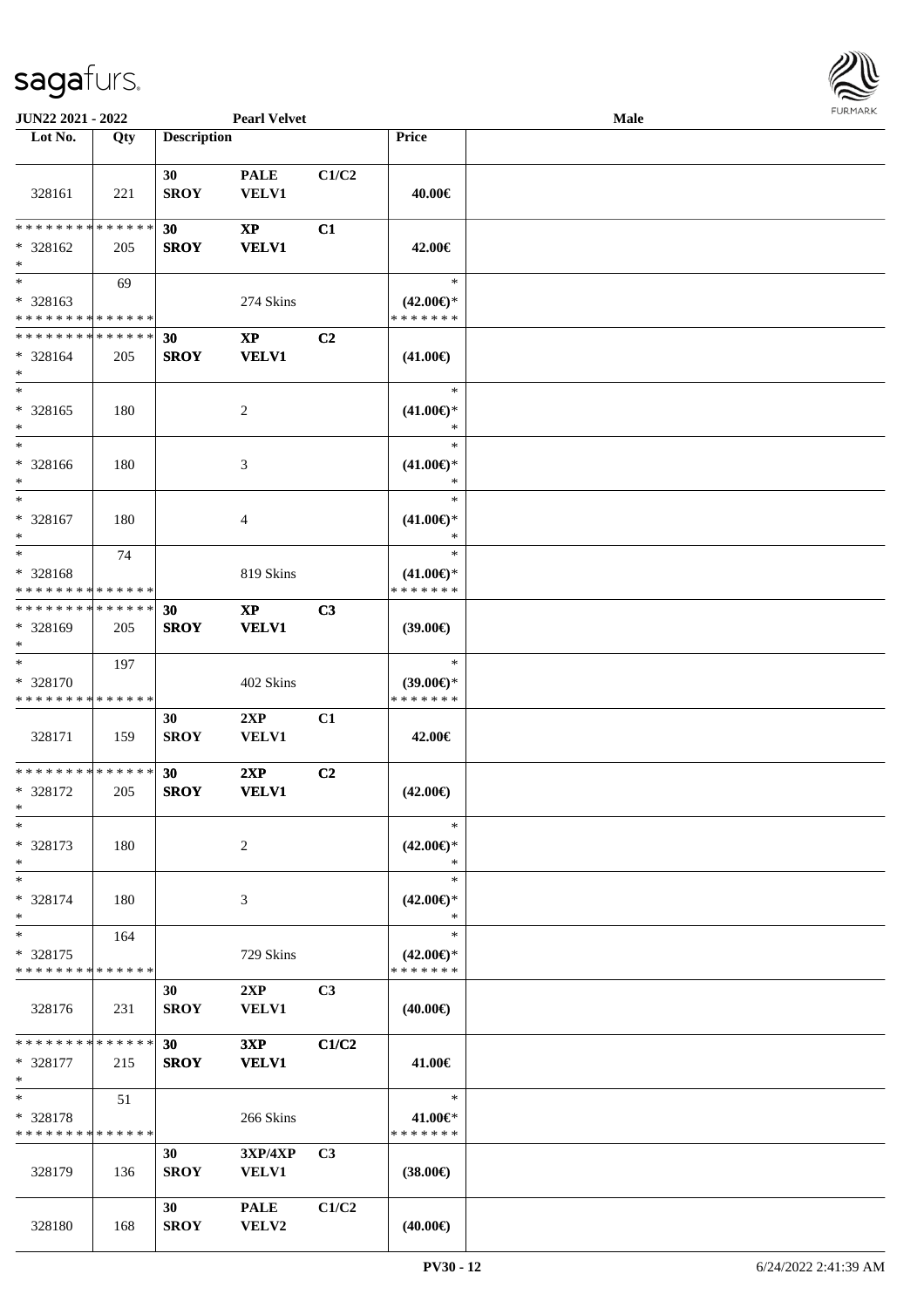

| JUN22 2021 - 2022                                  |     |                    | <b>Pearl Velvet</b>                               |                |                                    | <b>FURMARK</b><br>Male |  |  |
|----------------------------------------------------|-----|--------------------|---------------------------------------------------|----------------|------------------------------------|------------------------|--|--|
| Lot No.                                            | Qty | <b>Description</b> |                                                   |                | Price                              |                        |  |  |
| * * * * * * * * * * * * * *<br>* 328181<br>$*$     | 205 | 30<br><b>SROY</b>  | $\mathbf{X}\mathbf{P}$<br>VELV2                   | C1             | 42.00€                             |                        |  |  |
| $*$<br>* 328182<br>* * * * * * * * * * * * * *     | 144 |                    | 349 Skins                                         |                | $\ast$<br>42.00€*<br>* * * * * * * |                        |  |  |
| * * * * * * * * * * * * * * *<br>* 328183<br>$*$   | 205 | 30<br><b>SROY</b>  | <b>XP</b><br>VELV2                                | C2             | 41.00€                             |                        |  |  |
| $*$ $-$<br>* 328184<br>* * * * * * * * * * * * * * | 158 |                    | 363 Skins                                         |                | $\ast$<br>41.00€*<br>* * * * * * * |                        |  |  |
| 328185                                             | 126 | 30<br><b>SROY</b>  | $\mathbf{X}\mathbf{P}$<br>VELV2                   | C <sub>3</sub> | 39.00€                             |                        |  |  |
| 328186                                             | 225 | 30<br><b>SROY</b>  | 2XP<br>VELV2                                      | C1             | 46.00€                             |                        |  |  |
| * * * * * * * * * * * * * *<br>* 328187<br>$*$     | 205 | 30<br><b>SROY</b>  | 2XP<br>VELV2                                      | C <sub>2</sub> | 45.00€                             |                        |  |  |
| $*$<br>* 328188<br>* * * * * * * * * * * * * *     | 122 |                    | 327 Skins                                         |                | $\ast$<br>45.00€*<br>* * * * * * * |                        |  |  |
| * * * * * * * * * * * * * * *<br>* 328189<br>$*$   | 205 | 30<br><b>SROY</b>  | <b>3XP/4XP</b><br>VELV2                           | C1/C2          | 42.00€                             |                        |  |  |
| $*$<br>* 328190<br>* * * * * * * * * * * * * *     | 98  |                    | 303 Skins                                         |                | $\ast$<br>42.00€*<br>* * * * * * * |                        |  |  |
| 328191                                             | 87  | 30<br><b>SROY</b>  | $3{\bf X}{\bf P}/4{\bf X}{\bf P}$<br><b>VELV2</b> | C <sub>3</sub> | 38.00€                             |                        |  |  |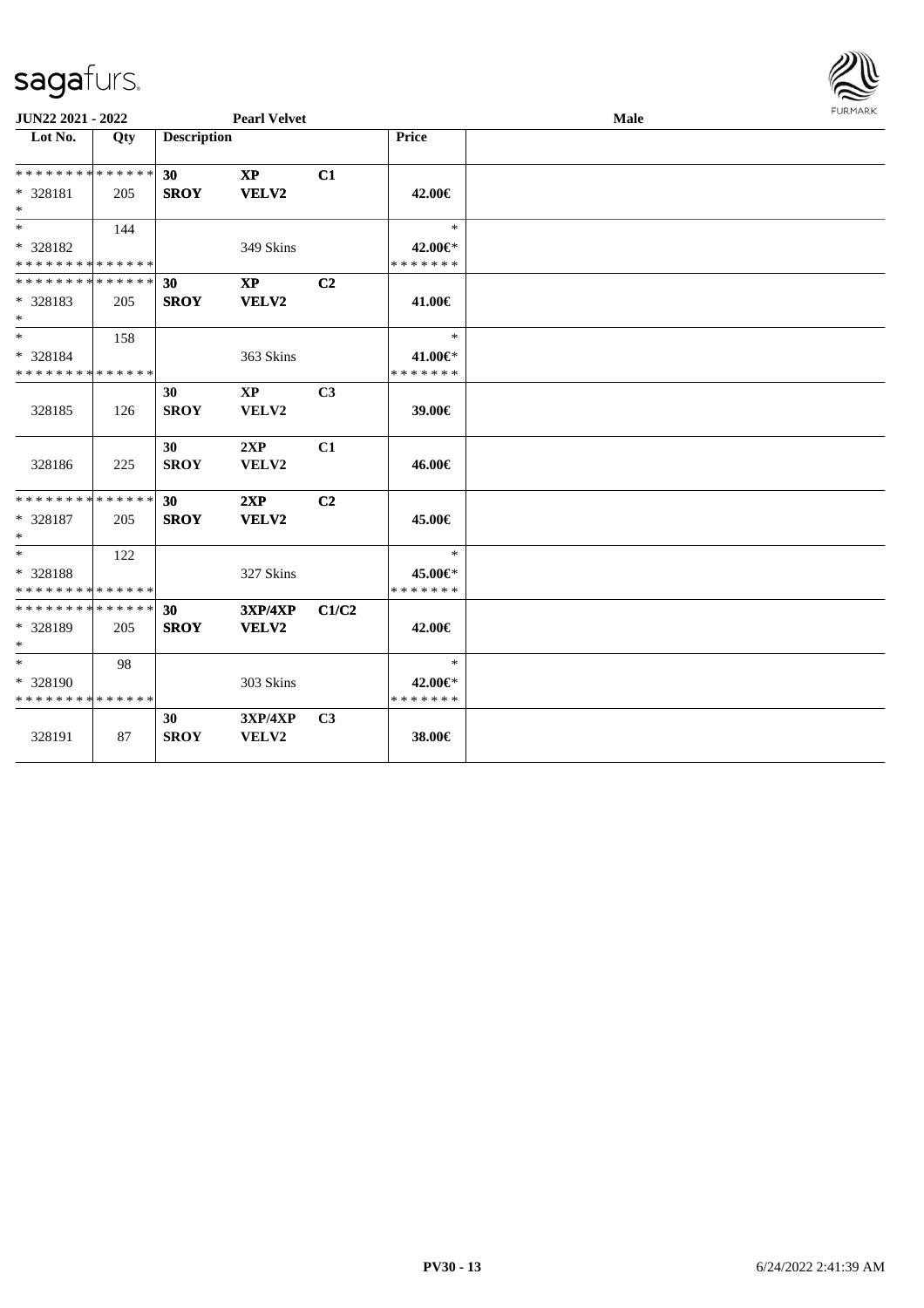\*



| JUN22 2021 - 2022                                 |     |                        | <b>Pearl Velvet</b>                    |                |                                                | <b>Male</b> |  |
|---------------------------------------------------|-----|------------------------|----------------------------------------|----------------|------------------------------------------------|-------------|--|
| Lot No.                                           | Qty | <b>Description</b>     |                                        |                | Price                                          |             |  |
| 328241                                            | 271 | 20<br>${\bf SI}$       | <b>Dark</b><br><b>VELV1</b>            | C1/C2          | $(29.50\epsilon)$                              |             |  |
| 328242                                            | 183 | 20<br>${\bf SI}$       | <b>MED</b><br><b>VELV1</b>             | C1/C2          | $(31.00\epsilon)$                              |             |  |
| 328243                                            | 169 | $20\,$<br>${\bf SI}$   | <b>DK/MED</b><br>VELV1                 | C <sub>3</sub> | $(29.00\epsilon)$                              |             |  |
| 328244                                            | 134 | 20<br>${\bf SI}$       | <b>PALE</b><br>VELV1                   | C1             | $(34.00\epsilon)$                              |             |  |
| * * * * * * * * * * * * * *<br>* 328245<br>$\ast$ | 285 | 20<br>SI               | <b>PALE</b><br><b>VELV1</b>            | C2             | $(33.00\epsilon)$                              |             |  |
| $\ast$<br>* 328246<br>* * * * * * * * * * * * * * | 221 |                        | 506 Skins                              |                | $\ast$<br>$(33.00\epsilon)$ *<br>* * * * * * * |             |  |
| 328247                                            | 239 | 20<br>${\bf SI}$       | <b>PALE</b><br><b>VELV1</b>            | C3             | $(31.00\epsilon)$                              |             |  |
| * * * * * * * * * * * * * *<br>* 328248<br>$\ast$ | 285 | 20<br>SI               | $\bold{XP}$<br><b>VELV1</b>            | C1             | $(34.00\epsilon)$                              |             |  |
| $*$<br>* 328249<br>* * * * * * * * * * * * * *    | 269 |                        | 554 Skins                              |                | $\ast$<br>$(34.00\epsilon)$ *<br>* * * * * * * |             |  |
| * * * * * * * * * * * * * *<br>* 328250<br>$*$    | 285 | 20<br>${\bf S}{\bf I}$ | $\bold{XP}$<br><b>VELV1</b>            | C2             | $(34.00\epsilon)$                              |             |  |
| $*$<br>* 328251<br>$*$                            | 260 |                        | $\boldsymbol{2}$                       |                | $\ast$<br>$(34.00ε)$ *<br>$\ast$               |             |  |
| $\ast$<br>* 328252<br>$*$                         | 260 |                        | 3                                      |                | $\ast$<br>$(34.00\epsilon)$ *<br>$\ast$        |             |  |
| $*$<br>* 328253<br>$*$                            | 260 |                        | $\overline{4}$                         |                | $\ast$<br>$(34.00\epsilon)$ *<br>$\ast$        |             |  |
| $*$<br>* 328254<br>$*$                            | 260 |                        | 5                                      |                | $\ast$<br>$(34.00\epsilon)$ *<br>$\ast$        |             |  |
| $*$<br>* 328255<br>* * * * * * * * * * * * * *    | 157 |                        | 1482 Skins                             |                | $\ast$<br>$(34.00\epsilon)$ *<br>* * * * * * * |             |  |
| * * * * * * * * * * * * * *<br>* 328256<br>$*$    | 285 | <b>20</b><br>SI        | $\mathbf{X}\mathbf{P}$<br><b>VELV1</b> | C <sub>3</sub> | $(32.00\epsilon)$                              |             |  |
| $*$<br>* 328257<br>$*$                            | 260 |                        | 2                                      |                | $\ast$<br>$(32.00\epsilon)$ *<br>$\ast$        |             |  |
| $*$<br>* 328258<br>* * * * * * * * * * * * * *    | 197 |                        | 742 Skins                              |                | $\ast$<br>$(32.00\epsilon)$ *<br>* * * * * * * |             |  |
| 328259                                            | 243 | 20<br>SI               | 2XP<br><b>VELV1</b>                    | C1             | $(35.00\epsilon)$                              |             |  |
| * * * * * * * * * * * * * *<br>* 328260           | 285 | 20<br>SI               | 2XP<br><b>VELV1</b>                    | C <sub>2</sub> | $(34.00\epsilon)$                              |             |  |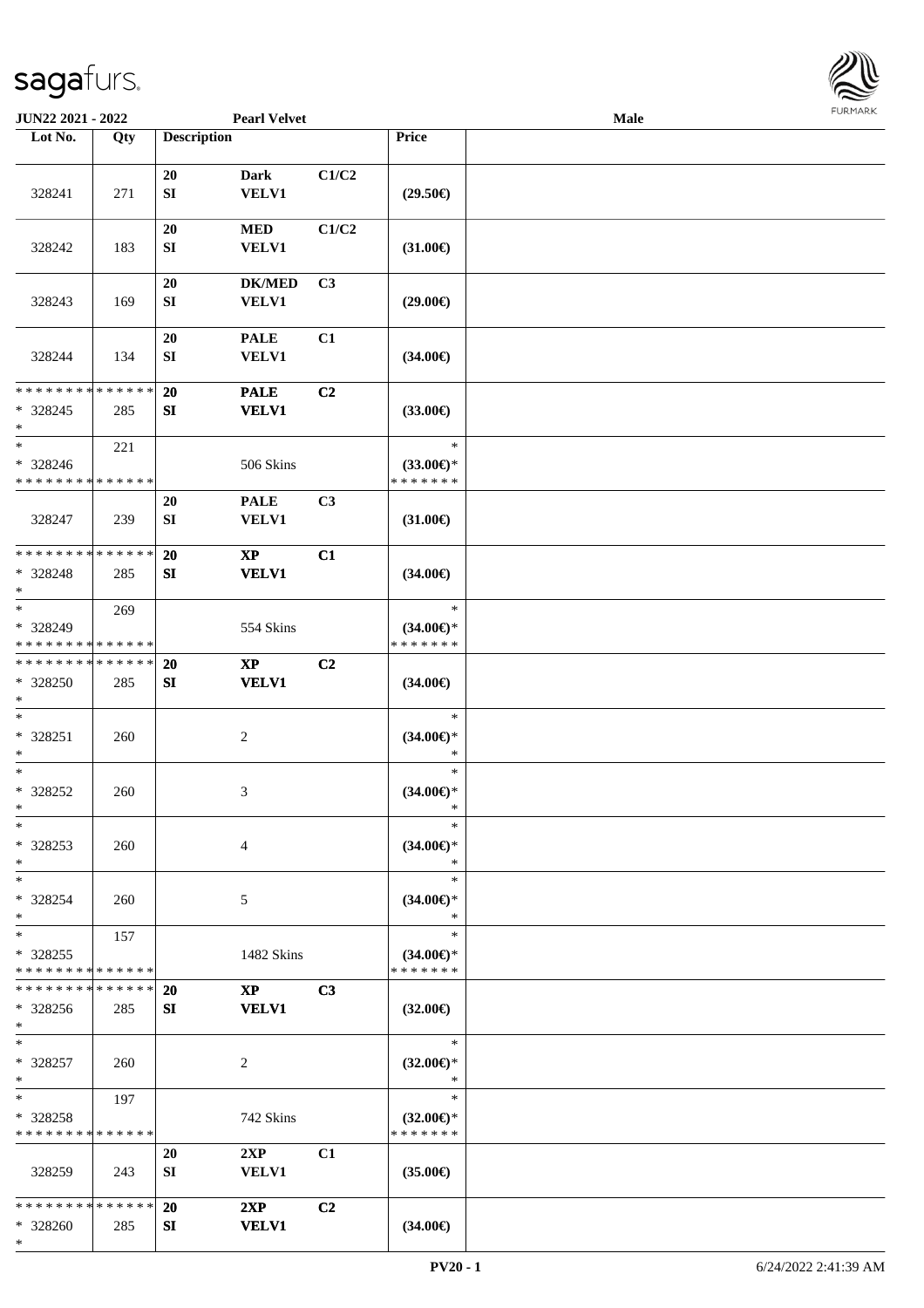

| <b>JUN22 2021 - 2022</b>                   |             |                        | <b>Pearl Velvet</b> |                |                     | Male |  |
|--------------------------------------------|-------------|------------------------|---------------------|----------------|---------------------|------|--|
| Lot No.                                    | Qty         | <b>Description</b>     |                     |                | Price               |      |  |
|                                            |             |                        |                     |                |                     |      |  |
| $\ast$                                     |             | 20                     | 2XP                 | C2             | $\ast$              |      |  |
| * 328261                                   | 260         | ${\bf SI}$             | <b>VELV1</b>        |                | $(34.00\epsilon)$ * |      |  |
| $\ast$                                     |             |                        |                     |                | $\ast$              |      |  |
| $\ast$                                     | 240         |                        |                     |                | $\ast$              |      |  |
| * 328262                                   |             |                        | 785 Skins           |                | $(34.00\epsilon)$ * |      |  |
| * * * * * * * * * * * * * *                |             |                        |                     |                | * * * * * * *       |      |  |
|                                            |             | 20                     | 2XP                 | C3             |                     |      |  |
| 328263                                     | 272         | SI                     | <b>VELV1</b>        |                | $(33.00\epsilon)$   |      |  |
|                                            |             |                        |                     |                |                     |      |  |
|                                            |             | 20                     | 3XP                 | C1             |                     |      |  |
| 328264                                     | 116         | ${\bf SI}$             | <b>VELV1</b>        |                | $(34.00\epsilon)$   |      |  |
|                                            |             |                        |                     |                |                     |      |  |
|                                            |             | 20                     | 3XP/4XP             | C <sub>2</sub> |                     |      |  |
| 328265                                     | 327         | ${\bf SI}$             | <b>VELV1</b>        |                | $(32.00\epsilon)$   |      |  |
|                                            |             | 20                     | 3XP/4XP             | C <sub>3</sub> |                     |      |  |
| 328266                                     | 165         | ${\bf SI}$             | VELV1               |                | (30.00)             |      |  |
|                                            |             |                        |                     |                |                     |      |  |
|                                            |             | 20                     | <b>PALE</b>         | C1/C2          |                     |      |  |
| 328267                                     | 161         | ${\bf SI}$             | VELV2               |                | $(33.00\epsilon)$   |      |  |
|                                            |             |                        |                     |                |                     |      |  |
|                                            |             | 20                     | <b>XP</b>           | C1             |                     |      |  |
| 328268                                     | 269         | SI                     | VELV2               |                | 34.00€              |      |  |
|                                            |             |                        |                     |                |                     |      |  |
| * * * * * * * *                            | * * * * * * | 20                     | $\mathbf{XP}$       | C <sub>2</sub> |                     |      |  |
| * 328269                                   | 285         | SI                     | VELV2               |                | $(34.00\epsilon)$   |      |  |
| $\ast$                                     |             |                        |                     |                |                     |      |  |
| $\ast$                                     | 118         |                        |                     |                | $\ast$              |      |  |
| * 328270                                   |             |                        | 403 Skins           |                | $(34.00\epsilon)$ * |      |  |
| * * * * * * * * * * * * * *                |             |                        |                     |                | *******             |      |  |
| 328271                                     |             | 20                     | $\mathbf{XP}$       | C3             |                     |      |  |
|                                            | 181         | ${\bf SI}$             | VELV2               |                | 32.00€              |      |  |
|                                            |             | 20                     | 2XP                 | C1             |                     |      |  |
| 328272                                     | 185         | SI                     | VELV2               |                | 35.00€              |      |  |
|                                            |             |                        |                     |                |                     |      |  |
| * * * * * * * * <mark>* * * * * * *</mark> |             | 20                     | 2XP                 | C2             |                     |      |  |
| * 328273                                   | 285         | SI                     | <b>VELV2</b>        |                | 34.00€              |      |  |
| $\ast$                                     |             |                        |                     |                |                     |      |  |
| $\ast$                                     | 51          |                        |                     |                | $\ast$              |      |  |
| * 328274                                   |             |                        | 336 Skins           |                | 34.00€*             |      |  |
| * * * * * * * * * * * * * * *              |             |                        |                     |                | * * * * * * *       |      |  |
|                                            |             | 20                     | 2XP                 | C <sub>3</sub> |                     |      |  |
| 328275                                     | 119         | SI                     | VELV2               |                | 33.00€              |      |  |
|                                            |             |                        |                     |                |                     |      |  |
|                                            |             | 20                     | 3XP                 | C1/C2          |                     |      |  |
| 328276                                     | 223         | SI                     | <b>VELV2</b>        |                | 33.00€              |      |  |
| * * * * * * * * <mark>* * * * * *</mark>   |             | <b>20</b>              | ALL                 | C2             |                     |      |  |
| * 328277                                   | 285         | $\mathbf{I}$           | <b>VELV1</b>        | WB1            | 25.00€              |      |  |
| $\ast$                                     |             |                        |                     |                |                     |      |  |
| $*$ and $*$                                | 136         |                        |                     |                | $\ast$              |      |  |
| * 328278                                   |             |                        | 421 Skins           |                | 25.00€*             |      |  |
| * * * * * * * * * * * * * * *              |             |                        |                     |                | * * * * * * *       |      |  |
|                                            |             | 20                     | <b>Dark</b>         | C <sub>2</sub> |                     |      |  |
| 328279                                     | 125         | $\bf{IB}$              | <b>VELV1</b>        | <b>CHIP</b>    | $(25.00\epsilon)$   |      |  |
|                                            |             |                        |                     |                |                     |      |  |
|                                            |             | 20                     | MED/PAL C2          |                |                     |      |  |
| 328280                                     | 221         | $\mathbf{I}\mathbf{B}$ | <b>VELV1</b>        | <b>CHIP</b>    | 27.00€              |      |  |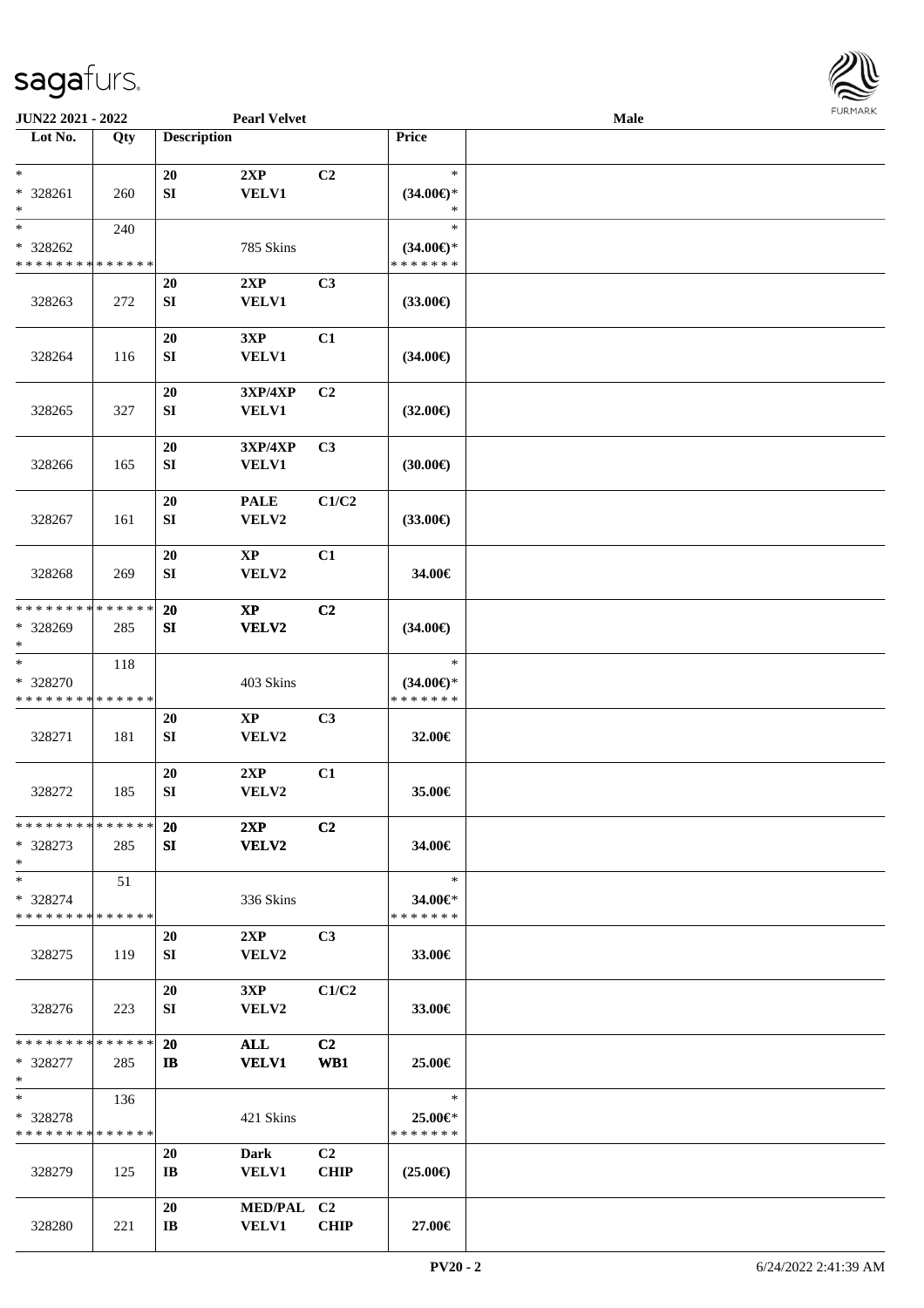

| JUN22 2021 - 2022                                                   |     |                              | <b>Pearl Velvet</b>                    |                               |                                                | Male |  |
|---------------------------------------------------------------------|-----|------------------------------|----------------------------------------|-------------------------------|------------------------------------------------|------|--|
| Lot No.                                                             | Qty | <b>Description</b>           |                                        |                               | Price                                          |      |  |
| **************<br>* 328281<br>$\ast$                                | 285 | 20<br>$\mathbf{I}$           | XP/2XP<br><b>VELV1</b>                 | C <sub>2</sub><br><b>CHIP</b> | $(29.00\epsilon)$                              |      |  |
| $\ast$<br>* 328282<br>$\ast$                                        | 260 |                              | 2                                      |                               | $\ast$<br>$(29.00\epsilon)$ *<br>∗             |      |  |
| $\overline{\phantom{0}}$<br>* 328283<br>* * * * * * * * * * * * * * | 274 |                              | 819 Skins                              |                               | $\ast$<br>$(29.00\epsilon)$ *<br>* * * * * * * |      |  |
| 328284                                                              | 78  | 20<br>$\mathbf{I}\mathbf{B}$ | <b>3XP/4XP</b><br><b>VELV1</b>         | C2<br><b>CHIP</b>             | 27.50€                                         |      |  |
| ******** <mark>******</mark><br>$*328285$<br>$\ast$                 | 265 | <b>20</b><br>SR/S            | <b>Dark</b><br><b>VELV1</b>            | C1/C2                         | $(33.00\epsilon)$                              |      |  |
| $\ast$<br>* 328286<br>* * * * * * * * * * * * * *                   | 48  |                              | 313 Skins                              |                               | $\ast$<br>$(33.00\epsilon)$ *<br>* * * * * * * |      |  |
| 328287                                                              | 100 | 20<br>SR/S                   | <b>Dark</b><br><b>VELV1</b>            | C3                            | (30.00)                                        |      |  |
| 328288                                                              | 246 | 20<br>SR/S                   | $\bf MED$<br><b>VELV1</b>              | C1/C2                         | 34.00€                                         |      |  |
| 328289                                                              | 110 | 20<br>SR/S                   | <b>MED</b><br>VELV1                    | C <sub>3</sub>                | 32.00€                                         |      |  |
| 328290                                                              | 192 | 20<br><b>SAGA</b>            | <b>PALE</b><br>VELV1                   | C1                            | 36.00€                                         |      |  |
| * * * * * * * * * * * * * *<br>* 328291<br>$\ast$                   | 265 | 20<br><b>SAGA</b>            | <b>PALE</b><br><b>VELV1</b>            | C2                            | 35.00€                                         |      |  |
| $\ast$<br>* 328292<br>$\ast$                                        | 240 |                              | $\overline{2}$                         |                               | $\ast$<br>35.00€*<br>$\ast$                    |      |  |
| $*$<br>* 328293<br>* * * * * * * * * * * * * *                      | 49  |                              | 554 Skins                              |                               | $\ast$<br>35.00€*<br>* * * * * * *             |      |  |
| * * * * * * * * * * * * * * *<br>* 328294<br>$*$                    | 265 | 20<br><b>SAGA</b>            | <b>PALE</b><br><b>VELV1</b>            | C3                            | $(34.00\epsilon)$                              |      |  |
| $*$<br>* 328295<br>* * * * * * * * * * * * * *                      | 150 |                              | 415 Skins                              |                               | $\ast$<br>$(34.00\epsilon)$ *<br>* * * * * * * |      |  |
| * * * * * * * * * * * * * *<br>* 328296<br>$*$                      | 265 | <b>20</b><br><b>SAGA</b>     | $\mathbf{X}\mathbf{P}$<br><b>VELV1</b> | C1                            | 37.00€                                         |      |  |
| $*$<br>* 328297<br>$*$                                              | 240 |                              | 2                                      |                               | $\ast$<br>37.00€*<br>$\ast$                    |      |  |
| $*$<br>* 328298<br>* * * * * * * * * * * * * *                      | 82  |                              | 587 Skins                              |                               | $\ast$<br>37.00€*<br>* * * * * * *             |      |  |
| * * * * * * * * * * * * * *<br>* 328299<br>$\ast$                   | 265 | 20<br><b>SAGA</b>            | $\mathbf{XP}$<br><b>VELV1</b>          | C2                            | 36.00€                                         |      |  |
| $*$<br>* 328300<br>$*$                                              | 240 |                              | 2                                      |                               | $\ast$<br>36.00€*<br>$\ast$                    |      |  |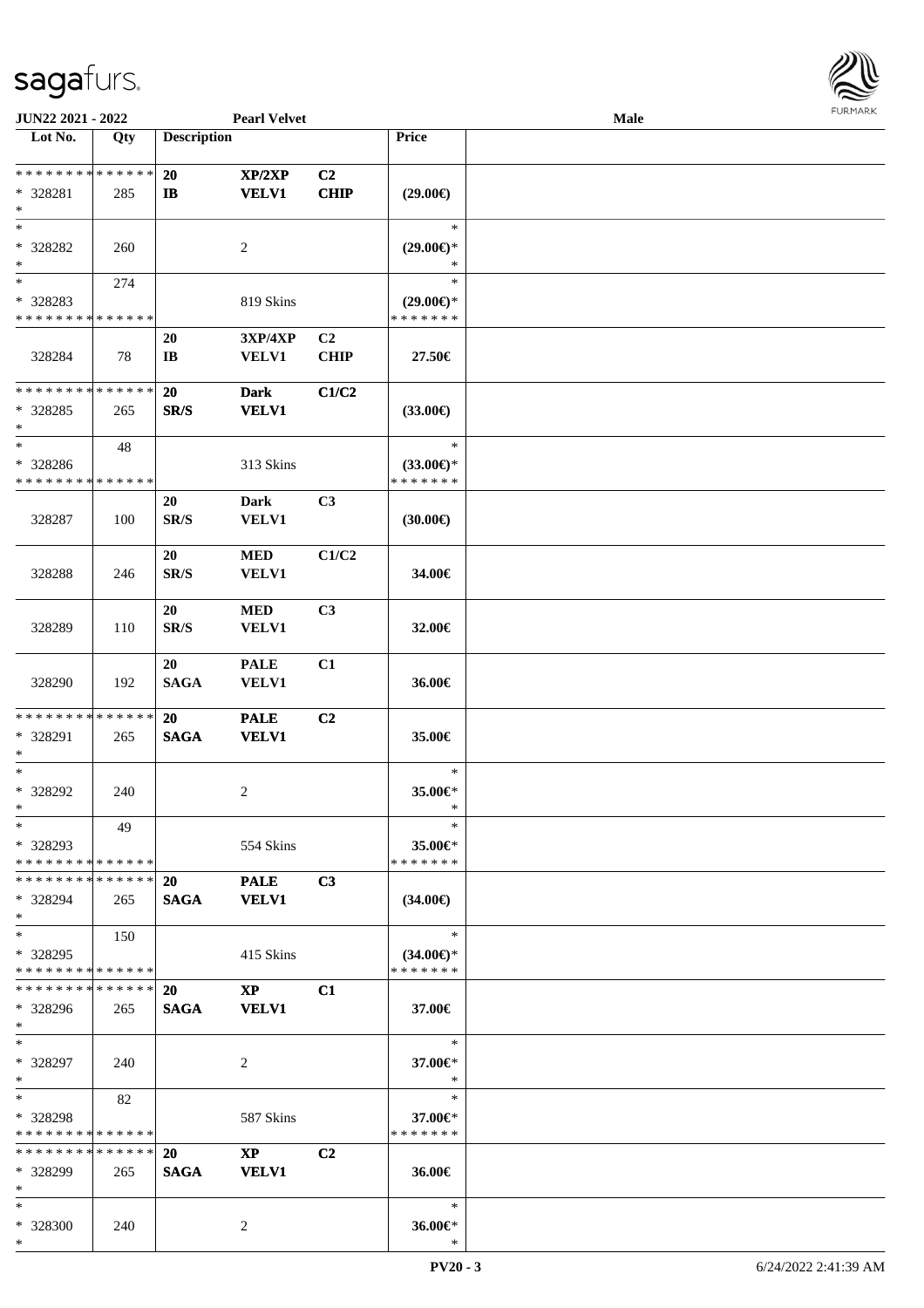

| JUN22 2021 - 2022                       |     |                    | <b>Pearl Velvet</b> |                |                                      | Male |  |
|-----------------------------------------|-----|--------------------|---------------------|----------------|--------------------------------------|------|--|
| Lot No.                                 | Qty | <b>Description</b> |                     |                | Price                                |      |  |
|                                         |     |                    |                     |                |                                      |      |  |
| $*$                                     |     | 20                 | $\mathbf{XP}$       | C <sub>2</sub> | $\ast$                               |      |  |
| * 328301                                | 240 | <b>SAGA</b>        | <b>VELV1</b>        |                | 36.00€*                              |      |  |
| $\ast$                                  |     |                    |                     |                | $\ast$                               |      |  |
| $\overline{\phantom{0}}$                |     |                    |                     |                | $\ast$                               |      |  |
| * 328302                                | 240 |                    | $\overline{4}$      |                | 36.00€*                              |      |  |
| $\ast$                                  |     |                    |                     |                | $\ast$                               |      |  |
| $\overline{\phantom{0}}$                |     |                    |                     |                | $\ast$                               |      |  |
| * 328303                                | 240 |                    | $\mathfrak{S}$      |                | 36.00€*                              |      |  |
| $\ast$                                  |     |                    |                     |                | $\ast$                               |      |  |
| $\overline{\ast}$                       |     |                    |                     |                | $\ast$                               |      |  |
| * 328304                                | 240 |                    | 6                   |                | 36.00€*                              |      |  |
| $\ast$                                  |     |                    |                     |                | $\ast$                               |      |  |
| $\overline{\ast}$                       |     |                    |                     |                | $\ast$                               |      |  |
| $*328305$                               | 240 |                    | $\boldsymbol{7}$    |                | 36.00€*                              |      |  |
| $\ast$                                  |     |                    |                     |                | $\ast$                               |      |  |
| $\overline{\phantom{a}^*}$              |     |                    |                     |                | $\ast$                               |      |  |
| $*328306$                               | 240 |                    | $\,8\,$             |                | 36.00€*                              |      |  |
| $*$                                     |     |                    |                     |                | $\ast$                               |      |  |
| $*$                                     | 248 |                    |                     |                | $\ast$                               |      |  |
| * 328307                                |     |                    | 2193 Skins          |                | 36.00€*                              |      |  |
| * * * * * * * * * * * * * *             |     |                    |                     |                | * * * * * * *                        |      |  |
| **************                          |     | <b>20</b>          | $\mathbf{XP}$       | C3             |                                      |      |  |
| * 328308                                | 265 | <b>SAGA</b>        | <b>VELV1</b>        |                | $(34.00\epsilon)$                    |      |  |
| $\ast$                                  |     |                    |                     |                |                                      |      |  |
| $\overline{\phantom{0}}$                |     |                    |                     |                | $\ast$                               |      |  |
| * 328309                                | 240 |                    | $\overline{2}$      |                | $(34.00\epsilon)$ *                  |      |  |
| $*$                                     |     |                    |                     |                | $\ast$                               |      |  |
| $\overline{\ast}$                       |     |                    |                     |                | $\ast$                               |      |  |
| * 328310                                | 240 |                    | $\mathfrak{Z}$      |                | $(34.00\epsilon)$ *                  |      |  |
| $*$                                     |     |                    |                     |                | $\ast$                               |      |  |
| $*$                                     |     |                    |                     |                | $\ast$                               |      |  |
| * 328311                                | 240 |                    | $\overline{4}$      |                | $(34.00\epsilon)$ *                  |      |  |
| $*$                                     |     |                    |                     |                | $\ast$                               |      |  |
| $*$                                     | 183 |                    |                     |                | $\ast$                               |      |  |
| * 328312                                |     |                    | 1168 Skins          |                | $(34.00\epsilon)$ *                  |      |  |
| **************                          |     |                    |                     |                | *******                              |      |  |
| * * * * * * * * * * * * * * *           |     | 20 2XP             |                     | C1             |                                      |      |  |
| * 328313                                | 265 |                    | SAGA VELV1          |                | $(38.00\epsilon)$                    |      |  |
| $*$                                     |     |                    |                     |                | $\mathbb{R}$                         |      |  |
| $*$ $*$                                 | 159 |                    |                     |                |                                      |      |  |
| * 328314<br>* * * * * * * * * * * * * * |     |                    | 424 Skins           |                | $(38.00\epsilon)$ *<br>* * * * * * * |      |  |
| * * * * * * * * * * * * * * *           |     |                    |                     |                |                                      |      |  |
|                                         |     | <b>20</b>          | 2XP                 | C2             |                                      |      |  |
| * 328315<br>$*$                         | 265 | <b>SAGA</b>        | <b>VELV1</b>        |                | $(37.00\epsilon)$                    |      |  |
| $*$                                     |     |                    |                     |                | $\ast$                               |      |  |
|                                         |     |                    |                     |                |                                      |      |  |
| * 328316<br>$*$                         | 240 |                    | 2                   |                | $(37.00\epsilon)$ *<br>$\ast$        |      |  |
| $*$                                     |     |                    |                     |                | $\ast$                               |      |  |
| * 328317                                |     |                    |                     |                |                                      |      |  |
| $*$                                     | 240 |                    | 3                   |                | $(37.00\epsilon)$ *<br>$\ast$        |      |  |
| $\ast$                                  |     |                    |                     |                | $\ast$                               |      |  |
| * 328318                                | 240 |                    | 4                   |                | $(37.00\epsilon)$ *                  |      |  |
| $*$                                     |     |                    |                     |                | $\ast$                               |      |  |
| $*$                                     |     |                    |                     |                | $\ast$                               |      |  |
| * 328319                                | 240 |                    | 5                   |                | $(37.00\epsilon)$ *                  |      |  |
| $*$                                     |     |                    |                     |                | $\ast$                               |      |  |
| $*$                                     | 119 |                    |                     |                | $\ast$                               |      |  |
| * 328320                                |     |                    | 1344 Skins          |                | $(37.00€)$ *                         |      |  |
| * * * * * * * * * * * * * *             |     |                    |                     |                | * * * * * * *                        |      |  |
|                                         |     |                    |                     |                |                                      |      |  |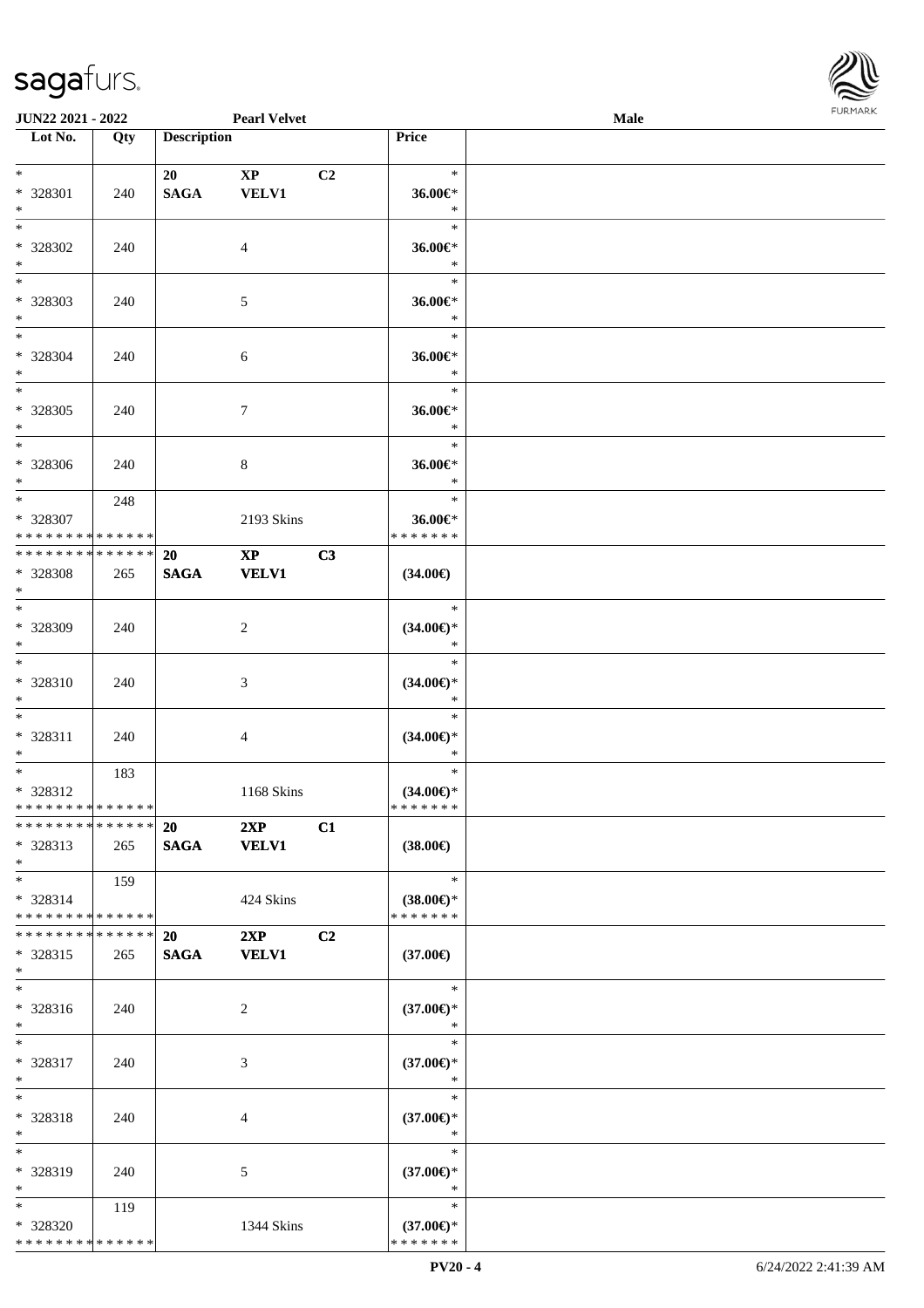

| JUN22 2021 - 2022                                      |     |                          | <b>Pearl Velvet</b>                    |                |                                                | <b>Male</b> |  |
|--------------------------------------------------------|-----|--------------------------|----------------------------------------|----------------|------------------------------------------------|-------------|--|
| Lot No.                                                | Qty | <b>Description</b>       |                                        |                | Price                                          |             |  |
| ******** <mark>******</mark><br>$* 328321$<br>$\ast$   | 265 | <b>20</b><br><b>SAGA</b> | 2XP<br><b>VELV1</b>                    | C3             | $(35.00\epsilon)$                              |             |  |
| $*$<br>* 328322<br>$\ast$                              | 240 |                          | 2                                      |                | $\ast$<br>$(35.00\epsilon)$ *                  |             |  |
| $\ast$<br>* 328323<br>* * * * * * * * * * * * * *      | 163 |                          | 668 Skins                              |                | $\ast$<br>$(35.00\epsilon)$ *<br>* * * * * * * |             |  |
| 328324                                                 | 154 | 20<br><b>SAGA</b>        | 3XP<br><b>VELV1</b>                    | C1             | $(36.00\epsilon)$                              |             |  |
| * * * * * * * * * * * * * *<br>$*328325$<br>$\ast$     | 265 | 20<br><b>SAGA</b>        | 3XP<br><b>VELV1</b>                    | C <sub>2</sub> | $(35.00\epsilon)$                              |             |  |
| $\ast$<br>* 328326<br>* * * * * * * * * * * * * *      | 223 |                          | 488 Skins                              |                | $\ast$<br>$(35.00\epsilon)$ *<br>* * * * * * * |             |  |
| 328327                                                 | 114 | 20<br><b>SAGA</b>        | 4XP<br><b>VELV1</b>                    | C1/C2          | 34.00€                                         |             |  |
| * * * * * * * * * * * * * *<br>$*328328$<br>$\ast$     | 285 | 20<br><b>SAGA</b>        | <b>3XP/4XP</b><br><b>VELV1</b>         | C <sub>3</sub> | 32.00€                                         |             |  |
| $\ast$<br>* 328329<br>* * * * * * * * * * * * * *      | 54  |                          | 339 Skins                              |                | $\ast$<br>32.00€*<br>* * * * * * *             |             |  |
| 328330                                                 | 218 | 20<br><b>SAGA</b>        | <b>PALE</b><br>VELV2                   | C1/C2          | $(35.00\epsilon)$                              |             |  |
| * * * * * * * * * * * * * *<br>* 328331<br>$*$         | 265 | 20<br><b>SAGA</b>        | $\mathbf{XP}$<br><b>VELV2</b>          | C1             | $(37.00\epsilon)$                              |             |  |
| $\ast$<br>* 328332<br>* * * * * * * * * * * * * *      | 40  |                          | 305 Skins                              |                | $\ast$<br>$(37.00\epsilon)$ *<br>* * * * * * * |             |  |
| **************<br>$*328333$<br>$*$                     | 285 | 20                       | $\bold{X}\bold{P}$<br>SAGA VELV2       | C <sub>2</sub> | 36.00€                                         |             |  |
| $*$ $-$<br>* 328334<br>* * * * * * * * * * * * * *     | 258 |                          | 543 Skins                              |                | $\ast$<br>36.00€*<br>* * * * * * *             |             |  |
| 328335                                                 | 187 | <b>20</b><br><b>SAGA</b> | $\mathbf{X}\mathbf{P}$<br><b>VELV2</b> | C <sub>3</sub> | $(34.00\epsilon)$                              |             |  |
| 328336                                                 | 233 | 20<br><b>SAGA</b>        | 2XP<br>VELV2                           | C1             | $(38.00\epsilon)$                              |             |  |
| * * * * * * * * * * * * * * *<br>* 328337<br>$*$ $*$   | 265 | 20<br><b>SAGA</b>        | 2XP<br><b>VELV2</b>                    | C <sub>2</sub> | $(37.00\epsilon)$                              |             |  |
| $*$ and $*$<br>* 328338<br>* * * * * * * * * * * * * * | 165 |                          | 430 Skins                              |                | $\ast$<br>$(37.00\epsilon)$ *<br>* * * * * * * |             |  |
| 328339                                                 | 178 | 20<br><b>SAGA</b>        | 2XP<br><b>VELV2</b>                    | C <sub>3</sub> | $(35.00\epsilon)$                              |             |  |
| 328340                                                 | 286 | 20<br><b>SAGA</b>        | 3XP<br>VELV2                           | C1/C2          | 35.00€                                         |             |  |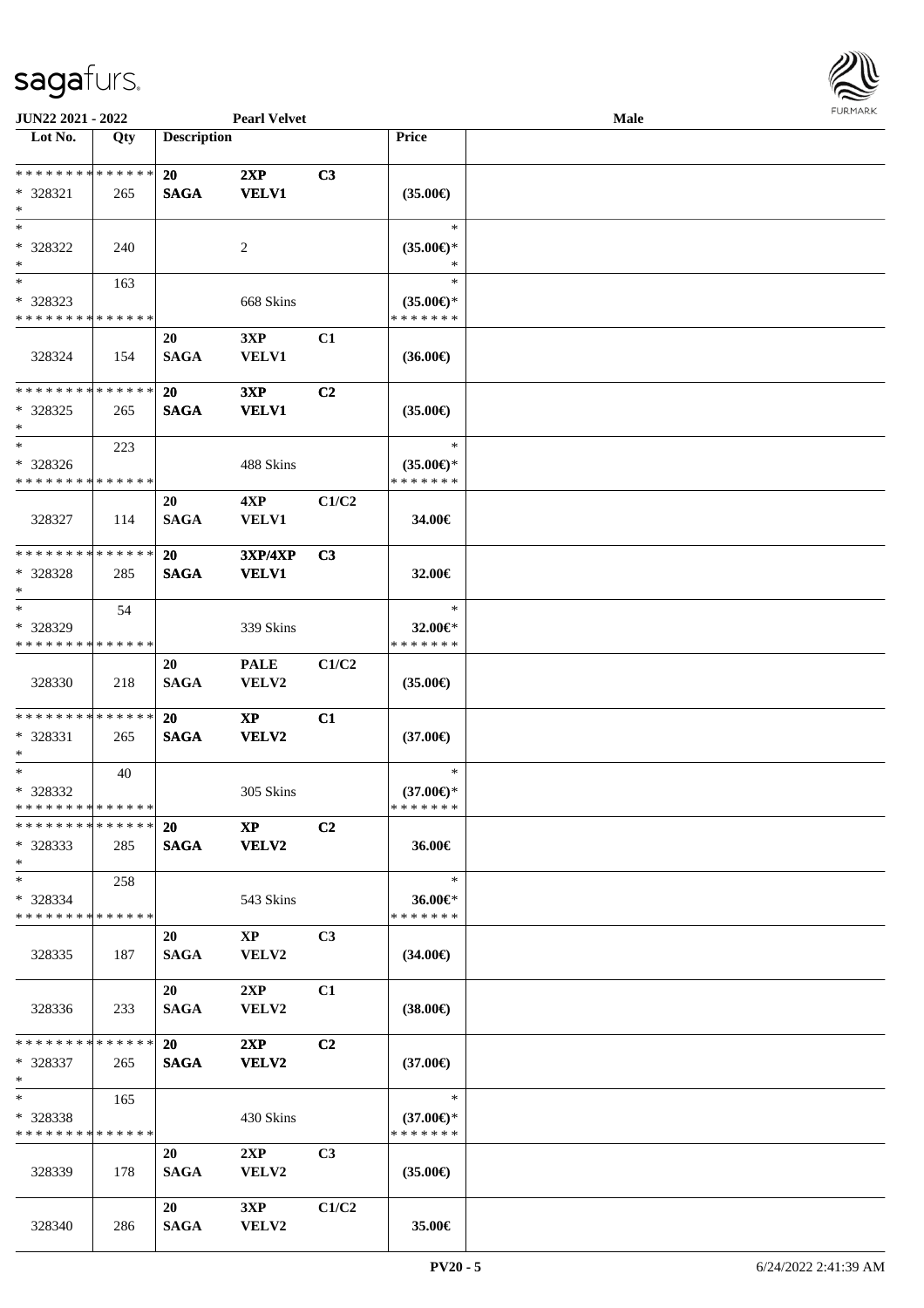**JUN22 2021 - 2022 Pearl Velvet** 

**Lot No. Qty Description Price**

|              | Male | <b>FURMARK</b> |
|--------------|------|----------------|
|              |      |                |
|              |      |                |
| )            |      |                |
| j            |      |                |
| $\ast$<br>¥  |      |                |
| *<br>*       |      |                |
| ¥            |      |                |
| *<br>j       |      |                |
| )            |      |                |
| $\ast$<br>۴ŕ |      |                |
| $\ast$       |      |                |
| )            |      |                |
| $\ast$       |      |                |
| r<br>$\ast$  |      |                |
| $\ast$       |      |                |
| r<br>*       |      |                |
| $\ast$<br>k. |      |                |
|              |      |                |

|                                                                             |     | 30/20           | <b>Dark</b>             | C <sub>2</sub>                |                               |  |
|-----------------------------------------------------------------------------|-----|-----------------|-------------------------|-------------------------------|-------------------------------|--|
| 328341                                                                      | 80  | IA              | <b>VELV1</b>            | WB1                           | $(27.00\epsilon)$             |  |
|                                                                             |     | 20              | MED/PAL C2              |                               |                               |  |
| 328342                                                                      | 133 | IA              | <b>VELV1</b>            | WB1                           | $(29.50\epsilon)$             |  |
|                                                                             |     |                 |                         |                               |                               |  |
| * * * * * * * * * * * * * *                                                 |     | 20              | XP/2XP                  | C <sub>2</sub>                |                               |  |
| $* 328343$                                                                  | 285 | IA              | <b>VELV1</b>            | WB1                           | 31.00€                        |  |
| $*$<br>$*$                                                                  |     |                 |                         |                               | $\ast$                        |  |
| * 328344                                                                    | 260 |                 | 2                       |                               | 30.00€*                       |  |
| $*$                                                                         |     |                 |                         |                               | $\ast$                        |  |
| $\ast$                                                                      | 259 |                 |                         |                               | $\ast$                        |  |
| $* 328345$<br>* * * * * * * * * * * * * *                                   |     |                 | 804 Skins               |                               | 30.00€*<br>* * * * * * *      |  |
|                                                                             |     | 20              | 3XP/4XP                 | C <sub>2</sub>                |                               |  |
| 328346                                                                      | 142 | IA              | <b>VELV1</b>            | WB1                           | 30.00€                        |  |
|                                                                             |     |                 |                         |                               |                               |  |
| * * * * * * * * * * * * * *                                                 |     | 20              | MED/PAL C2              |                               |                               |  |
| $* 328347$<br>$\ast$                                                        | 265 | IA              | <b>VELV1</b>            | <b>CHIP</b>                   | $(29.50\epsilon)$             |  |
| $*$                                                                         | 266 |                 |                         |                               | $\ast$                        |  |
| * 328348                                                                    |     |                 | 531 Skins               |                               | $(29.50\epsilon)$ *           |  |
| * * * * * * * * * * * * * *                                                 |     |                 |                         |                               | * * * * * * *                 |  |
| **************                                                              |     | 20              | XP/2XP                  | C <sub>2</sub>                |                               |  |
| * 328349<br>$\ast$                                                          | 265 | IA              | <b>VELV1</b>            | <b>CHIP</b>                   | $(31.00\epsilon)$             |  |
| $\ast$                                                                      |     |                 |                         |                               | $\ast$                        |  |
| $*328350$                                                                   | 240 |                 | $\overline{c}$          |                               | $(31.00\epsilon)$ *           |  |
| $\ast$                                                                      |     |                 |                         |                               | $\ast$                        |  |
| $\ast$<br>* 328351                                                          | 240 |                 | 3                       |                               | $\ast$<br>$(31.00\epsilon)$ * |  |
| $\ast$                                                                      |     |                 |                         |                               | $\ast$                        |  |
| $\ast$                                                                      |     |                 |                         |                               | $\ast$                        |  |
| * 328352                                                                    | 240 |                 | 4                       |                               | $(31.00\epsilon)$ *           |  |
| $\ast$<br>$\ast$                                                            |     |                 |                         |                               | $\ast$<br>$\ast$              |  |
| * 328353                                                                    | 240 |                 | 5                       |                               | $(31.00\epsilon)$ *           |  |
| $*$                                                                         |     |                 |                         |                               |                               |  |
| $\ast$                                                                      |     |                 |                         |                               | $\ast$                        |  |
| * 328354                                                                    | 240 |                 | 6                       |                               | $(31.00\epsilon)$ *<br>$\ast$ |  |
| $\ast$<br>$_{\ast}$                                                         |     |                 |                         |                               | $\ast$                        |  |
| * 328355                                                                    | 240 |                 | $\tau$                  |                               | $(31.00\epsilon)$ *           |  |
| $\ast$                                                                      |     |                 |                         |                               | $\ast$                        |  |
| $\ast$                                                                      |     |                 |                         |                               | $\ast$                        |  |
| $*328356$<br>$\ast$                                                         | 260 |                 | 8                       |                               | $(31.00\epsilon)$ *<br>$\ast$ |  |
| $\ast$                                                                      | 113 |                 |                         |                               | $\ast$                        |  |
| * 328357                                                                    |     |                 | 2078 Skins              |                               | $(31.00\epsilon)$ *           |  |
| * * * * * * * * * * * * * *                                                 |     |                 |                         |                               | * * * * * * *                 |  |
| * * * * * * * * * * * * * *<br>$*328358$                                    | 265 | 20<br><b>IA</b> | 3XP/4XP<br><b>VELV1</b> | C <sub>2</sub><br><b>CHIP</b> | 30.00€                        |  |
| $\ast$                                                                      |     |                 |                         |                               |                               |  |
| $\ast$                                                                      | 79  |                 |                         |                               | $\ast$                        |  |
| * 328359                                                                    |     |                 | 344 Skins               |                               | 30.00€*                       |  |
| * * * * * * * * <mark>* * * * * * *</mark><br>* * * * * * * * * * * * * * * |     |                 |                         |                               | * * * * * * *                 |  |
| * 328360                                                                    | 265 | 20<br>IA        | XP/2XP<br><b>VELV2</b>  | C <sub>2</sub><br><b>CHIP</b> | 32.00€                        |  |
| $\ast$                                                                      |     |                 |                         |                               |                               |  |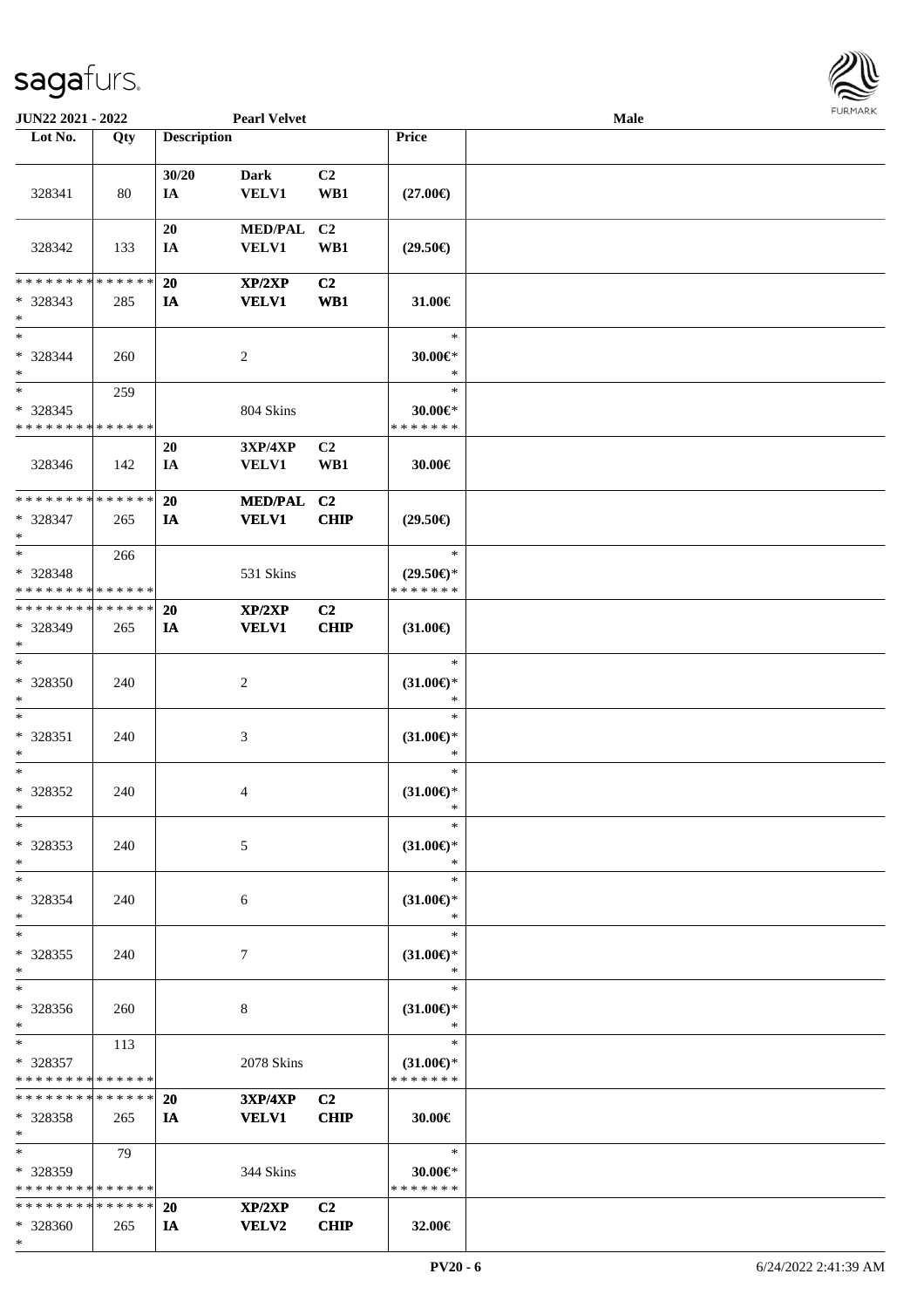| <b>JUN22 2021 - 2022</b>                               |             |                    | <b>Pearl Velvet</b>    |                |                                      | Male |  |
|--------------------------------------------------------|-------------|--------------------|------------------------|----------------|--------------------------------------|------|--|
| Lot No.                                                | Qty         | <b>Description</b> |                        |                | Price                                |      |  |
|                                                        |             |                    |                        |                |                                      |      |  |
| $\ast$                                                 | 158         | 20                 | XP/2XP                 | C <sub>2</sub> | $\ast$                               |      |  |
| * 328361<br>* * * * * * * * * * * * * *                |             | IA                 | VELV2                  | <b>CHIP</b>    | 32.00€*<br>* * * * * * *             |      |  |
|                                                        |             |                    |                        |                |                                      |      |  |
|                                                        |             | 20<br><b>SROY</b>  | <b>PALE</b>            | C1/C2          |                                      |      |  |
| 328362                                                 | 258         |                    | <b>VELV1</b>           |                | $(37.00\epsilon)$                    |      |  |
|                                                        |             | <b>20</b>          | <b>PALE</b>            | C3             |                                      |      |  |
| 328363                                                 | 124         | <b>SROY</b>        | <b>VELV1</b>           |                | $(35.00\epsilon)$                    |      |  |
|                                                        |             |                    |                        |                |                                      |      |  |
|                                                        |             | 20                 | $\mathbf{X}\mathbf{P}$ | C1             |                                      |      |  |
| 328364                                                 | 143         | <b>SROY</b>        | <b>VELV1</b>           |                | 38.00€                               |      |  |
|                                                        |             |                    |                        |                |                                      |      |  |
| * * * * * * * * * * * * * * *                          |             | 20                 | $\mathbf{X}\mathbf{P}$ | C <sub>2</sub> |                                      |      |  |
| * 328365                                               | 245         | <b>SROY</b>        | <b>VELV1</b>           |                | 38.00€                               |      |  |
| $\ast$                                                 |             |                    |                        |                |                                      |      |  |
| $\ast$                                                 |             |                    |                        |                | $\ast$                               |      |  |
| * 328366                                               | 220         |                    | 2                      |                | 38.00€*                              |      |  |
| $\ast$                                                 |             |                    |                        |                | $\ast$                               |      |  |
| $\ast$                                                 | 161         |                    |                        |                | $\ast$                               |      |  |
| * 328367<br>* * * * * * * * <mark>* * * * * * *</mark> |             |                    | 626 Skins              |                | 38.00€*<br>* * * * * * *             |      |  |
| * * * * * * * * * * * * * * *                          |             | 20                 | <b>XP</b>              | C <sub>3</sub> |                                      |      |  |
| * 328368                                               | 245         | <b>SROY</b>        | <b>VELV1</b>           |                | $(36.00\epsilon)$                    |      |  |
| $\ast$                                                 |             |                    |                        |                |                                      |      |  |
| $*$                                                    | 241         |                    |                        |                | $\ast$                               |      |  |
| * 328369                                               |             |                    | 486 Skins              |                | $(36.00\epsilon)$ *                  |      |  |
| * * * * * * * * <mark>* * * * * * *</mark>             |             |                    |                        |                | * * * * * * *                        |      |  |
| * * * * * * * * <mark>* * * * * * *</mark>             |             | <b>20</b>          | 2XP                    | C1/C2          |                                      |      |  |
| * 328370                                               | 265         | <b>SROY</b>        | <b>VELV1</b>           |                | 38.00€                               |      |  |
| $*$                                                    |             |                    |                        |                |                                      |      |  |
| $*$                                                    | 244         |                    |                        |                | $\ast$                               |      |  |
| * 328371                                               |             |                    | 509 Skins              |                | 38.00€*                              |      |  |
| * * * * * * * * * * * * * *                            |             |                    |                        |                | * * * * * * *                        |      |  |
| * * * * * * * * * * * * * * *                          |             | <b>20</b>          | 2XP                    | C3             |                                      |      |  |
| * 328372<br>$*$ $-$                                    | 245         | <b>SROY</b>        | <b>VELV1</b>           |                | $(37.00\epsilon)$                    |      |  |
| $\ast$                                                 | 42          |                    |                        |                | $\ast$                               |      |  |
| * 328373                                               |             |                    | 287 Skins              |                | $(37.00 \in )$ *                     |      |  |
| * * * * * * * * <mark>* * * * * *</mark>               |             |                    |                        |                | * * * * * * *                        |      |  |
|                                                        |             | 20                 | 3XP/4XP                | C1/C2          |                                      |      |  |
| 328374                                                 | 256         | <b>SROY</b>        | <b>VELV1</b>           |                | 36.00€                               |      |  |
|                                                        |             |                    |                        |                |                                      |      |  |
|                                                        |             | 20                 | <b>3XP/4XP</b>         | C3             |                                      |      |  |
| 328375                                                 | 174         | <b>SROY</b>        | <b>VELV1</b>           |                | $(34.00\epsilon)$                    |      |  |
|                                                        |             |                    |                        |                |                                      |      |  |
| * * * * * * * *                                        | * * * * * * | <b>20</b>          | $\mathbf{XP}$          | C1/C2          |                                      |      |  |
| * 328376                                               | 245         | <b>SROY</b>        | VELV2                  |                | $(38.00\epsilon)$                    |      |  |
| $\ast$                                                 |             |                    |                        |                |                                      |      |  |
| $\ast$                                                 | 60          |                    |                        |                | $\ast$                               |      |  |
| * 328377<br>* * * * * * * *                            | * * * * * * |                    | 305 Skins              |                | $(38.00\epsilon)$ *<br>* * * * * * * |      |  |
|                                                        |             | 20                 | 2XP                    | C1/C2          |                                      |      |  |
| 328378                                                 | 234         | <b>SROY</b>        | VELV2                  |                | 38.00€                               |      |  |
|                                                        |             |                    |                        |                |                                      |      |  |
|                                                        |             | 20                 | 3XP                    | C1/C2          |                                      |      |  |
| 328379                                                 | 100         | <b>SROY</b>        | VELV2                  |                | 38.00€                               |      |  |
|                                                        |             |                    |                        |                |                                      |      |  |

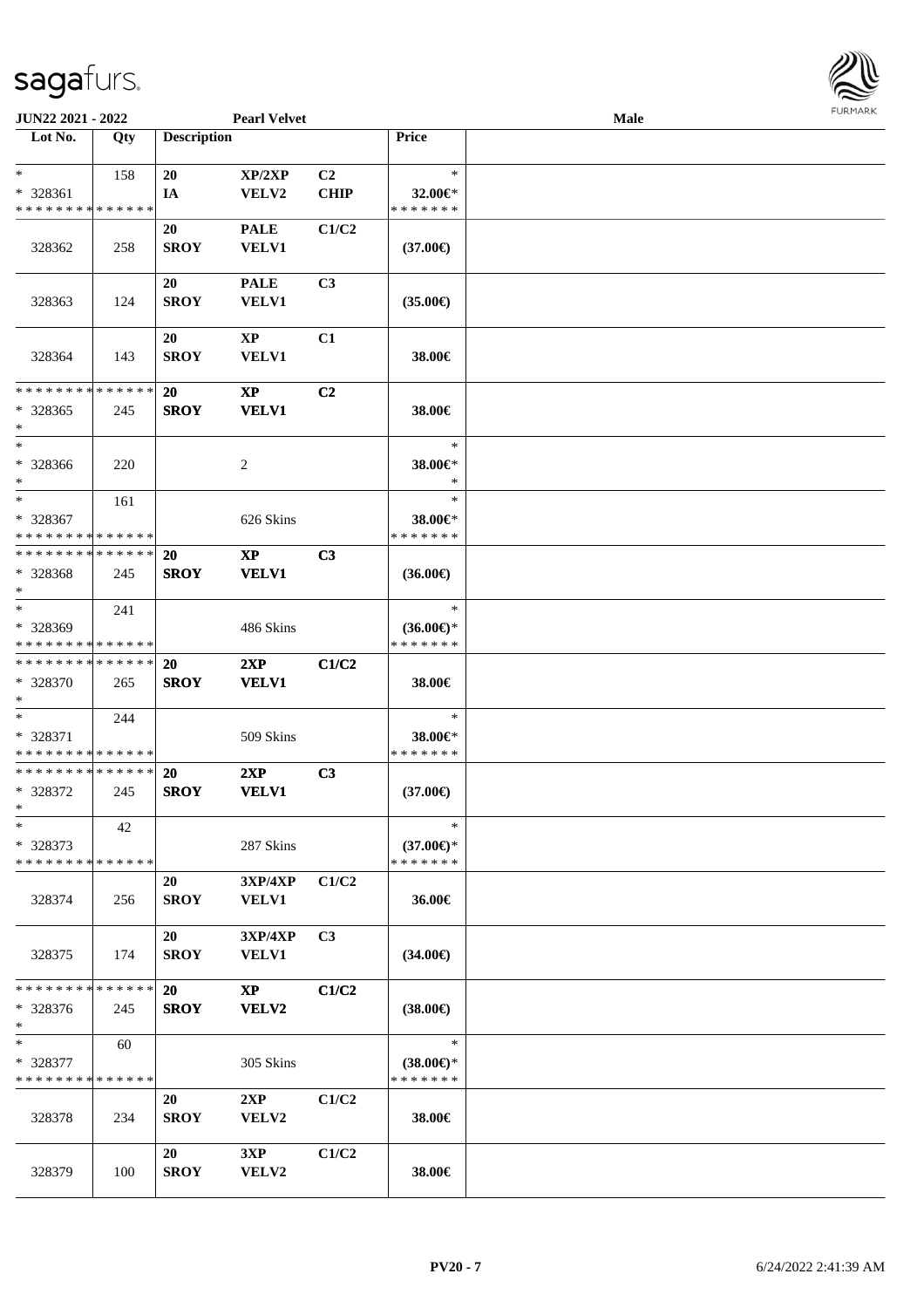

| JUN22 2021 - 2022           |             |                    | <b>Pearl Velvet</b>    |                |                     | <b>Male</b> |  |
|-----------------------------|-------------|--------------------|------------------------|----------------|---------------------|-------------|--|
| Lot No.                     | Qty         | <b>Description</b> |                        |                | Price               |             |  |
|                             |             |                    |                        |                |                     |             |  |
|                             |             | $\bf{0}$           | <b>DK/MED</b>          | C1/C2          |                     |             |  |
| 328421                      | 189         | SI                 | <b>VELV1</b>           |                | $(26.50\in)$        |             |  |
|                             |             |                    |                        |                |                     |             |  |
|                             |             | $\bf{0}$           | <b>DK/MED</b>          | C3             |                     |             |  |
| 328422                      | 81          | SI                 | <b>VELV1</b>           |                | $(25.00\epsilon)$   |             |  |
|                             |             |                    |                        |                |                     |             |  |
| * * * * * * * * * * * * * * |             | $\mathbf 0$        | <b>PALE</b>            | C1/C2          |                     |             |  |
| * 328423                    | 305         | SI                 | <b>VELV1</b>           |                | $(29.00\epsilon)$   |             |  |
| $\ast$                      |             |                    |                        |                |                     |             |  |
| $\ast$                      | 179         |                    |                        |                | $\ast$              |             |  |
| * 328424                    |             |                    | 484 Skins              |                | $(29.00\epsilon)$ * |             |  |
| * * * * * * * * * * * * * * |             |                    |                        |                | * * * * * * *       |             |  |
| * * * * * * * * * * * * * * |             | $\mathbf{0}$       | <b>PALE</b>            | C3             |                     |             |  |
| $* 328425$                  | 305         | SI                 | <b>VELV1</b>           |                | 27.00€              |             |  |
| $\ast$                      |             |                    |                        |                |                     |             |  |
| $\ast$                      | 24          |                    |                        |                | $\ast$              |             |  |
| * 328426                    |             |                    | 329 Skins              |                | 26.50€*             |             |  |
| * * * * * * * * * * * * * * |             |                    |                        |                | * * * * * * *       |             |  |
|                             |             |                    | $\mathbf{X}\mathbf{P}$ |                |                     |             |  |
|                             |             | $\bf{0}$           |                        | C1             |                     |             |  |
| 328427                      | 203         | SI                 | <b>VELV1</b>           |                | (30.00)             |             |  |
| * * * * * * * *             | * * * * * * |                    |                        |                |                     |             |  |
|                             |             | $\mathbf 0$        | $\mathbf{X}\mathbf{P}$ | C <sub>2</sub> |                     |             |  |
| $* 328428$                  | 305         | SI                 | <b>VELV1</b>           |                | $(29.50\epsilon)$   |             |  |
| $\ast$                      |             |                    |                        |                |                     |             |  |
| $\ast$                      |             |                    |                        |                | $\ast$              |             |  |
| * 328429                    | 280         |                    | $\overline{c}$         |                | $(29.50\epsilon)$ * |             |  |
| $\ast$                      |             |                    |                        |                | *                   |             |  |
| $\ast$                      | 284         |                    |                        |                | $\ast$              |             |  |
| * 328430                    |             |                    | 869 Skins              |                | $(29.50\epsilon)$ * |             |  |
| * * * * * * * * * * * * * * |             |                    |                        |                | * * * * * * *       |             |  |
| * * * * * * * * * * * * * * |             | $\mathbf 0$        | $\mathbf{X}\mathbf{P}$ | C3             |                     |             |  |
| * 328431                    | 305         | SI                 | <b>VELV1</b>           |                | $(28.00\epsilon)$   |             |  |
| $\ast$                      |             |                    |                        |                |                     |             |  |
| $\ast$                      |             |                    |                        |                | $\ast$              |             |  |
| * 328432                    | 280         |                    | 2                      |                | $(28.00\epsilon)$ * |             |  |
| $*$                         |             |                    |                        |                | $\ast$              |             |  |
| $\ast$                      |             |                    |                        |                | $\ast$              |             |  |
| $* 328433$                  | 280         |                    | 3                      |                | $(28.00\epsilon)$ * |             |  |
| $\ast$                      |             |                    |                        |                | ∗                   |             |  |
| $\ast$                      | 107         |                    |                        |                | $\ast$              |             |  |
| * 328434                    |             |                    | 972 Skins              |                | $(28.00\epsilon)$ * |             |  |
| * * * * * * * * * * * * * * |             |                    |                        |                | * * * * * * *       |             |  |
|                             |             | $\bf{0}$           | 2XP                    | C1             |                     |             |  |
| 328435                      | 101         | SI                 | <b>VELV1</b>           |                | $(31.00\epsilon)$   |             |  |
|                             |             |                    |                        |                |                     |             |  |
| * * * * * * * * * * * * * * |             | $\mathbf{0}$       | 2XP                    | C <sub>2</sub> |                     |             |  |
| $* 328436$                  | 305         | SI                 | <b>VELV1</b>           |                | $(30.00\epsilon)$   |             |  |
| $\ast$                      |             |                    |                        |                |                     |             |  |
| $\ast$                      | 224         |                    |                        |                | $\ast$              |             |  |
| * 328437                    |             |                    | 529 Skins              |                | $(30.00\epsilon)$ * |             |  |
| * * * * * * * * * * * * * * |             |                    |                        |                | * * * * * * *       |             |  |
| * * * * * * * * * * * * * * |             | $\mathbf{0}$       | 2XP                    | C <sub>3</sub> |                     |             |  |
| $* 328438$                  | 305         | <b>SI</b>          | <b>VELV1</b>           |                | $(29.00\epsilon)$   |             |  |
| $\ast$                      |             |                    |                        |                |                     |             |  |
| $\ast$                      | 57          |                    |                        |                | $\ast$              |             |  |
| $*328439$                   |             |                    | 362 Skins              |                | $(29.00\epsilon)$ * |             |  |
| * * * * * * * * * * * * * * |             |                    |                        |                | * * * * * * *       |             |  |
|                             |             | $\bf{0}$           | 3XP/4XP                | C1/C2          |                     |             |  |
|                             |             |                    |                        |                |                     |             |  |
| 328440                      | 203         | SI                 | <b>VELV1</b>           |                | $(28.00\epsilon)$   |             |  |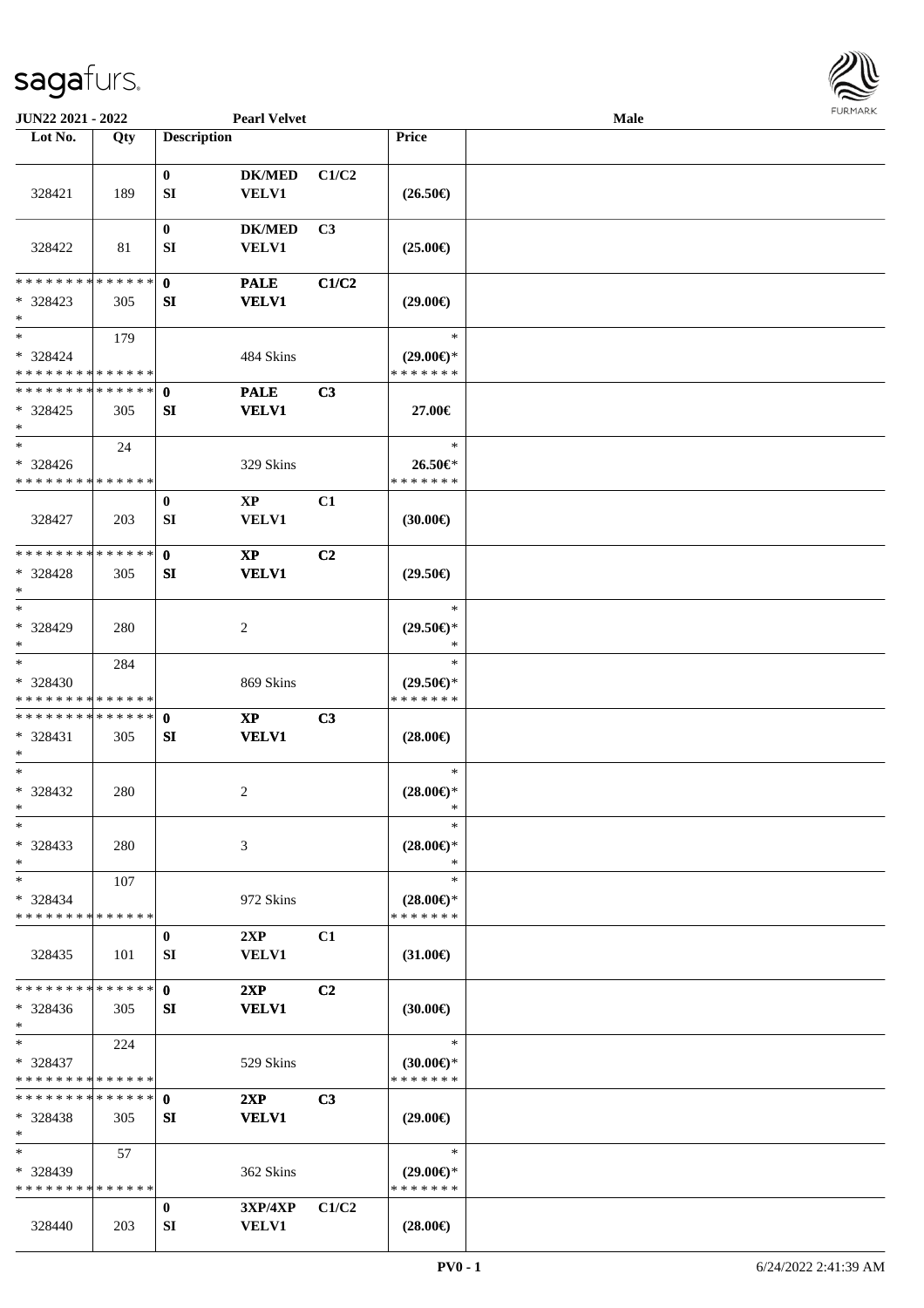\*

| <b>JUN22 2021 - 2022</b>                                      |     |                                      | <b>Pearl Velvet</b>           |                               |                                                | Male | <b>LOKINKY</b> |
|---------------------------------------------------------------|-----|--------------------------------------|-------------------------------|-------------------------------|------------------------------------------------|------|----------------|
| Lot No.                                                       | Qty | <b>Description</b>                   |                               |                               | Price                                          |      |                |
| 328441                                                        | 91  | $\bf{0}$<br>SI                       | 3XP/4XP<br><b>VELV1</b>       | C3                            | $(26.50\epsilon)$                              |      |                |
| 328442                                                        | 101 | $\bf{0}$<br>$\mathbf{I}\mathbf{B}$   | MED/PAL C2<br><b>VELV1</b>    | <b>CHIP</b>                   | $(24.00\epsilon)$                              |      |                |
| 328443                                                        | 200 | $\bf{0}$<br>$\mathbf{I}$ <b>B</b>    | XP/2XP<br><b>VELV1</b>        | C <sub>2</sub><br><b>CHIP</b> | 25.50€                                         |      |                |
| 328444                                                        | 138 | $\pmb{0}$<br>SR/S                    | Dark<br><b>VELV1</b>          | C1/C2                         | $(29.00\epsilon)$                              |      |                |
| 328445                                                        | 134 | $\bf{0}$<br>SR/S                     | <b>MED</b><br><b>VELV1</b>    | C1/C2                         | (30.00)                                        |      |                |
| 328446                                                        | 117 | $\bf{0}$<br>SR/S                     | <b>DK/MED</b><br><b>VELV1</b> | C <sub>3</sub>                | $(28.00\epsilon)$                              |      |                |
| * * * * * * * * * * * * * * *<br>* 328447<br>$\ast$           | 285 | $\mathbf 0$<br>SR/S                  | <b>PALE</b><br><b>VELV1</b>   | C1/C2                         | $(32.00\epsilon)$                              |      |                |
| $*$<br>* 328448<br>* * * * * * * * <mark>* * * * * * *</mark> | 199 |                                      | 484 Skins                     |                               | $\ast$<br>$(32.00\epsilon)$ *<br>* * * * * * * |      |                |
| * * * * * * * * * * * * * * *<br>* 328449<br>$*$              | 305 | $\mathbf 0$<br>SR/S                  | <b>PALE</b><br><b>VELV1</b>   | C3                            | (30.00)                                        |      |                |
| $\ast$<br>* 328450<br>* * * * * * * * * * * * * *             | 55  |                                      | 360 Skins                     |                               | $\ast$<br>$(30.00\epsilon)$ *<br>* * * * * * * |      |                |
| 328451                                                        | 174 | $\bf{0}$<br>$\mathbf{SR}/\mathbf{S}$ | <b>XP</b><br><b>VELV1</b>     | C1                            | $(34.00\epsilon)$                              |      |                |
| * * * * * * * * * * * * * *<br>* 328452<br>$*$ $-$            | 285 | $\mathbf{0}$<br>SR/S                 | $\bold{XP}$<br><b>VELV1</b>   | C <sub>2</sub>                | $(33.00\in)$                                   |      |                |
| $\ast$<br>$* 328453$<br>$\ast$                                | 260 |                                      | 2                             |                               | $\ast$<br>$(33.00\epsilon)$ *<br>$\ast$        |      |                |
| $*$<br>* 328454<br>$*$                                        | 260 |                                      | 3                             |                               | $\ast$<br>$(33.00€)$ *<br>$\ast$               |      |                |
| $*$<br>* 328455<br>* * * * * * * * <mark>* * * * * *</mark> * | 207 |                                      | 1012 Skins                    |                               | $\ast$<br>$(33.00€)$ *<br>* * * * * * *        |      |                |
| * * * * * * * * * * * * * * *<br>$* 328456$<br>$\ast$         | 285 | $\mathbf{0}$<br>SR/S                 | $\mathbf{XP}$<br><b>VELV1</b> | C3                            | $(31.00\epsilon)$                              |      |                |
| $*$<br>* 328457<br>$*$                                        | 260 |                                      | 2                             |                               | $\ast$<br>$(31.00\epsilon)$ *<br>$\ast$        |      |                |
| $*$ $-$<br>* 328458<br>* * * * * * * * * * * * * * *          | 283 |                                      | 828 Skins                     |                               | $\ast$<br>$(31.00\epsilon)$ *<br>* * * * * * * |      |                |
| 328459                                                        | 121 | $\bf{0}$<br>SR/S                     | 2XP<br><b>VELV1</b>           | C1                            | $(34.00\epsilon)$                              |      |                |
| * * * * * * * * <mark>* * * * * *</mark> *<br>* 328460        | 285 | $\mathbf{0}$<br>SR/S                 | 2XP<br><b>VELV1</b>           | C <sub>2</sub>                | $(34.00\epsilon)$                              |      |                |

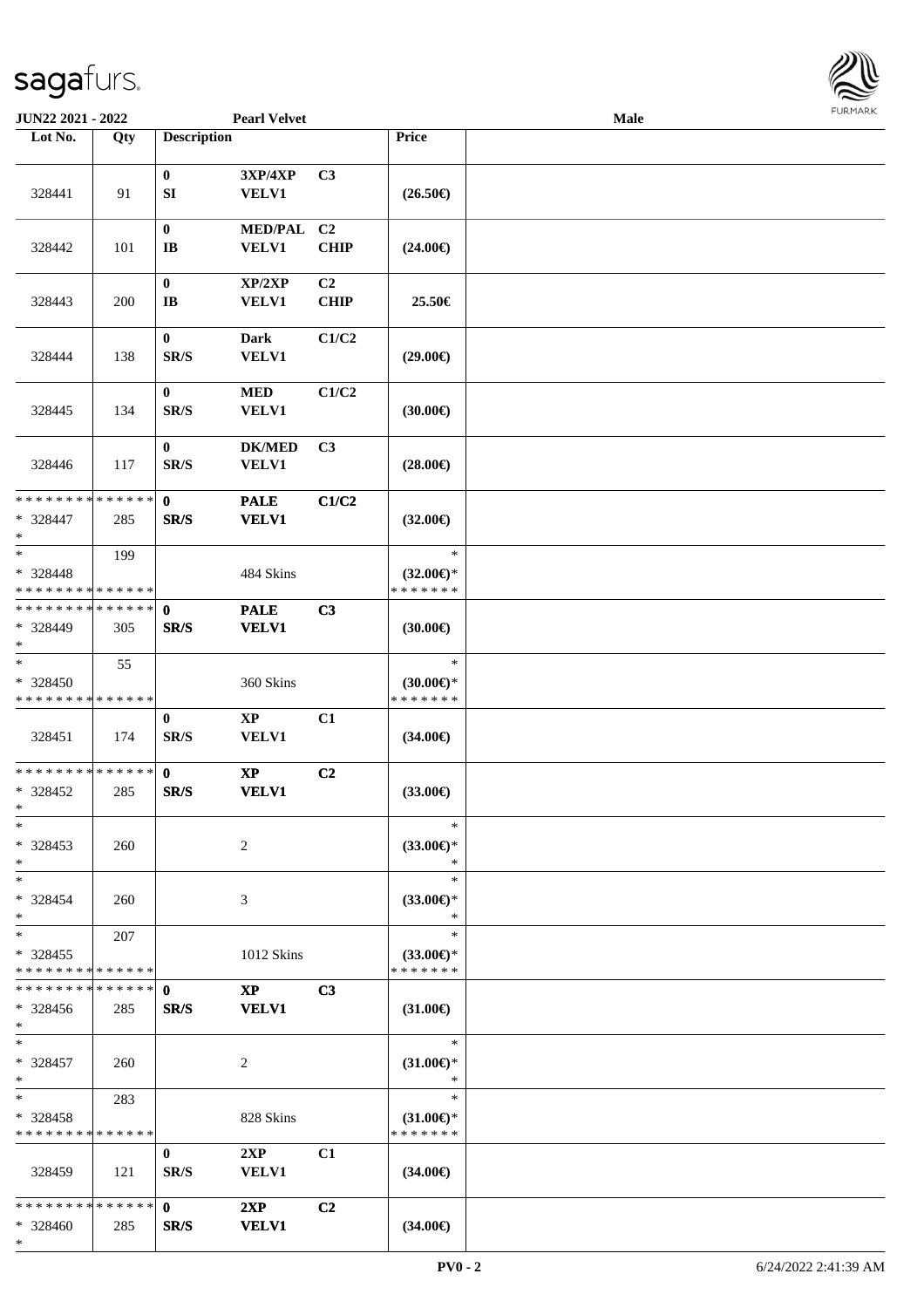

| <b>JUN22 2021 - 2022</b>                                      |               |                                          | <b>Pearl Velvet</b>             |                               |                                                | Male |  |
|---------------------------------------------------------------|---------------|------------------------------------------|---------------------------------|-------------------------------|------------------------------------------------|------|--|
| Lot No.                                                       | Qty           | <b>Description</b>                       |                                 |                               | Price                                          |      |  |
| $\ast$<br>* 328461<br>$\ast$                                  | 280           | $\bf{0}$<br>SR/S                         | 2XP<br><b>VELV1</b>             | C2                            | $\ast$<br>$(34.00\epsilon)$ *<br>∗             |      |  |
| $*$<br>* 328462<br>* * * * * * * * * * * * * *                | 51            |                                          | 616 Skins                       |                               | $\ast$<br>$(34.00\epsilon)$ *<br>* * * * * * * |      |  |
| * * * * * * * * <mark>* * * * * *</mark><br>$* 328463$<br>$*$ | 285           | $\mathbf{0}$<br>SR/S                     | 2XP<br><b>VELV1</b>             | C3                            | $(32.00\epsilon)$                              |      |  |
| $\ast$<br>* 328464<br>* * * * * * * * * * * * * *             | 166           |                                          | 451 Skins                       |                               | $\ast$<br>$(32.00\epsilon)$ *<br>* * * * * * * |      |  |
| * * * * * * * * * * * * * *<br>* 328465<br>$\ast$             | 285           | $\mathbf{0}$<br>SR/S                     | <b>3XP/4XP</b><br><b>VELV1</b>  | C1/C2                         | $(32.00\epsilon)$                              |      |  |
| $*$<br>* 328466<br>* * * * * * * * * * * * * *                | 166           |                                          | 451 Skins                       |                               | $\ast$<br>$(32.00\epsilon)$ *<br>* * * * * * * |      |  |
| 328467                                                        | 123           | $\bf{0}$<br>$\mathbf{SR}/\mathbf{S}$     | 3XP/4XP<br>VELV1                | C <sub>3</sub>                | (30.00)                                        |      |  |
| 328468                                                        | 109           | $\bf{0}$<br>SR/S                         | <b>PALE</b><br>VELV2            | C1/C2                         | $(32.00\epsilon)$                              |      |  |
| 328469                                                        | 131           | $\bf{0}$<br>SR/S                         | XP<br>VELV2                     | C1                            | $(34.00\epsilon)$                              |      |  |
| 328470                                                        | 303           | $\mathbf{0}$<br>$\mathbf{SR}/\mathbf{S}$ | $\mathbf{X}\mathbf{P}$<br>VELV2 | C2                            | $(33.00\epsilon)$                              |      |  |
| 328471                                                        | 113           | $\bf{0}$<br>SR/S                         | $\bold{XP}$<br>VELV2            | C3                            | $(31.00\epsilon)$                              |      |  |
| 328472                                                        | 293           | $\bf{0}$<br>SR/S                         | 2XP<br>VELV2                    | C1/C2                         | $(34.00\epsilon)$                              |      |  |
| 328473                                                        | 100           | 20/0<br>IA                               | <b>Dark</b><br><b>VELV1</b>     | C <sub>2</sub><br><b>CHIP</b> | $(24.00\epsilon)$                              |      |  |
| 328474                                                        | 164           | $\bf{0}$<br>IA                           | MED/PAL C2<br>VELV1             | <b>CHIP</b>                   | $(25.50\epsilon)$                              |      |  |
| * * * * * * * *<br>$* 328475$<br>$*$                          | ******<br>285 | $\mathbf{0}$<br>IA                       | XP/2XP<br><b>VELV1</b>          | C <sub>2</sub><br><b>CHIP</b> | 27.00€                                         |      |  |
| $\ast$<br>* 328476<br>$*$                                     | 260           |                                          | $\overline{c}$                  |                               | $\ast$<br>27.00€*<br>$\ast$                    |      |  |
| $*$<br>* 328477<br>* * * * * * * * * * * * * *                | 154           |                                          | 699 Skins                       |                               | $\ast$<br>$(27.00\epsilon)$ *<br>* * * * * * * |      |  |
| 328478                                                        | 108           | $\bf{0}$<br>IA                           | <b>3XP/4XP</b><br><b>VELV1</b>  | C <sub>2</sub><br><b>CHIP</b> | 25.50€                                         |      |  |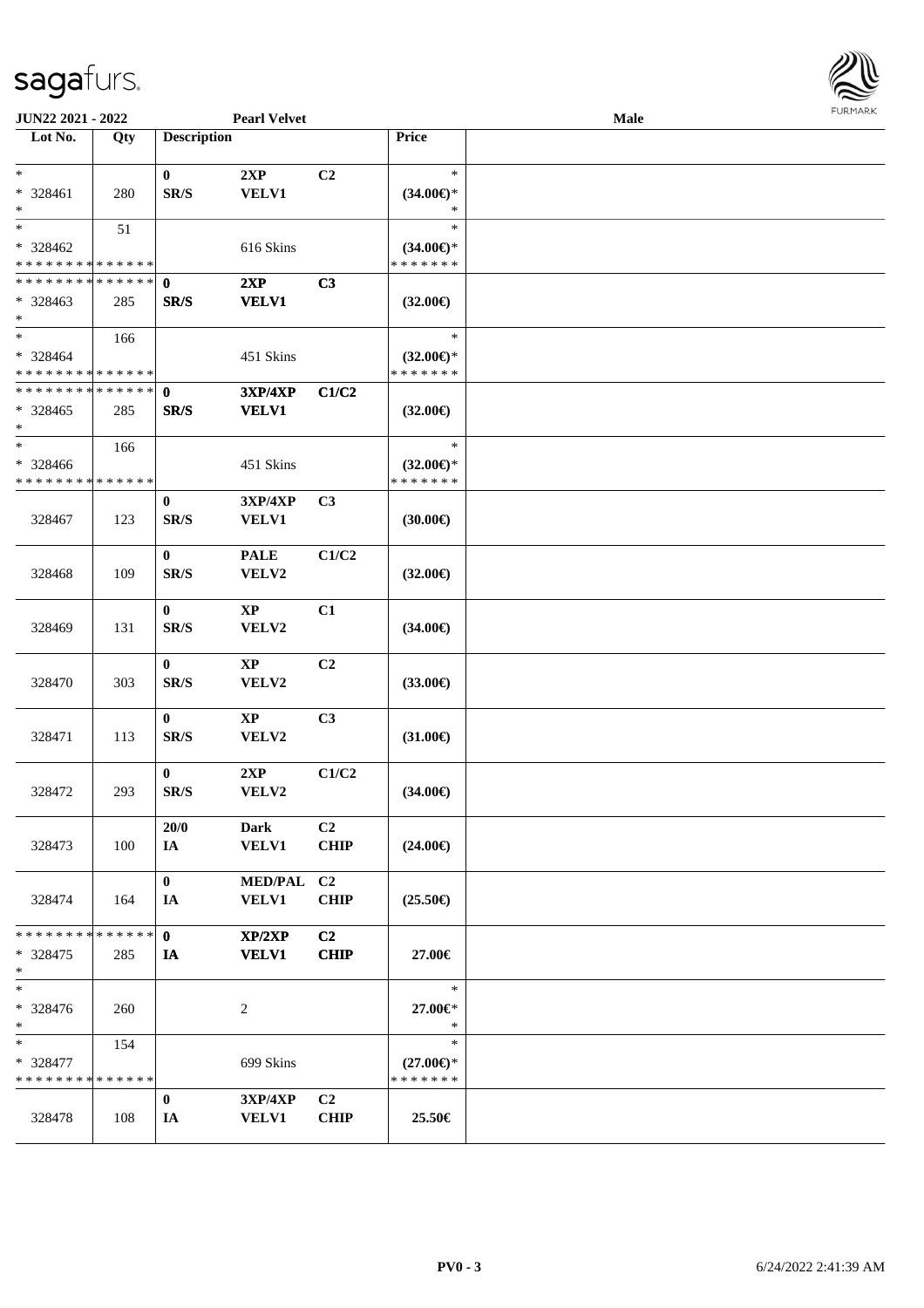427001 106

**JUN22 2021 - 2022 Pearl**<br> **Family Lot No. Pearl Pearl** 

**Loty Description Price** 

**SI** (28.00€)

**20 PALE C1/C2**

| $\ensuremath{\textnormal{\textbf{Female}}}$ | <b>FURMARK</b> |  |
|---------------------------------------------|----------------|--|
|                                             |                |  |
|                                             |                |  |
|                                             |                |  |
|                                             |                |  |
|                                             |                |  |
|                                             |                |  |
|                                             |                |  |
|                                             |                |  |
|                                             |                |  |
|                                             |                |  |
|                                             |                |  |
|                                             |                |  |
|                                             |                |  |
|                                             |                |  |

| 427002                                                             | 231 | 20<br>${\bf SI}$         | $\mathbf{X}\mathbf{P}$                | C1/C2          | $(29.00\epsilon)$                              |                      |
|--------------------------------------------------------------------|-----|--------------------------|---------------------------------------|----------------|------------------------------------------------|----------------------|
| 427003                                                             | 124 | $20\,$<br>${\bf SI}$     | $\bold{XP}$                           | C3             | $(27.00\epsilon)$                              |                      |
| 427004                                                             | 96  | 20<br>SI                 | 2XP                                   | C1/C2          | $(29.50\epsilon)$                              |                      |
| 427005                                                             | 164 | 20<br><b>SAGA</b>        | <b>Dark</b>                           | C1/C2          | $(27.00\epsilon)$                              |                      |
| 427006                                                             | 95  | 20<br><b>SAGA</b>        | $\bf MED$                             | C1/C2          | 29.00€                                         |                      |
| 427007                                                             | 152 | 20<br><b>SAGA</b>        | <b>PALE</b>                           | C1             | $(31.00\epsilon)$                              |                      |
| 427008                                                             | 280 | 20<br><b>SAGA</b>        | <b>PALE</b>                           | C2             | $(30.00\epsilon)$                              |                      |
| 427009                                                             | 89  | 20<br><b>SAGA</b>        | <b>PALE</b>                           | C3             | $(29.00\epsilon)$                              |                      |
| 427010                                                             | 357 | 20<br>$\mathbf{SAGA}$    | $\bold{XP}$                           | C1             | $(32.00\epsilon)$                              |                      |
| * * * * * * * * <mark>* * * * * * *</mark><br>$* 427011$<br>$\ast$ | 425 | 20<br><b>SAGA</b>        | $\bold{XP}$                           | C2             | $(31.00\epsilon)$                              |                      |
| $\ast$<br>* 427012<br>* * * * * * * * <mark>* * * * * * *</mark>   | 350 |                          | 775 Skins                             |                | $\ast$<br>$(31.00\epsilon)$ *<br>* * * * * * * |                      |
| 427013                                                             | 391 | 20<br>$\mathbf{SAGA}$    | <b>XP</b>                             | C3             | $(29.50\epsilon)$                              |                      |
| 427014                                                             | 155 | 20<br><b>SAGA</b>        | 2XP                                   | C1             | $(33.00\epsilon)$                              |                      |
| 427015                                                             | 437 | 20<br>$\mathbf{SAGA}$    | 2XP                                   | C2             | $(32.00\epsilon)$                              |                      |
| 427016                                                             | 207 | 20<br><b>SAGA</b>        | 2XP                                   | C <sub>3</sub> | $(30.00\epsilon)$                              |                      |
| 427017                                                             | 143 | 20<br><b>SAGA</b>        | 3XP                                   | C1/C2          | $(30.00\epsilon)$                              |                      |
| 427018                                                             | 215 | 20<br><b>SAGA</b>        | <b>PALE</b><br><b>LNAP</b>            | $\rm C1/C2$    | $(28.00\epsilon)$                              |                      |
| * * * * * * * * * * * * * * *<br>* 427019<br>$\ast$                | 425 | <b>20</b><br><b>SAGA</b> | $\mathbf{X}\mathbf{P}$<br><b>LNAP</b> | C1/C2          | $(29.00\epsilon)$                              |                      |
| $\ast$<br>* 427020<br>* * * * * * * * <mark>* * * * * * *</mark>   | 44  |                          | 469 Skins                             |                | $\ast$<br>$(29.00\epsilon)$ *<br>* * * * * * * |                      |
|                                                                    |     |                          |                                       |                | $PP20 - 1$                                     | 6/24/2022 2:41:39 AM |

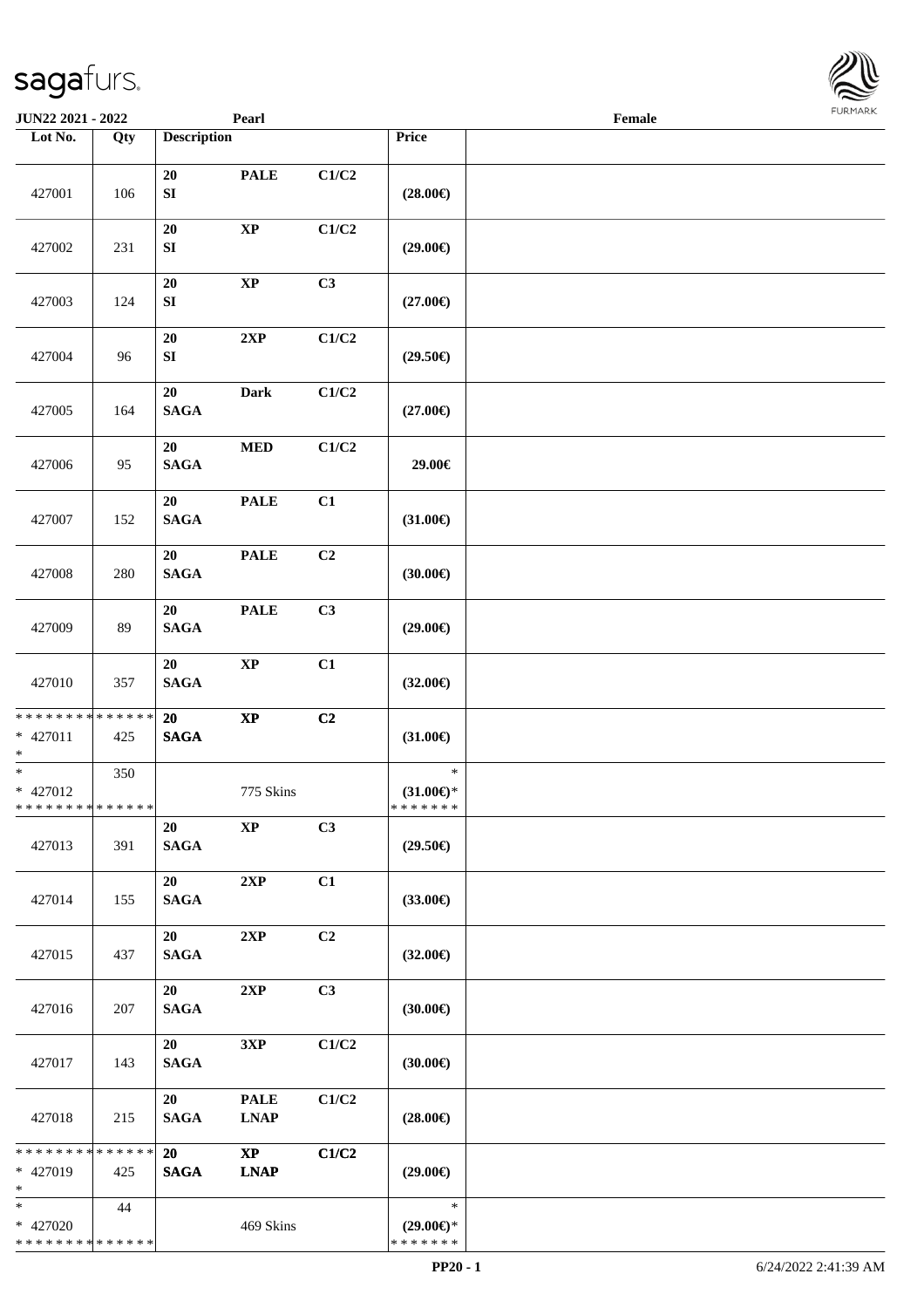| <b>JUN22 2021 - 2022</b>                                                    |     |                    | Pearl                        |                |                                                | Female | $1.9151$ <i>W</i> $11.915$ |
|-----------------------------------------------------------------------------|-----|--------------------|------------------------------|----------------|------------------------------------------------|--------|----------------------------|
| Lot No.                                                                     | Qty | <b>Description</b> |                              |                | Price                                          |        |                            |
| 427021                                                                      | 137 | 20<br><b>SAGA</b>  | $\mathbf{XP}$<br><b>LNAP</b> | C3             | $(27.00\epsilon)$                              |        |                            |
| 427022                                                                      | 220 | 20<br><b>SAGA</b>  | 2XP<br><b>LNAP</b>           | C1/C2          | $(29.50\epsilon)$                              |        |                            |
| 427023                                                                      | 383 | 20<br>IA           | MED/PAL C2<br><b>CHIP</b>    |                | $(25.50\epsilon)$                              |        |                            |
| * * * * * * * * * * * * * *<br>* 427024<br>$\ast$                           | 425 | 20<br>IA           | XP/2XP<br><b>CHIP</b>        | C2             | 27.00€                                         |        |                            |
| $\ast$<br>* 427025<br>$\ast$                                                | 400 |                    | $\overline{2}$               |                | $\ast$<br>$(27.00\epsilon)$ *<br>$\ast$        |        |                            |
| $\ast$<br>* 427026<br>$\ast$                                                | 400 |                    | $\mathfrak{Z}$               |                | $\ast$<br>$(27.00\epsilon)$ *<br>$\ast$        |        |                            |
| $\overline{\ast}$<br>* 427027<br>$\ast$                                     | 400 |                    | $\overline{4}$               |                | $\ast$<br>$(27.00\epsilon)$ *<br>$\ast$        |        |                            |
| $\overline{\ast}$<br>* 427028<br>* * * * * * * * <mark>* * * * * * *</mark> | 284 |                    | 1909 Skins                   |                | $\ast$<br>$(27.00\epsilon)$ *<br>* * * * * * * |        |                            |
| 427029                                                                      | 174 | 20<br>IA           | 3XP/4XP<br><b>CHIP</b>       | C2             | $(25.50\epsilon)$                              |        |                            |
| 427030                                                                      | 160 | 20<br><b>SROY</b>  | <b>PALE</b>                  | C1/C2          | $(32.00\epsilon)$                              |        |                            |
| 427031                                                                      | 191 | 20<br><b>SROY</b>  | $\bold{XP}$                  | C1             | $(34.00\epsilon)$                              |        |                            |
| 427032                                                                      | 353 | 20<br><b>SROY</b>  | $\bold{XP}$                  | C2             | 33.00€                                         |        |                            |
| 427033                                                                      | 106 | 20<br><b>SROY</b>  | 2XP                          | C1             | 34.00€                                         |        |                            |
| 427034                                                                      | 193 | 20<br>${\bf SROY}$ | 2XP                          | C <sub>2</sub> | $(34.00\epsilon)$                              |        |                            |
| 427035                                                                      | 97  | 20<br><b>SROY</b>  | $2{\bf XP}$                  | C <sub>3</sub> | $(32.00\epsilon)$                              |        |                            |

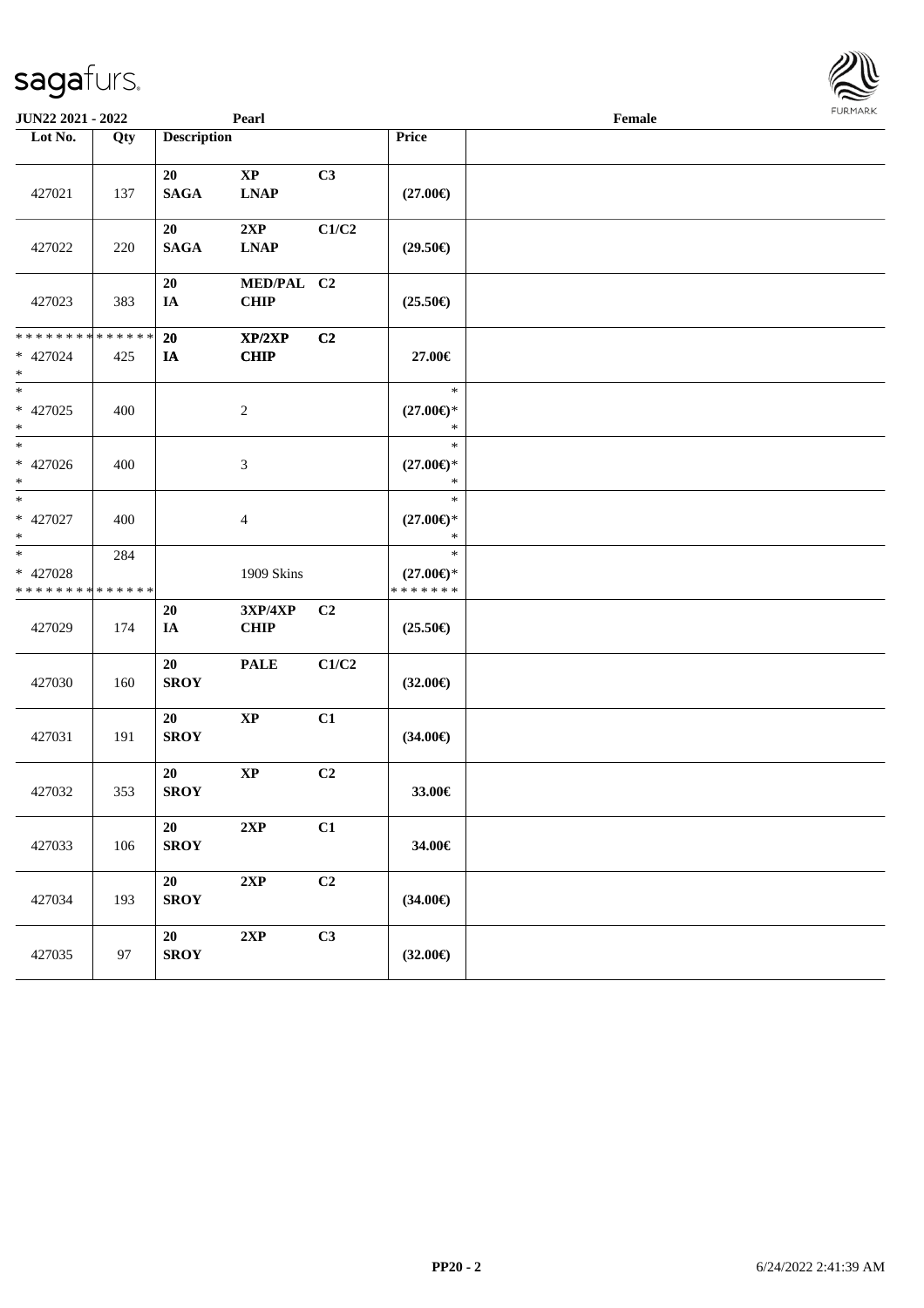**Lot No. Qty Description** 

| 427081 | 95  | $\pmb{0}$<br>${\bf SI}$        | <b>Dark</b>                           | C1/C2                                     | $(23.00\epsilon)$ |  |
|--------|-----|--------------------------------|---------------------------------------|-------------------------------------------|-------------------|--|
| 427082 | 126 | $\pmb{0}$<br>${\bf S}{\bf I}$  | $\bf MED$                             | C1/C2                                     | 25.00€            |  |
| 427083 | 77  | $\bf{0}$<br>${\bf S}{\bf I}$   | $DK/MED$                              | C3                                        | $(23.00\epsilon)$ |  |
| 427084 | 298 | $\pmb{0}$<br>${\bf SI}$        | <b>PALE</b>                           | C1/C2                                     | 26.50€            |  |
| 427085 | 199 | $\pmb{0}$<br>${\bf SI}$        | <b>PALE</b>                           | C3                                        | $(25.00\epsilon)$ |  |
| 427086 | 92  | $\pmb{0}$<br>${\bf SI}$        | $\bold{XP}$                           | C1                                        | $(28.00\epsilon)$ |  |
| 427087 | 398 | $\pmb{0}$<br>${\bf SI}$        | $\bold{XP}$                           | C2                                        | $(27.00\epsilon)$ |  |
| 427088 | 258 | $\pmb{0}$<br>SI                | $\bold{XP}$                           | C3                                        | $(25.50\epsilon)$ |  |
| 427089 | 157 | $\bf{0}$<br>${\bf SI}$         | 2XP                                   | C1/C2                                     | $(28.00\in)$      |  |
| 427090 | 108 | $20/0$<br>${\bf SI}$           | $\bf MED$<br><b>LNAP</b>              | C1/C2                                     | $(23.00\epsilon)$ |  |
| 427091 | 231 | $20/0$<br>${\bf SI}$           | <b>PALE</b><br><b>LNAP</b>            | C1/C2                                     | $(25.00\epsilon)$ |  |
| 427092 | 80  | $20/0$<br>${\bf S}{\bf I}$     | <b>PALE</b><br><b>LNAP</b>            | C3                                        | $(23.00\epsilon)$ |  |
| 427093 | 253 | 20/0<br>SI                     | $\bold{XP}$<br><b>LNAP</b>            | C1/C2                                     | $(25.50\in)$      |  |
| 427094 | 100 | 20/0<br>SI                     | $\mathbf{X}\mathbf{P}$<br><b>LNAP</b> | C3                                        | $(24.00\epsilon)$ |  |
| 427095 | 208 | 20/0<br>$\mathbf{I}\mathbf{B}$ | MED/PAL C2<br>CHIP                    |                                           | $(23.00\epsilon)$ |  |
| 427096 | 466 | 20/0<br>$\bf IB$               | XP/2XP<br><b>CHIP</b>                 | C2                                        | $(24.00\epsilon)$ |  |
| 427097 | 148 | 20/0<br>$\bf IB$               | MED/PAL C2<br><b>CHIP</b>             | $\ensuremath{\text{L}N\!AP}\xspace$       | $(20.50\epsilon)$ |  |
| 427098 | 216 | 20/0<br>$\mathbf{I}\mathbf{B}$ | XP/2XP<br>CHIP                        | C2<br>$\ensuremath{\text{L}N\!AP}\xspace$ | $(22.00\epsilon)$ |  |
| 427099 | 100 | 20/0<br>$\mathbf{I}\mathbf{I}$ | $\mathbf{ALL}$                        | C <sub>2</sub>                            | $(20.00\epsilon)$ |  |
| 427100 | 101 | $\bf{0}$<br>$\mathbf{SAGA}$    | <b>Dark</b>                           | C1                                        | $(26.50\in)$      |  |

 $\overline{\phantom{a}}$ 

**JUN22 2021 - 2022 Pearl Female**<br> **Pearl Female**<br> **Price** 

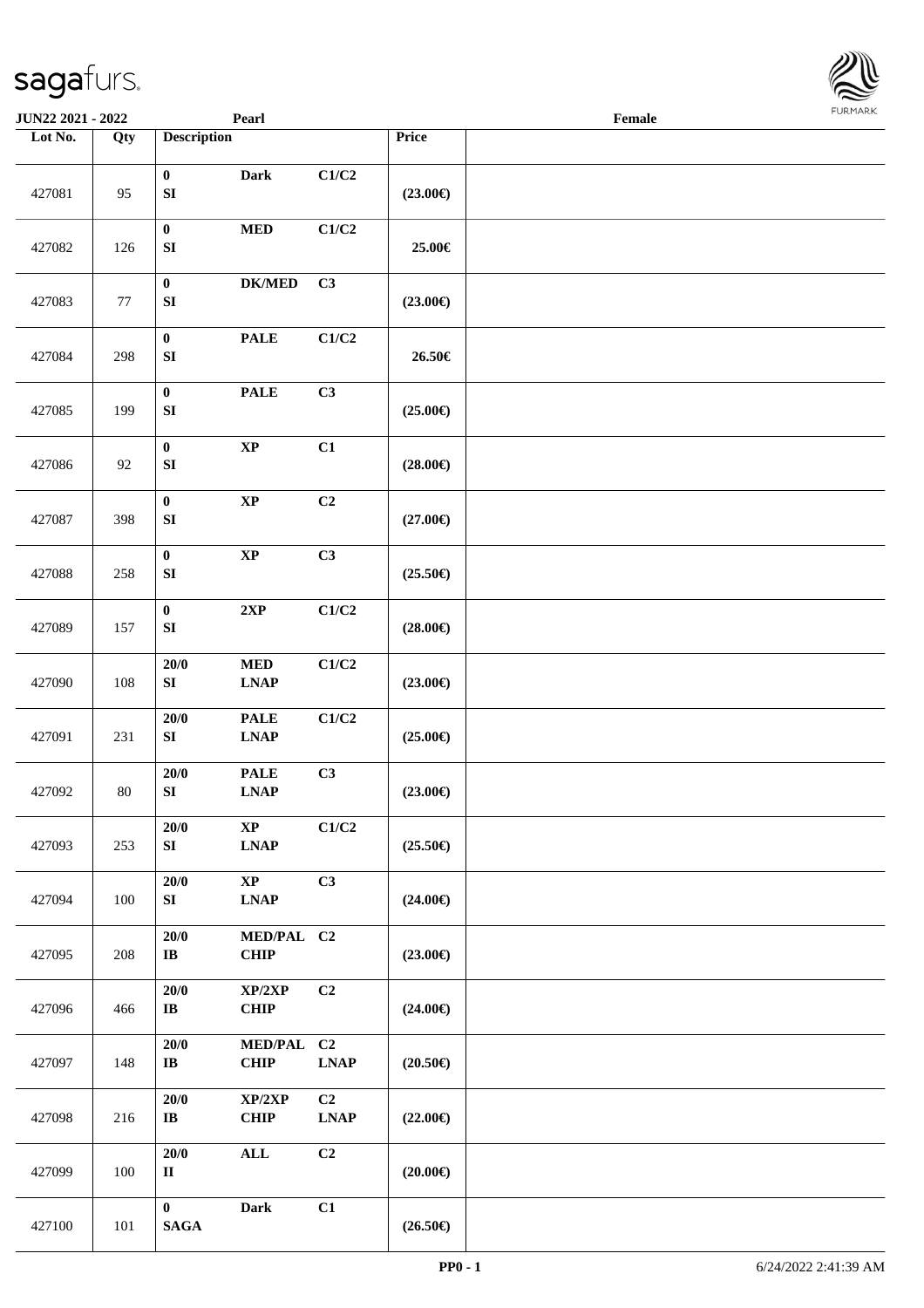| <b>JUN22 2021 - 2022</b>                                                          |                    |                             | Pearl                  |       |                                                | Female |  |
|-----------------------------------------------------------------------------------|--------------------|-----------------------------|------------------------|-------|------------------------------------------------|--------|--|
| Lot No.                                                                           | Qty                | <b>Description</b>          |                        |       | Price                                          |        |  |
| 427101                                                                            | 295                | $\mathbf{0}$<br><b>SAGA</b> | <b>Dark</b>            | C2    | $(25.50\epsilon)$                              |        |  |
| 427102                                                                            | 136                | $\bf{0}$<br><b>SAGA</b>     | <b>Dark</b>            | C3    | $(24.00\epsilon)$                              |        |  |
| 427103                                                                            | 83                 | $\bf{0}$<br><b>SAGA</b>     | $\bf MED$              | C1    | $(28.00\epsilon)$                              |        |  |
| 427104                                                                            | 183                | $\mathbf{0}$<br><b>SAGA</b> | $\bf MED$              | C1/C2 | $(26.50\in)$                                   |        |  |
| 427105                                                                            | 201                | $\mathbf{0}$<br><b>SAGA</b> | $\bf MED$              | C2    | $(27.00\epsilon)$                              |        |  |
| 427106                                                                            | 101                | $\mathbf{0}$<br><b>SAGA</b> | $\bf MED$              | C3    | $(25.50\epsilon)$                              |        |  |
| 427107                                                                            | 291                | $\mathbf{0}$<br><b>SAGA</b> | <b>PALE</b>            | C1    | 29.50€                                         |        |  |
| * * * * * * * *<br>* 427108<br>$\ast$                                             | * * * * * *<br>445 | $\mathbf{0}$<br><b>SAGA</b> | <b>PALE</b>            | C2    | 32.00€                                         |        |  |
| $*$<br>* 427109<br>* * * * * * * *                                                | 318<br>* * * * * * |                             | 763 Skins              |       | $\ast$<br>32.00€*<br>* * * * * * *             |        |  |
| 427110                                                                            | 422                | $\mathbf{0}$<br><b>SAGA</b> | <b>PALE</b>            | C3    | $(27.00\epsilon)$                              |        |  |
| 427111                                                                            | 447                | $\mathbf{0}$<br><b>SAGA</b> | $\bold{XP}$            | C1    | (30.00)                                        |        |  |
| * * * * * * * * <mark>* * * * * * *</mark><br>$* 427112$<br>$*$ $-$               | 445                | $\mathbf{0}$<br><b>SAGA</b> | $\mathbf{X}\mathbf{P}$ | C2    | 29.50€                                         |        |  |
| $\ast$<br>$* 427113$<br>$*$                                                       | 420                |                             | 2                      |       | $\ast$<br>29.50€*<br>$\ast$                    |        |  |
| $*$ $-$<br>$* 427114$<br>$\ddot{x}$                                               | 420                |                             | 3                      |       | $\ast$<br>29.50€*<br>$*$                       |        |  |
| $*$<br>$* 427115$<br>$\ast$                                                       | 420                |                             | 4                      |       | $\ast$<br>29.50€*<br>$\ast$                    |        |  |
| $\overline{\mathbf{r}}$<br>$* 427116$<br>* * * * * * * * <mark>* * * * * *</mark> | 270                |                             | 1975 Skins             |       | $\ast$<br>29.50€*<br>* * * * * * *             |        |  |
| $* 427117$<br>$*$                                                                 | 445                | <b>SAGA</b>                 | $\mathbf{X}\mathbf{P}$ | C3    | $(28.00\epsilon)$                              |        |  |
| $*$ $-$<br>* 427118<br>$*$                                                        | 420                |                             | 2                      |       | $*$<br>$(28.00\epsilon)$ *<br>$\ast$           |        |  |
| $*$ $-$<br>* 427119<br>* * * * * * * * * * * * * *                                | 71                 |                             | 936 Skins              |       | $\ast$<br>$(28.00\epsilon)$ *<br>* * * * * * * |        |  |
| 427120                                                                            | 219                | $\mathbf{0}$<br><b>SAGA</b> | 2XP                    | C1    | 31.00€                                         |        |  |

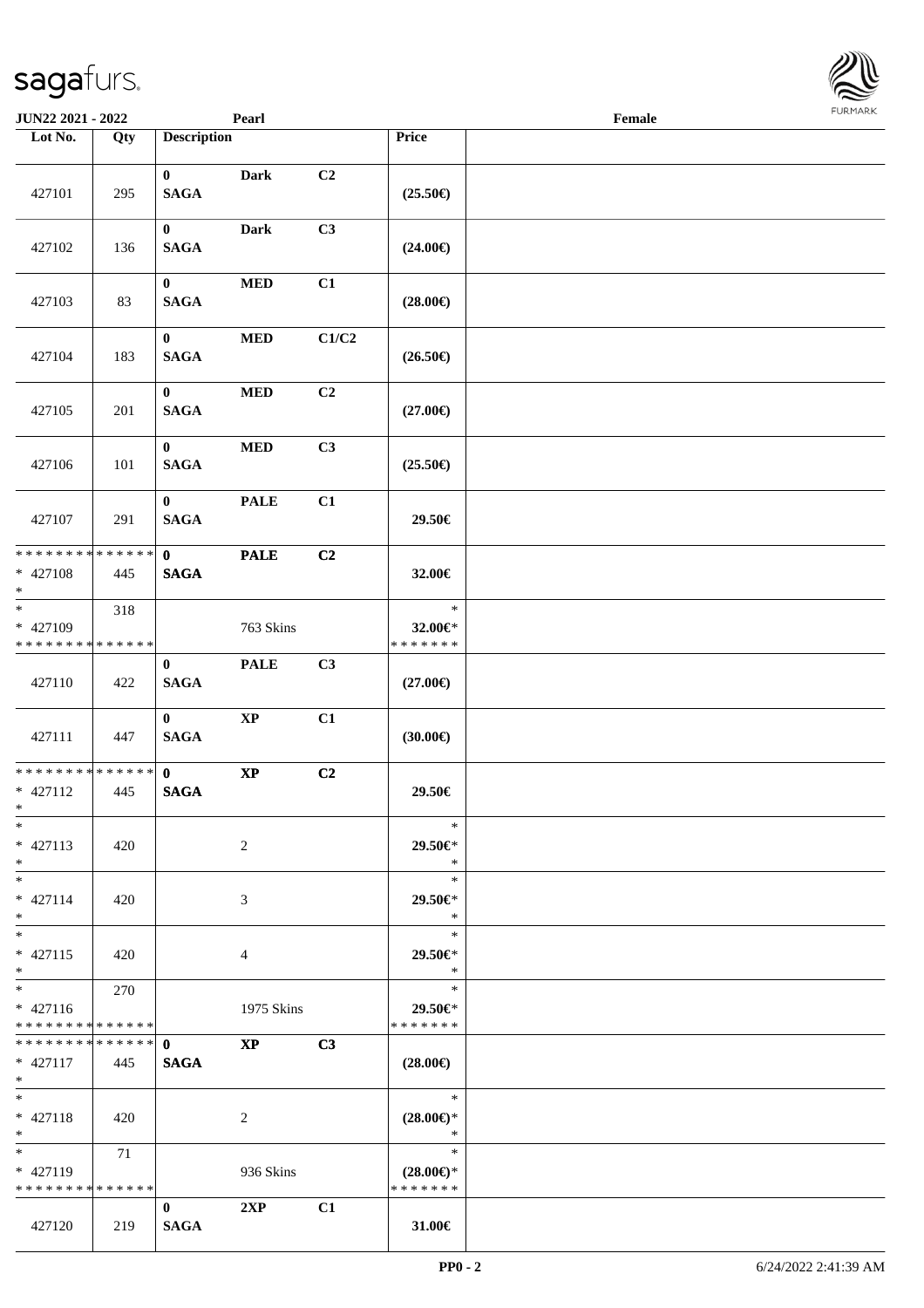\*

| JUN22 2021 - 2022                                                   |     |                             | Pearl                        |                |                                                | Female | <b>FURMARK</b> |
|---------------------------------------------------------------------|-----|-----------------------------|------------------------------|----------------|------------------------------------------------|--------|----------------|
| $\overline{\phantom{1}}$ Lot No.                                    | Qty | <b>Description</b>          |                              |                | Price                                          |        |                |
| * * * * * * * * <mark>* * * * * * *</mark><br>* 427121<br>$*$       | 445 | $\mathbf{0}$<br><b>SAGA</b> | 2XP                          | C <sub>2</sub> | 30.00€                                         |        |                |
| $\overline{\phantom{0}}$<br>* 427122<br>* * * * * * * * * * * * * * | 323 |                             | 768 Skins                    |                | $\ast$<br>$30.00 \in$ *<br>* * * * * * *       |        |                |
| 427123                                                              | 461 | $\bf{0}$<br>$\mathbf{SAGA}$ | 2XP                          | C3             | $(29.00\epsilon)$                              |        |                |
| 427124                                                              | 153 | $\bf{0}$<br><b>SAGA</b>     | 3XP                          | C3             | $(27.00\epsilon)$                              |        |                |
| 427125                                                              | 282 | $\bf{0}$<br><b>SAGA</b>     | 3XP/4XP                      | C1/C2          | $(28.00\epsilon)$                              |        |                |
| 427126                                                              | 101 | 20/0<br><b>SAGA</b>         | <b>Dark</b><br><b>LNAP</b>   | C1/C2          | $(24.00\epsilon)$                              |        |                |
| 427127                                                              | 149 | 20/0<br><b>SAGA</b>         | <b>MED</b><br><b>LNAP</b>    | C1/C2          | $(25.50\epsilon)$                              |        |                |
| 427128                                                              | 64  | 20/0<br><b>SAGA</b>         | <b>DK/MED</b><br><b>LNAP</b> | C <sub>3</sub> | $(23.00\epsilon)$                              |        |                |
| 427129                                                              | 192 | $\bf{0}$<br><b>SAGA</b>     | <b>PALE</b><br><b>LNAP</b>   | C1/C2          | $(26.50\in)$                                   |        |                |
| 427130                                                              | 148 | 20/0<br><b>SAGA</b>         | <b>PALE</b><br><b>LNAP</b>   | C3             | $(25.50\epsilon)$                              |        |                |
| 427131                                                              | 293 | $\bf{0}$<br><b>SAGA</b>     | $\bold{XP}$<br><b>LNAP</b>   | C1/C2          | $(27.00\epsilon)$                              |        |                |
| 427132                                                              | 105 | $\bf{0}$<br><b>SAGA</b>     | $\mathbf{XP}$<br><b>LNAP</b> | C <sub>3</sub> | $(25.50\epsilon)$                              |        |                |
| 427133                                                              | 132 | $\bf{0}$<br><b>SAGA</b>     | 2XP<br><b>LNAP</b>           | C1/C2          | $(28.00\epsilon)$                              |        |                |
| 427134                                                              | 146 | 20/0<br><b>SAGA</b>         | 2XP<br><b>LNAP</b>           | C <sub>3</sub> | $(27.00\epsilon)$                              |        |                |
| 427135                                                              | 119 | 20/0<br><b>SAGA</b>         | 3XP/4XP<br><b>LNAP</b>       | C2             | $(26.50\epsilon)$                              |        |                |
| 427136                                                              | 163 | 20/0<br>IA                  | Dark<br><b>CHIP</b>          | C <sub>2</sub> | $(23.00\epsilon)$                              |        |                |
| * * * * * * * * * * * * * *<br>$* 427137$<br>$*$                    | 445 | $\mathbf{0}$<br>IA          | MED/PAL C2<br><b>CHIP</b>    |                | $(25.00\epsilon)$                              |        |                |
| $*$<br>$* 427138$<br>* * * * * * * * * * * * * *                    | 466 |                             | 911 Skins                    |                | $\ast$<br>$(25.00\epsilon)$ *<br>* * * * * * * |        |                |
| * * * * * * * * * * * * * * *<br>* 427139<br>$*$                    | 445 | $\mathbf 0$<br>IA           | XP/2XP<br><b>CHIP</b>        | C <sub>2</sub> | $(26.50\epsilon)$                              |        |                |
| $*$<br>$* 427140$<br>$*$                                            | 420 |                             | $\overline{c}$               |                | $\ast$<br>$(26.50\epsilon)$ *<br>$\ast$        |        |                |

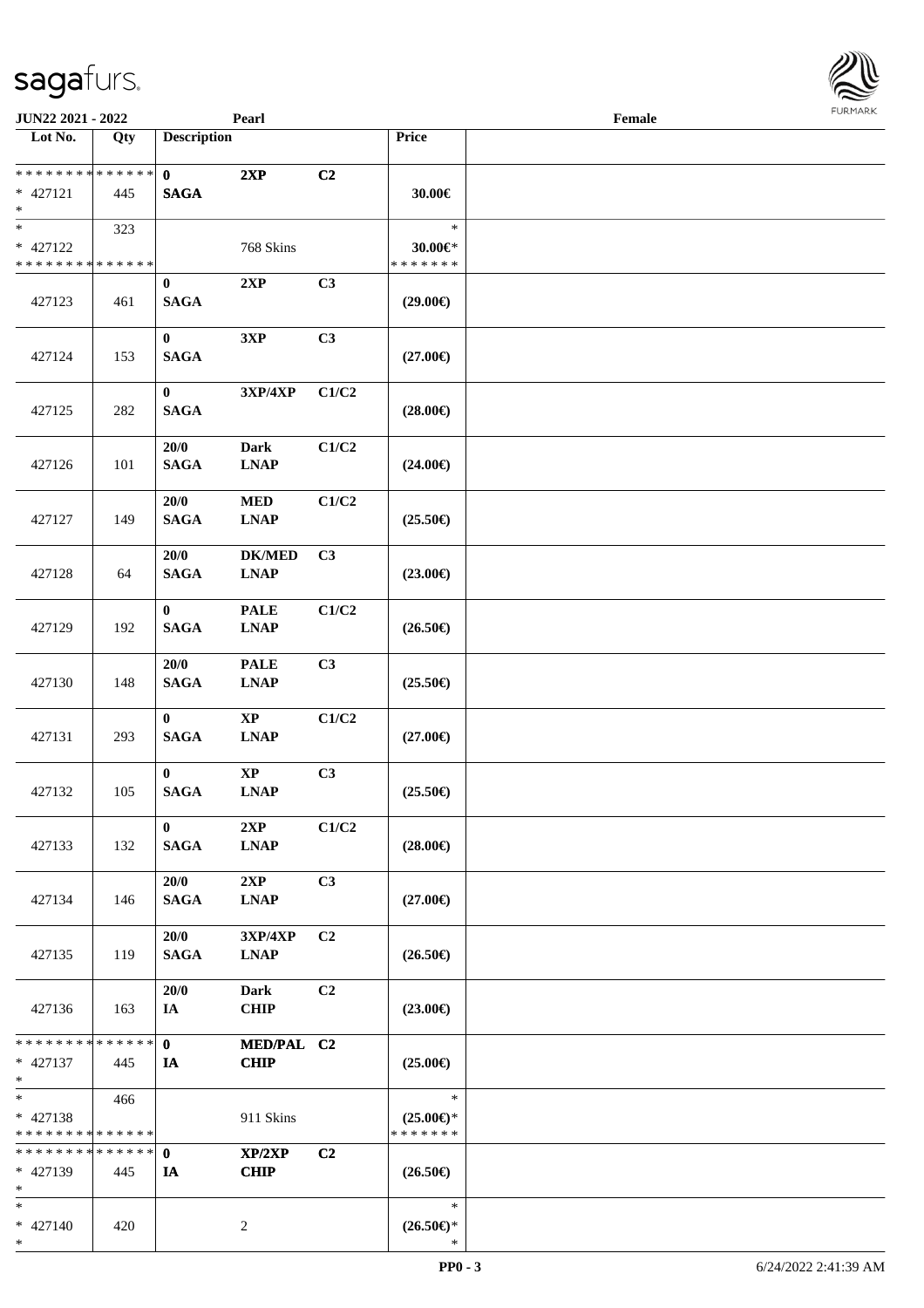| <b>JUN22 2021 - 2022</b>                                           |                    |                             | Pearl                         |                               |                                                | Female | <b>FURPIARA</b> |
|--------------------------------------------------------------------|--------------------|-----------------------------|-------------------------------|-------------------------------|------------------------------------------------|--------|-----------------|
| Lot No.                                                            | Qty                | <b>Description</b>          |                               |                               | Price                                          |        |                 |
| $\ast$<br>* 427141<br>$\ast$                                       | 420                | $\mathbf{0}$<br>IA          | XP/2XP<br><b>CHIP</b>         | C2                            | $\ast$<br>$(26.50\epsilon)$ *<br>$\ast$        |        |                 |
| * 427142<br>$*$                                                    | 420                |                             | $\overline{4}$                |                               | $\ast$<br>$(26.50\epsilon)$ *<br>$\ast$        |        |                 |
| $\overline{\ }$<br>$* 427143$<br>$*$                               | 420                |                             | 5                             |                               | $\ast$<br>$(26.50\epsilon)$ *<br>$\ast$        |        |                 |
| $*$<br>$* 427144$<br>* * * * * * * *                               | 437<br>* * * * * * |                             | 2562 Skins                    |                               | $\ast$<br>$(26.50\epsilon)$ *<br>* * * * * * * |        |                 |
| 427145                                                             | 133                | $\bf{0}$<br>IA              | <b>3XP/4XP</b><br><b>CHIP</b> | C2                            | $(25.50\epsilon)$                              |        |                 |
| 427146                                                             | 346                | 20/0<br>IA                  | MED/PAL C2<br><b>CHIP</b>     | <b>LNAP</b>                   | $(22.50\epsilon)$                              |        |                 |
| * * * * * * * *<br>* 427147<br>$\ast$                              | * * * * * *<br>445 | 20/0<br>IA                  | XP/2XP<br><b>CHIP</b>         | C <sub>2</sub><br><b>LNAP</b> | $(24.00\epsilon)$                              |        |                 |
| $\ast$<br>$* 427148$<br>* * * * * * * * <mark>* * * * * * *</mark> | 156                |                             | 601 Skins                     |                               | $\ast$<br>$(24.00\epsilon)$ *<br>* * * * * * * |        |                 |
| 427149                                                             | 89                 | $\bf{0}$<br><b>SROY</b>     | <b>MED</b>                    | C1/C2                         | $(29.00\epsilon)$                              |        |                 |
| 427150                                                             | 235                | $\bf{0}$<br><b>SROY</b>     | <b>PALE</b>                   | C1/C2                         | (30.00)                                        |        |                 |
| 427151                                                             | 80                 | $\bf{0}$<br><b>SROY</b>     | $\bold{XP}$                   | C1                            | $(32.00\in)$                                   |        |                 |
| 427152                                                             | 451                | $\mathbf{0}$<br><b>SROY</b> | $\bold{XP}$                   | C2                            | 31.00€                                         |        |                 |
| 427153                                                             | 211                | $\bf{0}$<br><b>SROY</b>     | $\bold{XP}$                   | C3                            | 29.50€                                         |        |                 |
| 427154                                                             | 368                | $\mathbf{0}$<br><b>SROY</b> | 2XP                           | C1/C2                         | 32.00€                                         |        |                 |
| 427155                                                             | 142                | $\mathbf{0}$<br><b>SROY</b> | 2XP                           | C3                            | (30.00)                                        |        |                 |
| 427156                                                             | 117                | $\bf{0}$<br><b>SROY</b>     | 3XP                           | C1/C2                         | (30.00)                                        |        |                 |

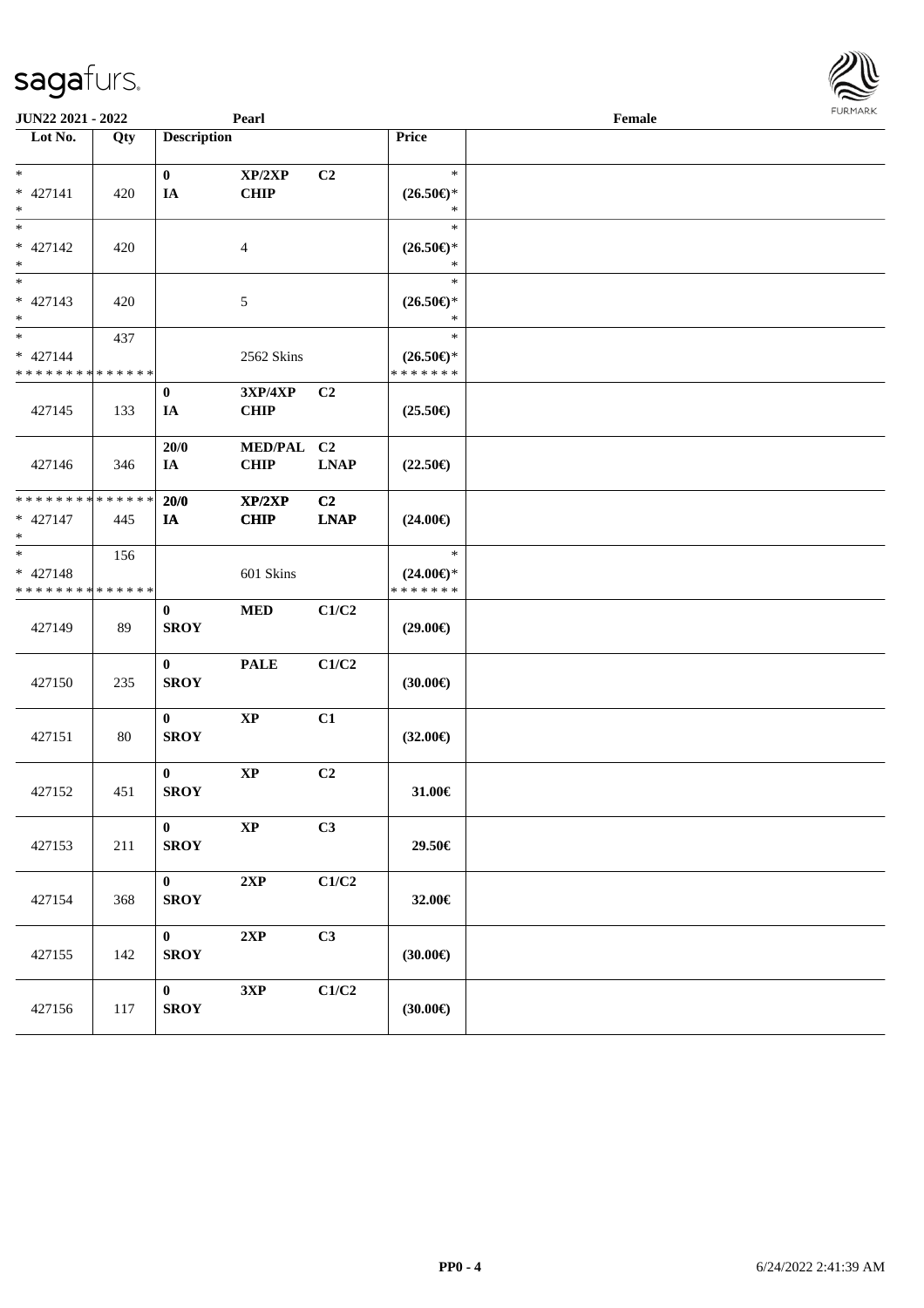| <b>JUN22 2021 - 2022</b>                                         |        |                                  | Pearl                                                       |                           |                                                | Female |  |
|------------------------------------------------------------------|--------|----------------------------------|-------------------------------------------------------------|---------------------------|------------------------------------------------|--------|--|
| Lot No.                                                          | Qty    | <b>Description</b>               |                                                             |                           | Price                                          |        |  |
| 427201                                                           | 189    | $\mathbf{1}$<br>${\bf SI}$       | <b>Dark</b>                                                 | C1/C2                     | $(18.00\epsilon)$                              |        |  |
| 427202                                                           | 213    | $\mathbf{1}$<br>${\bf S}{\bf I}$ | $\bf MED$                                                   | C1/C2                     | $(19.50\epsilon)$                              |        |  |
| 427203                                                           | 106    | $\mathbf{1}$<br>${\bf S}{\bf I}$ | $DK/MED$                                                    | C3                        | $(18.50\epsilon)$                              |        |  |
| 427204                                                           | 111    | $\mathbf{1}$<br>${\bf S}{\bf I}$ | <b>PALE</b>                                                 | C1                        | 21.50€                                         |        |  |
| 427205                                                           | 472    | $\mathbf{1}$<br>${\bf SI}$       | <b>PALE</b>                                                 | C2                        | 21.00€                                         |        |  |
| 427206                                                           | 235    | $\mathbf{1}$<br>${\bf SI}$       | <b>PALE</b>                                                 | C3                        | 19.00€                                         |        |  |
| 427207                                                           | 145    | $\mathbf{1}$<br>${\bf S}{\bf I}$ | $\bold{XP}$                                                 | C1                        | 22.50€                                         |        |  |
| * * * * * * * * * * * * * * <mark>*</mark><br>* 427208<br>$\ast$ | 505    | $\mathbf{1}$<br>SI               | $\bold{XP}$                                                 | C2                        | 21.50€                                         |        |  |
| $\ast$<br>* 427209<br>* * * * * * * * <mark>* * * * * * *</mark> | $88\,$ |                                  | 593 Skins                                                   |                           | $\ast$<br>$(21.50\epsilon)$ *<br>* * * * * * * |        |  |
| 427210                                                           | 370    | $\mathbf{1}$<br>${\bf S}{\bf I}$ | $\bold{XP}$                                                 | C3                        | $(20.00\epsilon)$                              |        |  |
| 427211                                                           | 180    | $\mathbf{1}$<br>${\bf SI}$       | 2XP                                                         | C1/C2                     | $(23.00\epsilon)$                              |        |  |
| 427212                                                           | 202    | 0/1<br>${\bf S}{\bf I}$          | 2XP                                                         | C3                        | $(23.50\epsilon)$                              |        |  |
| 427213                                                           | 142    | 0/1<br>${\bf S}{\bf I}$          | 3XP                                                         | C2                        | $(22.00\epsilon)$                              |        |  |
| 427214                                                           | 186    | 0/1<br>SI                        | <b>Dark</b><br><b>LNAP</b>                                  | $\mathbf{C1}/\mathbf{C2}$ | $(18.00\epsilon)$                              |        |  |
| 427215                                                           | 188    | $\mathbf{1}$<br>${\bf S}{\bf I}$ | $\bf MED$<br><b>LNAP</b>                                    | $\mathbf{C1}/\mathbf{C2}$ | $(17.00\epsilon)$                              |        |  |
| 427216                                                           | 164    | 0/1<br>${\bf S}{\bf I}$          | <b>DK/MED</b><br>$\mathbf{L}\mathbf{N}\mathbf{A}\mathbf{P}$ | C3                        | $(17.00\epsilon)$                              |        |  |
| 427217                                                           | 373    | $\mathbf{1}$<br>${\bf SI}$       | <b>PALE</b><br><b>LNAP</b>                                  | C1/C2                     | 19.00€                                         |        |  |
| 427218                                                           | 201    | $\mathbf{1}$<br>${\bf SI}$       | <b>PALE</b><br><b>LNAP</b>                                  | C3                        | $(17.00\epsilon)$                              |        |  |
| 427219                                                           | 252    | $\mathbf{1}$<br>${\bf S}{\bf I}$ | $\bold{XP}$<br><b>LNAP</b>                                  | C1/C2                     | 19.50€                                         |        |  |
| 427220                                                           | 126    | $\mathbf{1}$<br>${\bf SI}$       | $\mathbf{X}\mathbf{P}$<br><b>LNAP</b>                       | C3                        | $(17.50\epsilon)$                              |        |  |

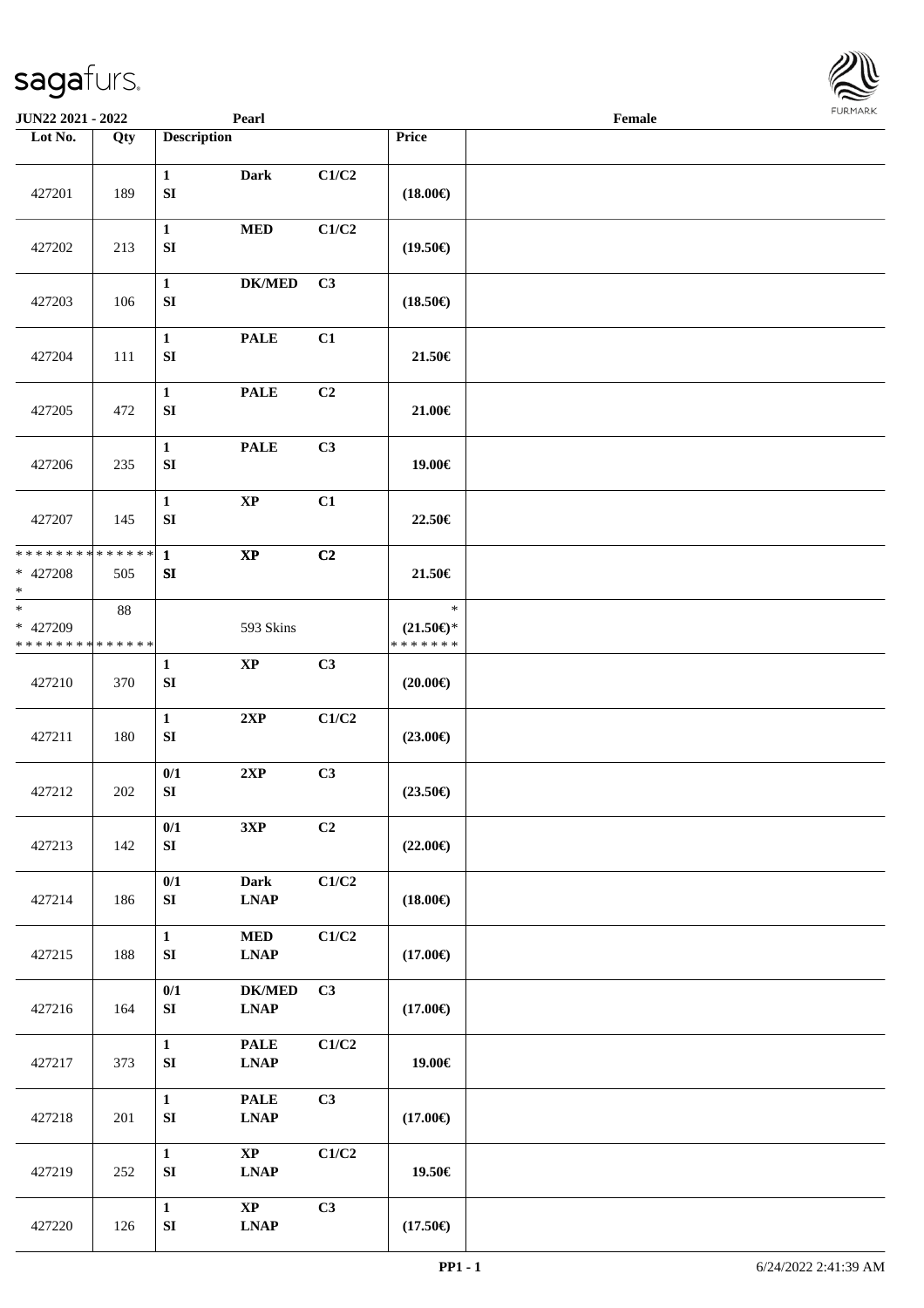| <b>JUN22 2021 - 2022</b>                               |       |                                 | Pearl              |                |                                      | Female |  |
|--------------------------------------------------------|-------|---------------------------------|--------------------|----------------|--------------------------------------|--------|--|
| Lot No.                                                | Qty   | <b>Description</b>              |                    |                | Price                                |        |  |
|                                                        |       |                                 |                    |                |                                      |        |  |
|                                                        |       | 0/1<br>SI                       | 2XP                | C1/C2          |                                      |        |  |
| 427221                                                 | 113   |                                 | <b>LNAP</b>        |                | $(23.50\epsilon)$                    |        |  |
|                                                        |       | $\mathbf{1}$                    | MED/PAL C2         |                |                                      |        |  |
| 427222                                                 | 244   | $\mathbf{I}\mathbf{B}$          | <b>CHIP</b>        |                | $(18.00\epsilon)$                    |        |  |
|                                                        |       |                                 |                    |                |                                      |        |  |
|                                                        |       | $\mathbf{1}$                    | XP/2XP             | C <sub>2</sub> |                                      |        |  |
| 427223                                                 | 304   | $\bf IB$                        | <b>CHIP</b>        |                | $(19.50\epsilon)$                    |        |  |
|                                                        |       | $\mathbf{1}$                    | MED/PAL C2         |                |                                      |        |  |
| 427224                                                 | 229   | $\bf IB$                        | <b>CHIP</b>        | <b>LNAP</b>    | $(15.50\epsilon)$                    |        |  |
|                                                        |       |                                 |                    |                |                                      |        |  |
|                                                        |       | $\mathbf{1}$                    | XP/2XP             | C2             |                                      |        |  |
| 427225                                                 | 155   | $\bf IB$                        | <b>CHIP</b>        | <b>LNAP</b>    | $(17.00\epsilon)$                    |        |  |
|                                                        |       | $\mathbf{1}$                    | <b>ALL</b>         | C2             |                                      |        |  |
| 427226                                                 | 116   | $\rm II$                        |                    |                | $(16.00\epsilon)$                    |        |  |
|                                                        |       |                                 |                    |                |                                      |        |  |
|                                                        |       | $\mathbf{1}$                    | <b>Dark</b>        | C1             |                                      |        |  |
| 427227                                                 | 116   | <b>SAGA</b>                     |                    |                | $(21.00\epsilon)$                    |        |  |
|                                                        |       | $\mathbf{1}$                    | <b>Dark</b>        | C <sub>2</sub> |                                      |        |  |
| 427228                                                 | 326   | <b>SAGA</b>                     |                    |                | $(20.50\epsilon)$                    |        |  |
|                                                        |       |                                 |                    |                |                                      |        |  |
|                                                        |       | $\mathbf{1}$                    | <b>Dark</b>        | C3             |                                      |        |  |
| 427229                                                 | 179   | <b>SAGA</b>                     |                    |                | $(19.00\epsilon)$                    |        |  |
|                                                        |       | $\mathbf{1}$                    |                    |                |                                      |        |  |
| 427230                                                 | 92    | $\mathbf{SAGA}$                 | $\bf MED$          | C1             | $(22.50\epsilon)$                    |        |  |
|                                                        |       |                                 |                    |                |                                      |        |  |
|                                                        |       | $\mathbf{1}$                    | $\bf MED$          | C2             |                                      |        |  |
| 427231                                                 | 349   | <b>SAGA</b>                     |                    |                | $(21.50\epsilon)$                    |        |  |
|                                                        |       |                                 |                    |                |                                      |        |  |
| 427232                                                 | 236   | $\mathbf{1}$<br>$\mathbf{SAGA}$ | <b>MED</b>         | C3             | $(20.00\epsilon)$                    |        |  |
|                                                        |       |                                 |                    |                |                                      |        |  |
|                                                        |       | $\mathbf{1}$                    | <b>PALE</b>        | C1             |                                      |        |  |
| 427233                                                 | 377   | <b>SAGA</b>                     |                    |                | 28.50€                               |        |  |
|                                                        |       |                                 |                    |                |                                      |        |  |
| * * * * * * * * <mark>* * * * * *</mark> *<br>* 427234 |       | $1 \qquad \qquad$               | <b>PALE</b>        | C2             | 29.00€                               |        |  |
| $\ast$                                                 | 485   | <b>SAGA</b>                     |                    |                |                                      |        |  |
| $*$                                                    |       |                                 |                    |                | $\ast$                               |        |  |
| * 427235                                               | 480   |                                 | 2                  |                | 29.50€*                              |        |  |
| $*$                                                    |       |                                 |                    |                | $\ast$                               |        |  |
| $*$ $-$                                                | 205   |                                 |                    |                | $\ast$                               |        |  |
| $* 427236$<br>* * * * * * * * <mark>* * * * * *</mark> |       |                                 | 1170 Skins         |                | 29.50€*<br>* * * * * * *             |        |  |
| ******** <mark>******</mark> 1                         |       |                                 | <b>PALE</b>        | C3             |                                      |        |  |
| * 427237                                               | 485   | <b>SAGA</b>                     |                    |                | $(21.50\epsilon)$                    |        |  |
| $*$ $-$                                                |       |                                 |                    |                |                                      |        |  |
| $*$ and $*$                                            | - 140 |                                 |                    |                | $\ast$                               |        |  |
| $* 427238$<br>* * * * * * * * * * * * * * *            |       |                                 | 625 Skins          |                | $(21.50\epsilon)$ *<br>* * * * * * * |        |  |
|                                                        |       |                                 | $\bold{X}\bold{P}$ | C1             |                                      |        |  |
| * 427239                                               | 485   | <b>SAGA</b>                     |                    |                | 29.50€                               |        |  |
| $\ast$                                                 |       |                                 |                    |                |                                      |        |  |
| $*$                                                    | 100   |                                 |                    |                | $\ast$                               |        |  |
| * 427240<br>* * * * * * * * <mark>* * * * * *</mark>   |       |                                 | 585 Skins          |                | 28.00€*<br>* * * * * * *             |        |  |
|                                                        |       |                                 |                    |                |                                      |        |  |

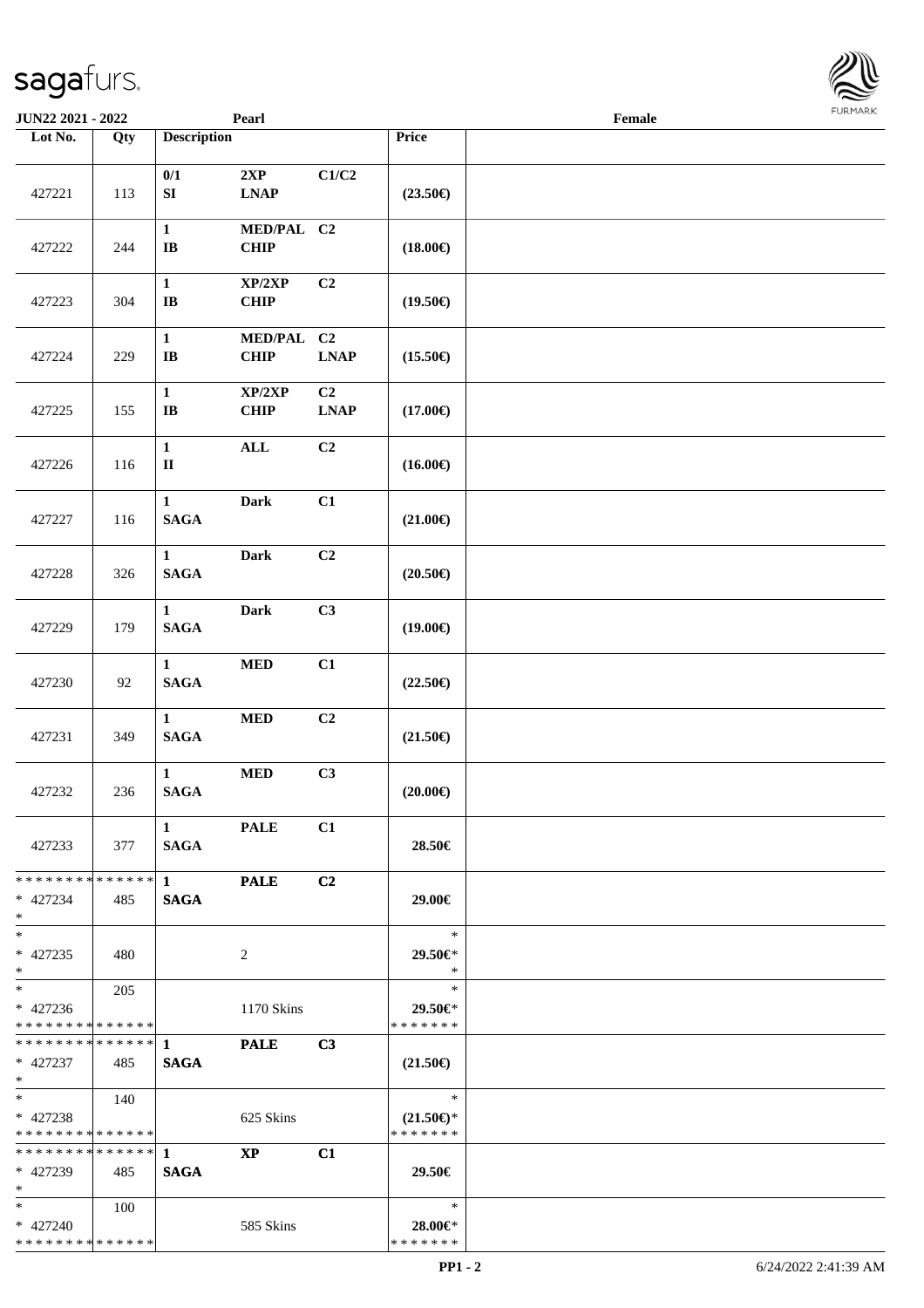

| <b>JUN22 2021 - 2022</b>                                                          |     |                             | Pearl                      |       |                                    | Female |  |
|-----------------------------------------------------------------------------------|-----|-----------------------------|----------------------------|-------|------------------------------------|--------|--|
| Lot No.                                                                           | Qty | <b>Description</b>          |                            |       | <b>Price</b>                       |        |  |
| ************** 1<br>* 427241<br>$*$                                               | 485 | <b>SAGA</b>                 | $\bold{X}\bold{P}$         | C2    | 31.00 $\in$                        |        |  |
| $*$<br>* 427242<br>$\ast$                                                         | 460 |                             | 2                          |       | $\ast$<br>$30.00 \in$ *<br>$\ast$  |        |  |
| $*$<br>$* 427243$<br>$*$                                                          | 460 |                             | 3                          |       | $\ast$<br>$30.00 \in$ *<br>$\ast$  |        |  |
| $\ddot{x}$<br>* 427244<br>$*$                                                     | 460 |                             | $\overline{4}$             |       | $\ast$<br>$30.00 \in$ *<br>$\ast$  |        |  |
| $\overline{\mathbf{r}}$<br>* 427245<br>* * * * * * * * <mark>* * * * * *</mark> * | 296 |                             | 2161 Skins                 |       | $\ast$<br>29.00€*<br>* * * * * * * |        |  |
| * 427246<br>$\ast$                                                                | 485 | <b>SAGA</b>                 | $\boldsymbol{\mathrm{XP}}$ | C3    | 22.50€                             |        |  |
| $*$<br>* 427247<br>$\ddot{x}$                                                     | 460 |                             | 2                          |       | $\ast$<br>$22.50 \in$<br>$\ast$    |        |  |
| * 427248<br>* * * * * * * * <mark>* * * * * *</mark>                              | 161 |                             | 1106 Skins                 |       | $\ast$<br>22.50€*<br>* * * * * * * |        |  |
| 427249                                                                            | 229 | $\mathbf{1}$<br><b>SAGA</b> | 2XP                        | C1    | 33.00€                             |        |  |
| * * * * * * * * <mark>* * * * * * *</mark><br>* 427250<br>$*$                     | 485 | $1 \quad$<br><b>SAGA</b>    | 2XP                        | C2    | 25.50€                             |        |  |
| $*$ $-$<br>$* 427251$<br>* * * * * * * * * * * * * * *                            | 293 |                             | 778 Skins                  |       | $\ast$<br>27.50€*<br>* * * * * * * |        |  |
| 427252                                                                            | 355 | $\mathbf{1}$<br><b>SAGA</b> | 2XP                        | C3    | $(23.00\epsilon)$                  |        |  |
| 427253                                                                            | 151 | $\mathbf{1}$<br><b>SAGA</b> | 3XP                        | C3    | $(21.50\epsilon)$                  |        |  |
| 427254                                                                            | 305 | 1<br><b>SAGA</b>            | 3XP/4XP                    | C1/C2 | $(22.00\epsilon)$                  |        |  |
| 427255                                                                            | 324 | $\mathbf{1}$<br><b>SAGA</b> | <b>Dark</b><br><b>LNAP</b> | C1/C2 | $(18.50\epsilon)$                  |        |  |
| 427256                                                                            | 126 | $\mathbf{1}$<br><b>SAGA</b> | <b>Dark</b><br><b>LNAP</b> | C3    | $(17.00\epsilon)$                  |        |  |
| 427257                                                                            | 498 | 1<br><b>SAGA</b>            | <b>MED</b><br><b>LNAP</b>  | C1/C2 | $(19.50\epsilon)$                  |        |  |
| 427258                                                                            | 196 | $\mathbf{1}$<br><b>SAGA</b> | <b>MED</b><br><b>LNAP</b>  | C3    | $(17.50\epsilon)$                  |        |  |
| * 427259<br>$*$                                                                   | 485 | <b>SAGA</b>                 | <b>PALE</b><br><b>LNAP</b> | C1/C2 | $21.00 \in$                        |        |  |
| * 427260<br>$\ast$                                                                | 460 |                             | 2                          |       | $\ast$<br>$21.00 \in$<br>$\ast$    |        |  |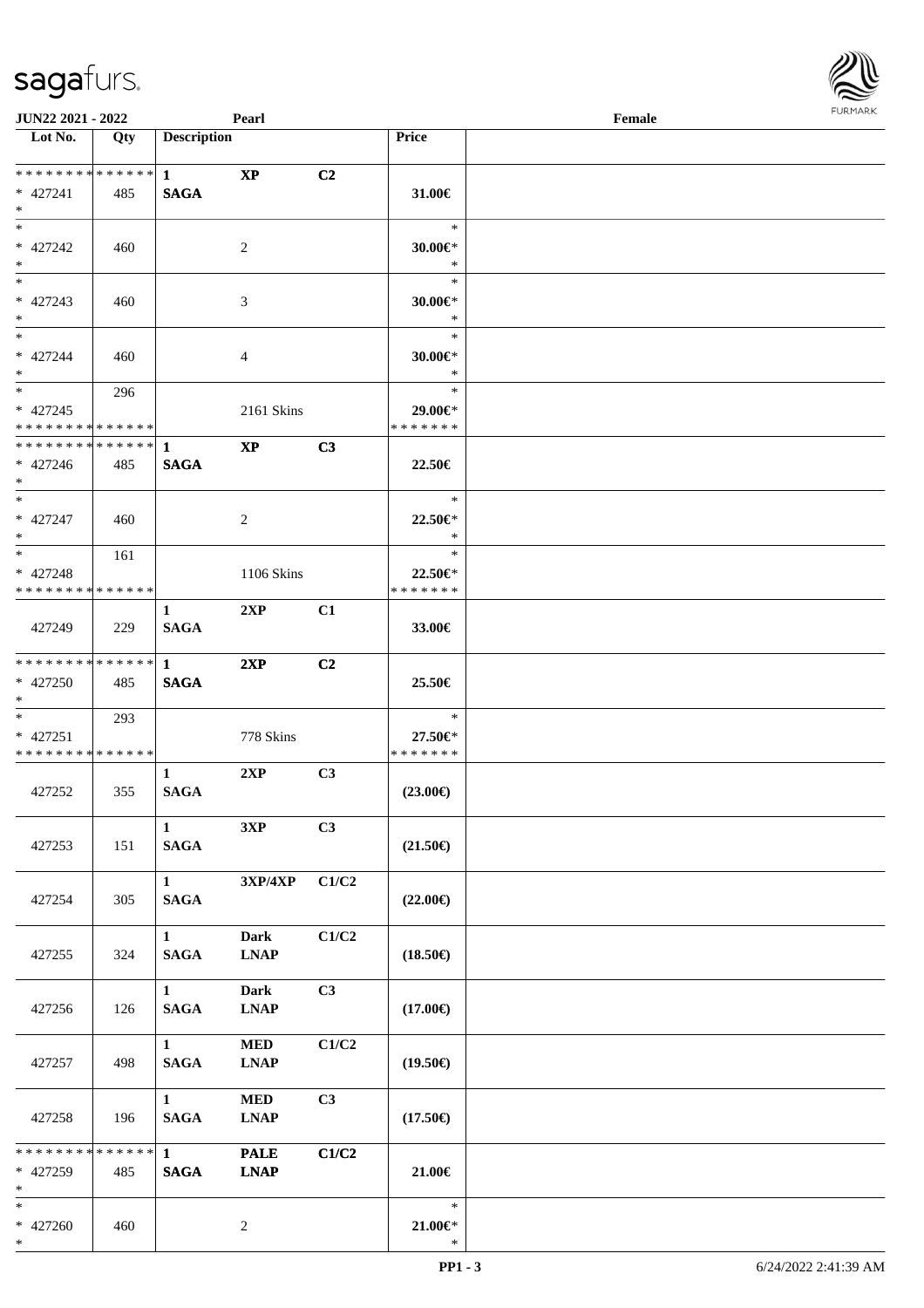| <b>JUN22 2021 - 2022</b>                           |     |                             | Pearl                                 |                |                                                | Female |  |
|----------------------------------------------------|-----|-----------------------------|---------------------------------------|----------------|------------------------------------------------|--------|--|
| Lot No.                                            | Qty | <b>Description</b>          |                                       |                | Price                                          |        |  |
| $*$<br>* 427261<br>* * * * * * * * * * * * * *     | 275 | $\mathbf{1}$<br><b>SAGA</b> | <b>PALE</b><br><b>LNAP</b>            | C1/C2          | $\ast$<br>$21.00 \in$<br>* * * * * * *         |        |  |
| 427262                                             | 487 | $\mathbf{1}$<br><b>SAGA</b> | <b>PALE</b><br><b>LNAP</b>            | C <sub>3</sub> | 19.00€                                         |        |  |
| * * * * * * * * * * * * * * *<br>$* 427263$<br>$*$ | 485 | $\mathbf 1$<br><b>SAGA</b>  | $\mathbf{X}\mathbf{P}$<br><b>LNAP</b> | C1/C2          | 22.00€                                         |        |  |
| $*$<br>* 427264<br>$*$                             | 460 |                             | 2                                     |                | $\ast$<br>22.00€*<br>$\ast$                    |        |  |
| $*$<br>$* 427265$<br>* * * * * * * * * * * * * *   | 168 |                             | 1113 Skins                            |                | $\ast$<br>22.00€*<br>* * * * * * *             |        |  |
| 427266                                             | 438 | $\mathbf{1}$<br><b>SAGA</b> | $\mathbf{X}\mathbf{P}$<br><b>LNAP</b> | C3             | $(20.00\epsilon)$                              |        |  |
| 427267                                             | 346 | $\mathbf{1}$<br><b>SAGA</b> | 2XP<br><b>LNAP</b>                    | C1/C2          | $(23.00\epsilon)$                              |        |  |
| 427268                                             | 138 | $\mathbf{1}$<br><b>SAGA</b> | 2XP<br><b>LNAP</b>                    | C <sub>3</sub> | $(21.00\epsilon)$                              |        |  |
| 427269                                             | 233 | $\mathbf{1}$<br><b>SAGA</b> | <b>3XP/4XP</b><br><b>LNAP</b>         | C <sub>2</sub> | $(21.00\epsilon)$                              |        |  |
| 427270                                             | 286 | $\mathbf{1}$<br>IA          | <b>Dark</b><br><b>CHIP</b>            | C2             | $(18.00\epsilon)$                              |        |  |
| * * * * * * * * * * * * * * *<br>* 427271<br>$*$   | 485 | $\mathbf{1}$<br>IA          | MED/PAL C2<br><b>CHIP</b>             |                | $(19.00\epsilon)$                              |        |  |
| $*$<br>* 427272<br>$*$                             | 460 |                             | 2                                     |                | $\ast$<br>$(19.00\epsilon)$ *<br>$\ast$        |        |  |
| $\ast$<br>* 427273<br>$*$                          | 460 |                             | 3                                     |                | $\ast$<br>$(19.00\epsilon)$ *<br>$\ast$        |        |  |
| $*$<br>* 427274<br>* * * * * * * * * * * * * * *   | 338 |                             | 1743 Skins                            |                | $\ast$<br>$(19.00\epsilon)$ *<br>* * * * * * * |        |  |
| * * * * * * * * * * * * * * *<br>* 427275<br>$*$   | 485 | -1<br>IA                    | XP/2XP<br><b>CHIP</b>                 | C <sub>2</sub> | $(21.00\epsilon)$                              |        |  |
| $*$<br>* 427276<br>$*$                             | 460 |                             | 2                                     |                | $\ast$<br>$(21.00\epsilon)$ *<br>$\ast$        |        |  |
| $*$<br>$* 427277$<br>$*$                           | 460 |                             | 3                                     |                | $\ast$<br>$(21.00\epsilon)$ *<br>$\ast$        |        |  |
| $*$<br>* 427278<br>$*$                             | 460 |                             | 4                                     |                | $\ast$<br>$(21.00\epsilon)$ *<br>$\ast$        |        |  |
| $*$<br>* 427279<br>$*$                             | 460 |                             | 5                                     |                | $\ast$<br>$(21.00\epsilon)$ *<br>$\ast$        |        |  |
| $*$<br>* 427280<br>$*$                             | 460 |                             | 6                                     |                | $\ast$<br>$(21.00\epsilon)$ *<br>$\ast$        |        |  |

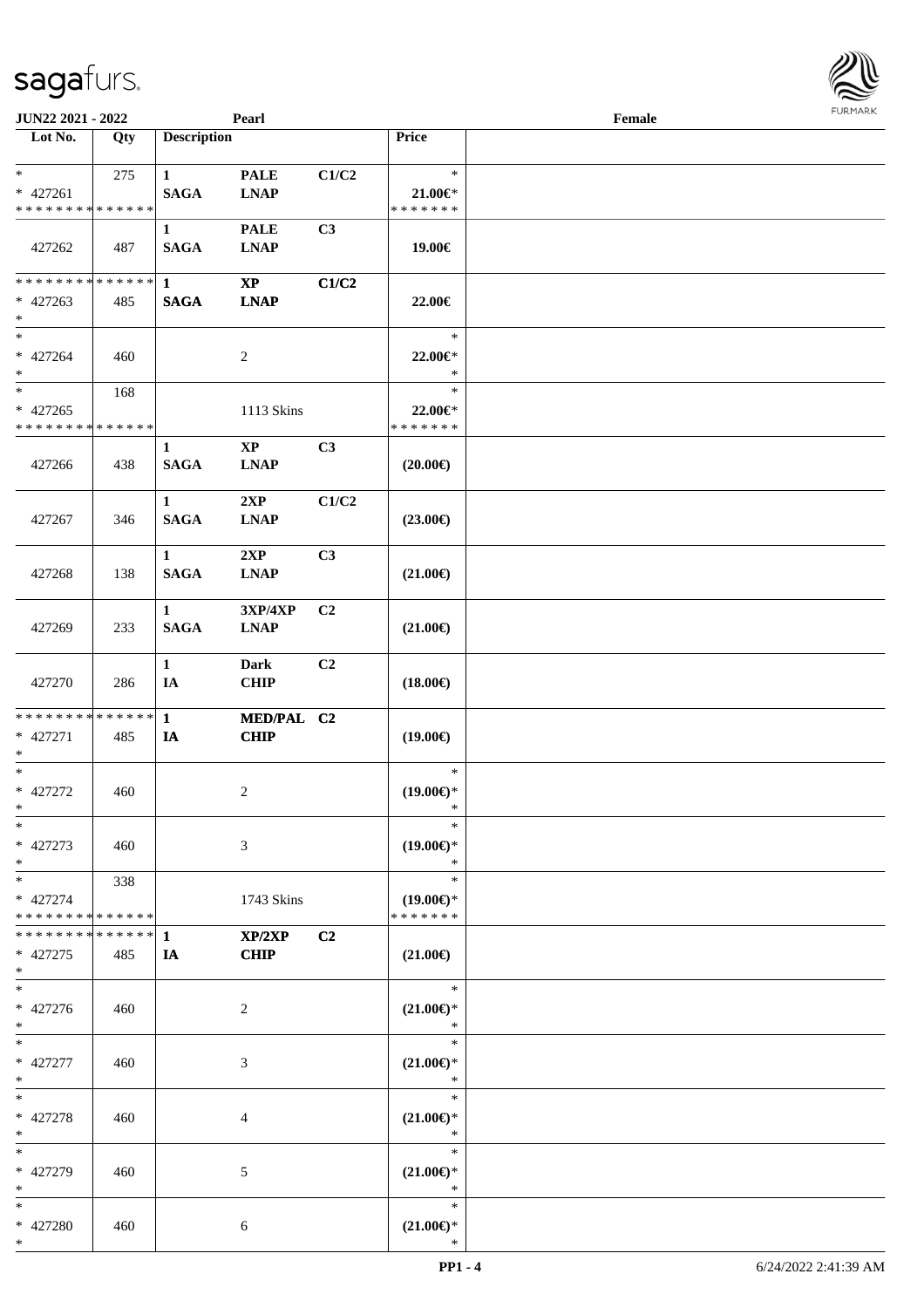| <b>JUN22 2021 - 2022</b>                                      |       |                                       | Pearl                      |                               |                                                | Female |  |
|---------------------------------------------------------------|-------|---------------------------------------|----------------------------|-------------------------------|------------------------------------------------|--------|--|
| Lot No.                                                       | Qty   | <b>Description</b>                    |                            |                               | Price                                          |        |  |
| $*$<br>* 427281<br>* * * * * * * * * * * * * *                | 184   | $\mathbf{1}$<br>IA                    | XP/2XP<br><b>CHIP</b>      | C2                            | $\ast$<br>$(21.00\epsilon)$ *<br>* * * * * * * |        |  |
| 427282                                                        | 135   | $\mathbf{1}$<br>IA                    | 3XP/4XP<br><b>CHIP</b>     | C <sub>2</sub>                | $(19.00\epsilon)$                              |        |  |
| 427283                                                        | 166   | $\mathbf{1}$<br>IA                    | <b>Dark</b><br><b>CHIP</b> | C <sub>2</sub><br>LNAP        | $(15.50\epsilon)$                              |        |  |
| * * * * * * * * <mark>* * * * * * *</mark><br>* 427284<br>$*$ | 485   | $\mathbf{1}$<br>IA                    | MED/PAL C2<br><b>CHIP</b>  | <b>LNAP</b>                   | $(17.00\epsilon)$                              |        |  |
| $*$<br>* 427285<br>* * * * * * * * * * * * * *                | 355   |                                       | 840 Skins                  |                               | $\ast$<br>$(17.00\epsilon)$ *<br>* * * * * * * |        |  |
| * * * * * * * * * * * * * * *<br>$* 427286$<br>$*$            | 485   | $\mathbf{1}$<br>IA                    | XP/2XP<br><b>CHIP</b>      | C <sub>2</sub><br><b>LNAP</b> | $(18.50\epsilon)$                              |        |  |
| $*$<br>* 427287<br>* * * * * * * * * * * * * *                | 88    |                                       | 573 Skins                  |                               | $\ast$<br>$(18.50\epsilon)$ *<br>* * * * * * * |        |  |
| 427288                                                        | 103   | $\mathbf{1}$<br><b>SROY</b>           | Dark                       | C1/C2                         | $(22.00\epsilon)$                              |        |  |
| 427289                                                        | 114   | $\mathbf{1}$<br><b>SROY</b>           | <b>MED</b>                 | C1/C2                         | $(23.50\epsilon)$                              |        |  |
| 427290                                                        | 114   | $\mathbf{1}$<br><b>SROY</b>           | <b>PALE</b>                | C1                            | 25.50€                                         |        |  |
| 427291                                                        | 329   | $\mathbf{1}$<br><b>SROY</b>           | <b>PALE</b>                | C2                            | 25.00€                                         |        |  |
| 427292                                                        | 124   | $\mathbf{1}$<br><b>SROY</b>           | <b>PALE</b>                | C3                            | $(23.00\epsilon)$                              |        |  |
| 427293                                                        | - 164 | $\mathbf{1}$<br><b>SROY</b>           | $\mathbf{X}\mathbf{P}$     | C1                            | 35.00€                                         |        |  |
| * * * * * * * * <mark>* * * * * * *</mark><br>* 427294<br>$*$ | 465   | $\mathbf{1}$<br><b>SROY</b>           | <b>XP</b>                  | C2                            | 35.00€                                         |        |  |
| $*$<br>* 427295<br>* * * * * * * * * * * * * * *              | 290   |                                       | 755 Skins                  |                               | $\ast$<br>33.00€*<br>* * * * * * *             |        |  |
| 427296                                                        | 345   | $\mathbf{1}$<br><b>SROY</b>           | $\mathbf{X}\mathbf{P}$     | C3                            | $(24.00\epsilon)$                              |        |  |
| 427297                                                        | 87    | $1 \qquad \qquad$<br><b>SROY</b>      | 2XP                        | C1                            | 29.50€                                         |        |  |
| 427298                                                        | 375   | $1 \quad \blacksquare$<br><b>SROY</b> | 2XP                        | C <sub>2</sub>                | 28.00€                                         |        |  |
| 427299                                                        | 153   | $1 \quad \blacksquare$<br><b>SROY</b> | 2XP                        | C3                            | $(25.00\epsilon)$                              |        |  |
| 427300                                                        | 125   | $\mathbf{1}$<br><b>SROY</b>           | 3XP                        | C1/C2                         | $(25.00\epsilon)$                              |        |  |

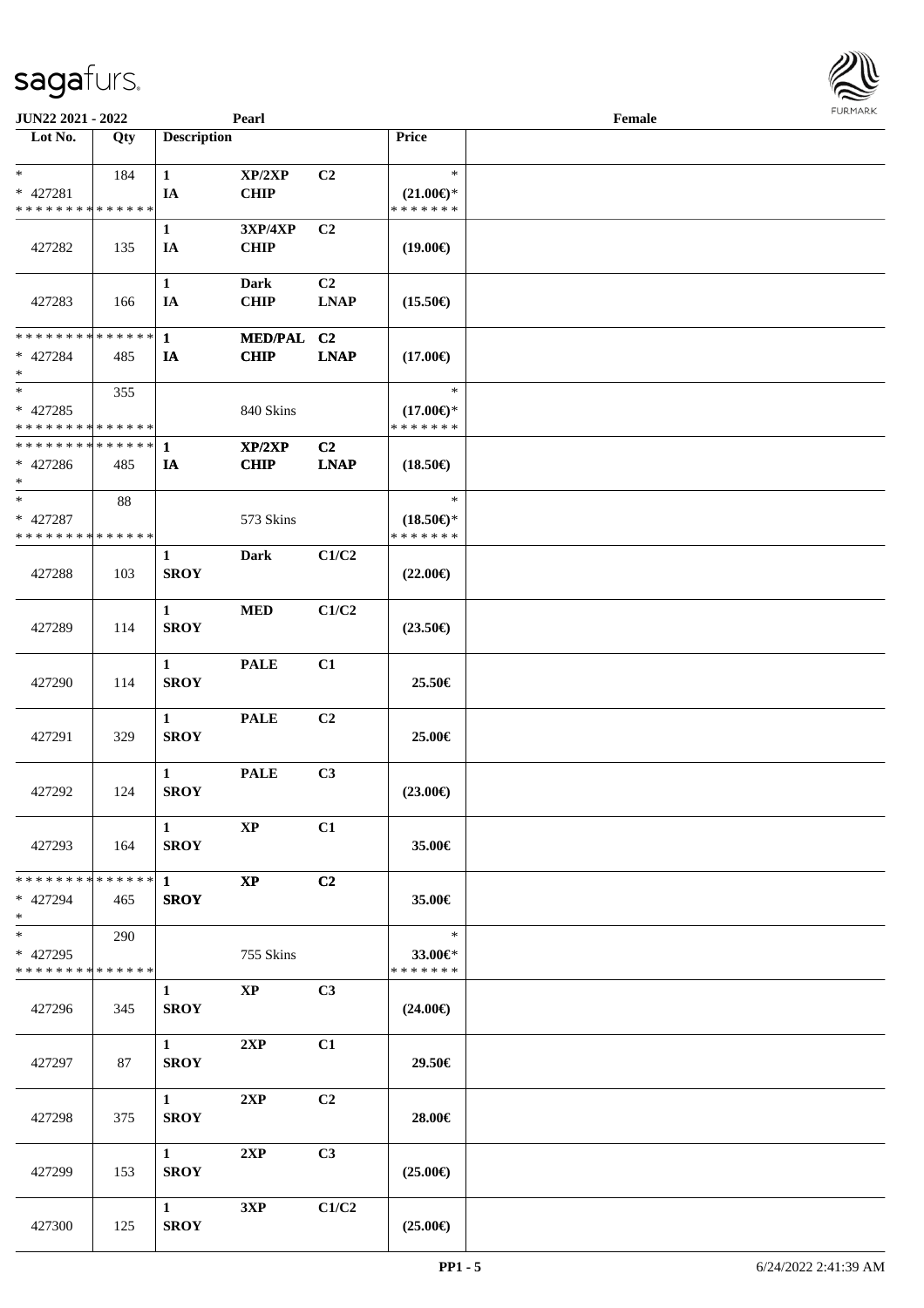| JUN22 2021 - 2022                                   |     | Pearl                                                         |       |                                      | Female | <b>FURMARK</b> |
|-----------------------------------------------------|-----|---------------------------------------------------------------|-------|--------------------------------------|--------|----------------|
| Lot No.                                             | Qty | <b>Description</b>                                            |       | Price                                |        |                |
| 427341                                              | 258 | $\overline{2}$<br>Dark<br>SI                                  | C1/C2 | 14.00€                               |        |                |
| 427342                                              | 427 | $\boldsymbol{2}$<br><b>MED</b><br>SI                          | C1/C2 | $(15.50\epsilon)$                    |        |                |
| 427343                                              | 205 | $\boldsymbol{2}$<br>$DK/MED$<br>SI                            | C3    | $(13.00\epsilon)$                    |        |                |
| 427344                                              | 192 | $\mathbf 2$<br><b>PALE</b><br>${\bf SI}$                      | C1    | $(17.50\epsilon)$                    |        |                |
| **************                                      |     | $\overline{2}$<br><b>PALE</b>                                 | C2    |                                      |        |                |
| $* 427345$<br>$\ast$                                | 505 | SI                                                            |       | $(17.00\epsilon)$                    |        |                |
| $\overline{\phantom{1}}$                            | 302 |                                                               |       | $\ast$                               |        |                |
| * 427346<br>**************                          |     | 807 Skins                                                     |       | $(17.00\epsilon)$ *<br>* * * * * * * |        |                |
| 427347                                              | 459 | $\overline{2}$<br><b>PALE</b><br>${\bf SI}$                   | C3    | $(15.00\epsilon)$                    |        |                |
| 427348                                              | 253 | $\mathbf 2$<br>$\mathbf{XP}$<br>SI                            | C1    | $(18.50\epsilon)$                    |        |                |
| **************                                      |     | $\overline{2}$<br>$\mathbf{X}\mathbf{P}$                      | C2    |                                      |        |                |
| * 427349<br>$\ast$                                  | 525 | ${\bf SI}$                                                    |       | 17.50€                               |        |                |
| $\ast$<br>$* 427350$<br>* * * * * * * * * * * * * * | 110 | 635 Skins                                                     |       | $\ast$<br>17.50€*<br>* * * * * * *   |        |                |
| 427351                                              | 552 | $\overline{2}$<br>$\bold{XP}$<br>SI                           | C3    | $(16.00\epsilon)$                    |        |                |
| 427352                                              | 102 | $\boldsymbol{2}$<br>2XP<br>${\bf SI}$                         | C1    | $(19.00\epsilon)$                    |        |                |
| 427353                                              | 188 | $\mathbf 2$<br>2XP<br>${\bf SI}$                              | C2    | $(18.50\epsilon)$                    |        |                |
| 427354                                              | 83  | $\boldsymbol{2}$<br>2XP<br><b>SI</b>                          | C3    | $(17.00\epsilon)$                    |        |                |
| 427355                                              | 91  | $\mathbf 2$<br>3XP/4XP<br>SI                                  | C2    | $(16.50\epsilon)$                    |        |                |
| 427356                                              | 212 | $\overline{2}$<br><b>Dark</b><br>SI<br><b>LNAP</b>            | C1/C2 | $(12.50\epsilon)$                    |        |                |
| 427357                                              | 405 | $\overline{2}$<br><b>MED</b><br><b>LNAP</b><br><b>SI</b>      | C1/C2 | $(14.00\epsilon)$                    |        |                |
| 427358                                              | 245 | $\boldsymbol{2}$<br><b>DK/MED</b><br><b>LNAP</b><br><b>SI</b> | C3    | $(11.00\epsilon)$                    |        |                |
| **************<br>* 427359<br>$\ast$                | 545 | $\overline{2}$<br><b>PALE</b><br><b>LNAP</b><br>SI            | C1/C2 | 15.50€                               |        |                |
| $\ast$<br>* 427360<br>******** <mark>******</mark>  | 197 | 742 Skins                                                     |       | $\ast$<br>15.50€*<br>* * * * * * *   |        |                |

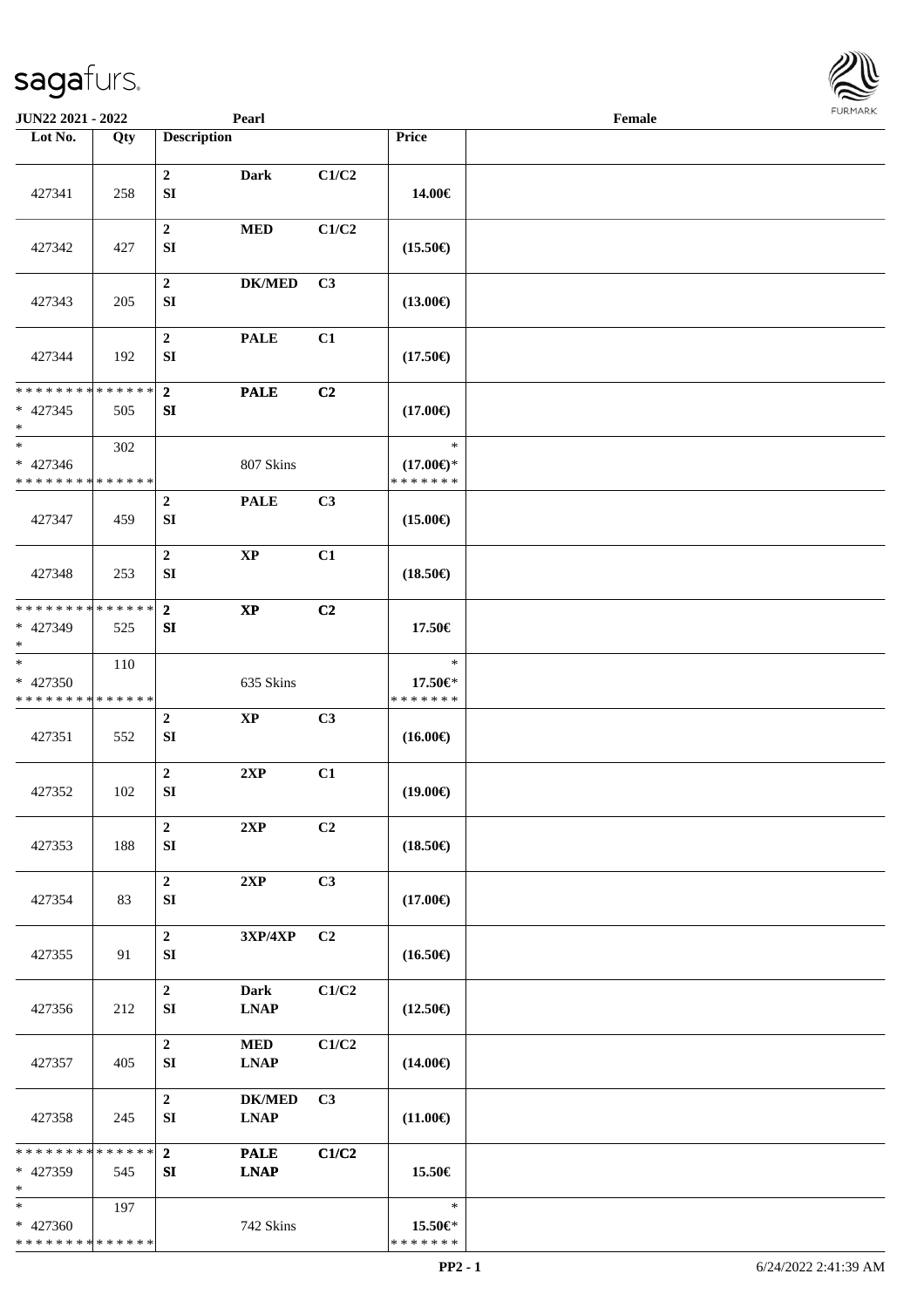| <b>JUN22 2021 - 2022</b> |     |                                            | Pearl                                                     |                                                              |                   | Female |  |
|--------------------------|-----|--------------------------------------------|-----------------------------------------------------------|--------------------------------------------------------------|-------------------|--------|--|
| Lot No.                  | Qty | <b>Description</b>                         |                                                           |                                                              | Price             |        |  |
| 427361                   | 498 | $\boldsymbol{2}$<br>${\bf SI}$             | <b>PALE</b><br>$\mathbf{L}\mathbf{N}\mathbf{A}\mathbf{P}$ | C3                                                           | $(13.50\epsilon)$ |        |  |
| 427362                   | 498 | $\boldsymbol{2}$<br>${\bf SI}$             | $\mathbf{X}\mathbf{P}$<br><b>LNAP</b>                     | C1/C2                                                        | 16.50€            |        |  |
| 427363                   | 373 | $\boldsymbol{2}$<br>${\bf SI}$             | $\bold{XP}$<br><b>LNAP</b>                                | C3                                                           | $(14.50\epsilon)$ |        |  |
| 427364                   | 106 | $\boldsymbol{2}$<br>${\bf S}{\bf I}$       | 2XP<br><b>LNAP</b>                                        | C1/C2                                                        | $(17.00\epsilon)$ |        |  |
| 427365                   | 104 | 1/2<br>${\bf SI}$                          | 2XP<br><b>LNAP</b>                                        | C3                                                           | $(16.50\epsilon)$ |        |  |
| 427366                   | 158 | 1/2<br>${\bf S}{\bf I}$                    | 3XP/4XP<br><b>LNAP</b>                                    | C2                                                           | $(15.00\epsilon)$ |        |  |
| 427367                   | 240 | 1/2<br>$\bf I\bf B$                        | <b>Dark</b><br>CHIP                                       | C <sub>2</sub>                                               | 11.50€            |        |  |
| 427368                   | 265 | $\boldsymbol{2}$<br>$\mathbf{I}\mathbf{B}$ | MED/PAL C2<br><b>CHIP</b>                                 |                                                              | $(13.00\epsilon)$ |        |  |
| 427369                   | 240 | $\boldsymbol{2}$<br>$\mathbf{I}\mathbf{B}$ | XP/2XP<br><b>CHIP</b>                                     | C2                                                           | $(15.50\epsilon)$ |        |  |
| 427370                   | 135 | $1/2$<br>$\bf IB$                          | 3XP/4XP<br><b>CHIP</b>                                    | C <sub>2</sub>                                               | 13.50€            |        |  |
| 427371                   | 79  | 1/2<br>$\mathbf{I}\mathbf{B}$              | Dark<br><b>CHIP</b>                                       | C2<br><b>LNAP</b>                                            | 10.00€            |        |  |
| 427372                   | 305 | $\mathbf 2$<br>IB                          | <b>MED/PAL</b><br><b>CHIP</b>                             | C2<br>LNAP                                                   | 11.50€            |        |  |
| 427373                   | 170 | $\overline{2}$<br>$\bf I\bf B$             | XP/2XP<br>CHIP                                            | C2<br>$\mathbf{L}\mathbf{N}\mathbf{A}\mathbf{P}$             | $(14.00\epsilon)$ |        |  |
| 427374                   | 101 | 1/2<br>IA                                  | 3XP/4XP<br><b>CHIP</b>                                    | C <sub>2</sub><br>$\mathbf{L}\mathbf{N}\mathbf{A}\mathbf{P}$ | 12.50€            |        |  |
| 427375                   | 245 | $\overline{2}$<br>$\mathbf{I}$             | $\mathbf{ALL}$                                            | C2                                                           | $(9.50\epsilon)$  |        |  |
| 427376                   | 279 | $\overline{2}$<br>$\mathbf{SAGA}$          | Dark                                                      | C1/C2                                                        | $(16.50\epsilon)$ |        |  |
| 427377                   | 131 | $2^{\circ}$<br><b>SAGA</b>                 | $\bf MED$                                                 | C1                                                           | $(18.50\epsilon)$ |        |  |
| 427378                   | 360 | $\mathbf{2}$<br><b>SAGA</b>                | <b>MED</b>                                                | C2                                                           | $(17.50\epsilon)$ |        |  |
| 427379                   | 212 | $2^{\circ}$<br><b>SAGA</b>                 | <b>DK/MED</b>                                             | C3                                                           | $(15.00\epsilon)$ |        |  |
| 427380                   | 371 | $\overline{2}$<br><b>SAGA</b>              | <b>PALE</b>                                               | C1                                                           | $(20.00\in)$      |        |  |

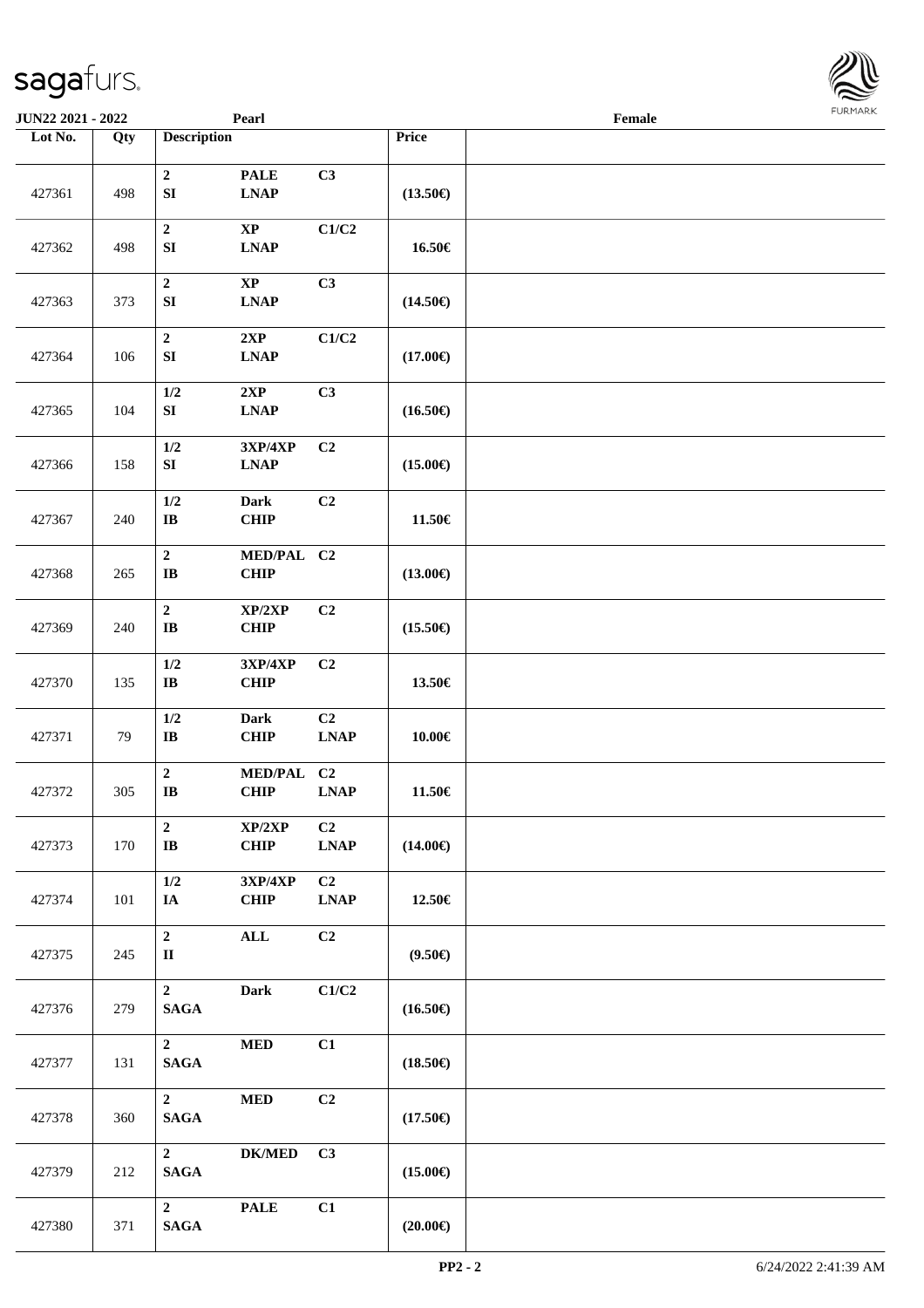| <b>JUN22 2021 - 2022</b>                   |     |                    | Pearl          |                |                     | Female |  |
|--------------------------------------------|-----|--------------------|----------------|----------------|---------------------|--------|--|
| Lot No.                                    | Qty | <b>Description</b> |                |                | <b>Price</b>        |        |  |
| ******** <mark>******</mark>               |     | $\overline{2}$     |                |                |                     |        |  |
| $* 427381$                                 |     | <b>SAGA</b>        | <b>PALE</b>    | C <sub>2</sub> |                     |        |  |
| $*$                                        | 485 |                    |                |                | $(19.00\epsilon)$   |        |  |
| $*$                                        |     |                    |                |                | $\ast$              |        |  |
| * 427382                                   | 460 |                    | 2              |                | $(19.00\epsilon)$ * |        |  |
| $*$                                        |     |                    |                |                | $\ast$              |        |  |
|                                            | 213 |                    |                |                | $\ast$              |        |  |
| * 427383                                   |     |                    | 1158 Skins     |                | 19.00€*             |        |  |
| * * * * * * * * * * * * * *                |     |                    |                |                | * * * * * * *       |        |  |
|                                            |     | $\overline{2}$     | <b>PALE</b>    | C2             |                     |        |  |
| 427384                                     | 485 | <b>SAGA</b>        |                |                | $(19.00\epsilon)$   |        |  |
|                                            |     |                    |                |                |                     |        |  |
| * * * * * * * * <mark>* * * * * * *</mark> |     | $\mathbf{2}$       | <b>PALE</b>    | C3             |                     |        |  |
| * 427385                                   | 525 | <b>SAGA</b>        |                |                | $(17.50\epsilon)$   |        |  |
| $\ast$                                     |     |                    |                |                |                     |        |  |
| $*$                                        | 91  |                    |                |                | $\ast$              |        |  |
| * 427386                                   |     |                    | 616 Skins      |                | $(17.50\epsilon)$ * |        |  |
| * * * * * * * * * * * * * * *              |     |                    |                |                | * * * * * * *       |        |  |
| * * * * * * * * <mark>* * * * * * *</mark> |     | $\mathbf{2}$       | $\bold{XP}$    | C1             |                     |        |  |
| * 427387                                   | 505 | <b>SAGA</b>        |                |                | 21.00€              |        |  |
| $\ast$                                     |     |                    |                |                |                     |        |  |
| $*$                                        | 109 |                    |                |                | $\ast$              |        |  |
| * 427388                                   |     |                    | 614 Skins      |                | $(21.00\epsilon)$ * |        |  |
| * * * * * * * * * * * * * *                |     |                    |                |                | * * * * * * *       |        |  |
|                                            |     |                    | <b>XP</b>      | C <sub>2</sub> |                     |        |  |
| * 427389                                   | 485 | <b>SAGA</b>        |                |                | $(20.00\epsilon)$   |        |  |
| $*$                                        |     |                    |                |                |                     |        |  |
| $*$                                        |     |                    |                |                | $\ast$              |        |  |
| * 427390                                   | 460 |                    | 2              |                | $(20.00\epsilon)$ * |        |  |
| $*$                                        |     |                    |                |                | $\ast$              |        |  |
| $*$                                        |     |                    |                |                | $\ast$              |        |  |
| * 427391                                   | 460 |                    | 3              |                | $(20.00\epsilon)$ * |        |  |
| $\ast$                                     |     |                    |                |                | $\ast$              |        |  |
| $*$                                        | 106 |                    |                |                | $\ast$              |        |  |
| * 427392<br>* * * * * * * * * * * * * * *  |     |                    | 1511 Skins     |                | 20.00€*             |        |  |
|                                            |     |                    |                |                | * * * * * * *       |        |  |
| * 427393                                   | 485 | <b>SAGA</b>        | <b>XP</b>      | C3             | $(18.50\epsilon)$   |        |  |
| $*$                                        |     |                    |                |                |                     |        |  |
| $*$                                        |     |                    |                |                | $\ast$              |        |  |
| * 427394                                   | 460 |                    | $\overline{2}$ |                | $(18.50\epsilon)$ * |        |  |
| $\ast$                                     |     |                    |                |                | $\ast$              |        |  |
| $*$                                        | 93  |                    |                |                | $\ast$              |        |  |
| * 427395                                   |     |                    | 1038 Skins     |                | $(18.50\epsilon)$ * |        |  |
| * * * * * * * * * * * * * *                |     |                    |                |                | * * * * * * *       |        |  |
|                                            |     | $\overline{2}$     | 2XP            | C1             |                     |        |  |
| 427396                                     | 242 | <b>SAGA</b>        |                |                | 21.50€              |        |  |
|                                            |     |                    |                |                |                     |        |  |
| * * * * * * * * <mark>* * * * * *</mark> * |     | $\mathbf{2}$       | 2XP            | C <sub>2</sub> |                     |        |  |
| * 427397                                   | 485 | <b>SAGA</b>        |                |                | 21.00€              |        |  |
| $*$ $-$                                    |     |                    |                |                |                     |        |  |
| $*$ $-$                                    | 69  |                    |                |                | $\ast$              |        |  |
| * 427398                                   |     |                    | 554 Skins      |                | 20.50€*             |        |  |
| * * * * * * * * * * * * * *                |     |                    |                |                | * * * * * * *       |        |  |
|                                            |     | $\overline{2}$     | 2XP            | C3             |                     |        |  |
| 427399                                     | 212 | <b>SAGA</b>        |                |                | $(18.50\epsilon)$   |        |  |
|                                            |     |                    |                |                |                     |        |  |
|                                            |     | $2^{\circ}$        | $3XP/4XP$ $C2$ |                |                     |        |  |
| 427400                                     | 297 | <b>SAGA</b>        |                |                | $(18.50\epsilon)$   |        |  |

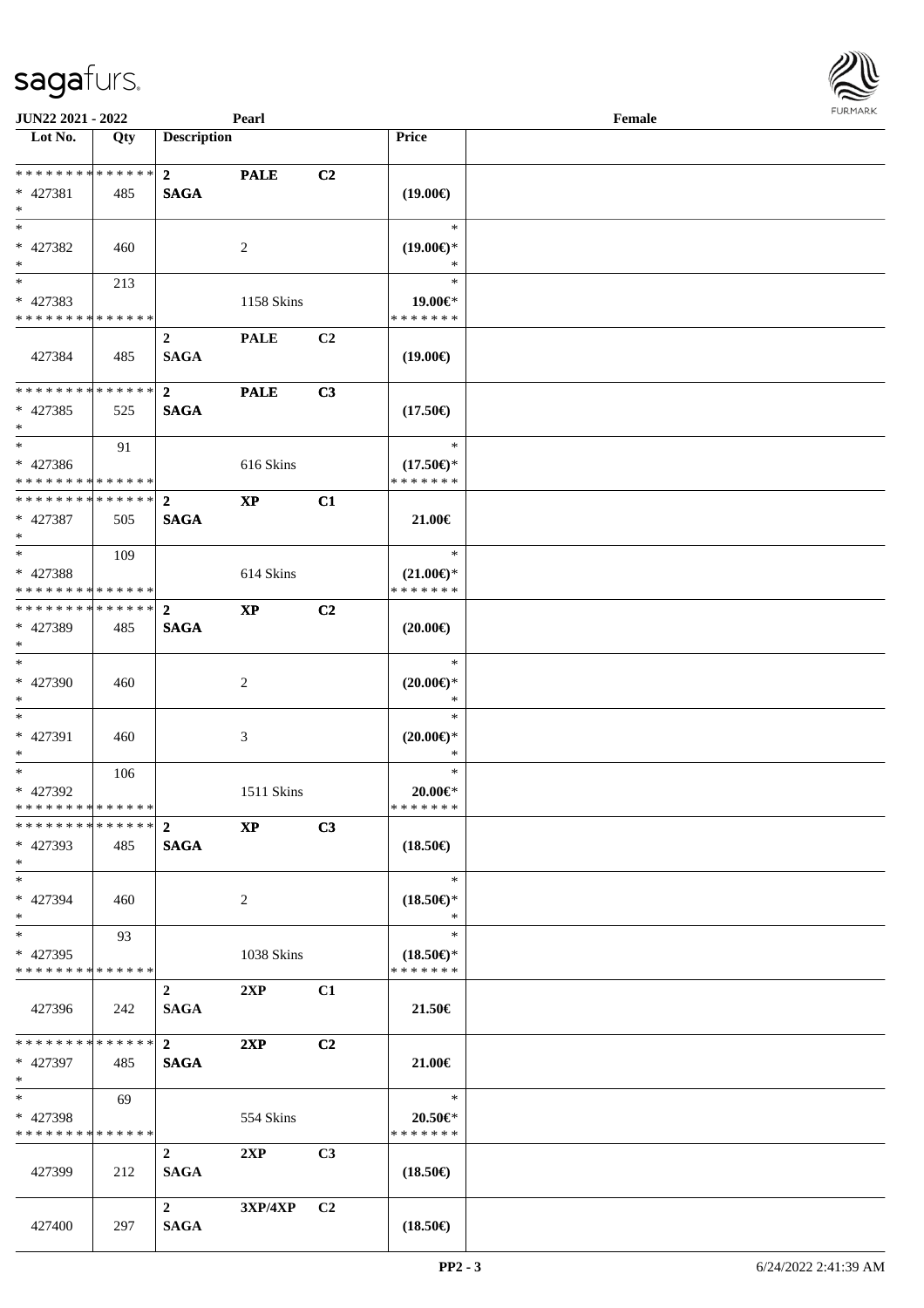| <b>JUN22 2021 - 2022</b>                   |     |                                 | Pearl                        |                |                     | Female |  |
|--------------------------------------------|-----|---------------------------------|------------------------------|----------------|---------------------|--------|--|
| Lot No.                                    | Qty | <b>Description</b>              |                              |                | Price               |        |  |
|                                            |     |                                 |                              |                |                     |        |  |
|                                            |     | $\mathbf{2}$                    | Dark                         | C1/C2          |                     |        |  |
| 427401                                     | 324 | <b>SAGA</b>                     | <b>LNAP</b>                  |                | $(15.00\epsilon)$   |        |  |
|                                            |     |                                 |                              |                |                     |        |  |
|                                            |     | $\mathbf{2}$                    | <b>MED</b>                   | C1/C2          |                     |        |  |
| 427402                                     | 509 | <b>SAGA</b>                     | <b>LNAP</b>                  |                | $(16.50\epsilon)$   |        |  |
|                                            |     |                                 |                              |                |                     |        |  |
| 427403                                     | 275 | $\boldsymbol{2}$<br><b>SAGA</b> | <b>DK/MED</b><br><b>LNAP</b> | C <sub>3</sub> | $(13.50\epsilon)$   |        |  |
|                                            |     |                                 |                              |                |                     |        |  |
| * * * * * * * * * * * * * * *              |     | $\overline{2}$                  | <b>PALE</b>                  | C1/C2          |                     |        |  |
| $* 427404$                                 | 485 | <b>SAGA</b>                     | <b>LNAP</b>                  |                | 18.00€              |        |  |
| $\ast$                                     |     |                                 |                              |                |                     |        |  |
| $*$                                        |     |                                 |                              |                | $\ast$              |        |  |
| * 427405                                   | 460 |                                 | $\overline{c}$               |                | 18.00€*             |        |  |
| $\ast$                                     |     |                                 |                              |                | $\ast$              |        |  |
| $*$                                        | 260 |                                 |                              |                | $\ast$              |        |  |
| * 427406                                   |     |                                 | 1205 Skins                   |                | 18.00€*             |        |  |
| * * * * * * * * <mark>* * * * * *</mark>   |     |                                 |                              |                | * * * * * * *       |        |  |
| * * * * * * * * <mark>* * * * * * *</mark> |     | $\mathbf{2}$                    | <b>PALE</b>                  | C3             |                     |        |  |
| * 427407                                   | 485 | <b>SAGA</b>                     | <b>LNAP</b>                  |                | $(16.00\epsilon)$   |        |  |
| $*$                                        |     |                                 |                              |                |                     |        |  |
| $*$                                        | 105 |                                 |                              |                | $\ast$              |        |  |
| * 427408                                   |     |                                 | 590 Skins                    |                | $(16.00\epsilon)$ * |        |  |
| * * * * * * * * <mark>* * * * * *</mark>   |     |                                 |                              |                | * * * * * * *       |        |  |
| * * * * * * * * * * * * * * <mark>*</mark> |     | $\overline{2}$                  | <b>XP</b>                    | C1/C2          |                     |        |  |
| * 427409                                   | 485 | <b>SAGA</b>                     | <b>LNAP</b>                  |                | 19.00€              |        |  |
| $*$<br>$*$                                 |     |                                 |                              |                |                     |        |  |
|                                            |     |                                 |                              |                | $\ast$              |        |  |
| * 427410                                   | 440 |                                 | 2                            |                | 19.00€*<br>$\ast$   |        |  |
| $*$<br>$*$                                 |     |                                 |                              |                | $\ast$              |        |  |
| $* 427411$                                 | 78  |                                 | 1003 Skins                   |                | 19.00€*             |        |  |
| * * * * * * * * * * * * * *                |     |                                 |                              |                | * * * * * * *       |        |  |
| * * * * * * * * <mark>* * * * * * *</mark> |     | $\overline{2}$                  | $\bold{XP}$                  | C3             |                     |        |  |
| $* 427412$                                 | 475 | <b>SAGA</b>                     | <b>LNAP</b>                  |                | $(17.00\epsilon)$   |        |  |
| $*$ $-$                                    |     |                                 |                              |                |                     |        |  |
| $\ast$                                     | 95  |                                 |                              |                | ∗                   |        |  |
| $* 427413$                                 |     |                                 | 570 Skins                    |                | $(17.00\epsilon)$ * |        |  |
| * * * * * * * * <mark>* * * * * *</mark> * |     |                                 |                              |                | * * * * * * *       |        |  |
|                                            |     | $\overline{2}$                  | 2XP                          | C1/C2          |                     |        |  |
| 427414                                     | 320 | <b>SAGA</b>                     | <b>LNAP</b>                  |                | $(19.50\epsilon)$   |        |  |
|                                            |     |                                 |                              |                |                     |        |  |
|                                            |     | $\overline{2}$                  | 2XP                          | C <sub>3</sub> |                     |        |  |
| 427415                                     | 104 | <b>SAGA</b>                     | <b>LNAP</b>                  |                | $(17.50\epsilon)$   |        |  |
|                                            |     |                                 |                              |                |                     |        |  |
|                                            |     | $\overline{2}$                  | <b>3XP/4XP</b>               | C <sub>2</sub> |                     |        |  |
| 427416                                     | 157 | <b>SAGA</b>                     | <b>LNAP</b>                  |                | $(17.00\epsilon)$   |        |  |
|                                            |     |                                 |                              |                |                     |        |  |
| * * * * * * * * <mark>* * * * * *</mark> * |     | $\overline{2}$                  | MED/PAL C2                   |                |                     |        |  |
| $* 427417$                                 | 505 | IA                              | <b>CHIP</b>                  |                | $(15.50\epsilon)$   |        |  |
| $\ast$<br>$*$                              |     |                                 |                              |                | $\ast$              |        |  |
| $* 427418$                                 | 88  |                                 | 593 Skins                    |                | $(15.50\epsilon)$ * |        |  |
| * * * * * * * * * * * * * *                |     |                                 |                              |                | * * * * * * *       |        |  |
| * * * * * * * * * * * * * * <mark>*</mark> |     | $\mathbf{2}$                    | XP/2XP                       | C <sub>2</sub> |                     |        |  |
| $* 427419$                                 | 485 | IA                              | <b>CHIP</b>                  |                | $(16.50\epsilon)$   |        |  |
| $*$                                        |     |                                 |                              |                |                     |        |  |
| $*$                                        | 346 |                                 |                              |                | $\ast$              |        |  |
| * 427420                                   |     |                                 | 831 Skins                    |                | $(16.50\epsilon)$ * |        |  |
| * * * * * * * * * * * * * *                |     |                                 |                              |                | * * * * * * *       |        |  |

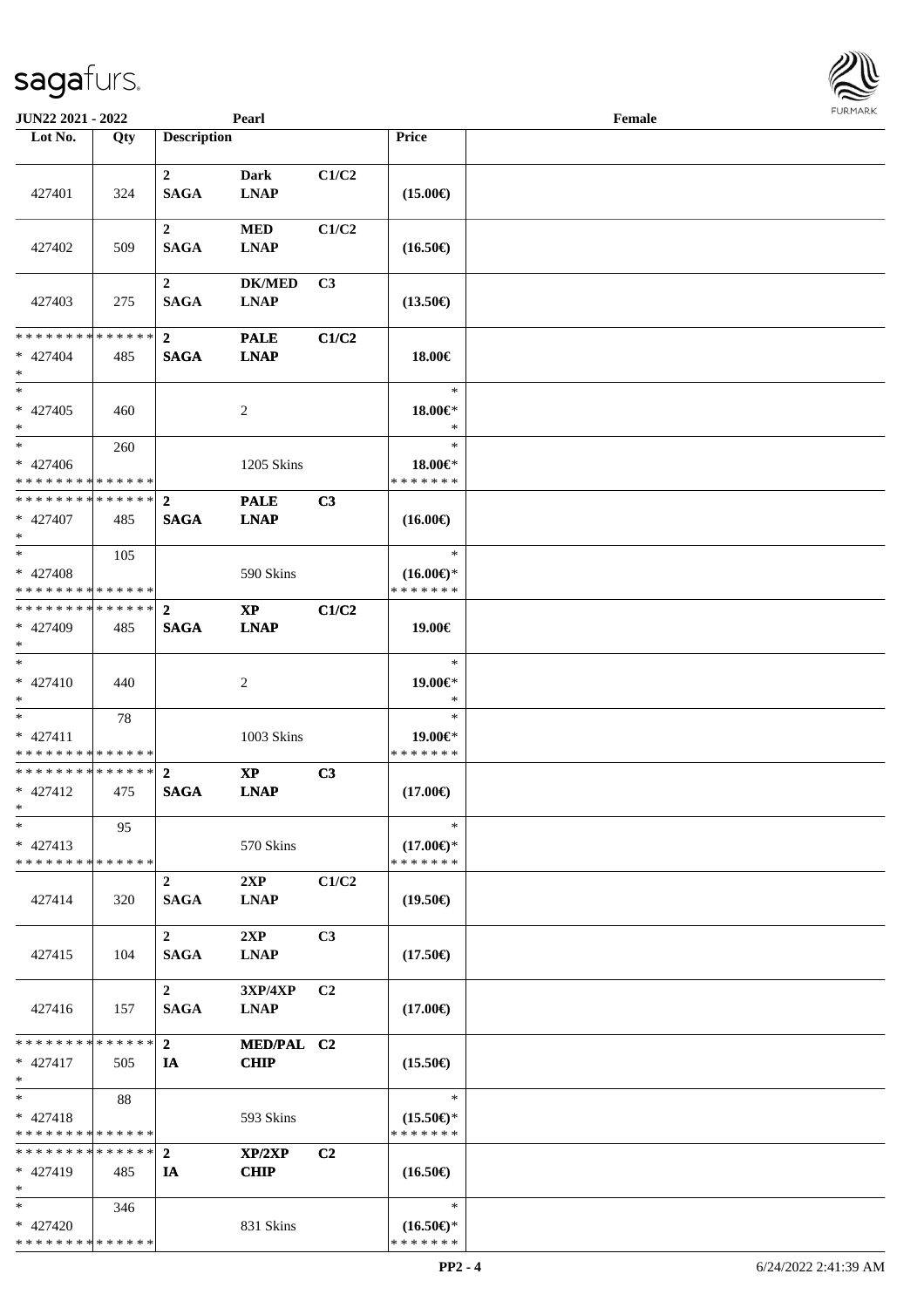| JUN22 2021 - 2022                                                     |     |                                 | Pearl                      |                               | <b>FURMARK</b><br>Female                       |  |  |  |
|-----------------------------------------------------------------------|-----|---------------------------------|----------------------------|-------------------------------|------------------------------------------------|--|--|--|
| Lot No.                                                               | Qty | <b>Description</b>              |                            |                               | Price                                          |  |  |  |
| 427421                                                                | 137 | $\boldsymbol{2}$<br>IA          | <b>Dark</b><br><b>CHIP</b> | C <sub>2</sub><br><b>LNAP</b> | $(12.50\epsilon)$                              |  |  |  |
| * * * * * * * * * * * * * * *                                         |     | $\overline{2}$                  | MED/PAL C2                 |                               |                                                |  |  |  |
| $* 427422$<br>$\ast$                                                  | 485 | IA                              | <b>CHIP</b>                | <b>LNAP</b>                   | $(14.00\epsilon)$                              |  |  |  |
| $*$<br>* 427423<br>* * * * * * * * * * * * * *                        | 410 |                                 | 895 Skins                  |                               | $\ast$<br>$(14.00\epsilon)$ *<br>* * * * * * * |  |  |  |
| * * * * * * * * * * * * * * *<br>* 427424<br>$*$                      | 485 | $\overline{2}$<br>IA            | XP/2XP<br><b>CHIP</b>      | C <sub>2</sub><br><b>LNAP</b> | $(15.00\epsilon)$                              |  |  |  |
| $\overline{\phantom{0}}$<br>$* 427425$<br>* * * * * * * * * * * * * * | 172 |                                 | 657 Skins                  |                               | $\ast$<br>$(15.00\epsilon)$ *<br>* * * * * * * |  |  |  |
| 427426                                                                | 132 | $\overline{2}$<br><b>SROY</b>   | <b>DK/MED</b>              | C1/C2                         | $(18.50\epsilon)$                              |  |  |  |
| 427427                                                                | 101 | $\overline{2}$<br><b>SROY</b>   | <b>PALE</b>                | C1/C2                         | $(21.00\epsilon)$                              |  |  |  |
| 427428                                                                | 201 | $\boldsymbol{2}$<br><b>SROY</b> | $\mathbf{X}\mathbf{P}$     | C1/C2                         | 22.00€                                         |  |  |  |
| 427429                                                                | 87  | $\boldsymbol{2}$<br><b>SROY</b> | 2XP                        | C1/C2                         | 23.00€                                         |  |  |  |

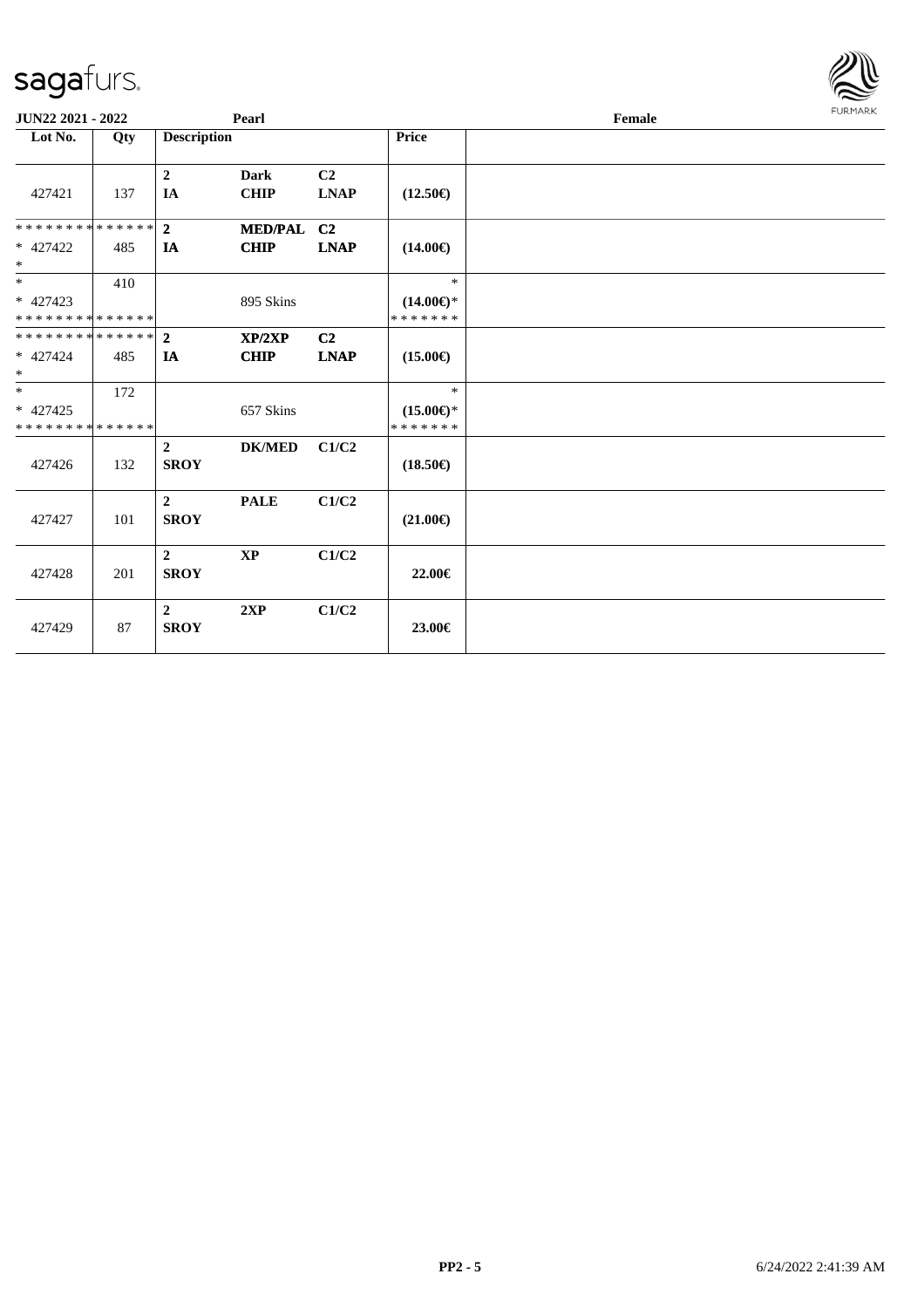

| JUN22 2021 - 2022                                    |     |                                | <b>Pearl Velvet</b>                    |                   |                                    | Female |  |
|------------------------------------------------------|-----|--------------------------------|----------------------------------------|-------------------|------------------------------------|--------|--|
| Lot No.                                              | Qty | <b>Description</b>             |                                        |                   | Price                              |        |  |
|                                                      |     | $20\,$                         | $DK/MED$                               | C1/C2             |                                    |        |  |
| 427481                                               | 111 | ${\bf S}{\bf I}$<br>20         | <b>VELV1</b><br><b>PALE</b>            | C1/C2             | $(25.50\epsilon)$                  |        |  |
| 427482                                               | 180 | ${\bf S}{\bf I}$               | <b>VELV1</b>                           |                   | 28.00€                             |        |  |
| 427483                                               | 98  | $20\,$<br>SI                   | $\bold{XP}$<br>VELV1                   | C1                | 29.00€                             |        |  |
| 427484                                               | 346 | 20<br>${\bf S}{\bf I}$         | $\bold{XP}$<br><b>VELV1</b>            | C2                | 28.50€                             |        |  |
| 427485                                               | 179 | 20<br>${\bf S}{\bf I}$         | $\bold{XP}$<br><b>VELV1</b>            | C3                | 26.50€                             |        |  |
| 427486                                               | 218 | 20<br>${\bf S}{\bf I}$         | 2XP<br>VELV1                           | C1/C2             | 29.00€                             |        |  |
| 427487                                               | 92  | 20<br>${\bf S}{\bf I}$         | 2XP<br><b>VELV1</b>                    | C3                | $(28.00\epsilon)$                  |        |  |
| 427488                                               | 153 | ${\bf 20}$<br>SI               | $\mathbf{XP}$<br>VELV2                 | C1/C2             | 29.50€                             |        |  |
| 427489                                               | 106 | ${\bf 20}$<br>${\bf S}{\bf I}$ | 2XP<br>VELV2                           | C1/C2             | 30.00€                             |        |  |
| 427490                                               | 301 | ${\bf 20}$<br>$\bf{IB}$        | XP/2XP<br><b>VELV1</b>                 | C2<br><b>CHIP</b> | 27.00€                             |        |  |
| 427491                                               | 281 | 20<br><b>SAGA</b>              | <b>Dark</b><br><b>VELV1</b>            | C1/C2             | $(27.00\epsilon)$                  |        |  |
| 427492                                               | 127 | 20<br><b>SAGA</b>              | $\bf MED$<br><b>VELV1</b>              | C1/C2             | 29.00€                             |        |  |
| 427493                                               | 107 | 20<br><b>SAGA</b>              | <b>DK/MED</b><br><b>VELV1</b>          | C3                | $(26.50\epsilon)$                  |        |  |
| 427494                                               | 120 | 20<br><b>SAGA</b>              | <b>PALE</b><br><b>VELV1</b>            | C1                | 31.00€                             |        |  |
| 427495                                               | 455 | 20<br>SAGA                     | <b>PALE</b><br><b>VELV1</b>            | C2                | 30.00€                             |        |  |
| 427496                                               | 197 | 20<br><b>SAGA</b>              | <b>PALE</b><br><b>VELV1</b>            | C3                | $(29.00\epsilon)$                  |        |  |
| * * * * * * * * * * * * * * *<br>* 427497<br>$*$ $*$ | 425 | 20<br><b>SAGA</b>              | $\mathbf{X}\mathbf{P}$<br><b>VELV1</b> | C1                | 32.00€                             |        |  |
| $*$<br>* 427498<br>* * * * * * * * * * * * * *       | 63  |                                | 488 Skins                              |                   | $\ast$<br>32.00€*<br>* * * * * * * |        |  |
| * * * * * * * * * * * * * *<br>* 427499<br>$*$       | 425 | 20<br><b>SAGA</b>              | $\mathbf{XP}$<br><b>VELV1</b>          | C <sub>2</sub>    | 31.00€                             |        |  |
| $*$<br>* 427500<br>$*$                               | 400 |                                | 2                                      |                   | $\ast$<br>31.00€*<br>$\ast$        |        |  |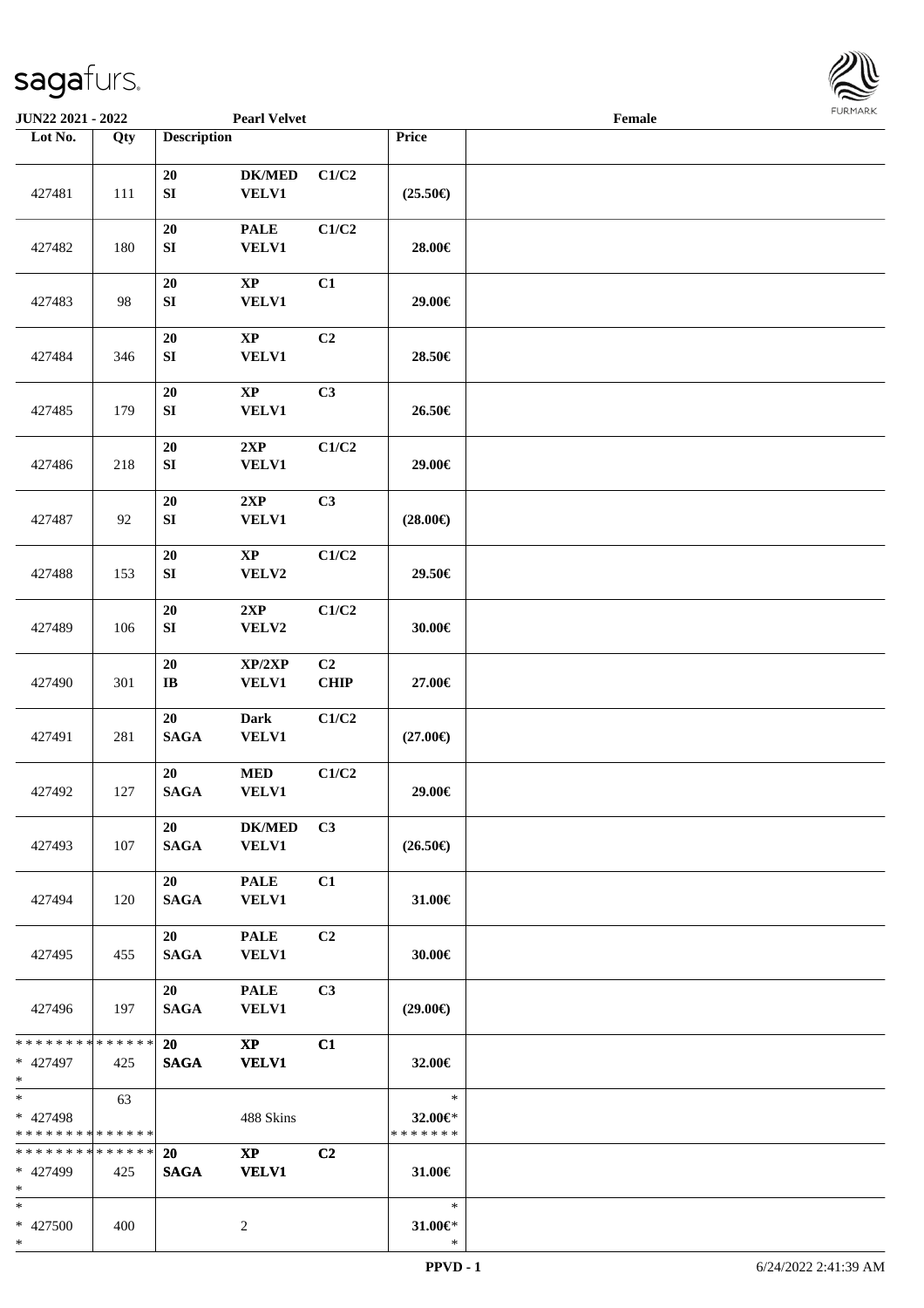

| <b>JUN22 2021 - 2022</b>                   |     |                    | <b>Pearl Velvet</b>        |                |                     | Female |  |
|--------------------------------------------|-----|--------------------|----------------------------|----------------|---------------------|--------|--|
| Lot No.                                    | Qty | <b>Description</b> |                            |                | <b>Price</b>        |        |  |
|                                            |     |                    |                            |                |                     |        |  |
| $*$                                        |     | 20                 | XP                         | C2             | $\ast$              |        |  |
| * 427501                                   | 400 | <b>SAGA</b>        | <b>VELV1</b>               |                | 31.00 $\in$ *       |        |  |
| $*$                                        |     |                    |                            |                | $\ast$              |        |  |
| $*$                                        | 430 |                    |                            |                | $\ast$              |        |  |
| * 427502                                   |     |                    | 1655 Skins                 |                | $31.00 \in$         |        |  |
| * * * * * * * * <mark>* * * * * * *</mark> |     |                    |                            |                | * * * * * * *       |        |  |
| * * * * * * * * * * * * * *                |     | <b>20</b>          | $\boldsymbol{\mathrm{XP}}$ | C <sub>3</sub> |                     |        |  |
| * 427503                                   | 425 | <b>SAGA</b>        | <b>VELV1</b>               |                | $(29.50\epsilon)$   |        |  |
| $*$                                        |     |                    |                            |                |                     |        |  |
| $*$                                        | 305 |                    |                            |                | $\ast$              |        |  |
| * 427504                                   |     |                    | 730 Skins                  |                | $(29.50\epsilon)$ * |        |  |
| * * * * * * * * * * * * * *                |     |                    |                            |                | * * * * * * *       |        |  |
|                                            |     | 20                 | 2XP                        | C1             |                     |        |  |
| 427505                                     | 375 | <b>SAGA</b>        | <b>VELV1</b>               |                | 34.00€              |        |  |
|                                            |     |                    |                            |                |                     |        |  |
| * * * * * * * * <mark>* * * * * * *</mark> |     | 20                 | 2XP                        | C <sub>2</sub> |                     |        |  |
| $* 427506$                                 | 425 | <b>SAGA</b>        | <b>VELV1</b>               |                | 32.00€              |        |  |
| $*$                                        |     |                    |                            |                |                     |        |  |
| $*$                                        |     |                    |                            |                | $\ast$              |        |  |
| * 427507                                   | 400 |                    | 2                          |                | 32.00€*             |        |  |
| $*$                                        |     |                    |                            |                | $\ast$              |        |  |
| $*$                                        | 89  |                    |                            |                | $\ast$              |        |  |
| * 427508                                   |     |                    | 914 Skins                  |                | 32.00€*             |        |  |
| * * * * * * * * * * * * * *                |     |                    |                            |                | * * * * * * *       |        |  |
| * * * * * * * * * * * * * *                |     | <b>20</b>          | 2XP                        | C <sub>3</sub> |                     |        |  |
| * 427509                                   | 425 | <b>SAGA</b>        | <b>VELV1</b>               |                | 30.00€              |        |  |
| $*$                                        |     |                    |                            |                |                     |        |  |
| $\ast$                                     | 64  |                    |                            |                | $\ast$              |        |  |
| $* 427510$                                 |     |                    | 489 Skins                  |                | $30.00 \in$ *       |        |  |
| * * * * * * * * * * * * * *                |     |                    |                            |                | * * * * * * *       |        |  |
|                                            |     | 20                 | 3XP                        | C <sub>3</sub> |                     |        |  |
| 427511                                     | 111 | <b>SAGA</b>        | <b>VELV1</b>               |                | 29.00€              |        |  |
|                                            |     |                    |                            |                |                     |        |  |
|                                            |     | 20                 | <b>3XP/4XP</b>             | C1/C2          |                     |        |  |
| 427512                                     | 297 | <b>SAGA</b>        | <b>VELV1</b>               |                | 29.50€              |        |  |
|                                            |     |                    |                            |                |                     |        |  |
|                                            |     | 20                 | <b>PALE</b>                | C1/C2          |                     |        |  |
| 427513                                     | 152 | <b>SAGA</b>        | VELV2                      |                | $(30.00\epsilon)$   |        |  |
|                                            |     |                    |                            |                |                     |        |  |
|                                            |     | 20                 | $\mathbf{X}\mathbf{P}$     | C1             |                     |        |  |
| 427514                                     | 217 | <b>SAGA</b>        | VELV2                      |                | 34.00€              |        |  |
|                                            |     |                    |                            |                |                     |        |  |
|                                            |     | 20                 | $\mathbf{X}\mathbf{P}$     | C2             |                     |        |  |
| 427515                                     | 421 | <b>SAGA</b>        | VELV2                      |                | 33.00€              |        |  |
|                                            |     |                    |                            |                |                     |        |  |
|                                            |     | 20                 | $\mathbf{X}\mathbf{P}$     | C3             |                     |        |  |
| 427516                                     | 127 | $\mathbf{SAGA}$    | VELV2                      |                | 29.50€              |        |  |
|                                            |     |                    |                            |                |                     |        |  |
|                                            |     | 20                 | 2XP                        | C1             |                     |        |  |
| 427517                                     | 174 | <b>SAGA</b>        | VELV2                      |                | 33.00€              |        |  |
|                                            |     |                    |                            |                |                     |        |  |
|                                            |     | 20                 | 2XP                        | C2             |                     |        |  |
| 427518                                     | 224 | <b>SAGA</b>        | VELV2                      |                | 33.00€              |        |  |
|                                            |     |                    |                            |                |                     |        |  |
|                                            |     | 20                 | 3XP                        | C1/C2          |                     |        |  |
| 427519                                     | 105 | <b>SAGA</b>        | VELV2                      |                | 30.00€              |        |  |
|                                            |     |                    |                            |                |                     |        |  |
|                                            |     | 20                 | MED/PAL C2                 |                |                     |        |  |
| 427520                                     | 456 | IA                 | <b>VELV1</b>               | <b>CHIP</b>    | 25.50€              |        |  |
|                                            |     |                    |                            |                |                     |        |  |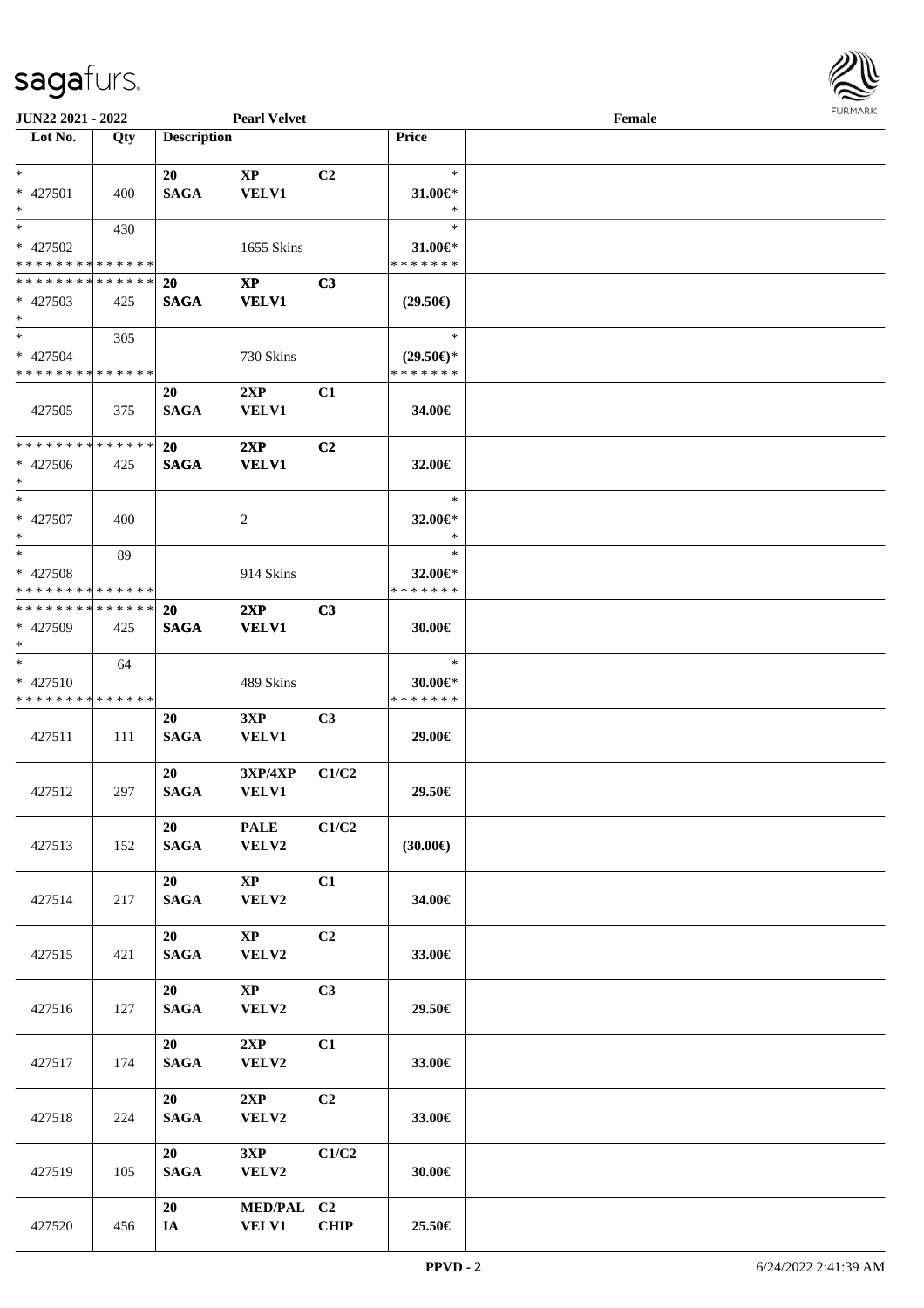

| <b>JUN22 2021 - 2022</b>                               |     |                    | <b>Pearl Velvet</b>                    |                               |                                                | Female | <b>FURPIARR</b> |
|--------------------------------------------------------|-----|--------------------|----------------------------------------|-------------------------------|------------------------------------------------|--------|-----------------|
| $\overline{\text{Lot No.}}$                            | Qty | <b>Description</b> |                                        |                               | Price                                          |        |                 |
| * * * * * * * * * * * * * *<br>* 427521<br>$\ast$      | 425 | 20<br>IA           | XP/2XP<br><b>VELV1</b>                 | C2<br><b>CHIP</b>             | 29.00€                                         |        |                 |
| $*$<br>* 427522<br>$*$                                 | 400 |                    | 2                                      |                               | $\ast$<br>29.00€*<br>$\ast$                    |        |                 |
| $*$<br>* 427523<br>$*$                                 | 400 |                    | 3                                      |                               | $\ast$<br>28.50€*<br>$\ast$                    |        |                 |
| $*$<br>* 427524<br>$*$                                 | 400 |                    | 4                                      |                               | $\ast$<br>28.50€*<br>$\ast$                    |        |                 |
| * 427525<br>* * * * * * * * <mark>* * * * * * *</mark> | 285 |                    | 1910 Skins                             |                               | $\ast$<br>28.50€*<br>* * * * * * *             |        |                 |
| 427526                                                 | 298 | 20<br>IA           | 3XP/4XP<br><b>VELV1</b>                | C <sub>2</sub><br><b>CHIP</b> | 27.00€                                         |        |                 |
| * * * * * * * * * * * * * *<br>* 427527<br>$\ast$      | 425 | 20<br>IA           | XP/2XP<br><b>VELV2</b>                 | C2<br><b>CHIP</b>             | 29.00€                                         |        |                 |
| $*$<br>$* 427528$<br>* * * * * * * * * * * * * *       | 186 |                    | 611 Skins                              |                               | $\ast$<br>$(29.00\epsilon)$ *<br>* * * * * * * |        |                 |
| 427529                                                 | 105 | 20<br><b>SROY</b>  | <b>DK/MED</b><br>VELV1                 | C1/C2                         | $(29.50\epsilon)$                              |        |                 |
| 427530                                                 | 147 | 20<br><b>SROY</b>  | <b>PALE</b><br>VELV1                   | C1/C2                         | $(32.00\epsilon)$                              |        |                 |
| 427531                                                 | 383 | 20<br><b>SROY</b>  | XP<br>VELV1                            | C1/C2                         | 33.00€                                         |        |                 |
| 427532                                                 | 100 | 20<br><b>SROY</b>  | $\mathbf{X}\mathbf{P}$<br><b>VELV1</b> | C3                            | $(31.00\epsilon)$                              |        |                 |
| 427533                                                 | 126 | 20<br><b>SROY</b>  | 2XP<br><b>VELV1</b>                    | C1                            | $(34.00\epsilon)$                              |        |                 |
| 427534                                                 | 209 | 20<br><b>SROY</b>  | 2XP<br><b>VELV1</b>                    | C2                            | $(34.00\epsilon)$                              |        |                 |
| 427535                                                 | 124 | 20<br><b>SROY</b>  | 3XP<br><b>VELV1</b>                    | C1/C2                         | 32.00€                                         |        |                 |
| 427536                                                 | 146 | 20<br><b>SROY</b>  | $\mathbf{X}\mathbf{P}$<br>VELV2        | C1/C2                         | 33.00€                                         |        |                 |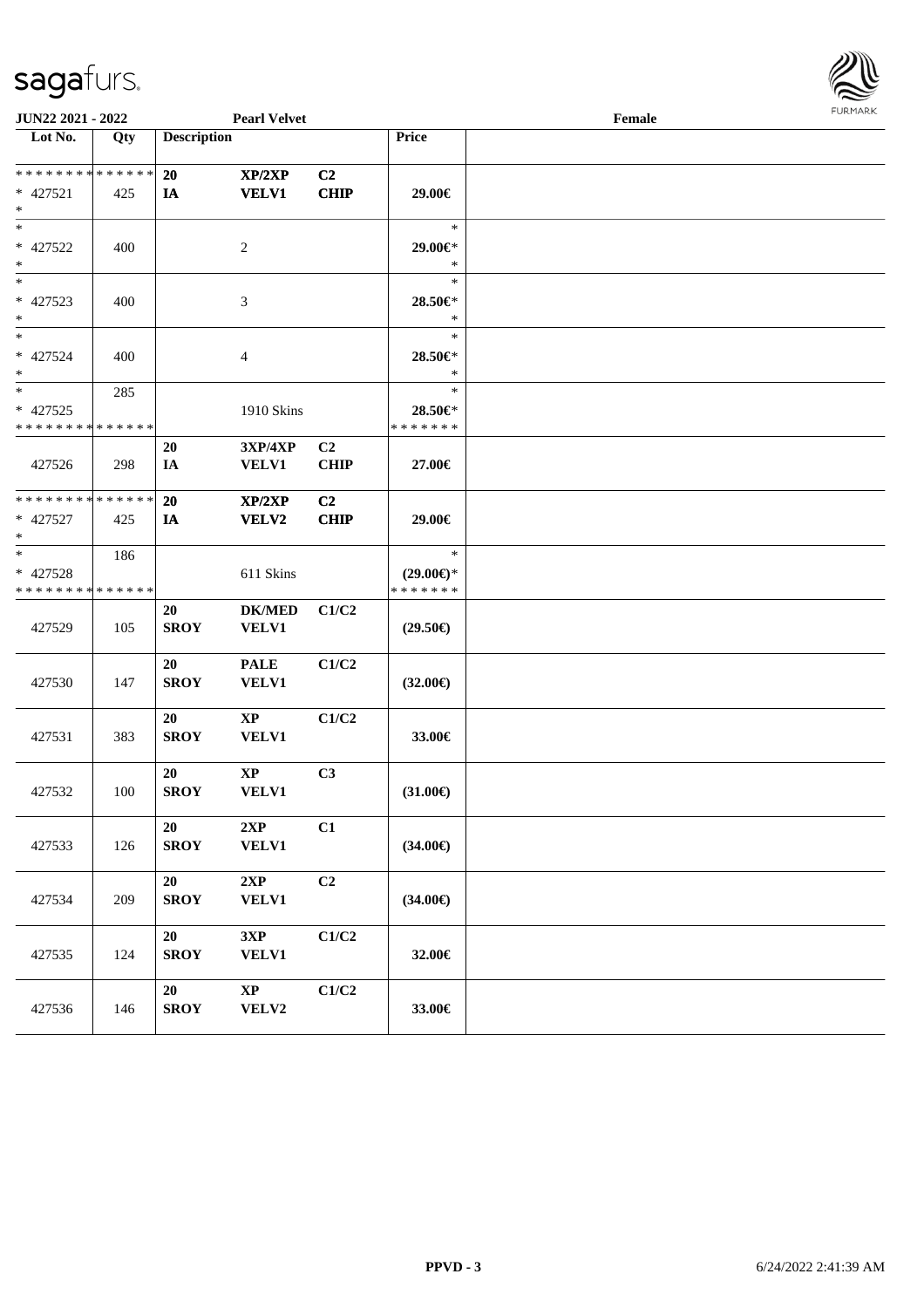

| JUN22 2021 - 2022                                   |                      |                                      | <b>Pearl Velvet</b>           |                               |                                                | Female |  |
|-----------------------------------------------------|----------------------|--------------------------------------|-------------------------------|-------------------------------|------------------------------------------------|--------|--|
| Lot No.                                             | Qty                  | <b>Description</b>                   |                               |                               | Price                                          |        |  |
| 427581                                              | 177                  | $\bf{0}$<br>${\bf S}{\bf I}$         | <b>DK/MED</b><br><b>VELV1</b> | C1/C2                         | $(24.00\epsilon)$                              |        |  |
| 427582                                              | 82                   | 20/0<br>SI                           | <b>DK/MED</b><br>VELV1        | C3                            | $(24.00\epsilon)$                              |        |  |
| 427583                                              | 90                   | $\boldsymbol{0}$<br>SI               | <b>PALE</b><br>VELV1          | C1                            | $(27.00\epsilon)$                              |        |  |
| 427584                                              | 260                  | $\bf{0}$<br>SI                       | <b>PALE</b><br><b>VELV1</b>   | C <sub>2</sub>                | $(26.50\epsilon)$                              |        |  |
| 427585                                              | 172                  | 20/0<br>SI                           | <b>PALE</b><br><b>VELV1</b>   | C3                            | $(25.50\epsilon)$                              |        |  |
| 427586                                              | 263                  | $\bf{0}$<br>SI                       | $\bold{XP}$<br><b>VELV1</b>   | C1                            | $(28.00\epsilon)$                              |        |  |
| * * * * * * * * * * * * * *<br>$* 427587$<br>$\ast$ | 465                  | $\mathbf 0$<br>SI                    | $\bold{XP}$<br><b>VELV1</b>   | C <sub>2</sub>                | $(27.00\epsilon)$                              |        |  |
| $*$<br>* 427588<br>* * * * * * * * * * * * * *      | 282                  |                                      | 747 Skins                     |                               | $\ast$<br>$(27.00\epsilon)$ *<br>* * * * * * * |        |  |
| 427589                                              | 333                  | $\boldsymbol{0}$<br>SI               | $\mathbf{XP}$<br><b>VELV1</b> | C3                            | $(25.50\epsilon)$                              |        |  |
| 427590                                              | 163                  | $\boldsymbol{0}$<br>${\bf S}{\bf I}$ | 2XP<br><b>VELV1</b>           | C1                            | $(29.00\epsilon)$                              |        |  |
| 427591                                              | 273                  | $\pmb{0}$<br>SI                      | 2XP<br><b>VELV1</b>           | C <sub>2</sub>                | $(28.00\epsilon)$                              |        |  |
| 427592                                              | 157                  | $\boldsymbol{0}$<br>${\bf SI}$       | 2XP<br><b>VELV1</b>           | C3                            | $(26.50\epsilon)$                              |        |  |
| 427593                                              | 204                  | 20/0<br>SI                           | 3XP<br><b>VELV1</b>           | C2                            | $(26.50\epsilon)$                              |        |  |
| 427594                                              | 319                  | $\bf{0}$<br>IB                       | MED/PAL C2<br><b>VELV1</b>    | <b>CHIP</b>                   | 21.50€                                         |        |  |
| * * * * * * * *<br>* 427595<br>$*$                  | * * * * * * *<br>465 | $\mathbf{0}$<br>$\mathbf{I}$         | XP/2XP<br><b>VELV1</b>        | C <sub>2</sub><br><b>CHIP</b> | $(24.00\epsilon)$                              |        |  |
| $\ast$<br>* 427596<br>$*$                           | 430                  |                                      | $\boldsymbol{2}$              |                               | $\ast$<br>$(24.00\epsilon)$ *<br>$\ast$        |        |  |
| $*$<br>* 427597<br>* * * * * * * * * * * * * *      | 75                   |                                      | 970 Skins                     |                               | $\ast$<br>24.00€*<br>* * * * * * *             |        |  |
| 427598                                              | 295                  | $\mathbf{0}$<br><b>SAGA</b>          | <b>Dark</b><br><b>VELV1</b>   | C1/C2                         | $(25.50\epsilon)$                              |        |  |
| 427599                                              | 131                  | $\mathbf{0}$<br><b>SAGA</b>          | <b>Dark</b><br><b>VELV1</b>   | C3                            | $(24.00\epsilon)$                              |        |  |
| 427600                                              | 262                  | $\bf{0}$<br><b>SAGA</b>              | $\bf MED$<br><b>VELV1</b>     | C1/C2                         | $(27.00\epsilon)$                              |        |  |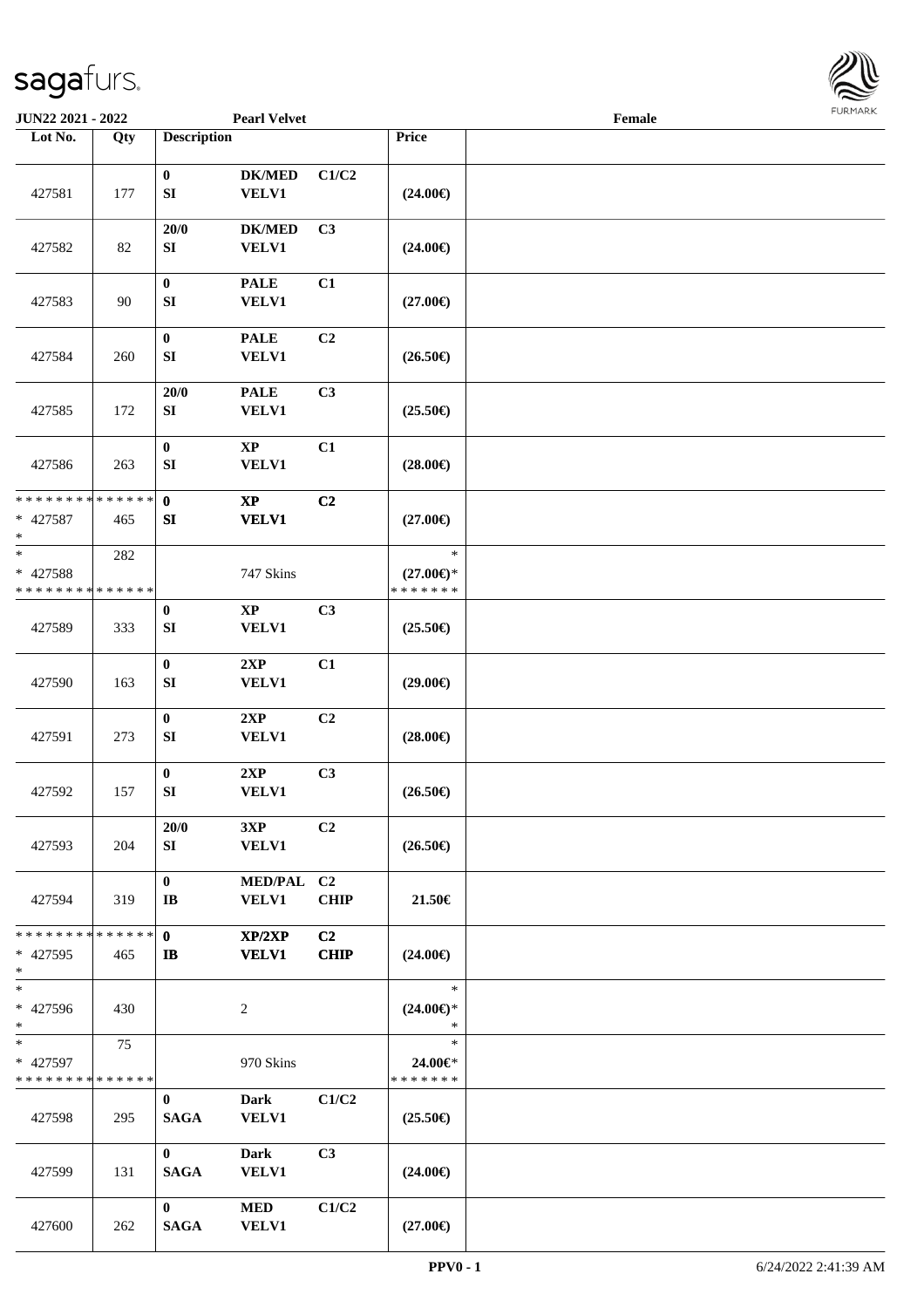

| <b>JUN22 2021 - 2022</b>                             |       |                                              | <b>Pearl Velvet</b>                    |                |                                                | Female |  |
|------------------------------------------------------|-------|----------------------------------------------|----------------------------------------|----------------|------------------------------------------------|--------|--|
| Lot No.                                              | Qty   | <b>Description</b>                           |                                        |                | Price                                          |        |  |
| 427601                                               | 88    | $\mathbf{0}$<br><b>SAGA</b>                  | <b>MED</b><br><b>VELV1</b>             | C3             | $(25.50\epsilon)$                              |        |  |
| 427602                                               | 175   | $\mathbf{0}$<br><b>SAGA</b>                  | <b>PALE</b><br><b>VELV1</b>            | C1             | $(29.50\epsilon)$                              |        |  |
| * * * * * * * * * * * * * * *<br>* 427603<br>$*$     | 445   | $\mathbf{0}$<br><b>SAGA</b>                  | <b>PALE</b><br><b>VELV1</b>            | C2             | 29.00€                                         |        |  |
| $*$<br>* 427604<br>* * * * * * * * * * * * * * *     | 357   |                                              | 802 Skins                              |                | $\ast$<br>29.00€*<br>* * * * * * *             |        |  |
| 427605                                               | 352   | $\bf{0}$<br><b>SAGA</b>                      | <b>PALE</b><br><b>VELV1</b>            | C3             | $(27.00\epsilon)$                              |        |  |
| * * * * * * * * * * * * * * *<br>$* 427606$<br>$*$   | 445   | $\mathbf{0}$<br><b>SAGA</b>                  | $\mathbf{X}\mathbf{P}$<br><b>VELV1</b> | C1             | 39.00€                                         |        |  |
| $\ast$<br>* 427607<br>* * * * * * * * * * * * * * *  | 90    |                                              | 535 Skins                              |                | $\ast$<br>39.00€*<br>* * * * * * *             |        |  |
| * * * * * * * * * * * * * * *<br>* 427608<br>$\ast$  | 445   | $\mathbf{0}$<br><b>SAGA</b>                  | <b>XP</b><br><b>VELV1</b>              | C2             | 31.00€                                         |        |  |
| $*$<br>* 427609<br>$*$                               | 420   |                                              | 2                                      |                | $\ast$<br>37.00€*<br>$\ast$                    |        |  |
| $\ast$<br>$* 427610$<br>$*$                          | 420   |                                              | 3                                      |                | $\ast$<br>36.00€*<br>$\ast$                    |        |  |
| $*$<br>$* 427611$<br>$*$                             | 420   |                                              | 4                                      |                | $\ast$<br>36.00€*<br>$\ast$                    |        |  |
| $*$<br>* 427612<br>$*$                               | 420   |                                              | 5                                      |                | $\ast$<br>33.00€*<br>$\ast$                    |        |  |
| $*$<br>$* 427613$<br>* * * * * * * * * * * * * * *   | 265   |                                              | 2390 Skins                             |                | $\ast$<br>31.00€*<br>* * * * * * *             |        |  |
| * * * * * * * * * * * * * * *<br>$* 427614$<br>$*$   | 445   | $\mathbf{0}$<br><b>SAGA</b>                  | $\mathbf{X}\mathbf{P}$<br><b>VELV1</b> | C3             | $(28.00\epsilon)$                              |        |  |
| $*$<br>$* 427615$<br>$*$                             | 420   |                                              | 2                                      |                | $\ast$<br>$(28.00\epsilon)$ *<br>$\ast$        |        |  |
| $*$<br>* 427616<br>$*$                               | 420   |                                              | 3                                      |                | $\ast$<br>$(28.00\epsilon)$ *<br>$\ast$        |        |  |
| $*$ $-$<br>$* 427617$<br>* * * * * * * * * * * * * * | 156   |                                              | 1441 Skins                             |                | $\ast$<br>$(28.00\epsilon)$ *<br>* * * * * * * |        |  |
| 427618                                               | 363   | $\bf{0}$<br><b>SAGA</b>                      | 2XP<br><b>VELV1</b>                    | C <sub>1</sub> | 32.00€                                         |        |  |
| * * * * * * * * * * * * * * *<br>* 427619<br>$*$     | - 445 | $\mathbf{0}$ and $\mathbf{0}$<br><b>SAGA</b> | 2XP<br><b>VELV1</b>                    | C2             | 30.00€                                         |        |  |
| $*$<br>* 427620<br>$*$                               | 420   |                                              | 2                                      |                | $\ast$<br>33.00€*<br>$\ast$                    |        |  |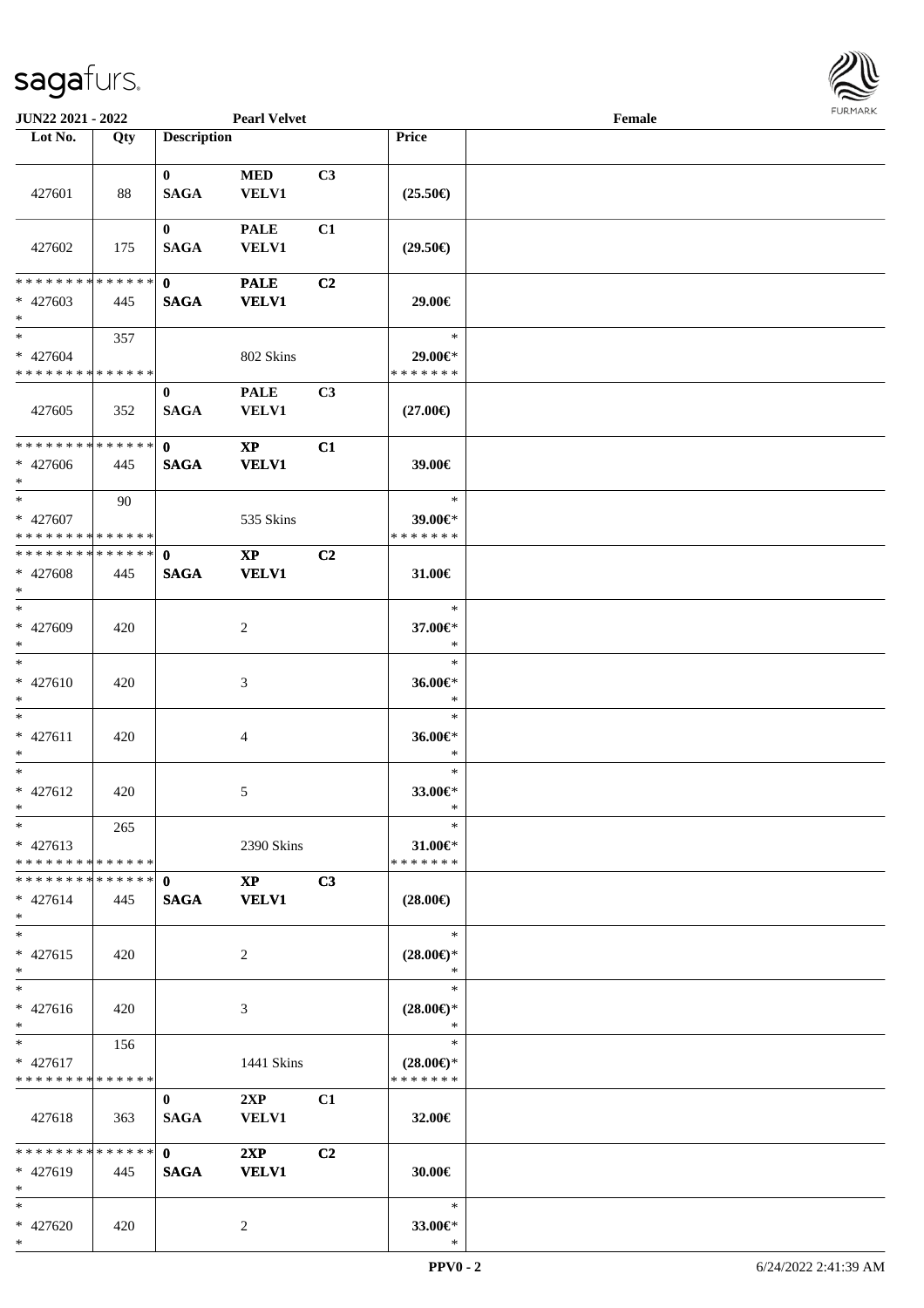

| JUN22 2021 - 2022                                |     |                             | <b>Pearl Velvet</b>            |                               |                                                | Female |  |
|--------------------------------------------------|-----|-----------------------------|--------------------------------|-------------------------------|------------------------------------------------|--------|--|
| Lot No.                                          | Qty | <b>Description</b>          |                                |                               | Price                                          |        |  |
| $*$<br>* 427621<br>* * * * * * * * * * * * * *   | 284 | $\bf{0}$<br><b>SAGA</b>     | 2XP<br><b>VELV1</b>            | C2                            | $\ast$<br>$30.00 \in$ *<br>* * * * * * *       |        |  |
| * * * * * * * * * * * * * *<br>* 427622<br>$*$   | 445 | 0<br><b>SAGA</b>            | 2XP<br><b>VELV1</b>            | C3                            | 29.00€                                         |        |  |
| $*$<br>$* 427623$<br>* * * * * * * * * * * * * * | 243 |                             | 688 Skins                      |                               | $\ast$<br>29.00€*<br>* * * * * * *             |        |  |
| 427624                                           | 270 | $\bf{0}$<br><b>SAGA</b>     | 3XP<br><b>VELV1</b>            | C3                            | 27.00€                                         |        |  |
| 427625                                           | 371 | $\bf{0}$<br><b>SAGA</b>     | 3XP/4XP<br>VELV1               | C1/C2                         | $(28.00\epsilon)$                              |        |  |
| 427626                                           | 100 | $\bf{0}$<br><b>SAGA</b>     | <b>Dark</b><br>VELV2           | C1/C2                         | $(25.50\epsilon)$                              |        |  |
| 427627                                           | 212 | $\bf{0}$<br><b>SAGA</b>     | <b>PALE</b><br>VELV2           | C1/C2                         | $(29.00\epsilon)$                              |        |  |
| 427628                                           | 99  | $\bf{0}$<br><b>SAGA</b>     | <b>PALE</b><br>VELV2           | C3                            | $(27.00\epsilon)$                              |        |  |
| 427629                                           | 168 | $\bf{0}$<br><b>SAGA</b>     | <b>XP</b><br>VELV2             | C1                            | 30.00€                                         |        |  |
| * * * * * * * * * * * * * *<br>* 427630<br>$*$   | 445 | $\mathbf{0}$<br><b>SAGA</b> | $\mathbf{XP}$<br>VELV2         | C2                            | 29.50€                                         |        |  |
| $*$<br>* 427631<br>* * * * * * * * * * * * * *   | 175 |                             | 620 Skins                      |                               | $\ast$<br>$(29.50\epsilon)$ *<br>* * * * * * * |        |  |
| 427632                                           | 415 | $\bf{0}$<br><b>SAGA</b>     | $\bold{XP}$<br>VELV2           | C3                            | $(28.00\epsilon)$                              |        |  |
| 427633                                           | 97  | $\mathbf{0}$<br><b>SAGA</b> | 2XP<br>VELV2                   | C1                            | 31.00€                                         |        |  |
| 427634                                           | 462 | $\mathbf{0}$<br><b>SAGA</b> | 2XP<br><b>VELV2</b>            | C2                            | 30.00€                                         |        |  |
| 427635                                           | 289 | $\mathbf{0}$<br><b>SAGA</b> | 2XP<br>VELV2                   | C <sub>3</sub>                | $(29.00\epsilon)$                              |        |  |
| 427636                                           | 142 | $\mathbf{0}$<br><b>SAGA</b> | 3XP<br>VELV2                   | C1/C2                         | $(29.00\epsilon)$                              |        |  |
| 427637                                           | 456 | $\mathbf{0}$<br><b>SAGA</b> | $\mathbf{ALL}$<br>VELV2        | C2<br><b>OPEN</b>             | $(24.00\epsilon)$                              |        |  |
| 427638                                           | 338 | $\mathbf{0}$<br>IA          | <b>Dark</b><br><b>VELV1</b>    | C <sub>2</sub><br><b>CHIP</b> | $(22.50\epsilon)$                              |        |  |
| * * * * * * * * * * * * * * *<br>* 427639<br>$*$ | 445 | $\mathbf{0}$<br>IA          | <b>MED/PAL</b><br><b>VELV1</b> | C2<br><b>CHIP</b>             | $(25.00\epsilon)$                              |        |  |
| $*$<br>* 427640<br>* * * * * * * * * * * * * *   | 302 |                             | 747 Skins                      |                               | $\ast$<br>$(25.00\epsilon)$ *<br>* * * * * * * |        |  |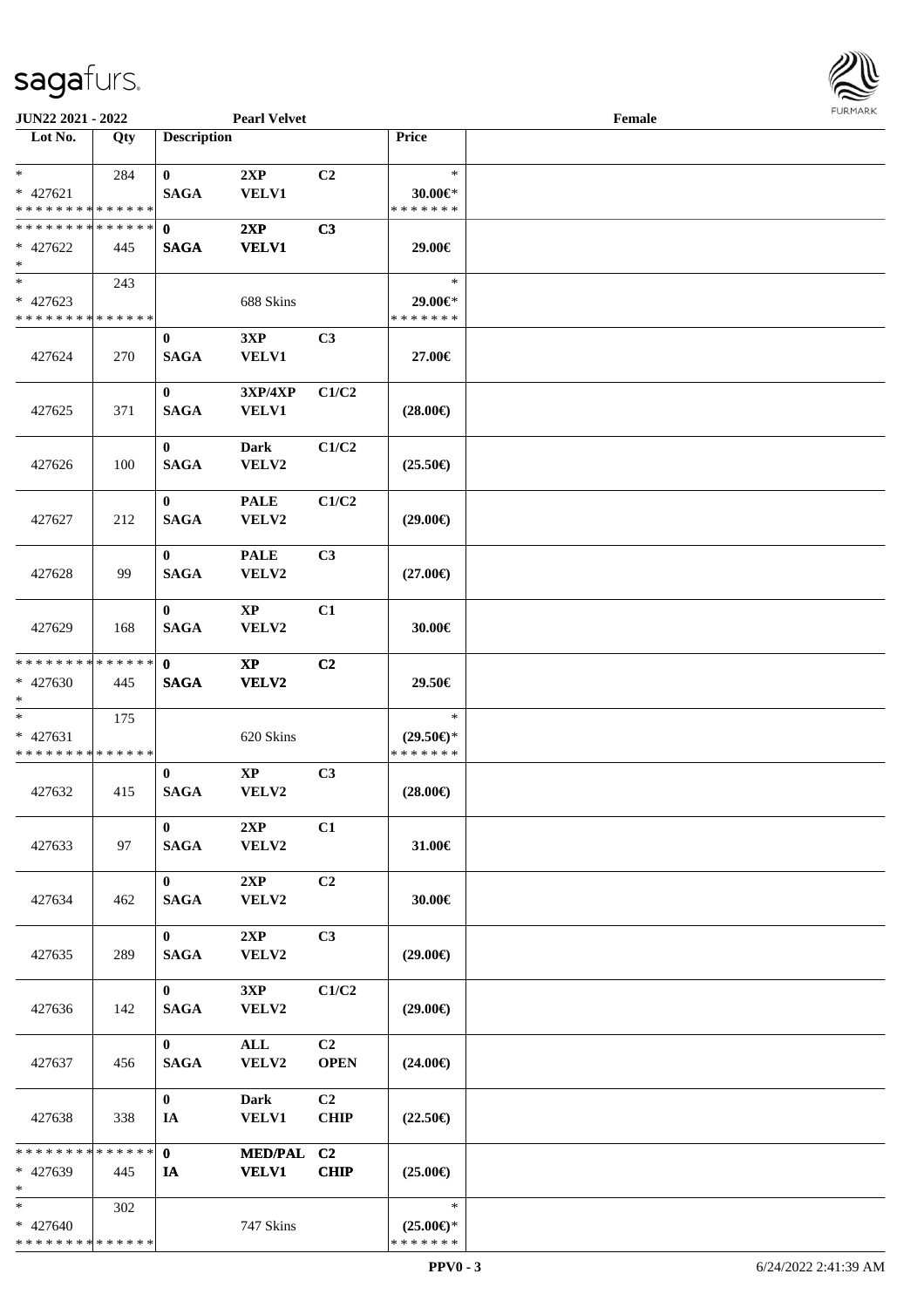

| <b>JUN22 2021 - 2022</b>      |     |                    | <b>Pearl Velvet</b> |                |                     | Female |  |
|-------------------------------|-----|--------------------|---------------------|----------------|---------------------|--------|--|
| Lot No.                       | Qty | <b>Description</b> |                     |                | Price               |        |  |
|                               |     |                    |                     |                |                     |        |  |
| ******** <mark>******</mark>  |     | $\mathbf{0}$       | XP/2XP              | C <sub>2</sub> |                     |        |  |
| $* 427641$                    | 445 | IA                 | <b>VELV1</b>        | <b>CHIP</b>    | $(26.50\epsilon)$   |        |  |
| $*$                           |     |                    |                     |                |                     |        |  |
| $*$                           |     |                    |                     |                | $\ast$              |        |  |
| * 427642                      | 420 |                    | 2                   |                | $(26.50\epsilon)$ * |        |  |
| $\ast$                        |     |                    |                     |                | *                   |        |  |
| $\overline{\phantom{0}}$      |     |                    |                     |                | $\ast$              |        |  |
| $* 427643$                    | 420 |                    | 3                   |                | $(26.50\epsilon)$ * |        |  |
| $\ast$                        |     |                    |                     |                | *                   |        |  |
| $*$                           |     |                    |                     |                | $\ast$              |        |  |
| $* 427644$                    | 420 |                    | 4                   |                | $(26.50\epsilon)$ * |        |  |
| $*$                           |     |                    |                     |                | $\ast$              |        |  |
| $*$                           |     |                    |                     |                | $\ast$              |        |  |
| $* 427645$                    | 420 |                    | 5                   |                | $(26.50\epsilon)$ * |        |  |
| $*$                           |     |                    |                     |                | $\ast$              |        |  |
| $*$                           |     |                    |                     |                | $\ast$              |        |  |
| * 427646                      | 420 |                    | 6                   |                | $(26.50\epsilon)$ * |        |  |
| $*$                           |     |                    |                     |                | $\ast$              |        |  |
| $*$                           |     |                    |                     |                | $\ast$              |        |  |
| * 427647                      | 420 |                    | 7                   |                | $(26.50\epsilon)$ * |        |  |
| $*$                           |     |                    |                     |                | $\ast$              |        |  |
| $*$                           | 435 |                    |                     |                | $\ast$              |        |  |
| $* 427648$                    |     |                    | 3400 Skins          |                | $(26.50\epsilon)$ * |        |  |
| * * * * * * * * * * * * * *   |     |                    |                     |                | * * * * * * *       |        |  |
|                               |     | $\bf{0}$           | <b>3XP/4XP</b>      | C <sub>2</sub> |                     |        |  |
| 427649                        | 277 | IA                 | VELV1               | <b>CHIP</b>    | $(25.50\epsilon)$   |        |  |
|                               |     |                    |                     |                |                     |        |  |
| * * * * * * * * * * * * * * * |     | $\mathbf{0}$       | MED/PAL C2          |                |                     |        |  |
| $* 427650$                    | 425 | IA                 | VELV2               | <b>CHIP</b>    | $(25.00\epsilon)$   |        |  |
| $*$                           |     |                    |                     |                |                     |        |  |
| $*$                           | 74  |                    |                     |                | $\ast$              |        |  |
| * 427651                      |     |                    | 499 Skins           |                | $(25.00\epsilon)$ * |        |  |
| * * * * * * * * * * * * * *   |     |                    |                     |                | * * * * * * *       |        |  |
| * * * * * * * * * * * * * * * |     | $\mathbf{0}$       | XP/2XP              | C2             |                     |        |  |
| $* 427652$                    | 445 | IA                 | <b>VELV2</b>        | <b>CHIP</b>    | 27.50€              |        |  |
| $*$ $*$                       |     |                    |                     |                |                     |        |  |
| $*$                           |     |                    |                     |                | $\ast$              |        |  |
| * 427653                      | 420 |                    | 2                   |                | 27.50€*             |        |  |
| $*$                           |     |                    |                     |                | $\ast$              |        |  |
| $*$                           |     |                    |                     |                | $\ast$              |        |  |
| * 427654                      | 420 |                    | 3                   |                | 27.50€*             |        |  |
| $*$                           |     |                    |                     |                | $\ast$              |        |  |
| $*$                           |     |                    |                     |                | $\ast$              |        |  |
| $* 427655$                    | 420 |                    | 4                   |                | 27.50€*             |        |  |
| $*$                           |     |                    |                     |                | $\ast$              |        |  |
| $\overline{\ast}$             |     |                    |                     |                | $\ast$              |        |  |
| * 427656                      | 420 |                    | 5                   |                | 27.50€*             |        |  |
| $*$                           |     |                    |                     |                | $\ast$              |        |  |
| $*$ and $*$                   | 373 |                    |                     |                | $\ast$              |        |  |
| * 427657                      |     |                    | 2498 Skins          |                | 27.00€*             |        |  |
| * * * * * * * * * * * * * *   |     |                    |                     |                | * * * * * * *       |        |  |
|                               |     | $\bf{0}$           | <b>3XP/4XP</b>      | C2             |                     |        |  |
| 427658                        | 207 | IA                 | <b>VELV2</b>        | <b>CHIP</b>    | 25.50€              |        |  |
|                               |     |                    |                     |                |                     |        |  |
|                               |     | $\mathbf{0}$       | Dark                | C1/C2          |                     |        |  |
| 427659                        | 137 | <b>SROY</b>        | <b>VELV1</b>        |                | $(27.00\epsilon)$   |        |  |
|                               |     |                    |                     |                |                     |        |  |
|                               |     | $\mathbf{0}$       | <b>MED</b>          | C1/C2          |                     |        |  |
| 427660                        | 88  | <b>SROY</b>        | VELV1               |                | $(29.00\epsilon)$   |        |  |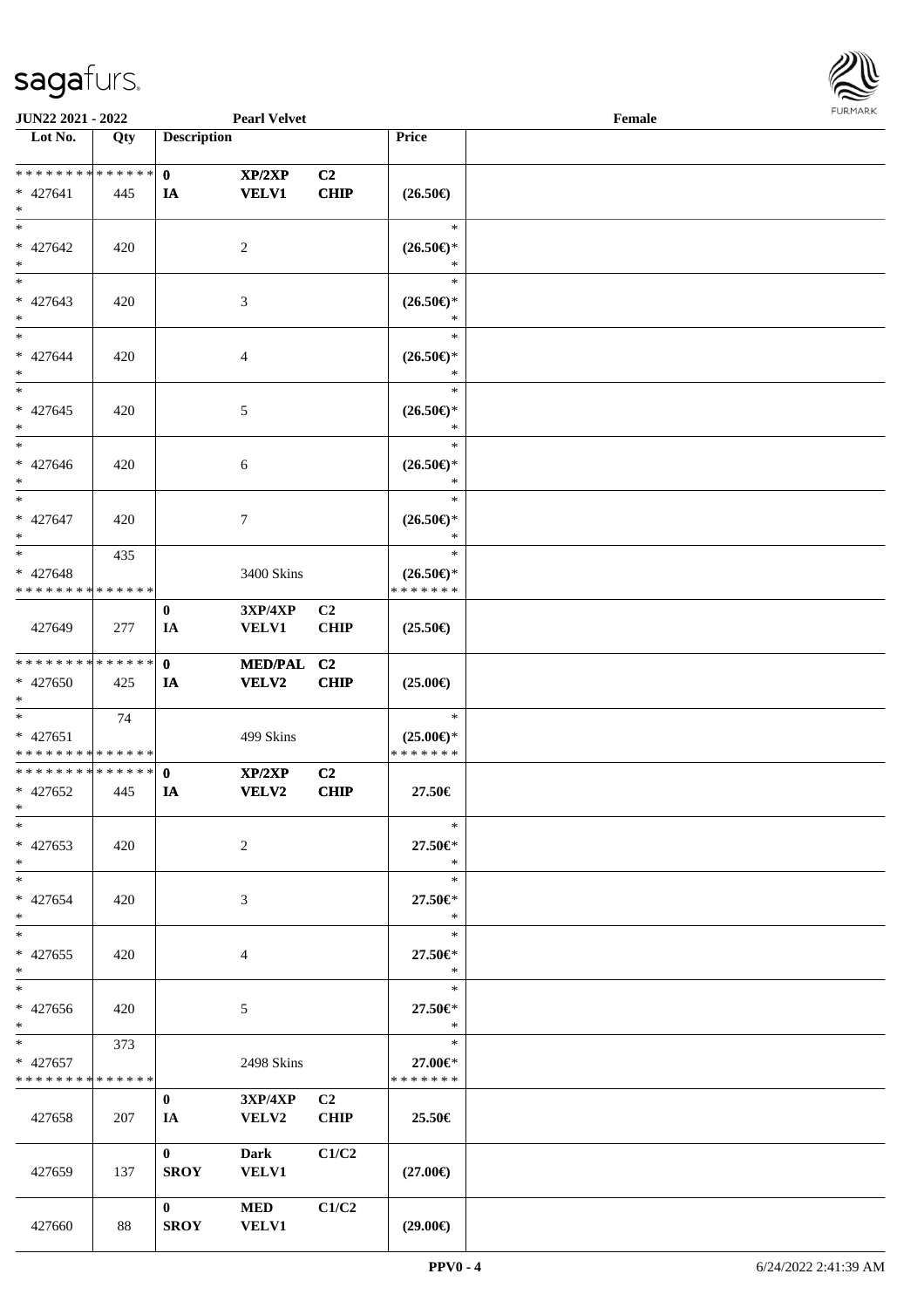

| <b>JUN22 2021 - 2022</b>                            |     |                             | <b>Pearl Velvet</b>             |                |                                                | Female |  |
|-----------------------------------------------------|-----|-----------------------------|---------------------------------|----------------|------------------------------------------------|--------|--|
| Lot No.                                             | Qty | <b>Description</b>          |                                 |                | Price                                          |        |  |
| 427661                                              | 93  | $\bf{0}$<br><b>SROY</b>     | <b>DK/MED</b><br><b>VELV1</b>   | C <sub>3</sub> | $(26.50\epsilon)$                              |        |  |
| 427662                                              | 346 | $\bf{0}$<br><b>SROY</b>     | <b>PALE</b><br><b>VELV1</b>     | C1/C2          | (30.00)                                        |        |  |
| 427663                                              | 205 | $\bf{0}$<br><b>SROY</b>     | <b>PALE</b><br>VELV1            | C3             | $(29.00\epsilon)$                              |        |  |
| 427664                                              | 189 | $\bf{0}$<br><b>SROY</b>     | $\bold{XP}$<br><b>VELV1</b>     | C1             | 32.00€                                         |        |  |
| * * * * * * * * * * * * * *<br>$* 427665$<br>$\ast$ | 425 | $\mathbf{0}$<br><b>SROY</b> | $\bold{XP}$<br><b>VELV1</b>     | C2             | 39.00€                                         |        |  |
| $\ast$<br>$* 427666$<br>$*$                         | 400 |                             | $\overline{c}$                  |                | $\ast$<br>39.00€*<br>$\ast$                    |        |  |
| $\ast$<br>* 427667<br>* * * * * * * * * * * * * *   | 239 |                             | 1064 Skins                      |                | $\ast$<br>38.00€*<br>* * * * * * *             |        |  |
| * * * * * * * * * * * * * *<br>$* 427668$<br>$*$    | 425 | $\mathbf 0$<br><b>SROY</b>  | $\bold{XP}$<br><b>VELV1</b>     | C3             | 29.50€                                         |        |  |
| $\ast$<br>* 427669<br>* * * * * * * * * * * * * *   | 138 |                             | 563 Skins                       |                | $\ast$<br>29.50€*<br>* * * * * * *             |        |  |
| 427670                                              | 88  | $\bf{0}$<br><b>SROY</b>     | 2XP<br>VELV1                    | C1             | $(33.00\epsilon)$                              |        |  |
| * * * * * * * * * * * * * * *<br>* 427671<br>$\ast$ | 425 | $\mathbf{0}$<br><b>SROY</b> | 2XP<br><b>VELV1</b>             | C <sub>2</sub> | 39.00€                                         |        |  |
| $*$<br>$* 427672$<br>* * * * * * * * * * * * * *    | 219 |                             | 644 Skins                       |                | $\ast$<br>39.00€*<br>* * * * * * *             |        |  |
| 427673                                              | 366 | $\bf{0}$<br><b>SROY</b>     | 2XP<br><b>VELV1</b>             | C3             | 30.00€                                         |        |  |
| 427674                                              | 216 | $\mathbf{0}$<br><b>SROY</b> | 3XP/4XP<br><b>VELV1</b>         | C1/C2          | $(29.50\epsilon)$                              |        |  |
| 427675                                              | 166 | $\bf{0}$<br><b>SROY</b>     | 3XP/4XP<br><b>VELV1</b>         | C3             | $(28.00\epsilon)$                              |        |  |
| 427676                                              | 140 | $\mathbf{0}$<br><b>SROY</b> | <b>DK/MED</b><br>VELV2          | C1/C2          | $(28.00\epsilon)$                              |        |  |
| 427677                                              | 89  | $\bf{0}$<br><b>SROY</b>     | <b>PALE</b><br>VELV2            | C1             | $(31.00\epsilon)$                              |        |  |
| 427678                                              | 141 | $\mathbf{0}$<br><b>SROY</b> | <b>PALE</b><br>VELV2            | C2             | $(30.00\epsilon)$                              |        |  |
| * * * * * * * * * * * * * *<br>* 427679<br>$\ast$   | 425 | $\mathbf{0}$<br><b>SROY</b> | $\mathbf{X}\mathbf{P}$<br>VELV2 | C1             | $(32.00\epsilon)$                              |        |  |
| $*$<br>* 427680<br>* * * * * * * * * * * * * *      | 54  |                             | 479 Skins                       |                | $\ast$<br>$(32.00\epsilon)$ *<br>* * * * * * * |        |  |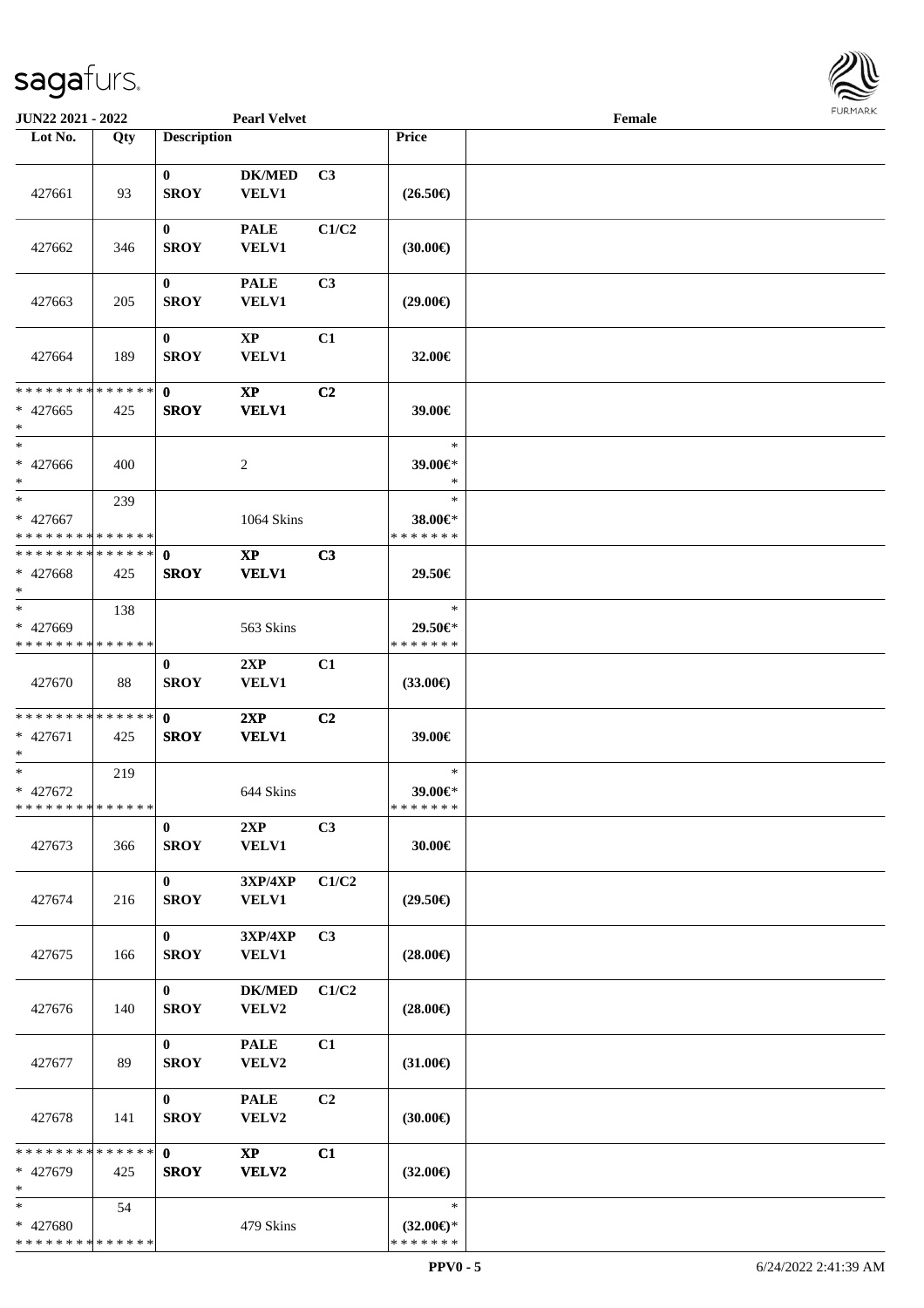

| JUN22 2021 - 2022 |     | <b>Pearl Velvet</b> |                         |                |                     | Female | <b>FURMARK</b> |
|-------------------|-----|---------------------|-------------------------|----------------|---------------------|--------|----------------|
| Lot No.           | Qty | <b>Description</b>  |                         |                | <b>Price</b>        |        |                |
| **************    |     | $\mathbf{0}$        | $\mathbf{X}\mathbf{P}$  | C <sub>2</sub> |                     |        |                |
| $* 427681$<br>$*$ | 425 | <b>SROY</b>         | <b>VELV2</b>            |                | $(31.00\epsilon)$   |        |                |
| $*$               | 275 |                     |                         |                | $\ast$              |        |                |
| * 427682          |     |                     | 700 Skins               |                | $(31.00\epsilon)$ * |        |                |
| **************    |     |                     |                         |                | *******             |        |                |
|                   |     | $\bf{0}$            | $\mathbf{X} \mathbf{P}$ | C3             |                     |        |                |
| 427683            | 211 | <b>SROY</b>         | VELV2                   |                | $(29.50\epsilon)$   |        |                |
|                   |     | $\bf{0}$            | 2XP                     | C1             |                     |        |                |
| 427684            | 342 | <b>SROY</b>         | VELV2                   |                | $(33.00\epsilon)$   |        |                |
|                   |     | $\mathbf{0}$        | 2XP                     | C2             |                     |        |                |
| 427685            | 372 | <b>SROY</b>         | VELV2                   |                | 32.00€              |        |                |
|                   |     | $\mathbf{0}$        | 2XP                     | C3             |                     |        |                |
| 427686            | 94  | <b>SROY</b>         | VELV2                   |                | $(30.00\epsilon)$   |        |                |
|                   |     | $\bf{0}$            | 3XP                     | C1             |                     |        |                |
| 427687            | 110 | <b>SROY</b>         | VELV2                   |                | 31.00€              |        |                |
|                   |     | $\mathbf{0}$        | 3XP                     | C2             |                     |        |                |
| 427688            | 91  | <b>SROY</b>         | VELV2                   |                | 30.00€              |        |                |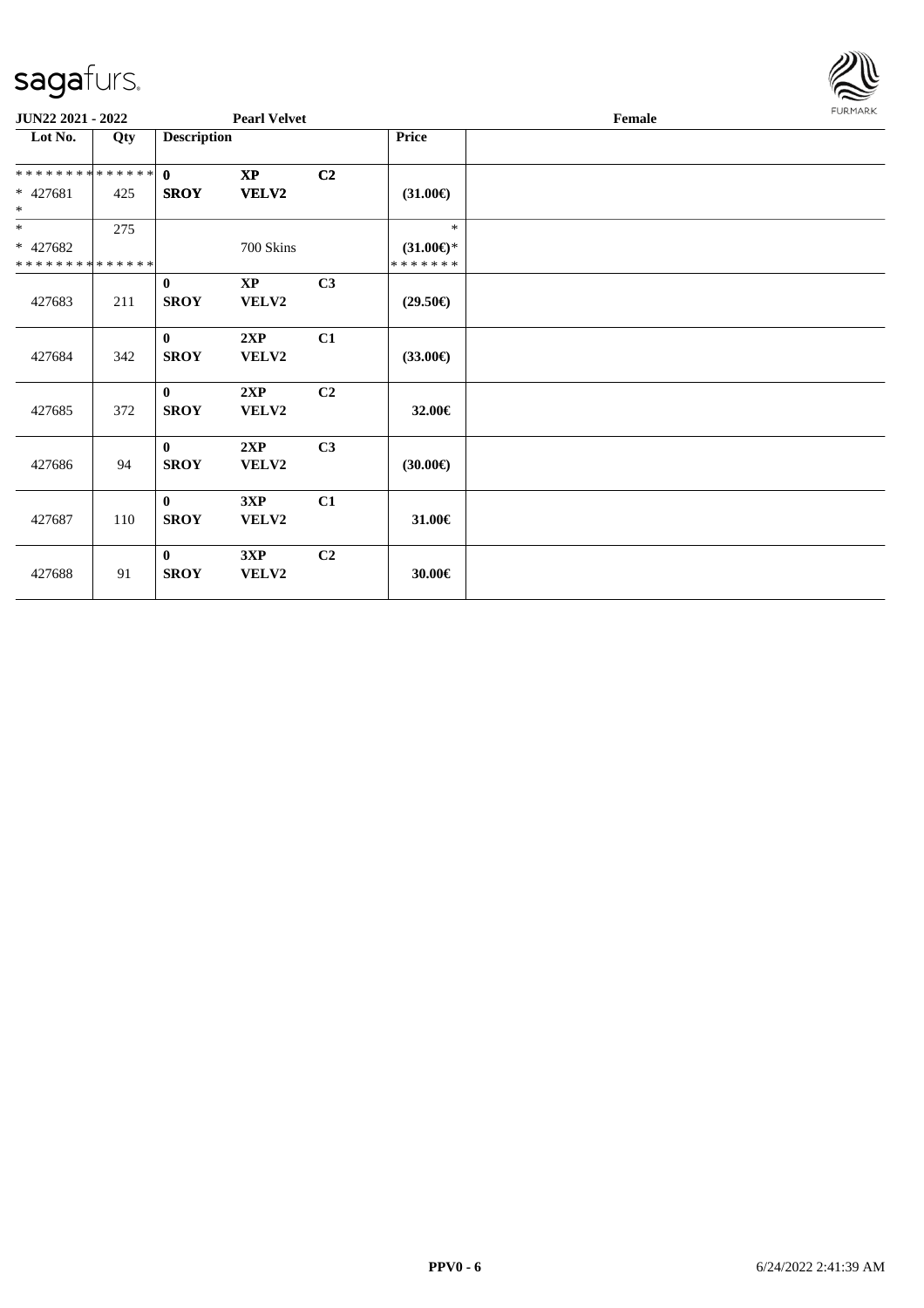

| JUN22 2021 - 2022                                 |     |                                       | <b>Pearl Velvet</b>                               |                   |                                                | Female |  |
|---------------------------------------------------|-----|---------------------------------------|---------------------------------------------------|-------------------|------------------------------------------------|--------|--|
| Lot No.                                           | Qty | <b>Description</b>                    |                                                   |                   | Price                                          |        |  |
| 427741                                            | 117 | $\mathbf{1}$<br>${\bf S}{\bf I}$      | <b>Dark</b><br>VELV1                              | C1/C2             | $(18.00\epsilon)$                              |        |  |
| 427742                                            | 111 | $\mathbf{1}$<br>${\bf S}{\bf I}$      | <b>MED</b><br><b>VELV1</b>                        | C1/C2             | $(19.50\epsilon)$                              |        |  |
| 427743                                            | 127 | $\mathbf{1}$<br>${\bf S}{\bf I}$      | <b>PALE</b><br>VELV1                              | C1                | $(21.50\epsilon)$                              |        |  |
| 427744                                            | 347 | $\mathbf{1}$<br>SI                    | <b>PALE</b><br><b>VELV1</b>                       | C2                | $(21.00\epsilon)$                              |        |  |
| 427745                                            | 208 | $\mathbf{1}$<br>SI                    | <b>PALE</b><br>VELV1                              | C3                | $(19.00\epsilon)$                              |        |  |
| 427746                                            | 286 | $\mathbf{1}$<br>SI                    | $\bold{XP}$<br>VELV1                              | C1                | $(22.50\epsilon)$                              |        |  |
| * * * * * * * * * * * * * *<br>* 427747<br>$\ast$ | 505 | $\mathbf{1}$<br>${\bf SI}$            | $\bold{XP}$<br><b>VELV1</b>                       | C2                | $(21.50\epsilon)$                              |        |  |
| $*$<br>* 427748<br>* * * * * * * * * * * * * *    | 404 |                                       | 909 Skins                                         |                   | $\ast$<br>$(21.50\epsilon)$ *<br>* * * * * * * |        |  |
| 427749                                            | 437 | 1<br>${\bf S}{\bf I}$                 | $\bold{XP}$<br>VELV1                              | C3                | 20.00€                                         |        |  |
| 427750                                            | 427 | $\mathbf 1$<br>SI                     | 2XP<br>VELV1                                      | C1/C2             | $(23.00\epsilon)$                              |        |  |
| 427751                                            | 140 | $\mathbf 1$<br>SI                     | 2XP<br>VELV1                                      | C3                | $(21.00\epsilon)$                              |        |  |
| 427752                                            | 136 | 0/1<br>$\bf IB$                       | <b>Dark</b><br>VELV1                              | C2<br><b>CHIP</b> | $(17.50\epsilon)$                              |        |  |
| 427753                                            | 303 | $\mathbf{1}$<br>$\mathbf{I}$ <b>B</b> | MED/PAL C2<br><b>VELV1</b>                        | <b>CHIP</b>       | $(18.00\epsilon)$                              |        |  |
| * * * * * * * * * * * * * * *<br>* 427754<br>$*$  | 505 | $\mathbf{1}$<br>$\mathbf{I}$          | XP/2XP<br><b>VELV1</b>                            | C2<br><b>CHIP</b> | 19.50€                                         |        |  |
| $*$<br>* 427755<br>* * * * * * * * * * * * * *    | 159 |                                       | 664 Skins                                         |                   | $\ast$<br>19.50€*<br>* * * * * * *             |        |  |
| 427756                                            | 112 | 0/1<br>$\bf{IB}$                      | $3{\bf X}{\bf P}/4{\bf X}{\bf P}$<br><b>VELV1</b> | C2<br><b>CHIP</b> | 19.00€                                         |        |  |
| 427757                                            | 250 | $\mathbf{1}$<br><b>SAGA</b>           | <b>Dark</b><br>VELV1                              | C1/C2             | $(21.00\epsilon)$                              |        |  |
| 427758                                            | 300 | $\mathbf{1}$<br><b>SAGA</b>           | <b>MED</b><br>VELV1                               | C1/C2             | $(22.00\epsilon)$                              |        |  |
| 427759                                            | 199 | $\mathbf{1}$<br><b>SAGA</b>           | <b>DK/MED</b><br><b>VELV1</b>                     | C3                | $(19.00\epsilon)$                              |        |  |
| 427760                                            | 415 | $\mathbf{1}$<br><b>SAGA</b>           | <b>PALE</b><br><b>VELV1</b>                       | C1                | 31.00€                                         |        |  |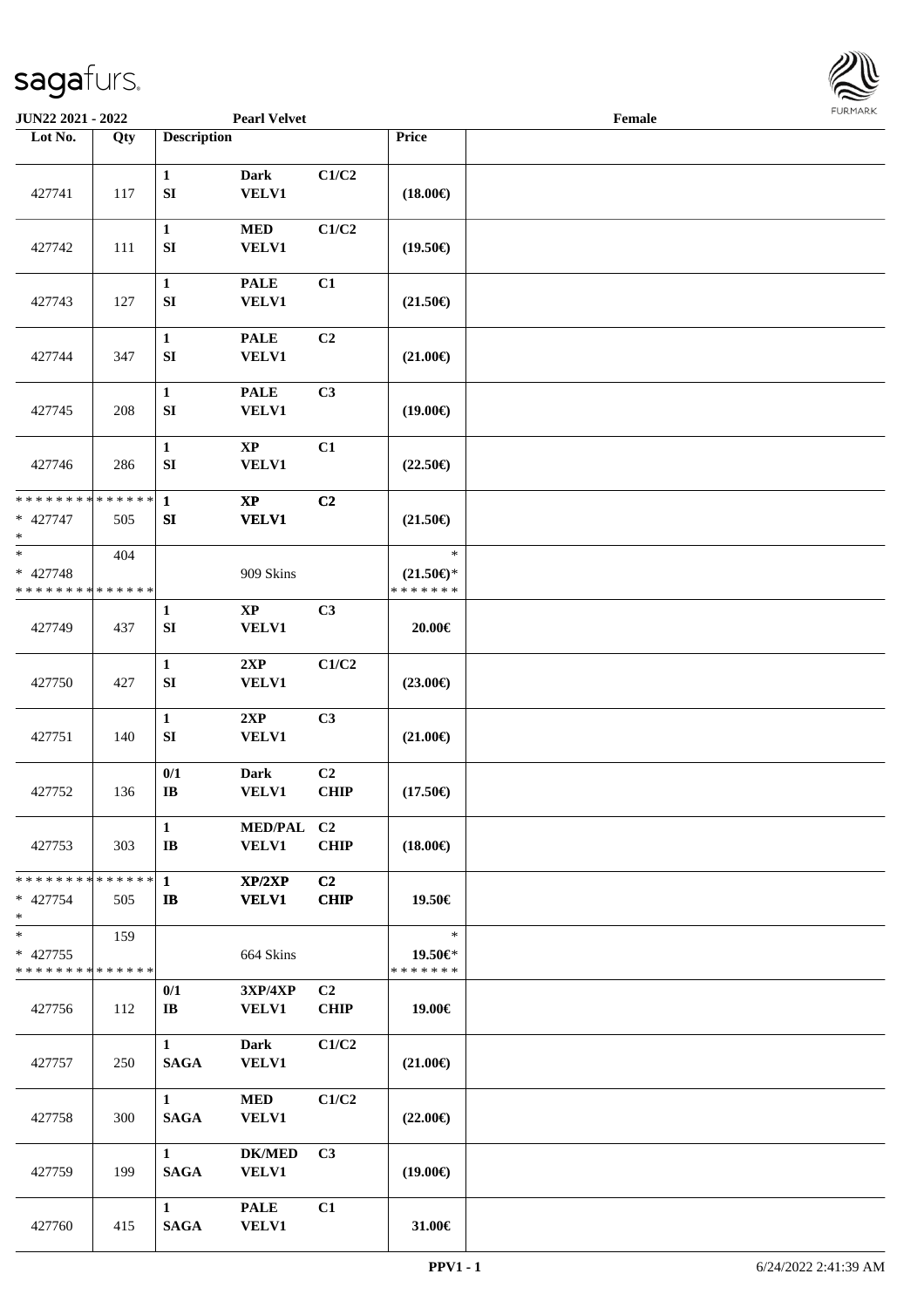

| <b>JUN22 2021 - 2022</b>                               |     |                                       | <b>Pearl Velvet</b>                    |                |                                                | Female |  |
|--------------------------------------------------------|-----|---------------------------------------|----------------------------------------|----------------|------------------------------------------------|--------|--|
| Lot No.                                                | Qty | <b>Description</b>                    |                                        |                | Price                                          |        |  |
| ******** <mark>******</mark><br>* 427761<br>$*$        | 485 | $\mathbf{1}$<br><b>SAGA</b>           | <b>PALE</b><br><b>VELV1</b>            | C2             | 31.00 $\in$                                    |        |  |
| $*$<br>* 427762<br>* * * * * * * * * * * * * *         | 435 |                                       | 920 Skins                              |                | $\ast$<br>31.00€*<br>* * * * * * *             |        |  |
| 427763                                                 | 353 | 1<br><b>SAGA</b>                      | <b>PALE</b><br><b>VELV1</b>            | C <sub>3</sub> | $(21.50\epsilon)$                              |        |  |
| ******** <mark>******</mark><br>* 427764<br>$*$        | 485 | $\mathbf{1}$<br><b>SAGA</b>           | $\mathbf{X}\mathbf{P}$<br><b>VELV1</b> | C1             | 33.00€                                         |        |  |
| $*$<br>$* 427765$<br>$*$                               | 460 |                                       | $\overline{2}$                         |                | $\ast$<br>33.00€*<br>$\ast$                    |        |  |
| $*$<br>* 427766<br>* * * * * * * * * * * * * *         | 72  |                                       | 1017 Skins                             |                | $\ast$<br>33.00€*<br>* * * * * * *             |        |  |
| * * * * * * * * * * * * * * *<br>* 427767<br>$*$       | 485 | $\mathbf{1}$<br><b>SAGA</b>           | $\mathbf{X}\mathbf{P}$<br><b>VELV1</b> | C2             | 33.00€                                         |        |  |
| $*$<br>* 427768<br>$*$                                 | 460 |                                       | $\overline{2}$                         |                | $\ast$<br>33.00€*<br>$\ast$                    |        |  |
| $*$<br>* 427769<br>$*$                                 | 460 |                                       | 3                                      |                | $\ast$<br>33.00€*<br>$\ast$                    |        |  |
| $*$<br>* 427770<br>$*$                                 | 460 |                                       | 4                                      |                | $\ast$<br>33.00€*<br>$\ast$                    |        |  |
| $*$<br>$* 427771$<br>$*$                               | 460 |                                       | $\mathfrak{S}$                         |                | $\ast$<br>33.00€*<br>$\ast$                    |        |  |
| $*$<br>* 427772<br>* * * * * * * * * * * * * *         | 293 |                                       | 2618 Skins                             |                | $\ast$<br>33.00€*<br>* * * * * * *             |        |  |
| * 427773<br>$*$                                        | 485 |                                       | $\bold{X}\bold{P}$<br>SAGA VELV1       | C3             | $(22.50\epsilon)$                              |        |  |
| $*$<br>* 427774<br>* * * * * * * * * * * * * *         | 466 |                                       | 951 Skins                              |                | $\ast$<br>$(22.50\epsilon)$ *<br>* * * * * * * |        |  |
| 427775                                                 | 418 | 1<br><b>SAGA</b>                      | 2XP<br><b>VELV1</b>                    | C1             | 33.00€                                         |        |  |
| * * * * * * * * * * * * * * *<br>* 427776<br>$*$ $*$   | 485 | $1 -$<br><b>SAGA</b>                  | 2XP<br><b>VELV1</b>                    | C2             | 32.00€                                         |        |  |
| $*$ $*$<br>* 427777<br>$*$ $*$                         | 460 |                                       | $\overline{2}$                         |                | $\ast$<br>33.00€*<br>$\ast$                    |        |  |
| $*$ and $*$<br>* 427778<br>* * * * * * * * * * * * * * | 205 |                                       | 1150 Skins                             |                | $\ast$<br>33.00€*<br>* * * * * * *             |        |  |
| 427779                                                 | 427 | $\mathbf{1}$<br><b>SAGA</b>           | 2XP<br><b>VELV1</b>                    | C <sub>3</sub> | $(23.00\epsilon)$                              |        |  |
| 427780                                                 | 95  | $1 \quad \blacksquare$<br><b>SAGA</b> | 3XP<br><b>VELV1</b>                    | C1             | $(24.00\epsilon)$                              |        |  |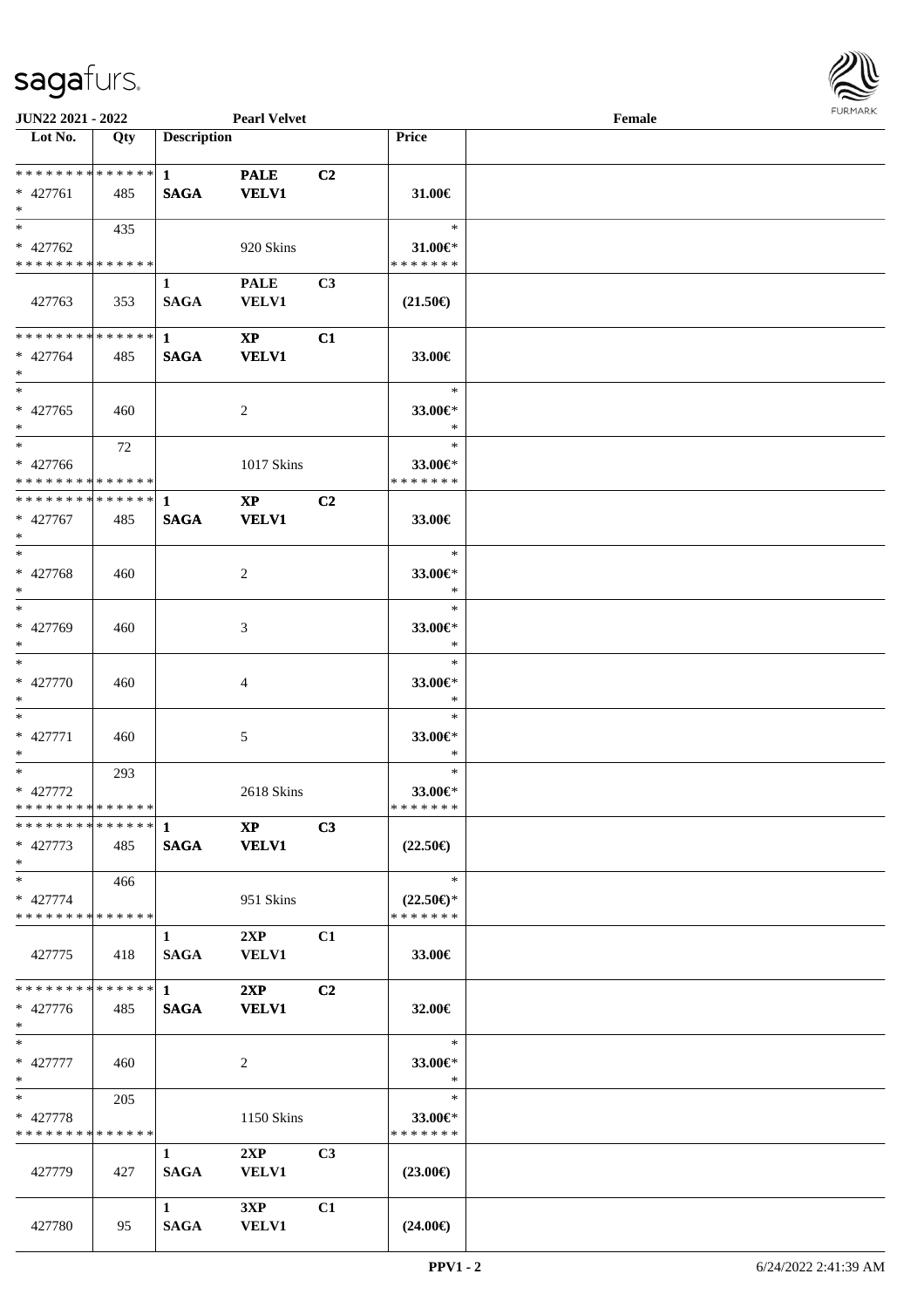

| JUN22 2021 - 2022                                                |     |                             | <b>Pearl Velvet</b>         |                               |                                                | Female |  |
|------------------------------------------------------------------|-----|-----------------------------|-----------------------------|-------------------------------|------------------------------------------------|--------|--|
| Lot No.                                                          | Qty | <b>Description</b>          |                             |                               | Price                                          |        |  |
| 427781                                                           | 311 | $\mathbf{1}$<br><b>SAGA</b> | 3XP/4XP<br>VELV1            | C <sub>2</sub>                | $(23.00\epsilon)$                              |        |  |
| 427782                                                           | 176 | $\mathbf{1}$<br><b>SAGA</b> | 3XP/4XP<br>VELV1            | C3                            | 21.00€                                         |        |  |
| 427783                                                           | 115 | $\mathbf{1}$<br><b>SAGA</b> | <b>Dark</b><br>VELV2        | C1/C2                         | $(21.00\epsilon)$                              |        |  |
| 427784                                                           | 104 | $\mathbf{1}$<br><b>SAGA</b> | <b>PALE</b><br>VELV2        | C1                            | $(24.00\epsilon)$                              |        |  |
| 427785                                                           | 221 | $\mathbf{1}$<br><b>SAGA</b> | <b>PALE</b><br>VELV2        | C <sub>2</sub>                | $(23.00\epsilon)$                              |        |  |
| 427786                                                           | 94  | $\mathbf{1}$<br><b>SAGA</b> | <b>PALE</b><br>VELV2        | C3                            | $(21.50\epsilon)$                              |        |  |
| 427787                                                           | 364 | $\mathbf{1}$<br><b>SAGA</b> | $\bold{XP}$<br>VELV2        | C1                            | $(25.00\epsilon)$                              |        |  |
| * * * * * * * * * * * * * *<br>* 427788<br>$*$                   | 485 | $\mathbf{1}$<br><b>SAGA</b> | $\bold{XP}$<br><b>VELV2</b> | C2                            | $(24.00\epsilon)$                              |        |  |
| $\ast$<br>* 427789<br>* * * * * * * * <mark>* * * * * * *</mark> | 317 |                             | 802 Skins                   |                               | $\ast$<br>$(24.00\epsilon)$ *<br>* * * * * * * |        |  |
| 427790                                                           | 339 | 1<br><b>SAGA</b>            | $\bold{XP}$<br>VELV2        | C3                            | $(22.50\epsilon)$                              |        |  |
| 427791                                                           | 114 | $\mathbf{1}$<br><b>SAGA</b> | 2XP<br>VELV2                | C1                            | $(25.50\epsilon)$                              |        |  |
| 427792                                                           | 379 | $\mathbf{1}$<br><b>SAGA</b> | 2XP<br>VELV2                | C2                            | $(25.00\epsilon)$                              |        |  |
| 427793                                                           | 197 | $\mathbf{1}$<br><b>SAGA</b> | 2XP<br>VELV2                | C3                            | $(23.00\epsilon)$                              |        |  |
| 427794                                                           | 116 | $\mathbf{1}$<br><b>SAGA</b> | 3XP<br>VELV2                | C1/C2                         | $(23.50\epsilon)$                              |        |  |
| 427795                                                           | 412 | $\mathbf{1}$<br><b>SAGA</b> | ALL<br>VELV2                | C <sub>2</sub><br><b>OPEN</b> | $(20.00\epsilon)$                              |        |  |
| 427796                                                           | 155 | $\mathbf{1}$<br>IA          | <b>Dark</b><br><b>VELV1</b> | C <sub>2</sub><br><b>CHIP</b> | $(18.00\epsilon)$                              |        |  |
| * * * * * * * * * * * * * * *<br>* 427797<br>$*$                 | 485 | $\mathbf{1}$<br>IA          | MED/PAL C2<br><b>VELV1</b>  | <b>CHIP</b>                   | $(19.00\epsilon)$                              |        |  |
| $*$<br>* 427798<br>* * * * * * * * * * * * * *                   | 447 |                             | 932 Skins                   |                               | $\ast$<br>$(19.00\epsilon)$ *<br>* * * * * * * |        |  |
| * * * * * * * * * * * * * *<br>* 427799<br>$*$                   | 485 | $\mathbf{1}$<br>IA          | XP/2XP<br><b>VELV1</b>      | C2<br><b>CHIP</b>             | $(21.00\epsilon)$                              |        |  |
| $*$<br>* 427800<br>$*$                                           | 460 |                             | 2                           |                               | $\ast$<br>$21.00 \in$<br>$\ast$                |        |  |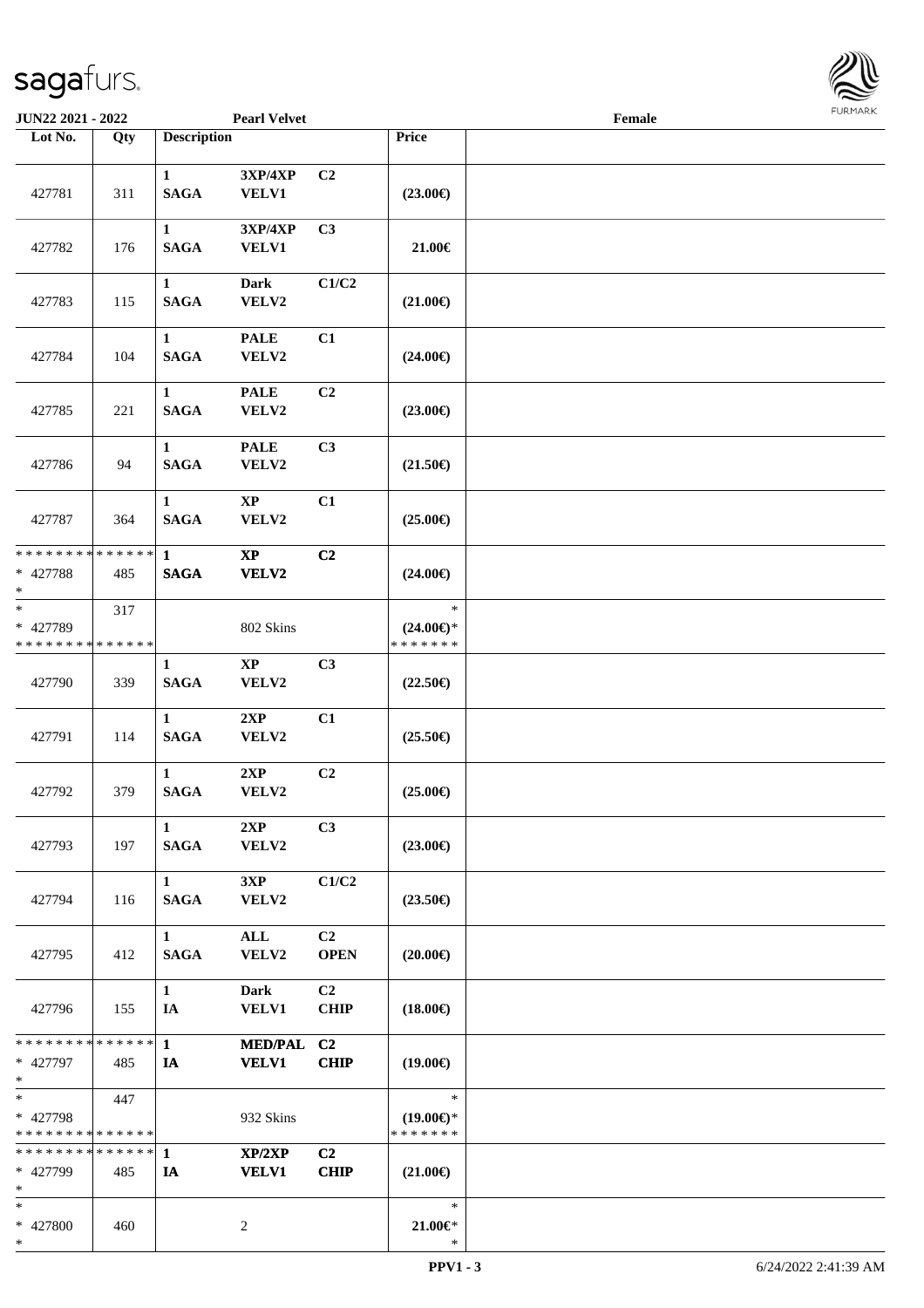

| <b>JUN22 2021 - 2022</b>      |     |                    | <b>Pearl Velvet</b>               |                |                                 | Female |  |
|-------------------------------|-----|--------------------|-----------------------------------|----------------|---------------------------------|--------|--|
| Lot No.                       | Qty | <b>Description</b> |                                   |                | Price                           |        |  |
|                               |     |                    |                                   |                |                                 |        |  |
| $*$                           |     | $\mathbf{1}$       | XP/2XP                            | C2             | $\ast$                          |        |  |
| * 427801                      | 460 | IA                 | <b>VELV1</b>                      | <b>CHIP</b>    | $(21.00\epsilon)$ *             |        |  |
| $\ast$                        |     |                    |                                   |                | $\ast$                          |        |  |
| $*$                           |     |                    |                                   |                | $\ast$                          |        |  |
| * 427802                      | 460 |                    | 4                                 |                | $(21.00\epsilon)$ *             |        |  |
| $\ast$                        |     |                    |                                   |                | $\ast$                          |        |  |
| $\ast$                        |     |                    |                                   |                | $\ast$                          |        |  |
| * 427803                      | 460 |                    | 5                                 |                | $(21.00\epsilon)$ *<br>*        |        |  |
| $\ast$<br>$*$                 |     |                    |                                   |                | $\ast$                          |        |  |
| * 427804                      |     |                    |                                   |                |                                 |        |  |
| $*$                           | 460 |                    | 6                                 |                | $(21.00\mathbb{E})^*$<br>$\ast$ |        |  |
| $*$                           |     |                    |                                   |                | $\ast$                          |        |  |
| $* 427805$                    | 460 |                    | 7                                 |                | $(21.00\epsilon)$ *             |        |  |
| $*$                           |     |                    |                                   |                | $\ast$                          |        |  |
| $*$                           | 104 |                    |                                   |                | $\ast$                          |        |  |
| * 427806                      |     |                    | 3349 Skins                        |                | $(21.00\epsilon)$ *             |        |  |
| * * * * * * * * * * * * * *   |     |                    |                                   |                | * * * * * * *                   |        |  |
|                               |     | $\mathbf{1}$       | $3{\bf X}{\bf P}/4{\bf X}{\bf P}$ | C2             |                                 |        |  |
| 427807                        | 244 | IA                 | <b>VELV1</b>                      | <b>CHIP</b>    | 20.00€                          |        |  |
|                               |     |                    |                                   |                |                                 |        |  |
|                               |     | $\mathbf{1}$       | <b>Dark</b>                       | C <sub>2</sub> |                                 |        |  |
| 427808                        | 125 | IA                 | VELV2                             | <b>CHIP</b>    | $(18.00\epsilon)$               |        |  |
|                               |     |                    |                                   |                |                                 |        |  |
| * * * * * * * * * * * * * * * |     | $\mathbf{1}$       | <b>MED/PAL</b>                    | C <sub>2</sub> |                                 |        |  |
| * 427809<br>$*$               | 485 | IA                 | <b>VELV2</b>                      | <b>CHIP</b>    | 19.00€                          |        |  |
| $*$                           | 164 |                    |                                   |                | $\ast$                          |        |  |
| * 427810                      |     |                    | 649 Skins                         |                | 19.00€*                         |        |  |
| * * * * * * * * * * * * * *   |     |                    |                                   |                | * * * * * * *                   |        |  |
| * * * * * * * * * * * * * * * |     | $\mathbf{1}$       | XP/2XP                            | C2             |                                 |        |  |
| * 427811                      | 485 | IA                 | <b>VELV2</b>                      | <b>CHIP</b>    | 21.50€                          |        |  |
| $*$                           |     |                    |                                   |                |                                 |        |  |
| $*$                           |     |                    |                                   |                | $\ast$                          |        |  |
| * 427812                      | 460 |                    | $\overline{c}$                    |                | $21.50 \in$                     |        |  |
| $*$                           |     |                    |                                   |                | $\ast$                          |        |  |
| $\ast$                        |     |                    |                                   |                | $\ast$                          |        |  |
| * 427813                      | 460 |                    | 3                                 |                | 21.50€*                         |        |  |
| $*$                           |     |                    |                                   |                | $\ast$                          |        |  |
| $*$                           |     |                    |                                   |                | $\ast$                          |        |  |
| * 427814                      | 460 |                    | 4                                 |                | 21.50€*<br>$\ast$               |        |  |
| $*$<br>$*$                    |     |                    |                                   |                | $\ast$                          |        |  |
| $* 427815$                    | 460 |                    | 5                                 |                | 22.00€*                         |        |  |
| $*$                           |     |                    |                                   |                | $\ast$                          |        |  |
| $*$                           |     |                    |                                   |                | $\ast$                          |        |  |
| * 427816                      | 460 |                    | 6                                 |                | 22.00€*                         |        |  |
| $*$                           |     |                    |                                   |                | $\ast$                          |        |  |
| $*$ $*$                       | 375 |                    |                                   |                | $\ast$                          |        |  |
| * 427817                      |     |                    | 3160 Skins                        |                | 22.00€*                         |        |  |
| * * * * * * * * * * * * * *   |     |                    |                                   |                | * * * * * * *                   |        |  |
|                               |     | $\mathbf{1}$       | 3XP/4XP                           | C2             |                                 |        |  |
| 427818                        | 253 | IA                 | <b>VELV2</b>                      | <b>CHIP</b>    | 19.50€                          |        |  |
|                               |     |                    |                                   |                |                                 |        |  |
|                               |     | $\mathbf{1}$       | <b>Dark</b>                       | C1/C2          |                                 |        |  |
| 427819                        | 137 | <b>SROY</b>        | <b>VELV1</b>                      |                | $(22.00\epsilon)$               |        |  |
|                               |     | $\mathbf{1}$       | <b>MED</b>                        | C1/C2          |                                 |        |  |
| 427820                        | 117 | <b>SROY</b>        | <b>VELV1</b>                      |                | $(23.50\epsilon)$               |        |  |
|                               |     |                    |                                   |                |                                 |        |  |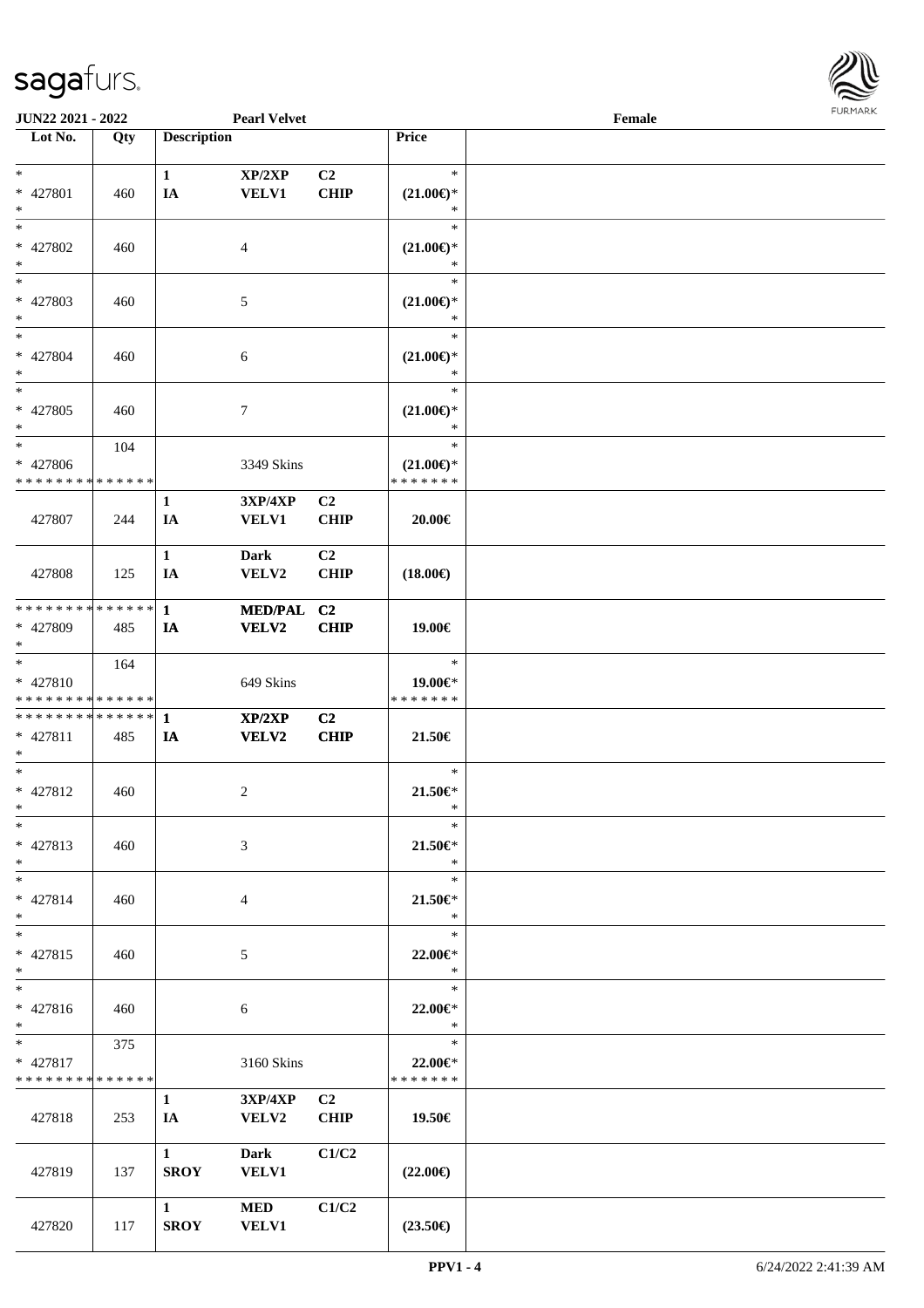

| <b>JUN22 2021 - 2022</b>                            |     |                               | <b>Pearl Velvet</b>             |                |                                                | Female |  |
|-----------------------------------------------------|-----|-------------------------------|---------------------------------|----------------|------------------------------------------------|--------|--|
| Lot No.                                             | Qty | <b>Description</b>            |                                 |                | Price                                          |        |  |
| 427821                                              | 100 | $\mathbf{1}$<br><b>SROY</b>   | <b>DK/MED</b><br><b>VELV1</b>   | C3             | $(21.00\epsilon)$                              |        |  |
| 427822                                              | 255 | $\mathbf{1}$<br><b>SROY</b>   | <b>PALE</b><br><b>VELV1</b>     | C1/C2          | 25.00€                                         |        |  |
| 427823                                              | 155 | 1<br><b>SROY</b>              | <b>PALE</b><br>VELV1            | C3             | $(23.00\epsilon)$                              |        |  |
| 427824                                              | 146 | 1<br><b>SROY</b>              | $\bold{XP}$<br>VELV1            | C1             | 33.00€                                         |        |  |
| * * * * * * * * * * * * * *<br>$* 427825$<br>$\ast$ | 465 | $\mathbf{1}$<br><b>SROY</b>   | $\bold{XP}$<br><b>VELV1</b>     | C2             | 34.00€                                         |        |  |
| $\ast$<br>* 427826<br>* * * * * * * * * * * * * *   | 173 |                               | 638 Skins                       |                | $\ast$<br>34.00€*<br>* * * * * * *             |        |  |
| 427827                                              | 357 | $\mathbf{1}$<br><b>SROY</b>   | $\bold{XP}$<br><b>VELV1</b>     | C3             | 24.00€                                         |        |  |
| 427828                                              | 512 | $\mathbf{1}$<br><b>SROY</b>   | 2XP<br><b>VELV1</b>             | C1/C2          | 34.00€                                         |        |  |
| 427829                                              | 160 | $\mathbf{1}$<br><b>SROY</b>   | 2XP<br>VELV1                    | C3             | 25.00€                                         |        |  |
| 427830                                              | 156 | $\mathbf{1}$<br><b>SROY</b>   | 3XP/4XP<br><b>VELV1</b>         | C1/C2          | $(24.00\epsilon)$                              |        |  |
| 427831                                              | 164 | $\mathbf{1}$<br><b>SROY</b>   | 3XP/4XP<br>VELV1                | C3             | $(22.50\epsilon)$                              |        |  |
| 427832                                              | 312 | $\mathbf{1}$<br><b>SROY</b>   | <b>PALE</b><br>VELV2            | C1/C2          | $(25.00\epsilon)$                              |        |  |
| * * * * * * * * * * * * * * *<br>$* 427833$<br>$*$  | 465 | $\blacksquare$<br><b>SROY</b> | <b>XP</b><br><b>VELV2</b>       | C1             | $(26.50\epsilon)$                              |        |  |
| $*$<br>* 427834<br>* * * * * * * * * * * * * *      | 54  |                               | 519 Skins                       |                | $\ast$<br>$(26.50\epsilon)$ *<br>* * * * * * * |        |  |
| * * * * * * * * * * * * * * *<br>$* 427835$<br>$*$  | 465 | 1<br><b>SROY</b>              | $\mathbf{X}\mathbf{P}$<br>VELV2 | C <sub>2</sub> | $(25.50\epsilon)$                              |        |  |
| $\ast$<br>$* 427836$<br>* * * * * * * * * * * * * * | 424 |                               | 889 Skins                       |                | $\ast$<br>$(25.50\epsilon)$ *<br>* * * * * * * |        |  |
| 427837                                              | 287 | $\mathbf{1}$<br><b>SROY</b>   | $\mathbf{XP}$<br>VELV2          | C <sub>3</sub> | $(24.00\epsilon)$                              |        |  |
| 427838                                              | 300 | $\mathbf{1}$<br><b>SROY</b>   | 2XP<br>VELV2                    | C1             | $(27.00\epsilon)$                              |        |  |
| **************<br>* 427839<br>$*$                   | 465 | $\mathbf 1$<br><b>SROY</b>    | 2XP<br>VELV2                    | C2             | $(26.50\epsilon)$                              |        |  |
| $*$<br>* 427840<br>* * * * * * * * * * * * * *      | 149 |                               | 614 Skins                       |                | $\ast$<br>$(26.50\epsilon)$ *<br>* * * * * * * |        |  |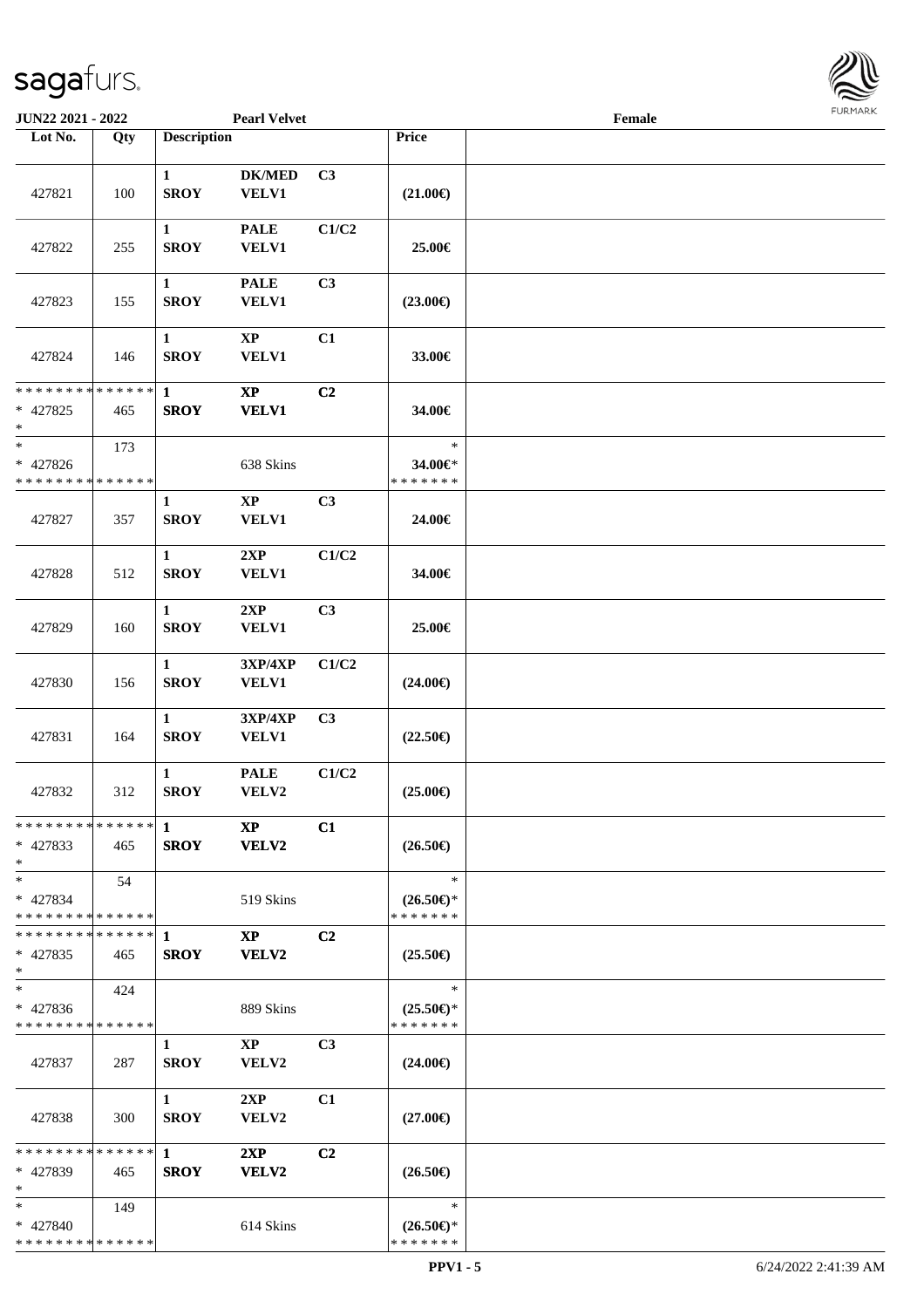

| <b>JUN22 2021 - 2022</b> |     |                    | <b>Pearl Velvet</b> |                |                   | Female | FURMARK |
|--------------------------|-----|--------------------|---------------------|----------------|-------------------|--------|---------|
| Lot No.                  | Qty | <b>Description</b> |                     |                | Price             |        |         |
| 427841                   | 196 | <b>SROY</b>        | 2XP<br><b>VELV2</b> | C <sub>3</sub> | $(25.00\epsilon)$ |        |         |
| 427842                   | 237 | <b>SROY</b>        | 3XP<br><b>VELV2</b> | C1/C2          | $(25.00\epsilon)$ |        |         |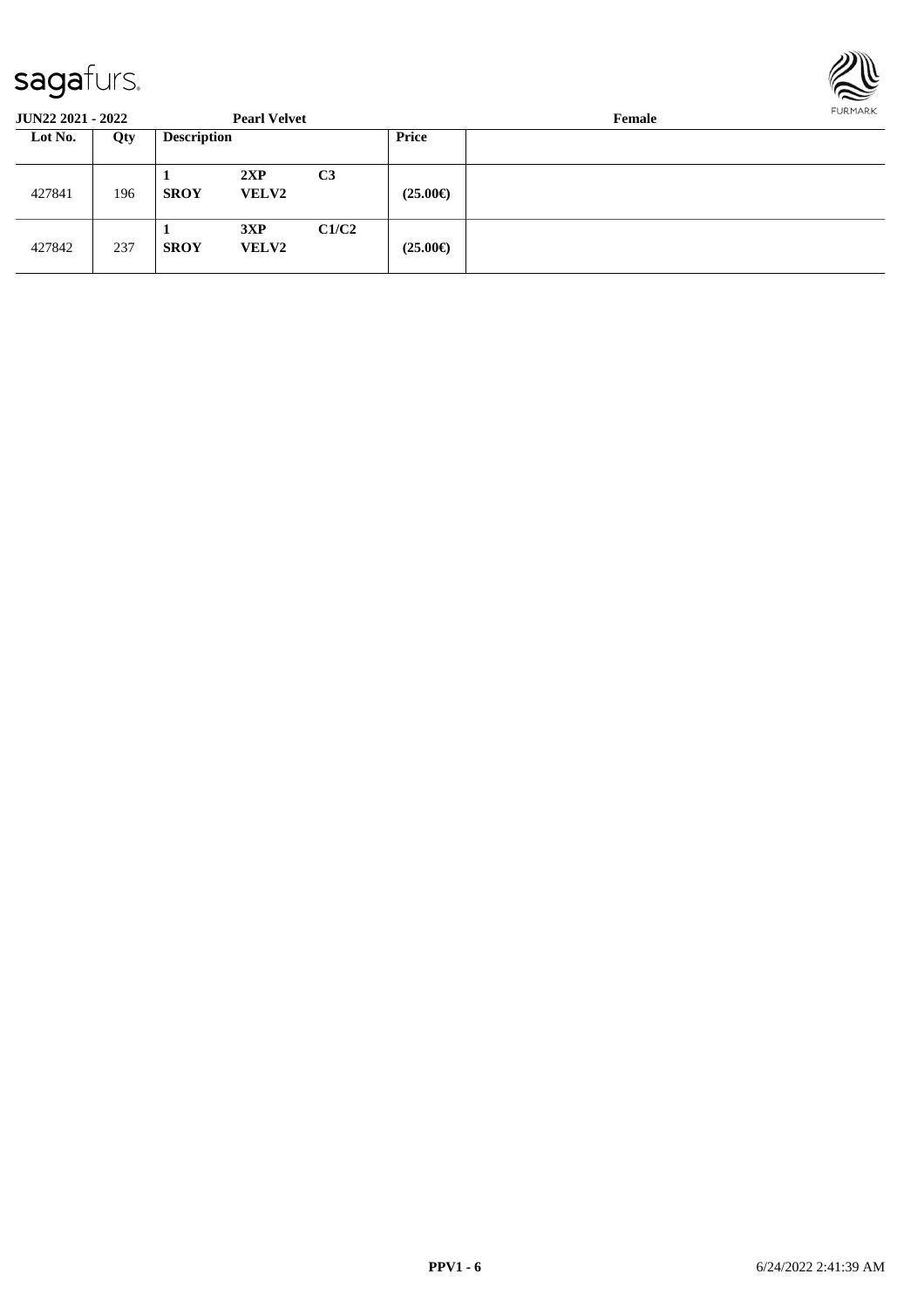

| <b>JUN22 2021 - 2022</b>                          |     |                                               | <b>Pearl Velvet</b>                    |                                |                                                | Female |  |
|---------------------------------------------------|-----|-----------------------------------------------|----------------------------------------|--------------------------------|------------------------------------------------|--------|--|
| Lot No.                                           | Qty | <b>Description</b>                            |                                        |                                | Price                                          |        |  |
| 427901                                            | 125 | $\boldsymbol{2}$<br>${\bf S}{\bf I}$          | Dark<br><b>VELV1</b>                   | C1/C2                          | $(14.00\epsilon)$                              |        |  |
| 427902                                            | 100 | $\boldsymbol{2}$<br>${\bf S}{\bf I}$          | <b>MED</b><br><b>VELV1</b>             | C1/C2                          | $(15.50\epsilon)$                              |        |  |
| 427903                                            | 159 | 1/2<br>${\bf S}{\bf I}$                       | <b>DK/MED</b><br><b>VELV1</b>          | C3                             | $(15.00\epsilon)$                              |        |  |
| 427904                                            | 98  | $\boldsymbol{2}$<br>${\bf SI}$                | <b>PALE</b><br><b>VELV1</b>            | C1                             | $(17.50\epsilon)$                              |        |  |
| 427905                                            | 429 | $\mathbf 2$<br>SI                             | <b>PALE</b><br><b>VELV1</b>            | C2                             | $(17.00\epsilon)$                              |        |  |
| 427906                                            | 207 | $\mathbf 2$<br>SI                             | <b>PALE</b><br><b>VELV1</b>            | C3                             | 15.00€                                         |        |  |
| 427907                                            | 230 | $\boldsymbol{2}$<br>${\bf SI}$                | $\mathbf{XP}$<br>VELV1                 | C1                             | $(18.50\epsilon)$                              |        |  |
| * * * * * * * * * * * * * *<br>* 427908<br>$\ast$ | 505 | $\overline{2}$<br>SI                          | $\mathbf{X}\mathbf{P}$<br><b>VELV1</b> | C2                             | $(17.50\epsilon)$                              |        |  |
| $*$<br>* 427909<br>* * * * * * * * * * * * * *    | 259 |                                               | 764 Skins                              |                                | $\ast$<br>$(17.50\epsilon)$ *<br>* * * * * * * |        |  |
| 427910                                            | 513 | $\boldsymbol{2}$<br>${\bf S}{\bf I}$          | $\bold{XP}$<br><b>VELV1</b>            | C3                             | 15.50€                                         |        |  |
| 427911                                            | 109 | $\mathbf 2$<br>${\bf S}{\bf I}$               | 2XP<br>VELV1                           | C1                             | $(19.00\epsilon)$                              |        |  |
| 427912                                            | 268 | $\mathbf 2$<br>${\bf SI}$                     | $2{\bf XP}$<br><b>VELV1</b>            | C2                             | $(18.50\epsilon)$                              |        |  |
| 427913                                            | 139 | $\mathbf 2$<br>${\bf SI}$                     | 2XP<br><b>VELV1</b>                    | C3                             | $(17.00\epsilon)$                              |        |  |
| 427914                                            | 232 | $1/2$<br>SI                                   | 3XP<br><b>VELV1</b>                    | C2                             | $(18.00\epsilon)$                              |        |  |
| 427915                                            | 194 | $\bf 2$<br>$\mathbf{I}\mathbf{B}$             | <b>MED/PAL</b><br><b>VELV1</b>         | C <sub>2</sub><br><b>CHIP</b>  | 14.50€                                         |        |  |
| 427916                                            | 370 | $\mathbf 2$<br>$\bf I\bf B$                   | XP/2XP<br><b>VELV1</b>                 | $\overline{C2}$<br><b>CHIP</b> | 15.50€                                         |        |  |
| 427917                                            | 209 | $\overline{2}$<br>SR/S                        | Dark<br><b>VELV1</b>                   | C1/C2                          | $(17.00\epsilon)$                              |        |  |
| 427918                                            | 269 | $\overline{2}$<br>SR/S                        | $\bf MED$<br><b>VELV1</b>              | C1/C2                          | $(19.00\epsilon)$                              |        |  |
| 427919                                            | 149 | $\mathbf{2}$<br>SR/S                          | <b>DK/MED</b><br><b>VELV1</b>          | C3                             | $(15.50\epsilon)$                              |        |  |
| 427920                                            | 161 | $\overline{2}$<br>$\mbox{S}\mbox{R}/\mbox{S}$ | <b>PALE</b><br><b>VELV1</b>            | C1                             | $(21.00\in)$                                   |        |  |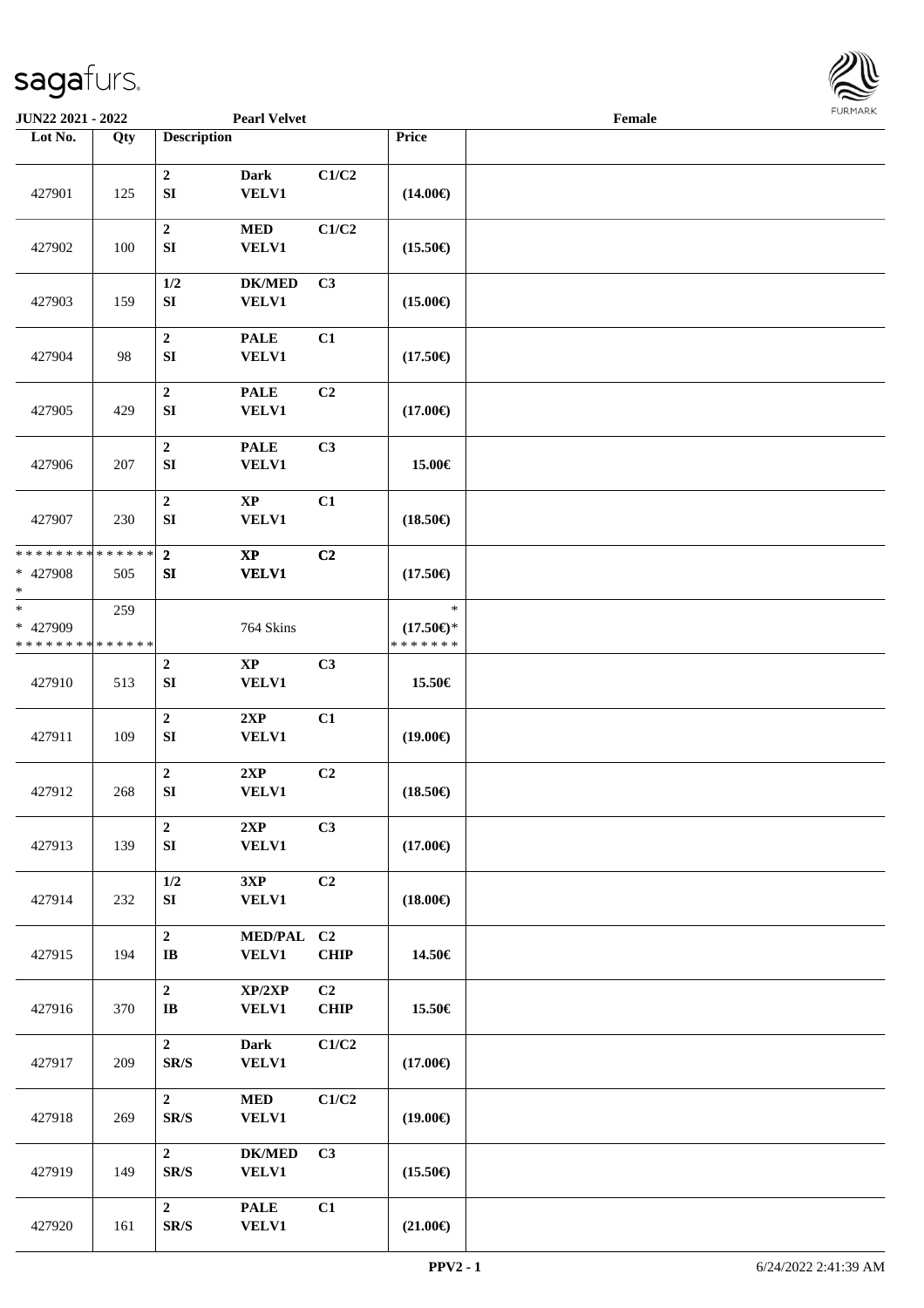

| <b>JUN22 2021 - 2022</b>                         |     |                          | <b>Pearl Velvet</b>                    |                |                                                | Female |  |
|--------------------------------------------------|-----|--------------------------|----------------------------------------|----------------|------------------------------------------------|--------|--|
| Lot No.                                          | Qty | <b>Description</b>       |                                        |                | Price                                          |        |  |
| ******** <mark>******</mark><br>* 427921<br>$*$  | 485 | $\mathbf{2}$<br>SR/S     | <b>PALE</b><br><b>VELV1</b>            | C2             | $(20.00\epsilon)$                              |        |  |
| $*$<br>* 427922<br>* * * * * * * * * * * * * *   | 472 |                          | 957 Skins                              |                | $\ast$<br>$(20.00\epsilon)$ *<br>* * * * * * * |        |  |
| 427923                                           | 466 | $\boldsymbol{2}$<br>SR/S | <b>PALE</b><br>VELV1                   | C3             | $(18.50\epsilon)$                              |        |  |
| 427924                                           | 398 | $\mathbf{2}$<br>SR/S     | $\mathbf{X}\mathbf{P}$<br><b>VELV1</b> | C1             | 21.50€                                         |        |  |
| * * * * * * * * * * * * * *<br>* 427925<br>$*$   | 485 | $\overline{2}$<br>SR/S   | $\mathbf{X}\mathbf{P}$<br><b>VELV1</b> | C2             | 21.00€                                         |        |  |
| $*$<br>$* 427926$<br>$*$                         | 460 |                          | $\overline{2}$                         |                | $\ast$<br>21.00€*<br>$\ast$                    |        |  |
| $\ast$<br>$* 427927$<br>$*$                      | 460 |                          | 3                                      |                | $\ast$<br>$21.00 \in$<br>$\ast$                |        |  |
| $*$<br>* 427928<br>$*$                           | 460 |                          | 4                                      |                | $\ast$<br>$21.00 \in$<br>$\ast$                |        |  |
| $*$<br>* 427929<br>* * * * * * * * * * * * * *   | 340 |                          | 2205 Skins                             |                | $\ast$<br>$21.00 \in$<br>* * * * * * *         |        |  |
| * * * * * * * * * * * * * * *<br>* 427930<br>$*$ | 485 | $\overline{2}$<br>SR/S   | $\mathbf{X}\mathbf{P}$<br><b>VELV1</b> | C3             | 19.00€                                         |        |  |
| $*$<br>* 427931<br>$*$                           | 460 |                          | $\overline{c}$                         |                | $\ast$<br>$(19.00\epsilon)$ *<br>$\ast$        |        |  |
| $*$<br>* 427932<br>* * * * * * * * * * * * * *   | 224 |                          | 1169 Skins                             |                | $\ast$<br>$(19.00\epsilon)$ *<br>* * * * * * * |        |  |
| 427933                                           | 333 | $\overline{2}$<br>SR/S   | 2XP<br><b>VELV1</b>                    | C1             | $(22.50\epsilon)$                              |        |  |
| * * * * * * * * * * * * * * *<br>* 427934<br>$*$ | 525 | $\mathbf{2}$<br>SR/S     | 2XP<br><b>VELV1</b>                    | C2             | $(21.50\epsilon)$                              |        |  |
| $*$<br>* 427935<br>* * * * * * * * * * * * * *   | 487 |                          | 1012 Skins                             |                | $\ast$<br>$(21.50\epsilon)$ *<br>* * * * * * * |        |  |
| 427936                                           | 376 | $\overline{2}$<br>SR/S   | 2XP<br><b>VELV1</b>                    | C3             | $(20.00\epsilon)$                              |        |  |
| 427937                                           | 103 | $\overline{2}$<br>SR/S   | 3XP<br><b>VELV1</b>                    | C3             | 18.50€                                         |        |  |
| 427938                                           | 388 | $\overline{2}$<br>SR/S   | 3XP/4XP<br>VELV1                       | C1/C2          | $(20.00\epsilon)$                              |        |  |
| 427939                                           | 106 | $\overline{2}$<br>SR/S   | <b>PALE</b><br>VELV2                   | C1             | $(21.00\epsilon)$                              |        |  |
| 427940                                           | 342 | $\overline{2}$<br>SR/S   | <b>PALE</b><br>VELV2                   | C <sub>2</sub> | $(20.00\epsilon)$                              |        |  |